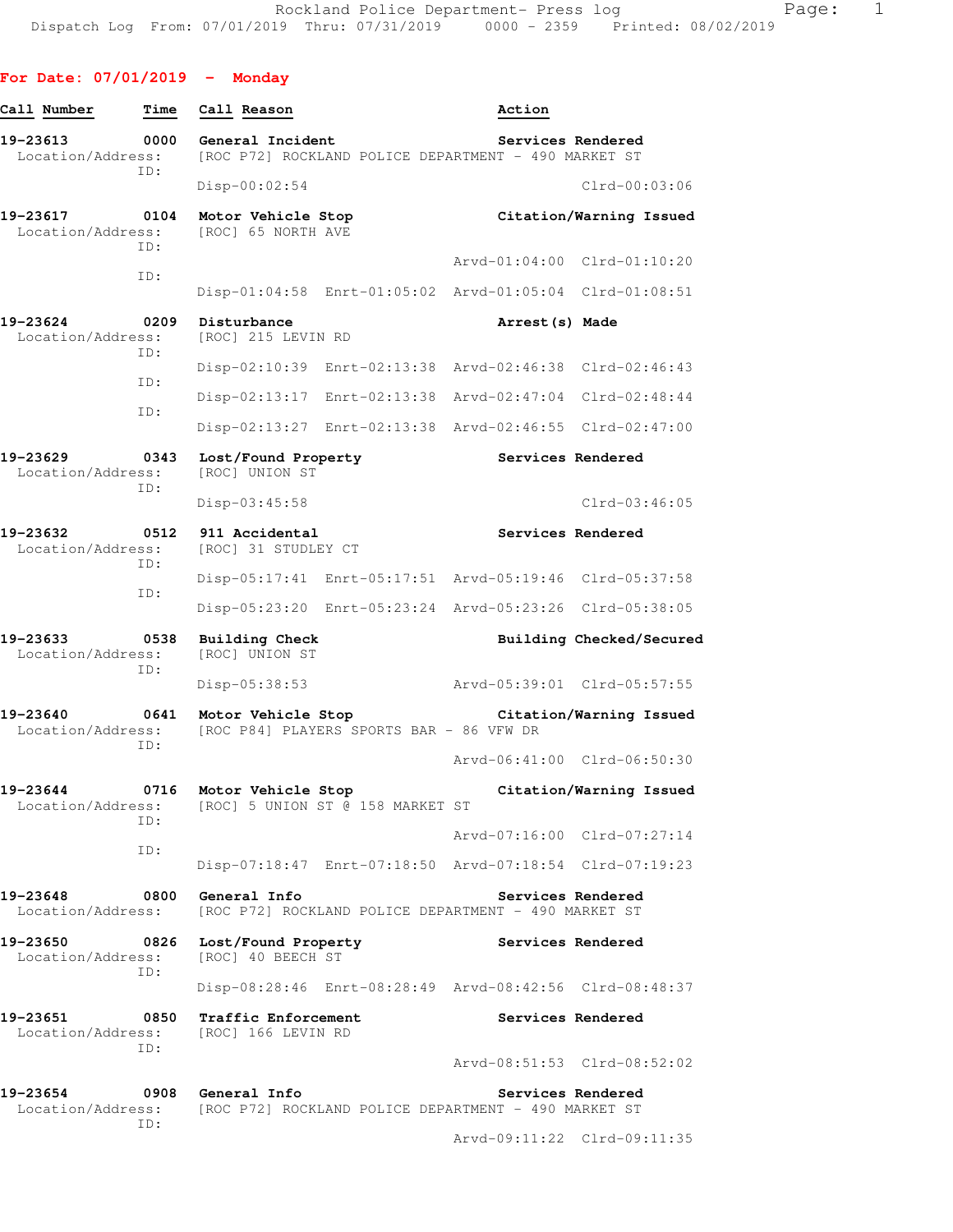| 19-23661<br>Location/Address: | 0934        | Warrant<br>[ROC] 19 GLEN ST                 |                                             | No Service                                              |                                |
|-------------------------------|-------------|---------------------------------------------|---------------------------------------------|---------------------------------------------------------|--------------------------------|
|                               | ID:         | Disp-09:35:32                               |                                             | Enrt-09:35:54 Arvd-09:39:21 Clrd-09:45:13               |                                |
|                               | ID:         | Disp-09:35:46                               |                                             | Enrt-09:35:54 Arvd-09:39:21 Clrd-09:45:13               |                                |
|                               | ID:         |                                             |                                             | Disp-09:35:51 Enrt-09:35:54 Arvd-09:39:21 Clrd-09:45:13 |                                |
| 19-23663<br>Location/Address: | 0948<br>ID: | Warrant<br>[ROC] 76 WILLOW POND DR          |                                             | No Service                                              |                                |
|                               | ID:         |                                             |                                             | Disp-09:48:47 Enrt-09:48:53 Arvd-09:55:30 Clrd-09:55:42 |                                |
|                               | ID:         |                                             |                                             | Disp-09:48:47 Enrt-09:48:53 Arvd-09:55:30 Clrd-09:55:39 |                                |
|                               |             |                                             |                                             | Disp-09:48:47 Enrt-09:48:53 Arvd-09:55:30 Clrd-09:55:42 |                                |
| 19-23664<br>Location/Address: | 1003<br>ID: | Warrant<br>[ROC] 1056 UNION ST              |                                             | No Service                                              |                                |
|                               | ID:         |                                             |                                             | Disp-10:03:18 Enrt-10:03:24 Arvd-10:07:28 Clrd-10:12:55 |                                |
|                               | ID:         | $Disp-10:03:18$                             |                                             | Enrt-10:03:24 Arvd-10:07:28 Clrd-10:12:55               |                                |
|                               |             |                                             |                                             | Disp-10:03:18 Enrt-10:03:24 Arvd-10:07:28 Clrd-10:12:55 |                                |
| 19-23666<br>Location/Address: | 1009<br>ID: | Suspicious Activity                         | [ROC P47] BEST WESTERN - 909 HINGHAM ST     | Services Rendered                                       |                                |
|                               | ID:         |                                             |                                             | Disp-10:15:34 Enrt-10:15:46 Arvd-10:18:50 Clrd-10:26:37 |                                |
|                               | ID:         |                                             |                                             | Disp-10:15:42 Enrt-10:15:48 Arvd-10:18:52 Clrd-11:01:51 |                                |
|                               |             | Disp-10:33:50                               |                                             |                                                         | Clrd-10:34:17                  |
|                               |             |                                             |                                             |                                                         |                                |
| 19-23669<br>Location/Address: | 1039        | Animal Complaint<br>[ROC] 111 FRENCH RD     |                                             |                                                         | Provided Assistance            |
| 19-23672                      | 1100        | 911 Accidental                              |                                             |                                                         | 911 Wireless call (Transfered) |
| Location/Address:             |             |                                             | [ROC] SERONO LABORATORIES - 1 TECHNOLOGY PL |                                                         |                                |
|                               | ID:         | Disp-11:02:58 Enrt-11:09:13                 |                                             |                                                         | $Clrd-11:09:35$                |
|                               | ID:         |                                             |                                             | Disp-11:04:54 Enrt-11:04:57 Arvd-11:09:18 Clrd-11:09:28 |                                |
| 19-23674<br>Location/Address: | 1125        | Motor Vehicle Stop<br>[ROC] 472 HINGHAM ST  |                                             |                                                         | Citation/Warning Issued        |
|                               | ID:         |                                             |                                             |                                                         | Arvd-11:25:00 Clrd-11:32:48    |
|                               | ID:         | $Disp-11:32:42$                             |                                             |                                                         | Arvd-11:32:45 Clrd-11:33:43    |
| 19-23683<br>Location/Address: | 1244<br>ID: | Suspicious Activity<br>[ROC] 524 LIBERTY ST |                                             | Services Rendered                                       |                                |
|                               |             |                                             |                                             | Disp-12:47:43 Enrt-12:47:49 Arvd-13:01:39 Clrd-13:03:46 |                                |
| 19-23684<br>Location/Address: | 1313        | Motor Vehicle Stop<br>[ROC] 642 BEECH ST    |                                             |                                                         | Citation/Warning Issued        |
|                               | ID:         | $Disp-13:14:37$                             |                                             |                                                         | Arvd-13:14:45 Clrd-13:20:54    |
| 19-23686<br>Vicinity of:      | 1326        | Motor Vehicle Stop                          | [ROC] W WATER ST @ PROSPECT ST              |                                                         | Citation/Warning Issued        |
|                               | ID:         |                                             |                                             |                                                         | Arvd-13:26:00 Clrd-13:36:22    |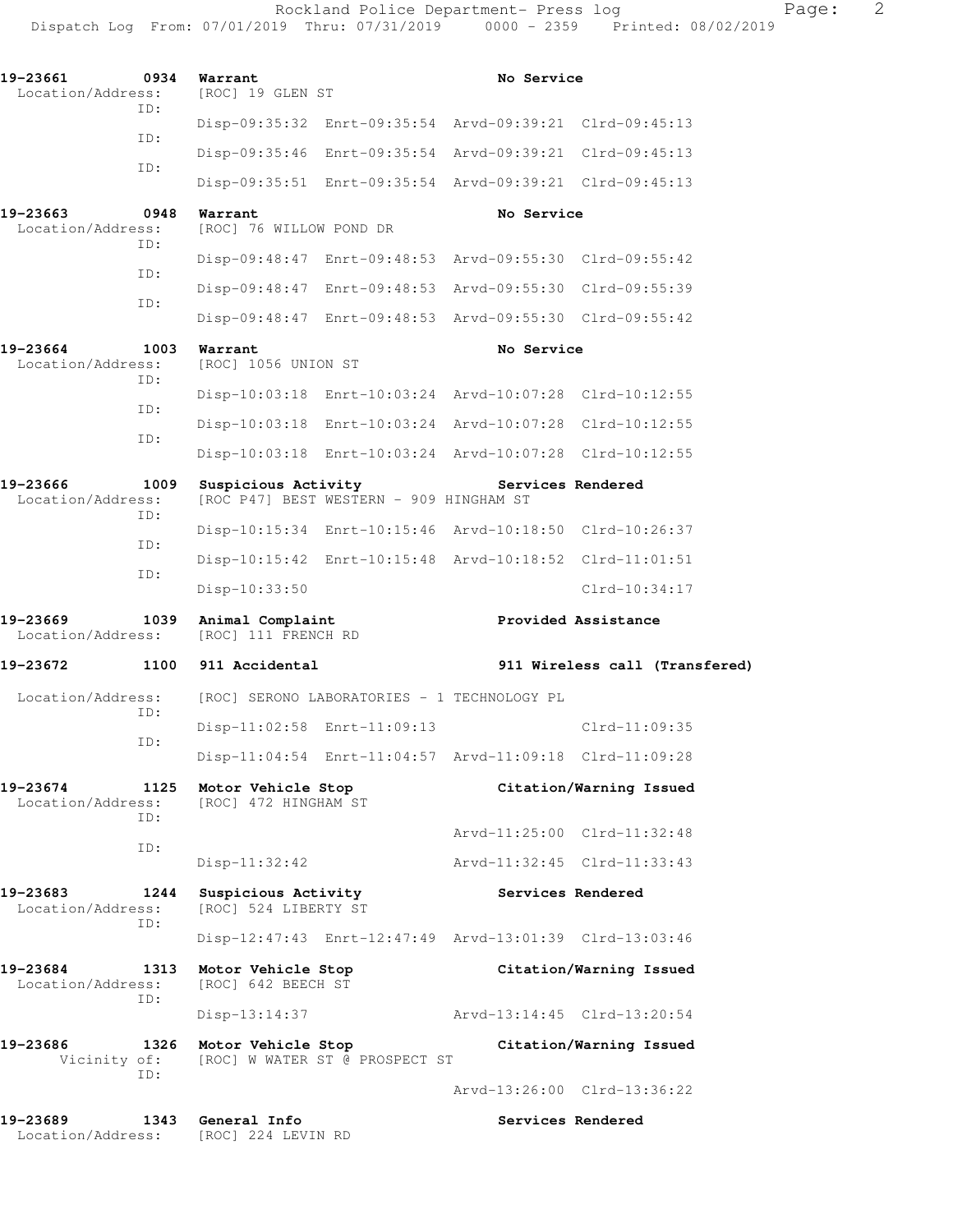**19-23688 1345 Motor Vehicle Complaint Investigated**  Vicinity of: [ROC] 203 NORTH AVE @ 1 LEISUREWOODS DR ID: Disp-13:47:29 Enrt-13:48:42 Arvd-13:51:30 Clrd-13:51:37 **19-23690 1351 911 Accidental Investigated**  Location/Address: [ROC] 43 MILLBROOK DR ID: Disp-13:52:31 Enrt-13:52:36 Arvd-13:59:44 Clrd-14:00:15 **19-23698 1437 Motor Vehicle Complaint Services Rendered**  Vicinity of: [ROC P86] MOBIL GAS STATION - 158 MARKET ST ID: Disp-14:39:30 Enrt-14:39:53 Clrd-14:47:14 ID: Disp-14:39:30 Enrt-14:39:53 Clrd-14:43:13 ID: Disp-14:39:30 Enrt-14:39:53 Arvd-14:39:59 Clrd-14:43:13 ID: Disp-14:49:19 Clrd-14:49:34 **19-23699 1438 General Info Services Rendered**  Location/Address: [ROC] 86 CRESCENT ST ID: Disp-14:43:13 Arvd-14:43:25 Clrd-14:49:19 ID: Disp-14:43:13 Arvd-14:43:29 Clrd-14:45:57 **19-23704 1440 Larceny / Forgery/ Fraud Services Rendered**  Location/Address: [ROC P72] ROCKLAND POLICE DEPARTMENT - 490 MARKET ST ID: Arvd-14:40:00 Clrd-15:40:00 **19-23701 1503 Motor Vehicle Stop Citation/Warning Issued**  Location/Address: [ROC] BILL DELAHUNT PKWY ID: Arvd-15:03:00 Clrd-15:11:22 **19-23702 1507 Motor Vehicle Stop Citation/Warning Issued**  Vicinity of: [ROC] UNION ST @ WRIGHT ST ID: Arvd-15:07:00 Clrd-15:11:32 19-23706 1539 Details **19-23706** 1539 Details Location: [ROC] **19-23707 1603 SHIFT ASSIGNMENTS No Service**  Location/Address: [ROC P72] ROCKLAND POLICE DEPARTMENT - 490 MARKET ST **19-23710 1629 Burglar Alarm Building Checked/Secured**  Location/Address: [ROC] SSGA - 22 RESERVOIR PARK DR ID: Disp-16:30:57 Enrt-16:32:00 Arvd-16:42:30 Clrd-16:46:40 **19-23720 1712 Building Check Appears Secure**  Location/Address: [ROC] BILL DELAHUNT PKWY ID: Arvd-17:12:53 Clrd-17:13:21 **19-23722 1735 Building Check Services Rendered**  Location/Address: [ROC] HINGHAM ST ID: Arvd-17:39:32 Clrd-17:39:49 **19-23727 1811 Motor Vehicle Collision W/PI Report Follows**  Location/Address: [ROC] 288 UNION ST<br>EMS Unit: ROCKAM1-Rockland A1 ROCKAM1-Rockland A1 Disp-18:13:31 Enrt-18:14:23 Arvd-18:14:41 Clrd-18:17:45 InQrtsUnavl-18:17:45 InSrvce-18:17:45 ID: Disp-18:13:43 Arvd-18:13:55 Clrd-18:35:55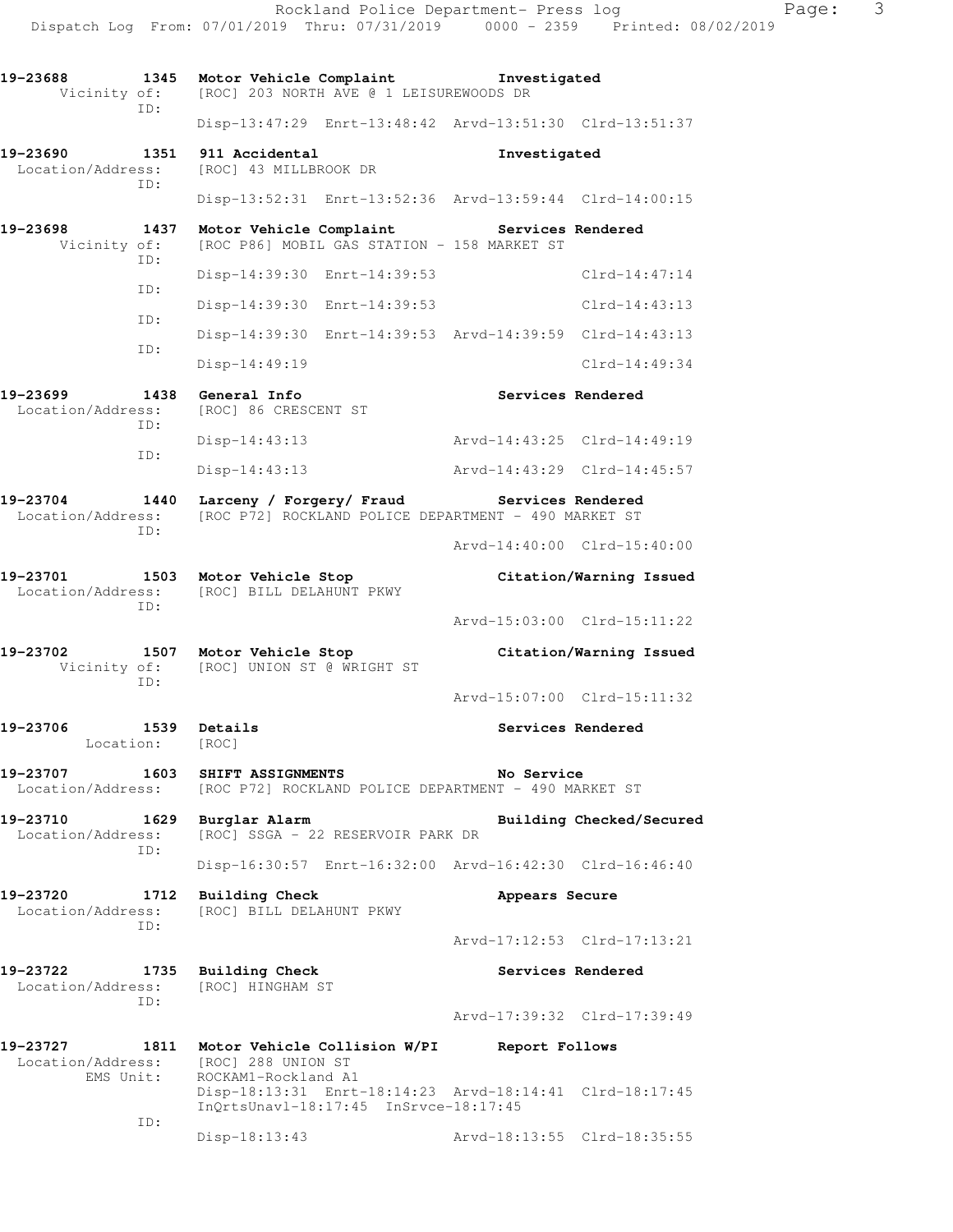Rockland Police Department- Press log Page: 4 Dispatch Log From: 07/01/2019 Thru: 07/31/2019 0000 - 2359 Printed: 08/02/2019 ID: Disp-18:13:51 Arvd-18:14:02 Clrd-18:29:10 Fire Unit: ROCKEN3-Pumper-Rockland Engine 3 Disp-18:14:13 Enrt-18:14:21 Arvd-18:14:39 Clrd-18:17:41 InQrtsUnavl-18:17:42 InSrvce-18:17:42 **19-23739 1921 911 Accidental Unfounded**  Location/Address: [ROC] 30 COMMERCE RD ID: Disp-19:26:04 Enrt-19:26:11 Arvd-19:29:14 Clrd-19:32:23 **19-23747 2027 Lost/Found Property Services Rendered**  Location/Address: [ROC] 36 MARKS ST ID: Disp-20:28:33 Arvd-20:32:06 Clrd-21:21:32 **19-23749 2122 Motor Vehicle Stop Verbal Warning**  Vicinity of: [ROC] 49 HIGHLAND ST @ 70 PLAIN ST ID: Arvd-21:22:00 Clrd-21:26:48 ID: Disp-21:26:42 Arvd-21:27:01 Clrd-21:27:23 19-23760 2245 Vandalism **Services Rendered**  Vicinity of: [ROC] 51 MAPLE ST Apt. #219 ID: Disp-22:47:39 Arvd-22:48:22 Clrd-23:02:32 **19-23762 2309 Building Check Appears Secure**  Location/Address: [ROC] HINGHAM ST ID: Arvd-23:10:20 Clrd-23:10:36 **19-23763 2323 Vandalism Gone on arrival**  Vicinity of: [ROC] BIGGINS FUNERAL HOME - 135 UNION ST ID: Disp-23:26:07 Enrt-23:26:12 Arvd-23:42:42 Clrd-23:45:57 ID: Disp-23:26:21 Enrt-23:26:30 Arvd-23:42:46 Clrd-23:46:01 19-23766 2350 Noise Complaint **Services Rendered Services Rendered Services Rendered** [ROC] 51 HANNAH WAY Apt. #A ID: Disp-23:54:00 Enrt-23:54:04 Arvd-00:03:54 Clrd-07/02/2019 @ 00:03:57

#### **For Date: 07/02/2019 - Tuesday**

| 19-23768                                     | 0000<br>TD: | <b>SHIFT ASSIGNMANTS</b><br>Location/Address: [ROC P72] ROCKLAND POLICE DEPARTMENT - 490 MARKET ST | No Service                  |  |
|----------------------------------------------|-------------|----------------------------------------------------------------------------------------------------|-----------------------------|--|
|                                              |             |                                                                                                    | Arvd-00:00:00 Clrd-00:06:19 |  |
| 19-23769<br>Location/Address:                | TD:         | 0018 Harassment<br>[ROC] 51 MAPLE ST Apt. #125                                                     | Advised to Court            |  |
|                                              |             | Disp-00:23:28 Enrt-00:23:30 Arvd-00:26:02 Clrd-00:52:48                                            |                             |  |
| 0019<br>19-23770<br>Location/Address:<br>TD: |             | Noise Complaint<br>[ROC] 51 HANNAH WAY Apt. #B                                                     | Services Rendered           |  |
|                                              |             | Disp-00:20:27 Enrt-00:20:34 Arvd-00:22:17 Clrd-00:22:49                                            |                             |  |
| 19-23774 0125<br>Location/Address:           | ID:         | Motor Vehicle Stop Sent On Way<br>[ROC 66] REEDS POND PARK - 80 MARKET ST                          |                             |  |
|                                              |             | $Disp-01:26:43$                                                                                    | Arvd-01:26:58 Clrd-01:37:27 |  |
|                                              | ID:         | $Disp-01:26:48$                                                                                    | Arvd-01:26:54 Clrd-01:37:26 |  |
| 19-23775<br>Location/Address:                | 0145        | Suspicious Activity<br>[ROC] UNION ST                                                              | Investigated                |  |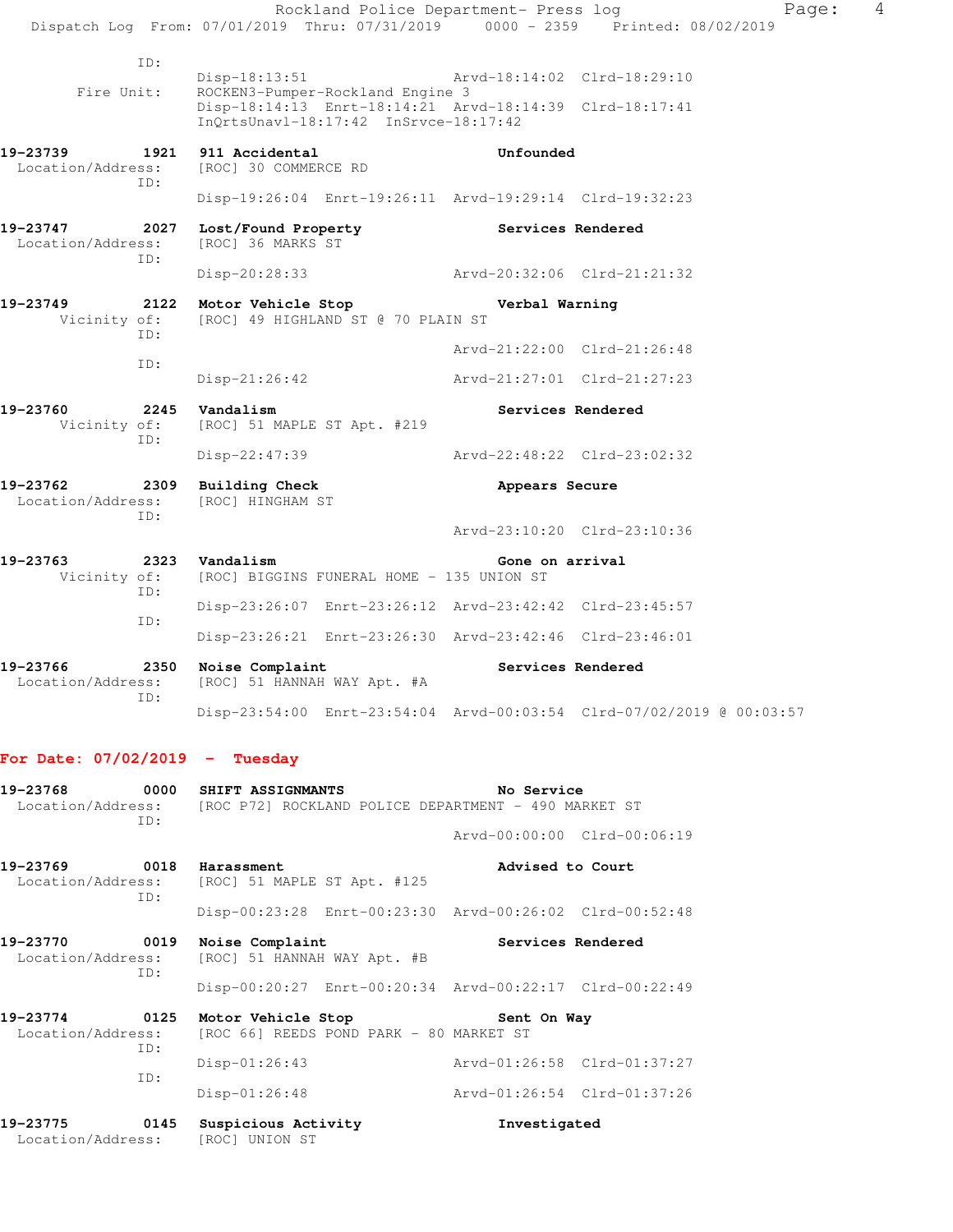Rockland Police Department- Press log Fage: 5 Dispatch Log From: 07/01/2019 Thru: 07/31/2019 0000 - 2359 Printed: 08/02/2019 ID: Disp-01:45:51 Arvd-01:47:12 Clrd-01:47:15 ID: Disp-01:45:51 Arvd-01:47:13 Clrd-01:47:16 **19-23784 0515 911 Accidental Services Rendered**  Location/Address: [ROC] 97 MARKS ST ID: Disp-05:15:57 Enrt-05:16:24 Arvd-05:19:34 Clrd-05:20:37 **19-23787 0555 Building Check Appears Secure**  Location/Address: ID: Arvd-05:55:00 Clrd-06:07:50 ID: Disp-06:09:31 Clrd-06:09:36 19-23794 **0714** Burglar Alarm **No Action Required** Location/Address: [ROC P111] THEMIS PIZZA - 488 MARKET ST **19-23796 0721 MVA Property Damage Only Investigated**  Location/Address: [ROC 66] REEDS POND PARK - 80 MARKET ST ID: Disp-07:23:58 Arvd-07:24:06 Clrd-09:10:09 ID: Disp-07:23:58 Arvd-07:24:04 Clrd-08:06:25 Fire Unit: ABIC1-Command-Abington Car 1 (Chief)<br>Disp-08:12:45 <br>Arvd-08:12:49 Clrd-09:13:54  $Disp-08:12:45$  InQrtsUnavl-09:24:51 InSrvce-09:24:51 **19-23801 0805 General Info Services Rendered**  Location/Address: [ROC P72] ROCKLAND POLICE DEPARTMENT - 490 MARKET ST **19-23804 0842 Vandalism Cancelled Enroute**  Location/Address: [ROC] 51 MAPLE ST Apt. #219 ID: Disp-08:44:32 Clrd-08:46:08 ID: Disp-08:45:59 Enrt-08:46:02 Clrd-08:55:02 **19-23805 0848 MVA Property Damage Only Investigated** Vicinity of: [ROC] OFF RAMP EXIT 14 - HINGHAM ST [ROC] OFF RAMP EXIT 14 - HINGHAM ST ID: Disp-08:54:44 Enrt-08:55:30 Arvd-09:06:08 Clrd-09:06:17 ID: Disp-08:55:21 Enrt-08:55:27 Clrd-09:03:18 **19-23812 0941 Animal Complaint Provided Assistance**  Location/Address: [ROC] 224 WEST WATER ST 19-23819 1016 Suspicious Activity **Investigated** Location/Address: [ROC] 113 MARKET ST Apt. #10 [ROC] 113 MARKET ST Apt. #10 ID: Disp-10:18:11 Enrt-10:18:38 Arvd-10:26:28 Clrd-10:28:31 **19-23822 1037 General Info Services Rendered**  Location/Address: [ROC P72] ROCKLAND POLICE DEPARTMENT - 490 MARKET ST ID: Arvd-10:39:20 Clrd-10:39:33 **19-23823 1045 Traffic Enforcement Services Rendered**  Location/Address: [ROC 5] COMMUNITY CENTER - 394 UNION ST ID: Arvd-10:46:16 Clrd-10:46:41 **19-23829 1125 Animal Complaint Investigated**  Vicinity of: [ROC] 675 HINGHAM ST ID: Disp-11:28:54 Enrt-11:30:30 Arvd-11:30:34 Clrd-11:36:53 **19-23830 1129 Animal Complaint Provided Assistance**  Location/Address: [ROC] 85 LONGWATER DR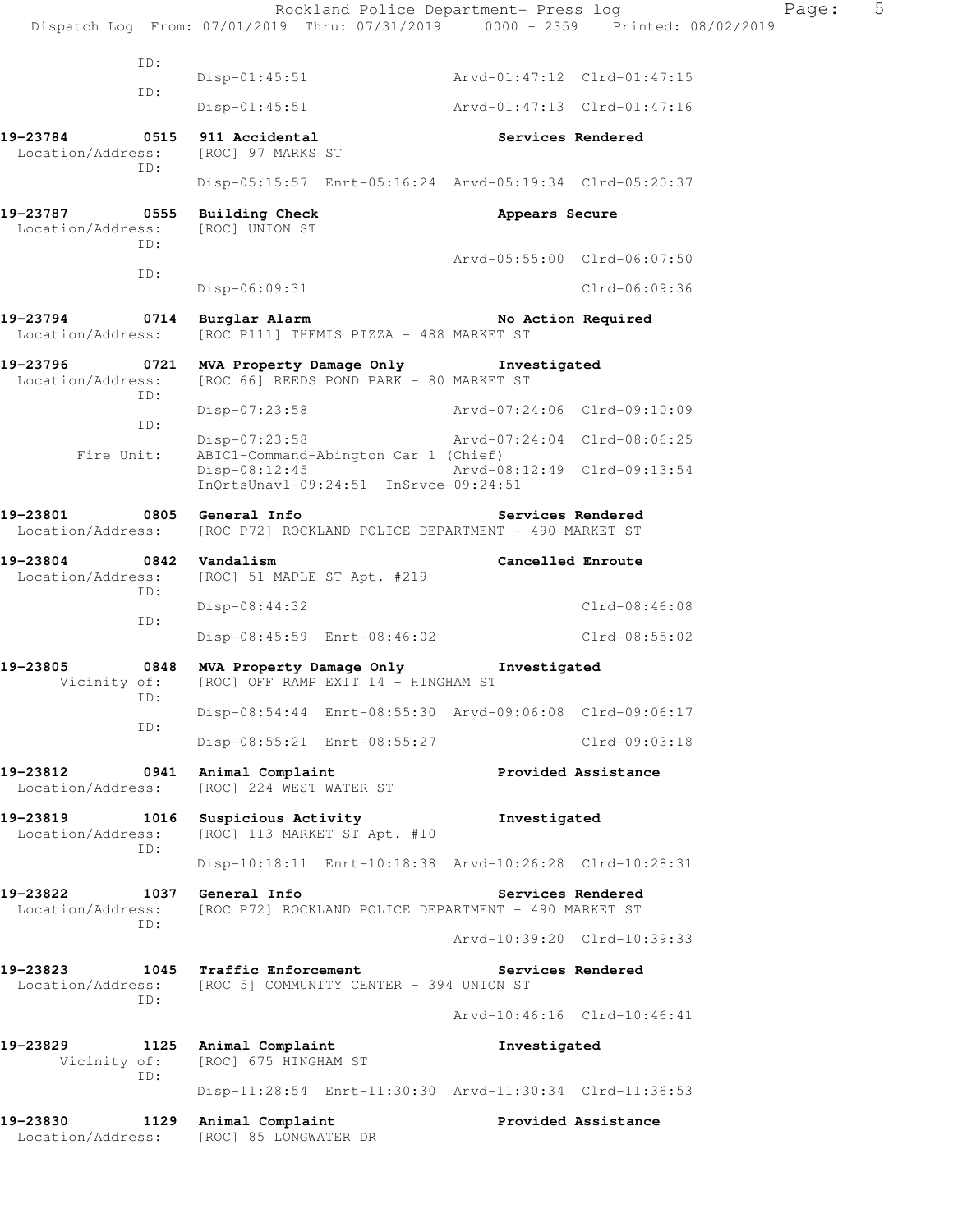|                                                                   |             |                                               |                                       | Rockland Police Department- Press log                                                                   | Dispatch Log From: 07/01/2019 Thru: 07/31/2019 0000 - 2359 Printed: 08/02/2019 | Page: | 6 |
|-------------------------------------------------------------------|-------------|-----------------------------------------------|---------------------------------------|---------------------------------------------------------------------------------------------------------|--------------------------------------------------------------------------------|-------|---|
|                                                                   |             |                                               |                                       |                                                                                                         |                                                                                |       |   |
|                                                                   | ID:         |                                               |                                       | Disp-11:31:41 Enrt-11:31:44 Arvd-11:34:51 Clrd-12:02:10                                                 |                                                                                |       |   |
| 19-23839<br>Location/Address:                                     | 1220<br>ID: | Assault Offenses<br>[ROC] 776 UNION ST        |                                       | Peace Restored                                                                                          |                                                                                |       |   |
|                                                                   |             |                                               |                                       | Disp-12:23:07 Enrt-12:24:14 Arvd-12:27:56 Clrd-12:36:39                                                 |                                                                                |       |   |
| 19-23842<br>Location:                                             | 1242<br>ID: | Detail<br>[ROC] ABINGTON                      |                                       |                                                                                                         | No Action Required                                                             |       |   |
|                                                                   |             |                                               |                                       | Arvd-12:42:00 Clrd-13:03:58                                                                             |                                                                                |       |   |
| 19-23845<br>Location/Address:                                     | ID:         | 1340 Warrant<br>[ROC] 51 MAPLE ST             |                                       | No Service                                                                                              |                                                                                |       |   |
|                                                                   | ID:         |                                               |                                       | Arvd-13:40:00 Clrd-13:55:29                                                                             |                                                                                |       |   |
|                                                                   |             |                                               |                                       | Disp-13:42:36 Enrt-13:42:40 Arvd-13:42:44 Clrd-13:55:29                                                 |                                                                                |       |   |
| 19-23856<br>Location/Address:                                     | ID:         | 1447 Assist Public<br>[ROC] VFW DR            |                                       | Services Rendered                                                                                       |                                                                                |       |   |
|                                                                   |             |                                               |                                       | Disp-14:49:39 Enrt-14:49:48 Arvd-14:52:08 Clrd-15:10:59                                                 |                                                                                |       |   |
| 19-23857<br>Vicinity of:                                          | ID:         | 1448 Motor Vehicle Stop                       | [ROC] 372 SPRING ST @ 318 SUMMER ST   | Verbal Warning                                                                                          |                                                                                |       |   |
|                                                                   |             |                                               |                                       | Arvd-14:48:00 Clrd-14:51:27                                                                             |                                                                                |       |   |
| 19-23858<br>Vicinity of:                                          | ID:         | 1455 Trespassing<br>[ROC] 48 CAREY ST         |                                       | Investigated                                                                                            |                                                                                |       |   |
|                                                                   | ID:         | $Disp-14:58:21$                               |                                       | Arvd-15:08:01 Clrd-15:11:19                                                                             |                                                                                |       |   |
|                                                                   |             | $Disp-14:58:21$                               |                                       | Arvd-15:08:05 Clrd-15:11:23                                                                             |                                                                                |       |   |
| 19-23863<br>Location/Address:                                     | ID:         | 1554 Complaint<br>[ROC] 110 MARTHA DR Apt. #E |                                       | Services Rendered                                                                                       |                                                                                |       |   |
|                                                                   |             | $Disp-15:56:04$                               |                                       |                                                                                                         | $Clrd-16:02:01$                                                                |       |   |
| 19-23865                                                          | 1602        | SHIFT ASSIGNMENT                              |                                       | No Service<br>Location/Address: [ROC P72] ROCKLAND POLICE DEPARTMENT - 490 MARKET ST                    |                                                                                |       |   |
| 19-23877 1719 911 Hang Up<br>Location/Address:                    | ID:         | [ROC] 7 INDIAN HEAD LN                        |                                       | Services Rendered                                                                                       |                                                                                |       |   |
|                                                                   |             |                                               |                                       | Disp-17:20:42 Enrt-17:20:48 Arvd-17:24:53 Clrd-17:30:28                                                 |                                                                                |       |   |
| 19-23883 1734 Lost/Found Property No Service<br>Location/Address: | ID:         |                                               |                                       | [ROC P72] ROCKLAND POLICE DEPARTMENT - 490 MARKET ST                                                    |                                                                                |       |   |
|                                                                   |             | $Disp-17:45:58$                               |                                       |                                                                                                         | $Clrd-17:47:05$                                                                |       |   |
| 19-23882 1744 Motor Vehicle Stop<br>Location/Address:             | ID:         |                                               | [ROC P69] MCDONALD'S - 117 MARKET ST  | Verbal Warning                                                                                          |                                                                                |       |   |
|                                                                   |             |                                               |                                       | Arvd-17:44:00 Clrd-17:53:14                                                                             |                                                                                |       |   |
| 19-23884<br>Location/Address:                                     | ID:         |                                               |                                       | 1744 MVA Property Damage Only Services Rendered<br>[ROC P104] ROCKLAND MEMORIAL LIBRARY - 20 BELMONT ST |                                                                                |       |   |
|                                                                   |             | Disp-17:49:32                                 |                                       | Arvd-17:49:36 Clrd-18:10:25                                                                             |                                                                                |       |   |
| 19-23885<br>Vicinity of:                                          | ID:         | 1801 Disturbance                              | [ROC] @ ABINGTON LINE - WEST WATER ST | Services Rendered                                                                                       |                                                                                |       |   |
|                                                                   | ID:         |                                               |                                       | Disp-18:10:25 Enrt-18:11:12 Arvd-18:17:18 Clrd-18:56:39                                                 |                                                                                |       |   |
|                                                                   | ID:         |                                               |                                       | Disp-18:40:34 Enrt-18:41:38 Arvd-18:41:51 Clrd-18:58:33                                                 |                                                                                |       |   |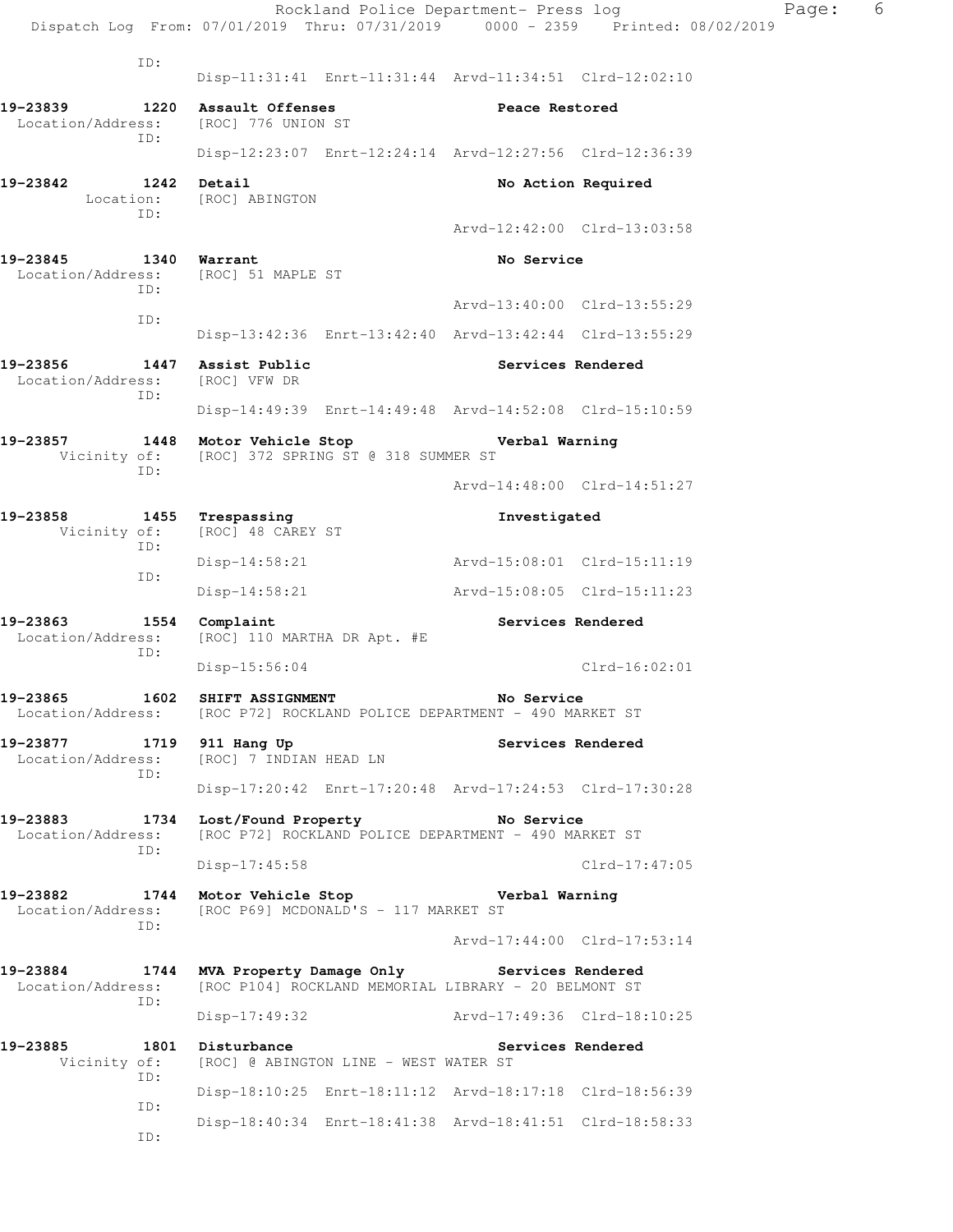|                               |             |                                                       | Rockland Police Department- Press log                                                                    |                             |                                                                                | Page: | 7 |
|-------------------------------|-------------|-------------------------------------------------------|----------------------------------------------------------------------------------------------------------|-----------------------------|--------------------------------------------------------------------------------|-------|---|
|                               |             |                                                       |                                                                                                          |                             | Dispatch Log From: 07/01/2019 Thru: 07/31/2019 0000 - 2359 Printed: 08/02/2019 |       |   |
|                               | ID:         | $Disp-19:14:46$                                       |                                                                                                          |                             | Clrd-19:15:20                                                                  |       |   |
|                               |             | Disp-19:15:10                                         |                                                                                                          | Arvd-19:15:14 Clrd-19:28:35 |                                                                                |       |   |
| 19-23888<br>Vicinity of:      | 1811<br>ID: |                                                       | Suspicious Activity <b>Suspicious</b> Cone on arrival<br>[ROC] EMERSON SHOE LOFTS/PLAIN ST - 51 MAPLE ST |                             |                                                                                |       |   |
|                               |             |                                                       | Disp-18:42:16 Enrt-18:42:23 Arvd-18:42:27 Clrd-18:48:24                                                  |                             |                                                                                |       |   |
| 19-23893<br>Location/Address: | 1833<br>ID: | Lost/Found Property                                   | [ROC P72] ROCKLAND POLICE DEPARTMENT - 490 MARKET ST                                                     | <b>Example 2</b> No Service |                                                                                |       |   |
|                               |             | $Disp-18:35:05$                                       |                                                                                                          |                             | $Clrd-18:38:12$                                                                |       |   |
| 19-23894<br>Location/Address: | 1838<br>ID: | Lost/Found Property                                   | [ROC P72] ROCKLAND POLICE DEPARTMENT - 490 MARKET ST                                                     | <b>Example 20 Service</b>   |                                                                                |       |   |
|                               |             | $Disp-18:40:50$                                       |                                                                                                          |                             | $Clrd-18:46:52$                                                                |       |   |
| 19-23896<br>Location/Address: | 1853<br>ID: |                                                       | Motor Vehicle Collision W/PI Patient Refusal<br>[ROC] 3 TAUNTON AVE @ 288 UNION ST                       |                             |                                                                                |       |   |
|                               | ID:         | Disp-18:57:15                                         |                                                                                                          | Arvd-18:57:33 Clrd-19:13:21 |                                                                                |       |   |
|                               | ID:         | Disp-18:57:56                                         |                                                                                                          | Arvd-18:58:03 Clrd-19:13:16 |                                                                                |       |   |
|                               |             | $Disp-19:00:51$                                       |                                                                                                          | Arvd-19:00:59 Clrd-19:13:10 |                                                                                |       |   |
| 19-23903<br>Vicinity of:      | ID:         |                                                       | 1922 Motor Vehicle Complaint 6one on arrival<br>[ROC] HARTSUFF PARK - HARTSUFF ST                        |                             |                                                                                |       |   |
|                               |             |                                                       | Disp-19:25:30 Enrt-19:26:13 Arvd-19:29:46 Clrd-19:33:43                                                  |                             |                                                                                |       |   |
| 19-23907<br>Location/Address: | 2010<br>ID: | [ROC] 119 GROVE ST                                    | MVA Property Damage Only Could Not Locate                                                                |                             |                                                                                |       |   |
|                               |             |                                                       | Disp-20:11:59 Enrt-20:12:51 Arvd-20:19:16 Clrd-20:31:13                                                  |                             |                                                                                |       |   |
| Location/Address:             | ID:         |                                                       | [ROC P72] ROCKLAND POLICE DEPARTMENT - 490 MARKET ST                                                     |                             |                                                                                |       |   |
|                               |             | Disp-20:31:10                                         |                                                                                                          |                             | Clrd-20:36:30                                                                  |       |   |
| 19-23912<br>Location/Address: | 2033<br>ID: | MVA Property Damage Only<br>[ROC] 115 J A DUNN MEM DR |                                                                                                          | Services Rendered           |                                                                                |       |   |
|                               |             | Disp-20:36:30                                         |                                                                                                          |                             | $Clrd-20:42:04$                                                                |       |   |
| 19-23917<br>Location/Address: | 2059<br>TD: | Lost/Found Property                                   | [ROC P72] ROCKLAND POLICE DEPARTMENT - 490 MARKET ST                                                     | No Service                  |                                                                                |       |   |
|                               |             | $Disp-21:03:00$                                       |                                                                                                          |                             | $Clrd-21:03:46$                                                                |       |   |
| 19-23921<br>Location/Address: | 2140<br>ID: | Health & Welfare Check<br>[ROC] 29 FRANKLIN AVE       |                                                                                                          |                             | Transported to Hospital                                                        |       |   |
|                               | ID:         |                                                       | Disp-21:44:03 Enrt-21:45:13                                                                              |                             | $Clrd-21:46:04$                                                                |       |   |
|                               | ID:         |                                                       | Disp-21:45:51 Enrt-21:45:57 Arvd-21:47:00 Clrd-22:17:34                                                  |                             |                                                                                |       |   |
|                               |             | Disp-21:51:21                                         |                                                                                                          |                             | Arvd-21:51:26 Clrd-22:17:49                                                    |       |   |
| 19-23923<br>Location/Address: | 2144<br>ID: | Disturbance<br>[ROC] 326 UNION ST                     |                                                                                                          | Services Rendered           |                                                                                |       |   |
|                               |             | $Disp-21:46:04$                                       |                                                                                                          |                             | $Clrd-22:04:38$                                                                |       |   |
| 19-23922                      | 2217        |                                                       |                                                                                                          |                             | 911 Wireless call (Transfered) 911 Wireless call (Transfered)                  |       |   |
| Location:<br>Original Call #: |             | [ROC]<br>19-23921                                     |                                                                                                          |                             |                                                                                |       |   |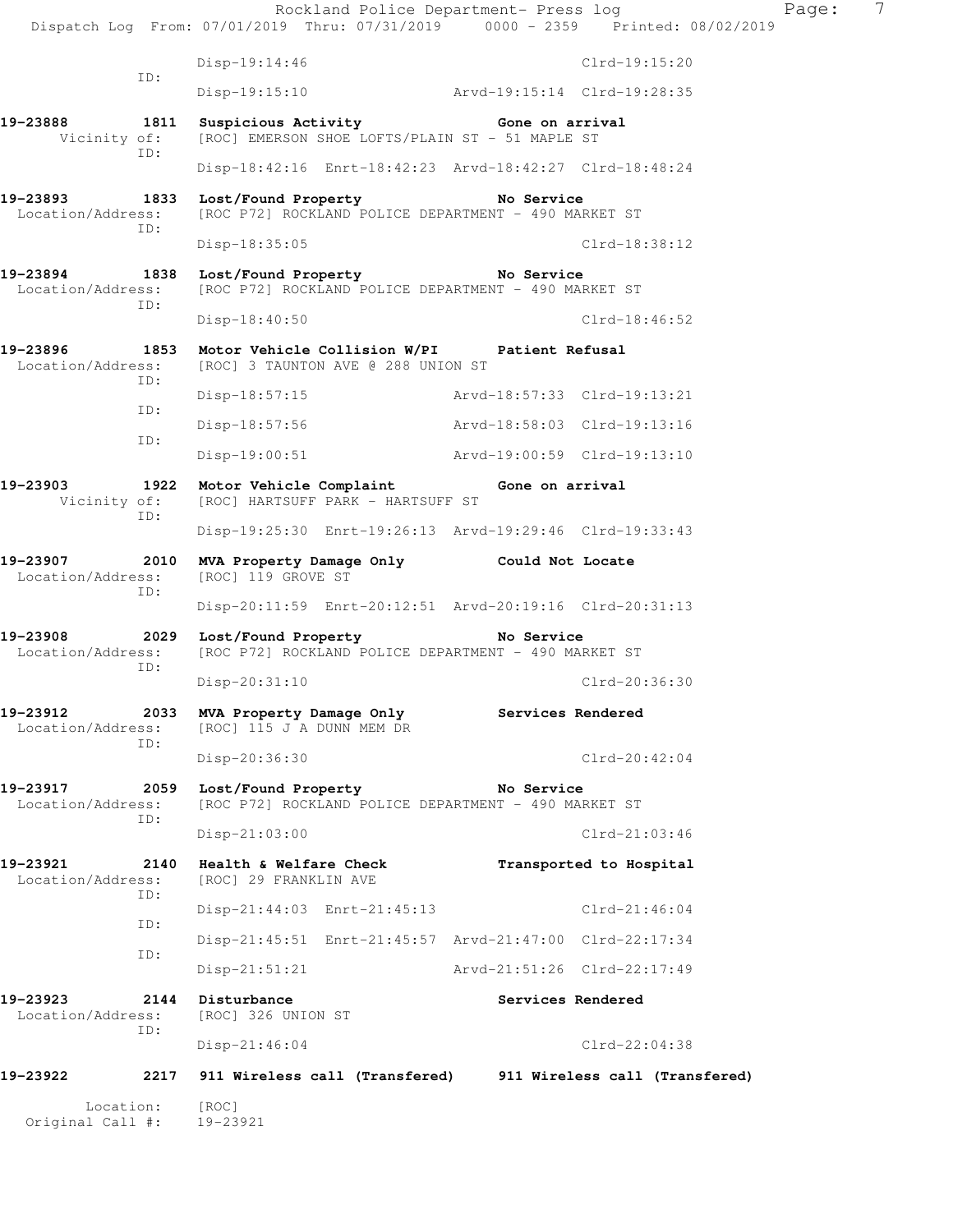| 19-23926<br>Location/Address: | 2224        | Disturbance<br>[ROC] 110 MARTHA DR | No Service      |
|-------------------------------|-------------|------------------------------------|-----------------|
|                               | ID:         | Disp-22:27:14 Enrt-22:27:19        | $Clrd-22:35:01$ |
|                               | ID:         | $Disp-22:27:32$                    | $Clrd-22:35:07$ |
| 19-23928<br>Location/Address: | 2301<br>ID: | Harassment<br>[ROC] 51 REED ST     | Investigated    |
|                               |             | $Disp-23:05:12$                    | $Clrd-23:14:27$ |

#### **For Date: 07/03/2019 - Wednesday**

| 19-23930<br>0000<br>Location/Address:<br>TD: | SHIFT ASSIGNMENTS<br>[ROC P72] ROCKLAND POLICE DEPARTMENT - 490 MARKET ST | Services Rendered                                       |
|----------------------------------------------|---------------------------------------------------------------------------|---------------------------------------------------------|
|                                              | $Disp-00:00:00$                                                           | Arvd-00:05:32 Clrd-00:05:35                             |
| 19-23944<br>0546<br>Location/Address:<br>ID: | <b>Building Check</b><br>[ROC] UNION ST                                   | Appears Secure                                          |
|                                              | Disp-05:47:20                                                             | Arvd-05:47:33 Clrd-05:57:46                             |
| 19-23946<br>0548<br>Location/Address:<br>ID: | Burglar Alarm<br>[ROC 43] OVERHEAD DOOR BOSTON - 300 WEYMOUTH ST          | Cancelled Enroute                                       |
|                                              | Disp-05:54:24                                                             | Arvd-05:54:30 Clrd-05:54:34                             |
| 19-23948<br>0635<br>Location/Address:<br>ID: | Disturbance<br>[ROC] 85 HINGHAM ST                                        | Peace Restored                                          |
| TD:                                          | $Disp-06:36:22$                                                           | Enrt-06:37:03 Arvd-06:40:32 Clrd-06:59:55               |
|                                              | $Disp-06:36:59$                                                           | Enrt-06:37:03 Arvd-06:41:18 Clrd-06:59:55               |
| ID:                                          | Enrt-06:37:28<br>$Disp-06:37:23$                                          | Arvd-06:41:34 Clrd-06:59:55                             |
| 0804<br>19-23958<br>Location/Address:        | SHIFT ASSINGMENT<br>[ROC P72] ROCKLAND POLICE DEPARTMENT - 490 MARKET ST  | No Service                                              |
|                                              |                                                                           |                                                         |
| 19-23960<br>0827<br>Location/Address:        | Assist Fire Department<br>[ROC P45] COMFORT INN - 850 HINGHAM ST          | Services Rendered                                       |
| ID:                                          |                                                                           | Disp-08:29:31 Enrt-08:29:33 Arvd-08:33:14 Clrd-08:45:43 |
| ID:                                          | Disp-08:30:28                                                             | Enrt-08:30:29 Arvd-08:34:46 Clrd-08:45:45               |
| ID:                                          | $Disp-08:34:42$                                                           | Enrt-08:34:44 Arvd-08:34:45 Clrd-08:42:40               |
| 19-23965<br>0924<br>Location/Address:        | Motor Vehicle Stop<br>[ROC] BILL DELAHUNT PKWY                            | Citation/Warning Issued                                 |
| ID:                                          |                                                                           | Arvd-09:24:00 Clrd-09:32:32                             |
| 19-23967<br>0933<br>Location/Address:        | Motor Vehicle Stop<br>[ROC] 27 MARKET ST                                  | Citation/Warning Issued                                 |
| ID:                                          |                                                                           | Arvd-09:33:00 Clrd-09:39:05                             |
| ID:                                          | Disp-09:33:40                                                             | Arvd-09:33:43 Clrd-09:40:03                             |
| 19-23971<br>0948<br>Location/Address:<br>ID: | Motor Vehicle Stop<br>[ROC] TOWN LINE - BEECH ST                          | Citation/Warning Issued                                 |

**19-23984** 1138 Burglar Alarm **Services Rendered** Location/Address: [ROC] 447 UNION ST ID: Disp-11:39:16 Enrt-11:39:22 Clrd-11:39:58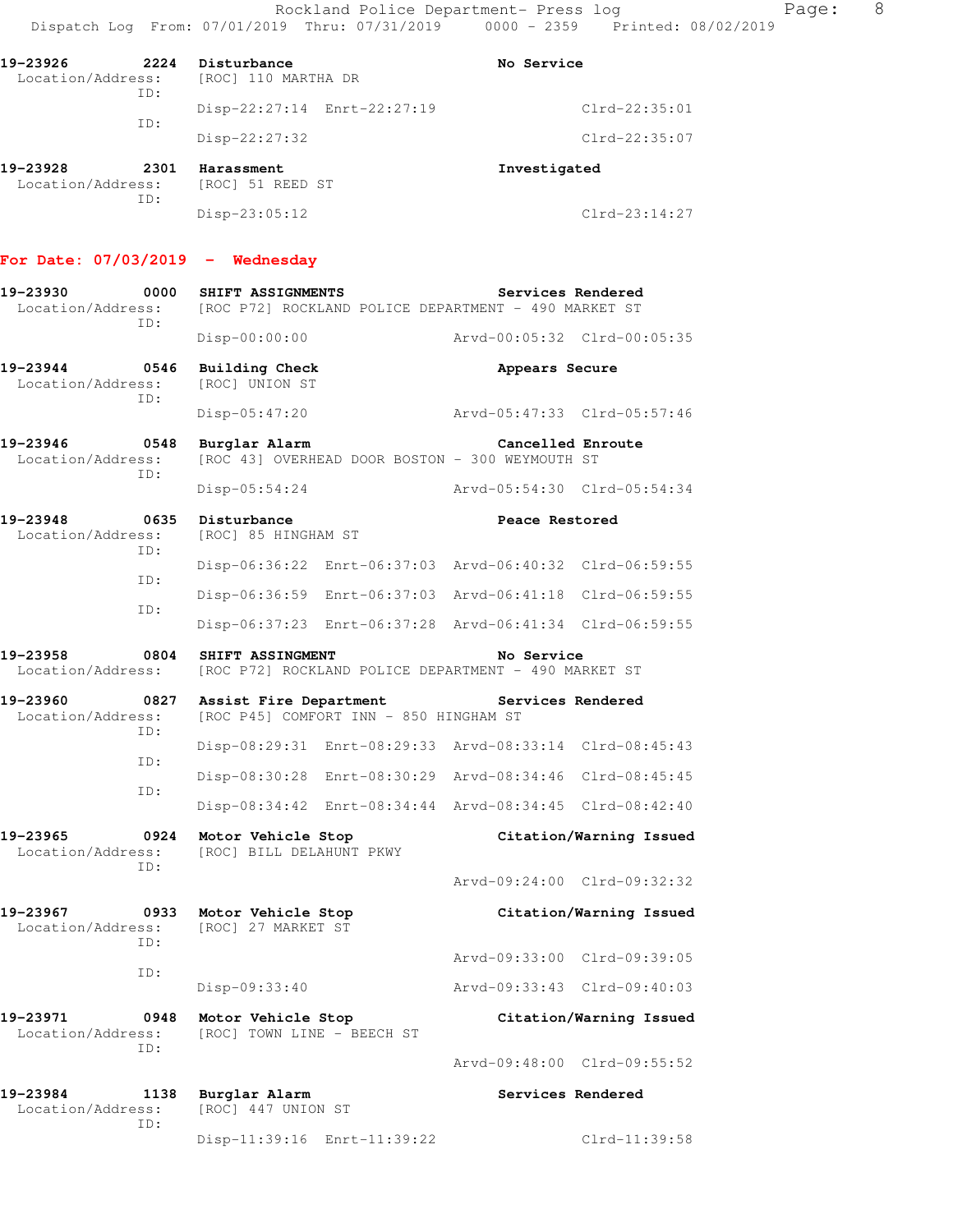Rockland Police Department- Press log Fage: 9 Dispatch Log From: 07/01/2019 Thru: 07/31/2019 0000 - 2359 Printed: 08/02/2019 ID: Disp-11:39:54 Enrt-11:39:56 Arvd-11:41:15 Clrd-11:44:06 ID: Disp-11:41:43 Enrt-11:41:45 Arvd-11:41:46 Clrd-11:44:05 19-23988 1243 911 Accidental **Services Rendered Services Rendered Intervalse Services Rendered** Location/Address: ID: Disp-12:43:56 Enrt-12:44:00 Arvd-12:48:22 Clrd-12:51:35 **19-23994 1324 Motor Vehicle Stop Citation/Warning Issued**  Location/Address: [ROC] 88 POND ST @ 1149 HINGHAM ST ID: Arvd-13:24:00 Clrd-13:31:41 19-23995 1324 Suspicious Activity **19-23995** Services Rendered Location/Address: [ROC] MARYLOUS - 200 WEBSTER ST ID: Disp-13:26:22 Enrt-13:26:25 Arvd-13:28:52 Clrd-13:38:57 **19-23996 1330 Burglar Alarm Building Checked/Secured**  Location/Address: [ROC] 156 NORTH AVE ID: Disp-13:31:41 Enrt-13:31:45 Arvd-13:35:47 Clrd-13:38:28 **19-23998 1338 Larceny / Forgery/ Fraud Services Rendered**  Location/Address: [ROC] 15 HEMLOCK ST ID: Disp-13:40:57 Clrd-13:41:26 **19-23997 1339 Motor Vehicle Stop Citation/Warning Issued**  Location/Address: [ROC] 200 WEBSTER ST @ 354 LIBERTY ST ID: Arvd-13:39:00 Clrd-13:47:13 ID: Disp-13:40:37 Arvd-13:40:40 Clrd-13:47:13 **19-24002 1402 Motor Vehicle Stop Citation/Warning Issued**  Location/Address: [ROC] 545 BEECH ST @ 101 STANDPIPE DR ID: Arvd-14:02:00 Clrd-14:10:10 **19-24003 1411 Motor Vehicle Stop Citation/Warning Issued**  Location/Address: [ROC] 545 BEECH ST @ 101 STANDPIPE DR ID: Disp-14:11:59 Enrt-14:12:00 Arvd-14:12:01 Clrd-14:20:48 Original Call #: 19-24002 **19-24006 1436 Motor Vehicle Stop Citation/Warning Issued**  Location/Address: [ROC] BILL DELAHUNT PKWY ID: Arvd-14:36:00 Clrd-14:40:29 **19-24008 1516 Assist Fire Department Services Rendered**  Location/Address: [ROC] 11 PACIFIC ST Apt. #4 ID: Disp-15:17:06 Enrt-15:17:09 Arvd-15:18:37 Clrd-15:22:29 ID: Disp-15:17:23 Enrt-15:17:24 Arvd-15:19:14 Clrd-15:22:28 **19-24011 1546 Assist Other Agency Transported to Hospital**  Location/Address: [ROC 69] SOUTH SHORE REHAB & NURSING EAST WING - 115 NORTH AVE Apt. #3A ID: Disp-15:51:17 Enrt-15:51:21 Arvd-15:51:50 Clrd-16:15:00 Fire Unit: ROCKEN3-Pumper-Rockland Engine 3 Disp-16:00:34 Enrt-16:00:37 Arvd-16:00:40 Clrd-16:16:38 InQrtsUnavl-16:18:40 InSrvce-16:18:40 **19-24065 1600 SHIFT ASSIGNMENTS No Service**  Location/Address: [ROC P72] ROCKLAND POLICE DEPARTMENT - 490 MARKET ST **19-24016 1613 Motor Vehicle Complaint Arrest(s) Made**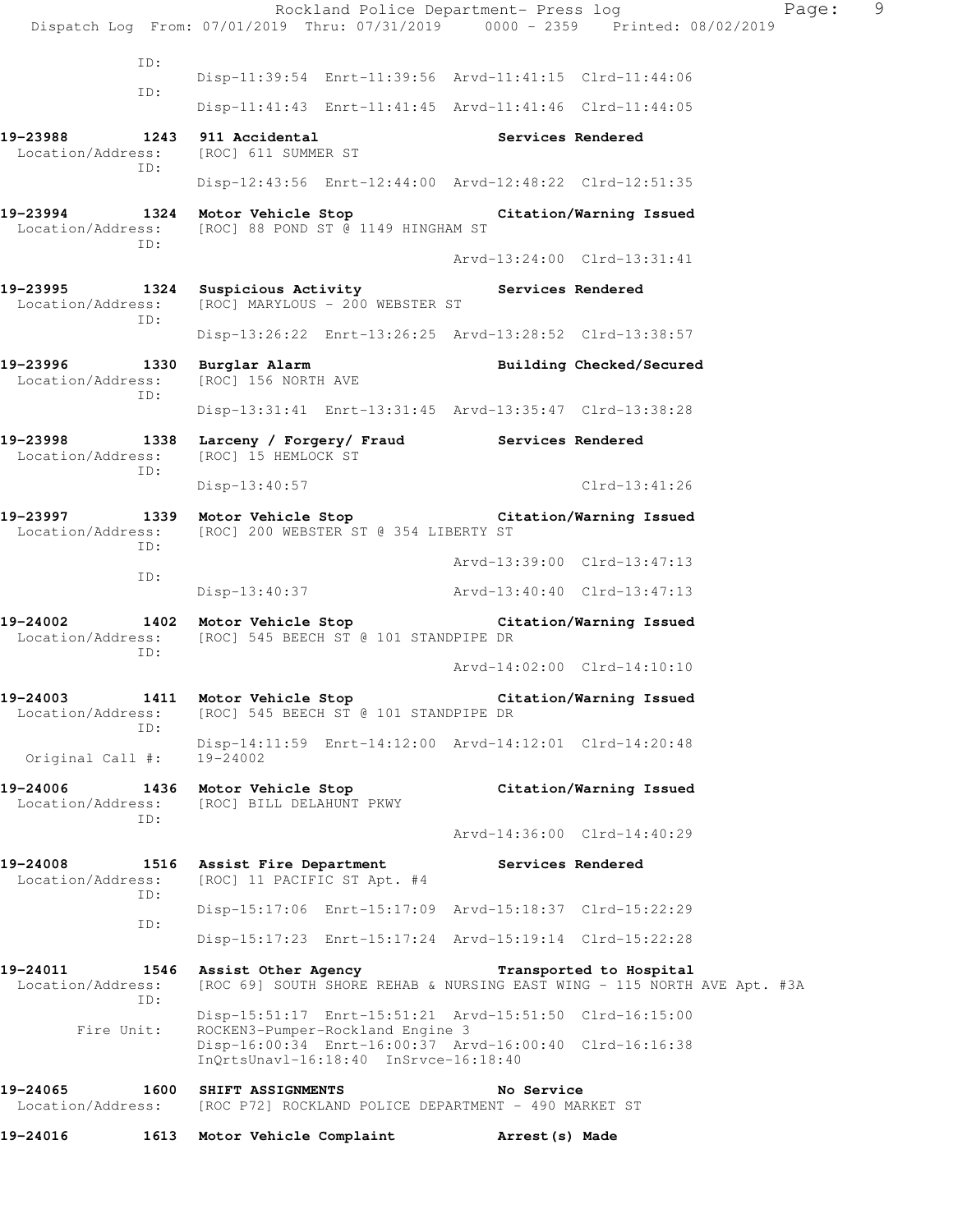|                                                              |                                                                     |                                        | Rockland Police Department- Press log                              | Dispatch Log From: 07/01/2019 Thru: 07/31/2019 0000 - 2359 Printed: 08/02/2019 | Page: | 10 |
|--------------------------------------------------------------|---------------------------------------------------------------------|----------------------------------------|--------------------------------------------------------------------|--------------------------------------------------------------------------------|-------|----|
| Location/Address:                                            |                                                                     |                                        | [ROC P115] ROCKLAND ICE RINK - 599 SUMMER ST                       |                                                                                |       |    |
| TD:                                                          |                                                                     |                                        | Disp-16:13:41 Enrt-16:13:44 Arvd-16:15:56 Clrd-16:43:33            |                                                                                |       |    |
| ID:                                                          |                                                                     |                                        | Disp-16:15:51 Enrt-16:15:53 Arvd-16:15:55 Clrd-16:43:10            |                                                                                |       |    |
| ID:                                                          |                                                                     | Disp-16:41:24 Enrt-16:41:25            |                                                                    | $Clrd-16:41:55$                                                                |       |    |
| 19-24017<br>1613<br>Location/Address:                        | Assist Public<br>[ROC] 291 PLAIN ST                                 |                                        | Services Rendered                                                  |                                                                                |       |    |
| ID:<br>ID:                                                   |                                                                     |                                        | Disp-16:25:12 Enrt-16:29:14 Arvd-16:29:16 Clrd-16:41:20            |                                                                                |       |    |
|                                                              |                                                                     |                                        | Disp-16:29:12 Enrt-16:29:13 Arvd-16:29:15 Clrd-16:42:52            |                                                                                |       |    |
| 19-24022<br>Location/Address:<br>ID:                         | 1709 911 Accidental                                                 | [ROC P55] HOME DEPOT - 1149 HINGHAM ST | Investigated                                                       |                                                                                |       |    |
|                                                              |                                                                     |                                        | Disp-17:11:02 Enrt-17:11:06 Arvd-17:21:14 Clrd-17:21:44            |                                                                                |       |    |
| 19-24027 1726 Motor Vehicle Stop<br>Location/Address:<br>ID: | [ROC] SUNOCO - HINGHAM ST                                           |                                        | Sent On Way                                                        |                                                                                |       |    |
|                                                              |                                                                     |                                        | Disp-17:27:39 Enrt-17:27:43 Arvd-17:27:47 Clrd-17:40:28            |                                                                                |       |    |
| 19-24028<br>Location/Address:<br>ID:                         | 1732 Larceny / Forgery/ Fraud Provided Assistance                   |                                        | [ROC P72] ROCKLAND POLICE DEPARTMENT - 490 MARKET ST               |                                                                                |       |    |
|                                                              | Disp-17:37:06                                                       |                                        |                                                                    | $Clrd-17:37:13$                                                                |       |    |
| 19-24034<br>Location/Address:<br>ID:                         | 1809 MVA Property Damage Only Faper Exchange<br>[ROC] 319 SUMMER ST |                                        |                                                                    |                                                                                |       |    |
|                                                              |                                                                     |                                        | Disp-18:10:20 Enrt-18:10:24 Arvd-18:16:35 Clrd-18:30:27            |                                                                                |       |    |
| 19-24036<br>Location/Address:<br>ID:                         | 1823 Breaking & Entering<br>[ROC] 11 PACIFIC ST Apt. #2             |                                        | Unfounded                                                          |                                                                                |       |    |
|                                                              |                                                                     |                                        | Disp-18:25:01 Enrt-18:25:05 Arvd-18:28:59 Clrd-18:31:52            |                                                                                |       |    |
| 19-24037<br>1828<br>Location/Address:<br>ID:                 | Disturbance<br>[ROC P97] SOMEPLACE BAR & GRILL - 363 UNION ST       |                                        | No Service                                                         |                                                                                |       |    |
|                                                              |                                                                     |                                        | Disp-18:30:57 Enrt-18:31:13 Arvd-18:31:18 Clrd-18:36:35            |                                                                                |       |    |
| 19-24046<br>1906<br>Location/Address:<br>ID:                 | Lost/Found Property                                                 |                                        | No Service<br>[ROC P72] ROCKLAND POLICE DEPARTMENT - 490 MARKET ST |                                                                                |       |    |
|                                                              | Disp-19:08:04                                                       |                                        |                                                                    | $Clrd-19:52:57$                                                                |       |    |
| 19-24048<br>1924<br>Location/Address:<br>ID:                 | Disturbance                                                         |                                        | Sent On Way<br>[ROC P106] ROCKLAND HIGH SCHOOL - 52 MACKINLAY WAY  |                                                                                |       |    |
| ID:                                                          |                                                                     |                                        | Disp-19:25:32 Enrt-19:25:36 Arvd-19:28:02 Clrd-19:37:16            |                                                                                |       |    |
|                                                              |                                                                     |                                        | Disp-19:27:07 Enrt-19:27:11 Arvd-19:28:31 Clrd-19:37:13            |                                                                                |       |    |
| 19-24049<br>1937<br>Location/Address:<br>TD:                 | Missing Person<br>[ROC] 18 PACIFIC ST                               |                                        | Services Rendered                                                  |                                                                                |       |    |
|                                                              |                                                                     |                                        | Disp-19:39:00 Enrt-19:39:05 Arvd-19:40:05 Clrd-21:07:18            |                                                                                |       |    |
| 19-24062<br>2101<br>Location/Address:<br>ID:                 | Fireworks<br>[ROC] CORN MILL LN                                     |                                        | Gone on arrival                                                    |                                                                                |       |    |
| ID:                                                          |                                                                     |                                        | Disp-21:02:55 Enrt-21:03:06 Arvd-21:07:53 Clrd-21:13:16            |                                                                                |       |    |
|                                                              |                                                                     |                                        | Disp-21:07:42 Enrt-21:07:46 Arvd-21:07:49 Clrd-21:13:20            |                                                                                |       |    |
| 19-24069<br>2214<br>Location/Address:<br>ID:                 | Fireworks<br>[ROC] WHEELER AVE                                      |                                        | Unfounded                                                          |                                                                                |       |    |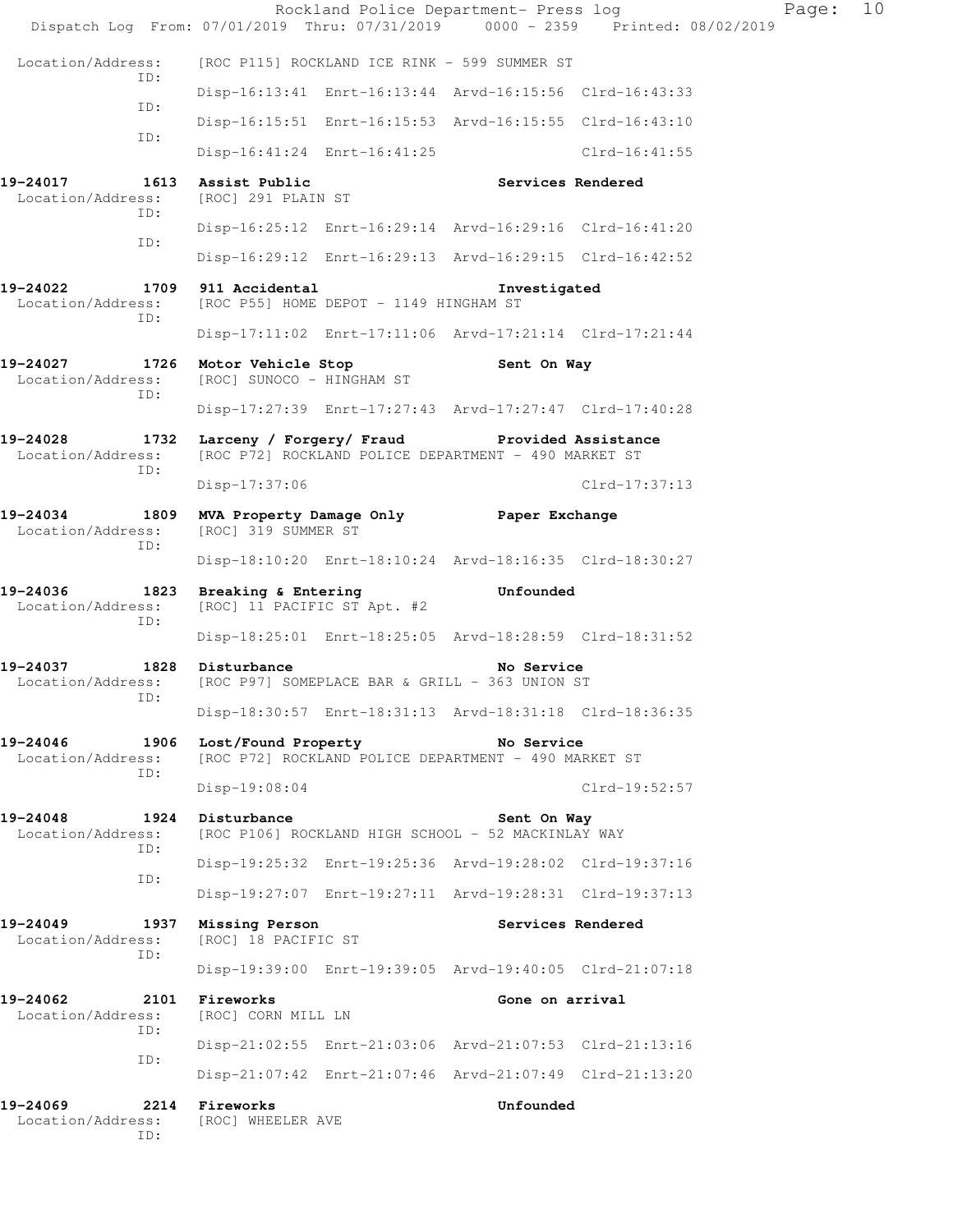|                                   |             |                                       |                                            | Rockland Police Department- Press log                                     |                                                                                | Page: | 11 |
|-----------------------------------|-------------|---------------------------------------|--------------------------------------------|---------------------------------------------------------------------------|--------------------------------------------------------------------------------|-------|----|
|                                   |             |                                       |                                            |                                                                           | Dispatch Log From: 07/01/2019 Thru: 07/31/2019 0000 - 2359 Printed: 08/02/2019 |       |    |
|                                   | ID:         |                                       |                                            | Disp-22:15:21 Enrt-22:15:53 Arvd-22:21:49 Clrd-22:30:02                   |                                                                                |       |    |
|                                   |             |                                       |                                            | Disp-22:29:01 Enrt-22:29:05 Arvd-22:29:09 Clrd-22:30:07                   |                                                                                |       |    |
| 19-24075<br>Location/Address:     | 2252<br>ID: |                                       | [ROC P77] ROCKLAND LIQUORS - 347 MARKET ST | Larceny / Forgery/ Fraud Tnvestigated                                     |                                                                                |       |    |
|                                   | ID:         |                                       |                                            | Disp-22:54:16 Enrt-22:55:52 Arvd-22:55:59 Clrd-23:08:01                   |                                                                                |       |    |
|                                   |             |                                       |                                            | Disp-22:54:26 Enrt-22:55:55 Arvd-22:56:03 Clrd-23:08:06                   |                                                                                |       |    |
| For Date: $07/04/2019$ - Thursday |             |                                       |                                            |                                                                           |                                                                                |       |    |
| 19-24082<br>Location/Address:     |             | 0002 SHIFT ASSIGNMENTS                |                                            | Services Rendered<br>[ROC P72] ROCKLAND POLICE DEPARTMENT - 490 MARKET ST |                                                                                |       |    |
|                                   | TD:         | Disp-00:08:15                         |                                            |                                                                           | $Clrd-00:08:24$                                                                |       |    |
| 19-24081                          |             | 0005 Missing Person                   |                                            |                                                                           | Taken to Family/Guardian/Other                                                 |       |    |
| Location/Address:                 | ID:         | [ROC] 18 PACIFIC ST                   |                                            |                                                                           |                                                                                |       |    |
|                                   |             |                                       |                                            | Disp-00:06:55 Enrt-00:07:01 Arvd-00:09:18 Clrd-00:15:31                   |                                                                                |       |    |
| 19-24088<br>Location/Address:     |             | 0034 Disturbance                      | [ROC P69] MCDONALD'S - 117 MARKET ST       | Sent On Way                                                               |                                                                                |       |    |
|                                   | ID:         |                                       |                                            | Disp-00:35:06 Enrt-00:35:30 Arvd-00:37:21 Clrd-00:39:40                   |                                                                                |       |    |
|                                   | ID:         |                                       |                                            | Disp-00:35:18 Enrt-00:35:24 Arvd-00:35:42 Clrd-00:39:44                   |                                                                                |       |    |
| 19-24095<br>Location/Address:     | ID:         | 0256 Disturbance                      |                                            | Peace Restored<br>[ROC P47] BEST WESTERN - 909 HINGHAM ST Apt. #233       |                                                                                |       |    |
|                                   | ID:         |                                       |                                            | Disp-02:57:28 Enrt-02:57:49 Arvd-03:01:28 Clrd-03:30:45                   |                                                                                |       |    |
|                                   |             |                                       |                                            | Disp-02:57:29 Enrt-02:57:55 Arvd-03:01:23 Clrd-03:30:49                   |                                                                                |       |    |
| 19-24099<br>Location/Address:     | ID:         | 0503 Building Check<br>[ROC] UNION ST |                                            |                                                                           | Building Checked/Secured                                                       |       |    |
|                                   |             | $Disp-05:05:12$                       |                                            | Arvd-05:05:27 Clrd-05:23:54                                               |                                                                                |       |    |
| 19-24106<br>Location:             | 0541<br>ID: | Motor Vehicle Stop<br>[ROC] UNION PT  |                                            | Verbal Warning                                                            |                                                                                |       |    |
|                                   |             |                                       |                                            | Disp-05:43:32 Enrt-05:43:36 Arvd-05:45:51 Clrd-05:45:54                   |                                                                                |       |    |
| 19-24107<br>Location/Address:     | 0610<br>TD: | Disabled Motor Vehicle                | [ROC] EAST WATER ST @ CONDON CIR           |                                                                           | Services Rendered                                                              |       |    |
|                                   | ID:         |                                       |                                            | Disp-06:11:40 Enrt-06:11:44 Arvd-06:11:48 Clrd-06:13:06                   |                                                                                |       |    |
|                                   |             |                                       |                                            | Disp-06:12:51 Enrt-06:12:55 Arvd-06:12:58 Clrd-06:32:24                   |                                                                                |       |    |
| 19-24112<br>Location/Address:     | ID:         | 0802 SHIFT ASSIGNMENTS                |                                            | [ROC P72] ROCKLAND POLICE DEPARTMENT - 490 MARKET ST                      | Services Rendered                                                              |       |    |
|                                   |             | $Disp-08:06:36$                       |                                            |                                                                           | $Clrd-08:06:53$                                                                |       |    |
| 19-24117<br>Vicinity of:          |             | 0912 Motor Vehicle Complaint          | [ROC P93] THE BANNER - 167 UNION ST        | Services Rendered                                                         |                                                                                |       |    |
|                                   | ID:         |                                       |                                            | Disp-09:13:32 Enrt-09:15:27 Arvd-09:17:39 Clrd-09:20:50                   |                                                                                |       |    |
|                                   | ID:         |                                       |                                            | Disp-09:13:32 Enrt-09:14:56 Arvd-09:14:57 Clrd-09:20:49                   |                                                                                |       |    |
|                                   | ID:         |                                       |                                            | Disp-09:14:52 Enrt-09:14:54 Arvd-09:14:55 Clrd-09:20:45                   |                                                                                |       |    |
| 19-24126<br>Location/Address:     |             | 1038 911 Hang Up                      |                                            | Services Rendered<br>[ROC P27] CLEARWATER TECHNOLOGIES - 83 EAST WATER ST |                                                                                |       |    |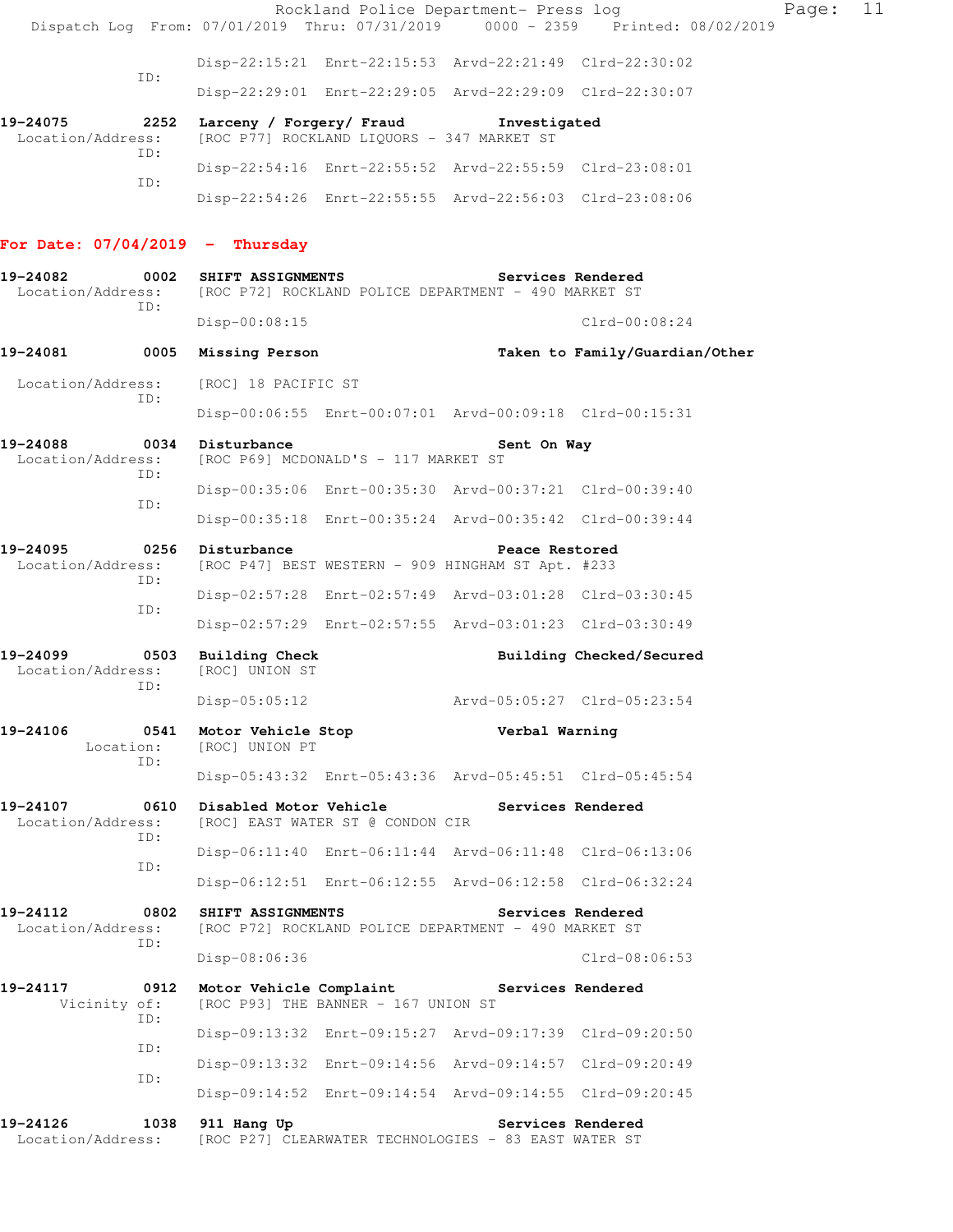Rockland Police Department- Press log Fage: 12 Dispatch Log From: 07/01/2019 Thru: 07/31/2019 0000 - 2359 Printed: 08/02/2019 ID: Disp-10:39:25 Enrt-10:39:46 Arvd-10:40:24 Clrd-11:07:49 ID: Disp-10:40:54 Enrt-10:40:56 Arvd-10:40:57 Clrd-11:07:47 ID: Disp-10:46:50 Enrt-10:46:52 Arvd-10:46:53 Clrd-10:51:43 19-24131 1129 911 Hang Up **Services Rendered**<br>
Location/Address: [ROC 68] 204 MONCRIEF RD Apt. #MONC [ROC 68] 204 MONCRIEF RD Apt. #MONC ID: Disp-11:31:13 Enrt-11:31:38 Arvd-11:34:29 Clrd-11:35:35 ID: Disp-11:34:11 Enrt-11:34:13 Arvd-11:35:32 Clrd-11:35:33 19-24132 1131 Animal Complaint Services Rendered Location/Address: [ROC P112] FAMILY DOLLAR - 366 MARKET ST [ROC P112] FAMILY DOLLAR - 366 MARKET ST ID: Disp-11:32:39 Enrt-11:33:27 Arvd-11:37:43 Clrd-11:40:06 ID: Disp-11:32:39 Clrd-11:32:51 19-24142 1314 Assault Offenses<br>
Location/Address: [ROC] 1 CORNET STETSON DR<br> **Report Follows** [ROC] 1 CORNET STETSON DR ID: Disp-13:16:56 Enrt-13:17:03 Arvd-13:21:13 Clrd-13:47:13 19-24144 1337 Burglar Alarm **Cancelled Enroute Concelled Enroute Location/Address:** [ROC] 371 UNION ST [ROC] 371 UNION ST ID: Disp-13:38:02 Enrt-13:38:07 Clrd-13:41:17 **19-24145 1339 Motor Vehicle Complaint Gone on arrival**  Location/Address: [ROC] PLAIN ST ID: Disp-13:40:35 Enrt-13:40:41 Arvd-13:41:48 Clrd-13:44:21 **19-24151 1408 Escort/Transport Services Rendered**  Location/Address: [ROC] 162 NORTH AVE ID: Disp-14:09:46 Enrt-14:09:49 Arvd-14:09:51 Clrd-14:09:52 **19-24158 1501 Motor Vehicle Stop Verbal Warning**  Vicinity of: [ROC] 100 WEYMOUTH ST ID: Arvd-15:01:00 Clrd-15:01:59 **19-24160 1508 Escort/Transport Services Rendered**  Location/Address: [ROC] 51 MAPLE ST Apt. #1111 ID: Disp-15:08:57 Enrt-15:09:01 Arvd-15:13:16 Clrd-15:22:30 **19-24169 1602 SHIFT ASSIGNMENTS No Service**  Location/Address: [ROC P72] ROCKLAND POLICE DEPARTMENT - 490 MARKET ST **19-24170 1609 Disturbance Services Rendered**  Location/Address: [ROC] 157 EAST WATER ST ID: Disp-16:10:18 Enrt-16:10:25 Arvd-16:11:46 Clrd-16:36:09 ID: Disp-16:10:18 Enrt-16:10:24 Arvd-16:11:45 Clrd-16:28:49 ID: Disp-16:10:18 Enrt-16:10:22 Arvd-16:11:47 Clrd-16:36:11 **19-24173 1622 Health & Welfare Check Services Rendered**  Location/Address: [ROC] 14 BAYWOOD ST Fire Unit: ROCKEN3-Pumper-Rockland Engine 3 Disp-16:27:30 Enrt-16:27:50 Arvd-16:30:54 Clrd-16:33:02 InQrtsUnavl-16:33:02 InSrvce-16:33:02 EMS Unit: ROCKAM1-Rockland A1 Disp-16:27:30 Enrt-16:27:48 Arvd-16:30:53 Clrd-16:32:59 InQrtsUnavl-16:32:59 InSrvce-16:32:59 ID: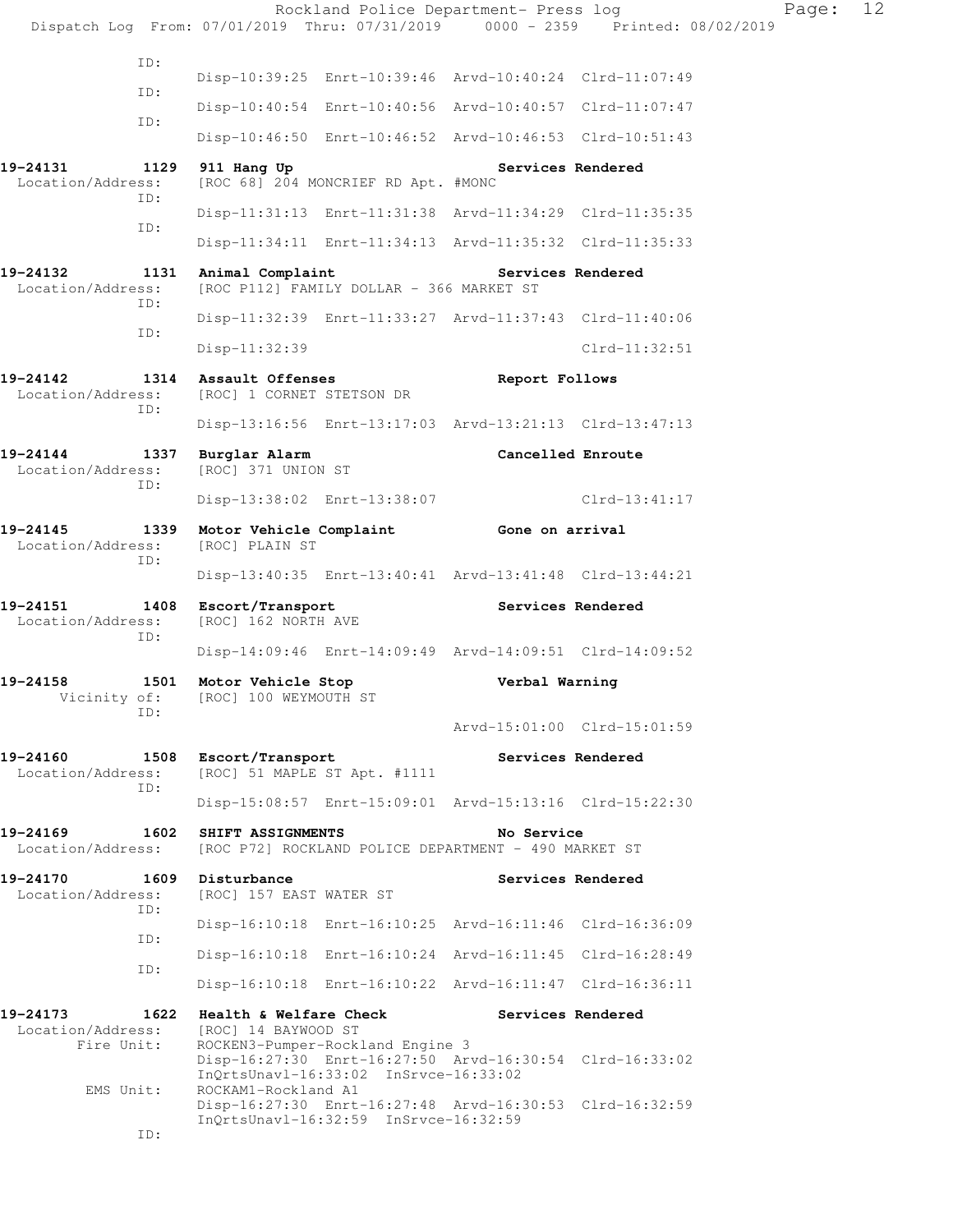Rockland Police Department- Press log Fage: 13 Dispatch Log From: 07/01/2019 Thru: 07/31/2019 0000 - 2359 Printed: 08/02/2019 Disp-16:29:01 Enrt-16:29:02 Arvd-16:33:52 Clrd-16:33:55 19-24180 1711 Motor Vehicle Complaint Services Rendered Location/Address: [ROC] 27 ASPEN CIR Location/Address: [ROC] 27 ASPEN CIR ID: Disp-17:13:20 Enrt-17:13:36 Arvd-17:15:42 Clrd-17:25:52 **19-24190 1801 Road Obstruction Services Rendered**  Location/Address: [ROC] TOWARDS ABINGTON TOWN LINE - 137 CENTRE AVE ID: Disp-18:03:07 Enrt-18:03:25 Arvd-18:03:29 Clrd-18:11:37 19-24191 1808 Burglar Alarm **Building Checked/Secured 1808 Burglar Alarm** Building Checked/Secured [ROC] 11 PACIFIC ST Apt. #2 ID: Disp-18:11:47 Enrt-18:12:11 Arvd-18:14:49 Clrd-18:20:37 ID: Disp-18:12:02 Enrt-18:12:16 Arvd-18:14:53 Clrd-18:20:48 ID: Disp-18:15:05 Enrt-18:15:10 Arvd-18:15:14 Clrd-18:20:45 19-24193 1832 Assist Fire Department Cancelled Enroute Location/Address: [ROC] 73 WILLOW POND DR [ROC] 73 WILLOW POND DR ID: Disp-18:32:37 Enrt-18:32:41 Clrd-18:38:50 **19-24197 1847 Fireworks Unfounded**  Location/Address: [ROC] 408 UNION ST @ 11 NORTH AVE ID: Disp-18:49:18 Enrt-18:49:22 Arvd-18:52:58 Clrd-18:55:52 **19-24202 1924 Burglar Alarm Cancelled Enroute**  Location/Address: [ROC] 371 UNION ST ID: Disp-19:28:30 Clrd-19:28:34 **19-24242 2005 General Info No Service**  Location/Address: [ROC] 19 EVERETT ST **19-24214 2052 Fireworks Peace Restored**  Location/Address: [ROC] 100 WOODSBURY RD ID: Disp-20:53:38 Enrt-20:54:22 Arvd-20:59:50 Clrd-21:02:12 ID: Disp-20:54:45 Enrt-20:54:50 Arvd-20:59:53 Clrd-21:02:09 **19-24219 2121 Fireworks Peace Restored**  Location/Address: [ROC] GLEN ST ID: Disp-21:22:08 Enrt-21:23:19 Arvd-21:25:06 Clrd-21:32:23 ID: Disp-21:22:14 Enrt-21:23:22 Arvd-21:26:06 Clrd-21:32:26 19-24221 2132 911 Accidental **Services Rendered Services Rendered Interval** Services **Rendered** Location/Address: ID: Disp-21:33:43 Enrt-21:34:37 Arvd-21:35:41 Clrd-21:41:37 ID: Disp-21:40:19 Enrt-21:40:23 Arvd-21:40:26 Clrd-21:41:40 **19-24231 2216 911 Accidental Services Rendered**  Location/Address: [ROC] 36 GEORGE ST ID: Disp-22:16:36 Enrt-22:16:54 Arvd-22:19:05 Clrd-22:20:10 **19-24237 2301 Fireworks Unfounded**  Location/Address: [ROC] 959 UNION ST @ 24 FOREST ST ID: Disp-23:02:48 Enrt-23:02:53 Arvd-23:05:55 Clrd-23:09:42 **19-24241 2315 Suspicious Activity Services Rendered**  Location/Address: [ROC] 604 UNION ST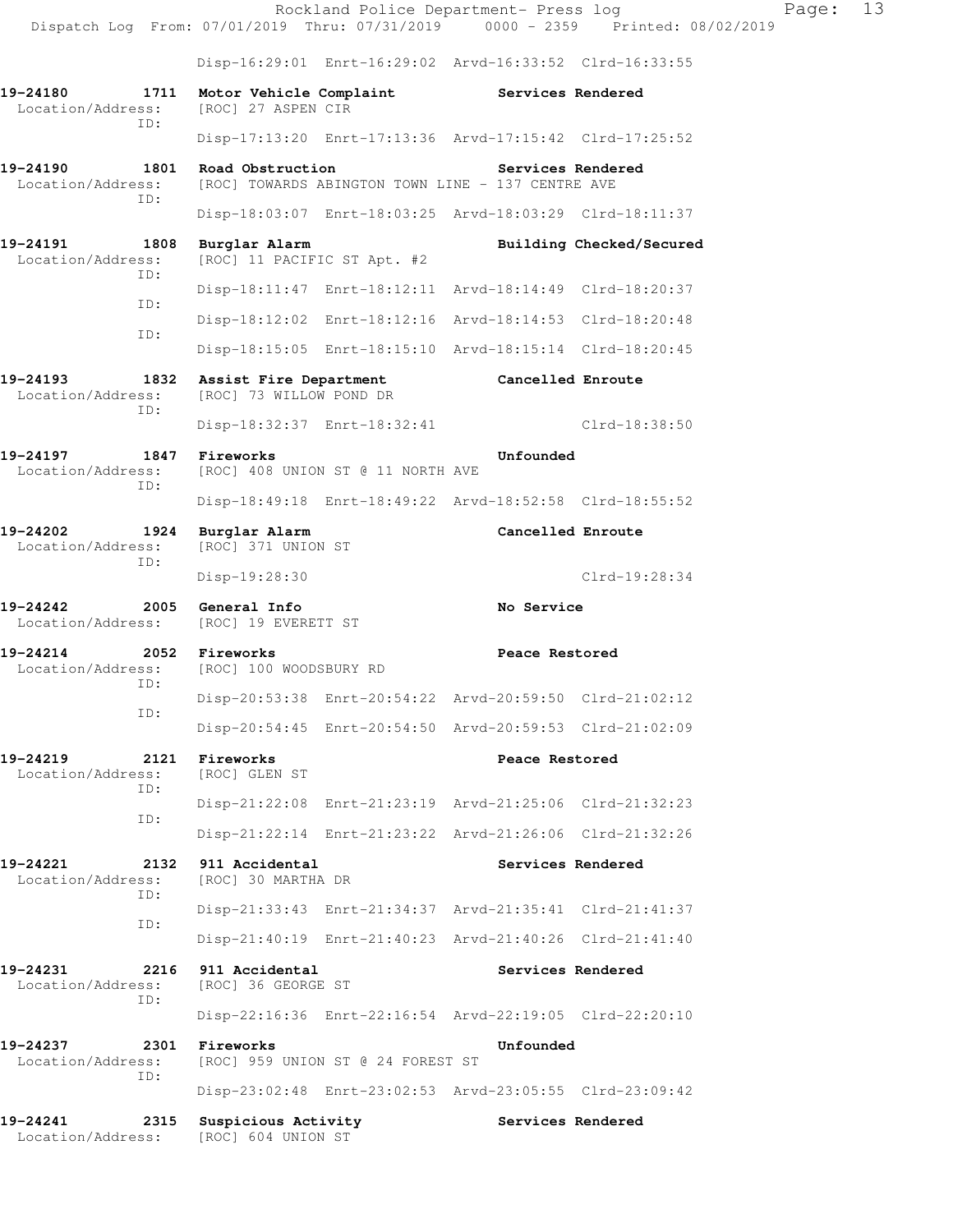Rockland Police Department- Press log Fage: 14 Dispatch Log From: 07/01/2019 Thru: 07/31/2019 0000 - 2359 Printed: 08/02/2019 ID: Disp-23:16:10 Enrt-23:16:15 Arvd-23:16:17 Clrd-23:47:16 ID: Disp-23:16:24 Enrt-23:16:28 Arvd-23:16:30 Clrd-23:20:56 **19-24244 2347 Disturbance Peace Restored**  Location/Address: [ROC] 132 UNION ST Apt. #1 ID: Disp-23:48:31 Enrt-23:51:06 Arvd-23:51:35 Clrd-23:59:13 ID: Disp-23:48:39 Enrt-23:51:06 Arvd-23:51:24 Clrd-23:59:07 ID: Disp-23:48:48 Enrt-23:51:06 Arvd-23:51:40 Clrd-23:59:10 ID: Disp-23:50:11 Enrt-23:51:06 Arvd-23:51:47 Clrd-23:59:03 **For Date: 07/05/2019 - Friday 19-24246 0008 Information Call No Action Required**  Location/Address: [ROC P72] ROCKLAND POLICE DEPARTMENT - 490 MARKET ST **19-24260 0542 Building Check Appears Secure**  Location/Address: [ROC] UNION ST ID: Arvd-05:44:58 Clrd-06:04:30 **19-24265 0639 Unwanted Party Peace Restored**  Location/Address: [ROC] 89 PLEASANT ST ID: Disp-06:40:52 Enrt-06:41:31 Arvd-06:44:09 Clrd-07:13:33 ID: Disp-06:42:06 Enrt-06:42:11 Clrd-07:59:14 **19-24268 0722 Assist Public Advised to Court**  Location/Address: [ROC P72] ROCKLAND POLICE DEPARTMENT - 490 MARKET ST ID: Disp-07:32:46 Clrd-07:33:29 **19-24270 0803 Motor Vehicle Collision W/PI Transported to Hospital**  Location/Address: [ROC] 1 WHITE RD @ 67 HINGHAM ST Fire Unit: ROCKEN3-Pumper-Rockland Engine 3 Disp-08:06:50 Enrt-08:06:54 Arvd-08:08:58 Clrd-08:44:33 InQrtsUnavl-08:53:48 InSrvce-08:53:51 EMS Unit: ROCKAM1-Rockland A1 Disp-08:07:06 Enrt-08:07:09 Arvd-08:10:24 Clrd-08:23:48 Hosp-08:31:50 ClrHosp-09:33:39 InQrtsUnavl-09:37:29 InSrvce-09:37:32 EMS Unit: ROCKAM2-Rockland A2 Disp-08:13:06 Enrt-08:14:22 Arvd-08:16:11 Clrd-08:23:45 Hosp-08:31:48 ClrHosp-09:14:54 InQrtsUnavl-09:52:55 InSrvce-09:52:55 ID: Disp-08:53:33 Clrd-08:57:46 **19-24271 0804 Motor Vehicle Collision W/PI Report Follows**  [ROC] HINGHAM ST ID: Disp-08:05:15 Enrt-08:06:07 Clrd-08:09:29 ID: Disp-08:05:54 Enrt-08:06:02 Clrd-08:09:10 ID: Disp-08:06:14 Enrt-08:06:18 Arvd-08:09:39 Clrd-08:09:43 ID: Disp-08:13:11 Arvd-08:13:15 Clrd-08:47:08 ID: Disp-08:13:20 Arvd-08:13:25 Clrd-08:47:14 19-24272 0814 General Info **No Action Required** Location/Address: [ROC P72] ROCKLAND POLICE DEPARTMENT - 490 MARKET ST ID: Arvd-08:14:00 Clrd-08:16:56 **19-24284 1027 Emergency Medical Transported to Hospital**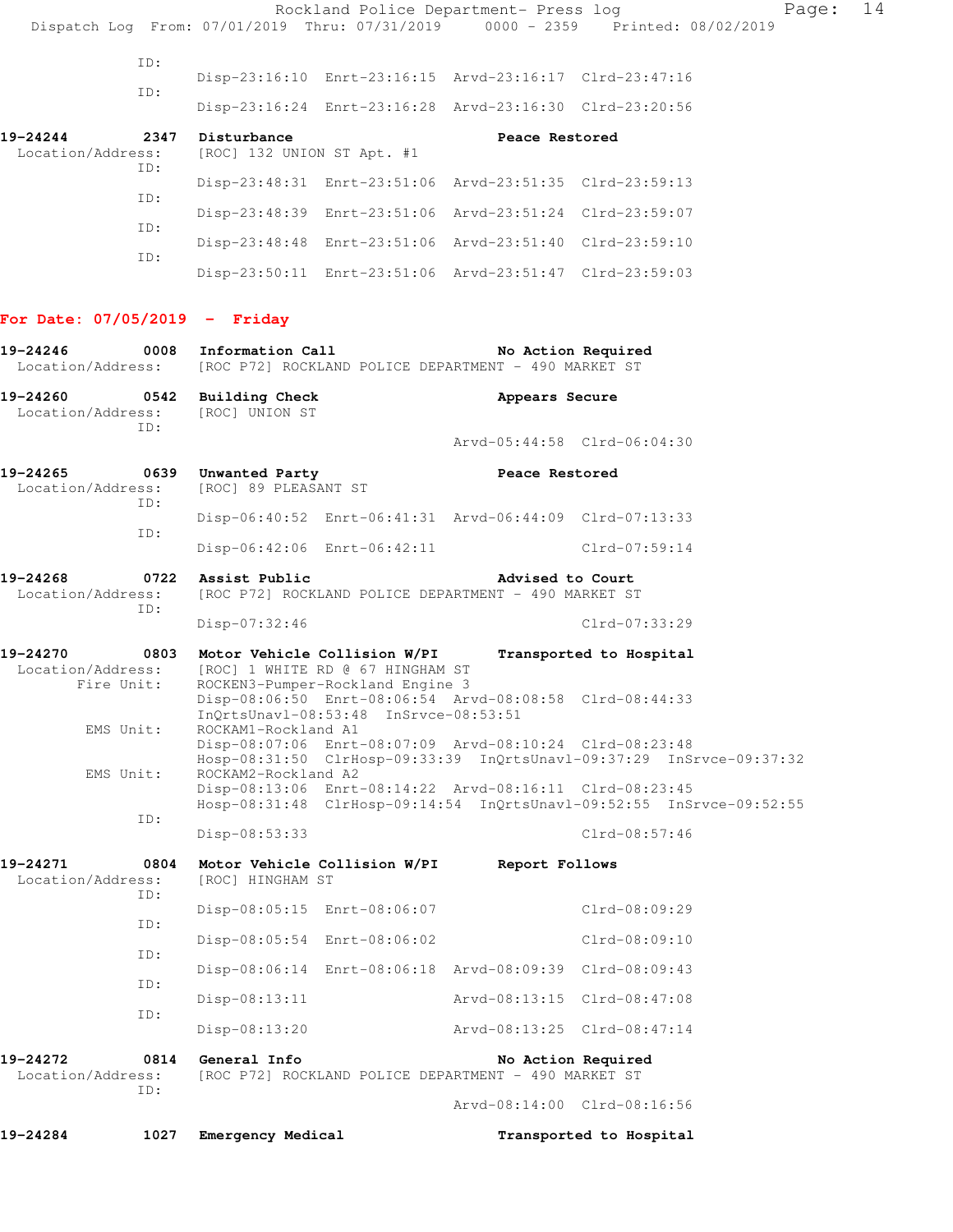|                                                                                                    |      |                                                      |                                                                                  |                             | Rockland Police Department- Press log<br>Dispatch Log From: 07/01/2019 Thru: 07/31/2019 0000 - 2359 Printed: 08/02/2019 | Page: | 15 |
|----------------------------------------------------------------------------------------------------|------|------------------------------------------------------|----------------------------------------------------------------------------------|-----------------------------|-------------------------------------------------------------------------------------------------------------------------|-------|----|
| Location/Address: [ROC 70] WEBSTER PARK NURSING AND REHAB - 56 WEBSTER ST                          |      |                                                      |                                                                                  |                             |                                                                                                                         |       |    |
| 19-24285 1030 Assist Fire Department Threstigated                                                  |      |                                                      |                                                                                  |                             |                                                                                                                         |       |    |
| Location/Address:<br>ID:                                                                           |      |                                                      |                                                                                  |                             | [ROC 70] WEBSTER PARK NURSING AND REHAB - 56 WEBSTER ST Apt. #107                                                       |       |    |
|                                                                                                    |      |                                                      | Disp-10:31:21 Enrt-10:32:51                                                      |                             | Clrd-10:37:21                                                                                                           |       |    |
| 19-24290 1129 911 Accidental<br>Location/Address: [ROC] 135 GROVE ST Apt. #131<br>ID:              |      |                                                      |                                                                                  | Investigated                |                                                                                                                         |       |    |
|                                                                                                    |      |                                                      | Disp-11:36:51 Enrt-11:36:56 Arvd-11:37:00 Clrd-11:40:02                          |                             |                                                                                                                         |       |    |
| 19-24291 1131 911 Accidental<br>Location/Address: [ROC] 212 MARTHA DR<br>ID:                       |      |                                                      |                                                                                  | Investigated                |                                                                                                                         |       |    |
|                                                                                                    |      |                                                      | Disp-11:32:12 Enrt-11:32:21                                                      |                             | Clrd-11:37:06                                                                                                           |       |    |
| 19-24292 1132 911 Accidental<br>Location/Address:<br>ID:                                           |      | [ROC] 183 LIBERTY ST                                 |                                                                                  | Investigated                |                                                                                                                         |       |    |
|                                                                                                    |      |                                                      | Disp-11:34:03 Enrt-11:34:06                                                      |                             | $Clrd-11:38:20$                                                                                                         |       |    |
| 19-24299 1255 Motor Vehicle Complaint Threstigated<br>Location/Address: [ROC] 1079 UNION ST<br>ID: |      |                                                      |                                                                                  |                             |                                                                                                                         |       |    |
|                                                                                                    |      |                                                      |                                                                                  |                             | Arvd-12:55:00 Clrd-13:14:19                                                                                             |       |    |
| 19-24298<br>Location/Address: [ROC] UNION ST<br>ID:                                                |      | 1301 Suspicious Activity                             |                                                                                  | Gone on arrival             |                                                                                                                         |       |    |
|                                                                                                    |      |                                                      |                                                                                  |                             | Arvd-13:01:00 Clrd-13:04:22                                                                                             |       |    |
| 19-24300 1302 General Info<br>Location/Address:<br>ID:                                             |      | [ROC] 28 WEST WATER ST                               |                                                                                  | Appears Secure              |                                                                                                                         |       |    |
|                                                                                                    |      |                                                      |                                                                                  |                             | Arvd-13:02:00 Clrd-13:09:47                                                                                             |       |    |
| 19-24302<br>Location/Address:<br>ID:                                                               |      |                                                      | 1312 Lost/Found Property<br>[ROC P72] ROCKLAND POLICE DEPARTMENT - 490 MARKET ST | Services Rendered           |                                                                                                                         |       |    |
|                                                                                                    |      | Disp-13:16:23                                        |                                                                                  |                             | $Clrd-13:17:47$                                                                                                         |       |    |
| 19-24305<br>Location/Address:<br>ID:                                                               |      | 1324 MVA Property Damage Only<br>[ROC] 283 NORTH AVE |                                                                                  | Services Rendered           |                                                                                                                         |       |    |
| ID:                                                                                                |      |                                                      | Disp-13:24:58 Enrt-13:25:24 Arvd-13:26:49 Clrd-13:54:07                          |                             |                                                                                                                         |       |    |
|                                                                                                    |      | $Disp-13:26:41$                                      |                                                                                  |                             | Arvd-13:26:45 Clrd-13:54:10                                                                                             |       |    |
| 19-24306<br>Location/Address:<br>TD:                                                               | 1348 | General Info<br>[ROC] HINGHAM ST                     |                                                                                  |                             | Services Rendered                                                                                                       |       |    |
|                                                                                                    |      |                                                      |                                                                                  |                             | Arvd-13:48:00 Clrd-13:52:10                                                                                             |       |    |
| 19-24307<br>Location/Address:<br>ID:                                                               |      | 1354 Motor Vehicle Complaint<br>[ROC] PLAIN ST       |                                                                                  |                             | Citation/Warning Issued                                                                                                 |       |    |
| ID:                                                                                                |      | $Disp-13:55:32$                                      |                                                                                  | Arvd-13:55:39 Clrd-14:06:46 |                                                                                                                         |       |    |
|                                                                                                    |      | $Disp-13:55:44$                                      |                                                                                  |                             | Arvd-13:55:48 Clrd-14:06:43                                                                                             |       |    |
| 19-24313<br>Location/Address:<br>ID:                                                               |      | 1454 General Info<br>[ROC] BILL DELAHUNT PKWY        |                                                                                  |                             | Services Rendered                                                                                                       |       |    |
|                                                                                                    |      |                                                      |                                                                                  |                             | Arvd-14:54:00 Clrd-15:02:41                                                                                             |       |    |
| 19-24315<br>Location/Address:<br>ID:                                                               |      | 1502 Building Check<br>[ROC] HINGHAM ST              |                                                                                  |                             | No Action Required                                                                                                      |       |    |
|                                                                                                    |      |                                                      |                                                                                  |                             | Arvd-15:02:00 Clrd-15:03:58                                                                                             |       |    |
| 19-24320                                                                                           |      | 1600 SHIFT ASSIGNMENTS                               |                                                                                  |                             | Services Rendered                                                                                                       |       |    |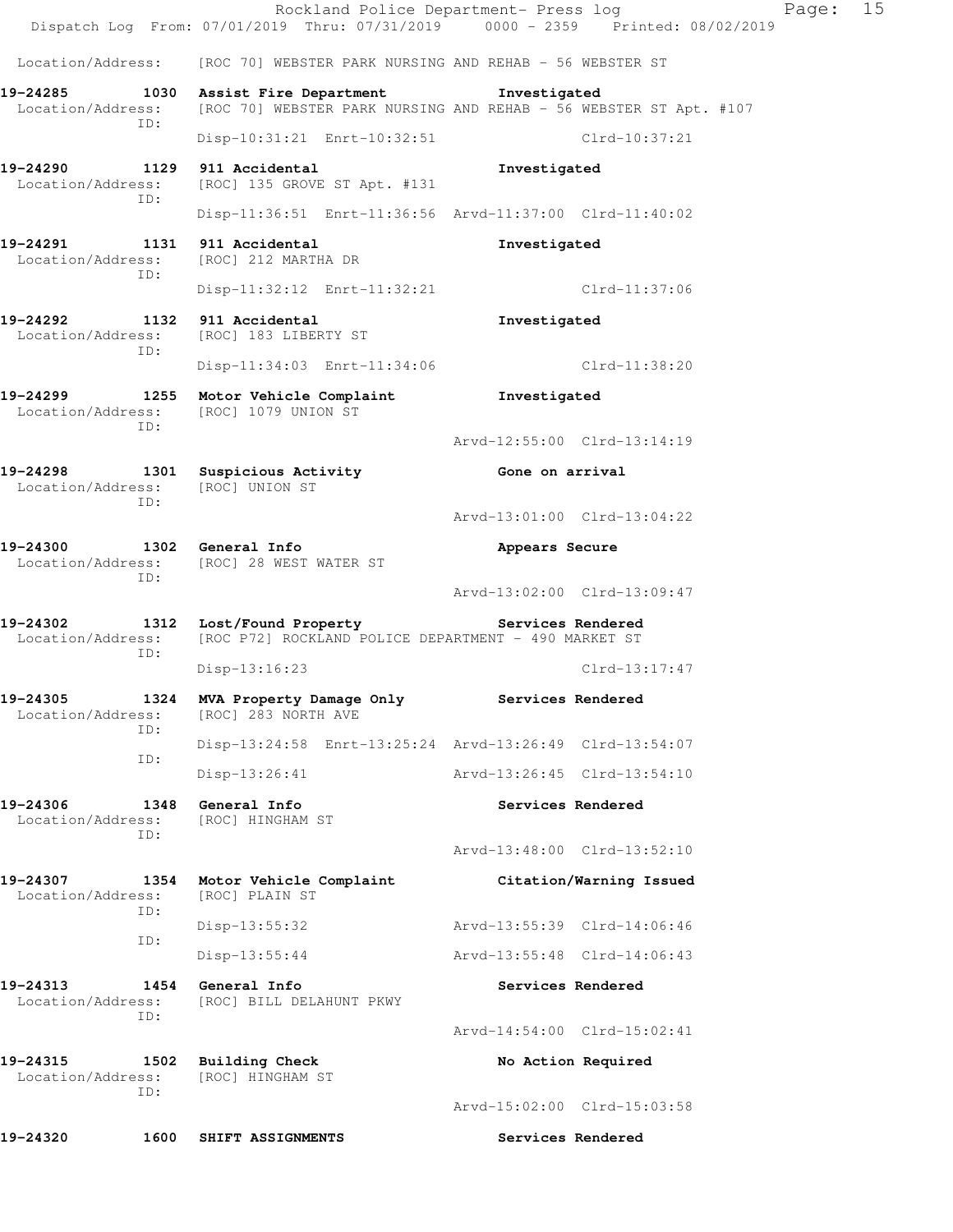Rockland Police Department- Press log Fage: 16 Dispatch Log From: 07/01/2019 Thru: 07/31/2019 0000 - 2359 Printed: 08/02/2019 Location/Address: [ROC P72] ROCKLAND POLICE DEPARTMENT - 490 MARKET ST ID: Disp-16:02:06 Clrd-16:10:39 **19-24323 1602 2019 HIGHWAY SAFETY-DSGPO Citation/Warning Issued**  Location/Address: [ROC P72] ROCKLAND POLICE DEPARTMENT - 490 MARKET ST ID: Disp-16:06:51 Arvd-16:06:57 Clrd-19:23:54 **19-24329 1630 STOLEN PACKAGE Services Rendered**  Location/Address: [ROC] 487 HINGHAM ST Apt. #B ID: Disp-17:03:27 Arvd-17:03:36 Clrd-17:17:03 19-24328 1639 Building Check **19-24328** Appears Secure Location/Address: [ROC] 48 CAREY ST ID: Arvd-16:40:07 Clrd-16:40:31 **19-24335 1736 Motor Vehicle Complaint Gone on arrival**  Vicinity of: [ROC] MARKET ST @ BEAL ST **19-24340 1754 Assist Fire Department Paper Exchange**  Location/Address: [ROC] 900 HINGHAM ST ID: Disp-17:56:13 Enrt-17:56:15 Arvd-17:56:29 Clrd-18:05:01 ID: Disp-17:56:25 Arvd-17:56:29 Clrd-18:05:05 **19-24346 1841 Burglar Alarm Appears Secure**  Location/Address: [ROC 84] HARMON GOLF & FITNESS CLUB - 168 CONCORD ST ID: Disp-18:43:06 Enrt-18:43:12 Arvd-18:47:18 Clrd-18:55:51 **19-24349 1902 911 Accidental Services Rendered**  Location/Address: [ROC P13] VERC RENTALS - 344 CENTRE AVE ID: Disp-19:03:30 Enrt-19:03:39 Arvd-19:20:11 Clrd-19:20:20 **19-24356 1945 2019 HIGHWAY SAFTEY DSGPO Citation/Warning Issued**  [ROC P72] ROCKLAND POLICE DEPARTMENT - 490 MARKET ST ID: Disp-19:47:34 Arvd-19:47:41 Clrd-07/06/2019 @ 00:02:21 ID: Disp-23:14:16 Enrt-23:14:30 Arvd-23:14:40 Clrd-23:25:10 ID: Disp-23:14:23 Enrt-23:14:27 Arvd-23:14:35 Clrd-23:25:14 **19-24359 2002 Motor Vehicle Complaint Arrest(s) Made**  Location/Address: [ROC P84] PLAYERS SPORTS BAR - 86 VFW DR ID: Disp-20:03:55 Enrt-20:04:07 Arvd-20:07:28 Clrd-20:30:49 ID: Disp-20:13:56 Enrt-20:14:00 Arvd-20:14:04 Clrd-20:48:44 **19-24365 2134 Motor Vehicle Stop Verbal Warning**  Location/Address: [ROC] 158 MARKET ST @ 5 UNION ST ID: Disp-21:34:54 Enrt-21:34:59 Arvd-21:35:04 Clrd-21:37:24 **19-24366 2143 Suspicious Activity Appears Secure**  Location/Address: [ROC] 60 BROOKSIDE RD ID: Disp-21:44:37 Arvd-21:44:46 Clrd-21:54:26 ID: Disp-21:44:37 Arvd-21:44:49 Clrd-21:54:20 ID: Disp-21:45:09 Arvd-21:45:14 Clrd-21:54:16 19-24376 2340 Noise Complaint **Peace Restored**  Location/Address: [ROC] PARK ST ID: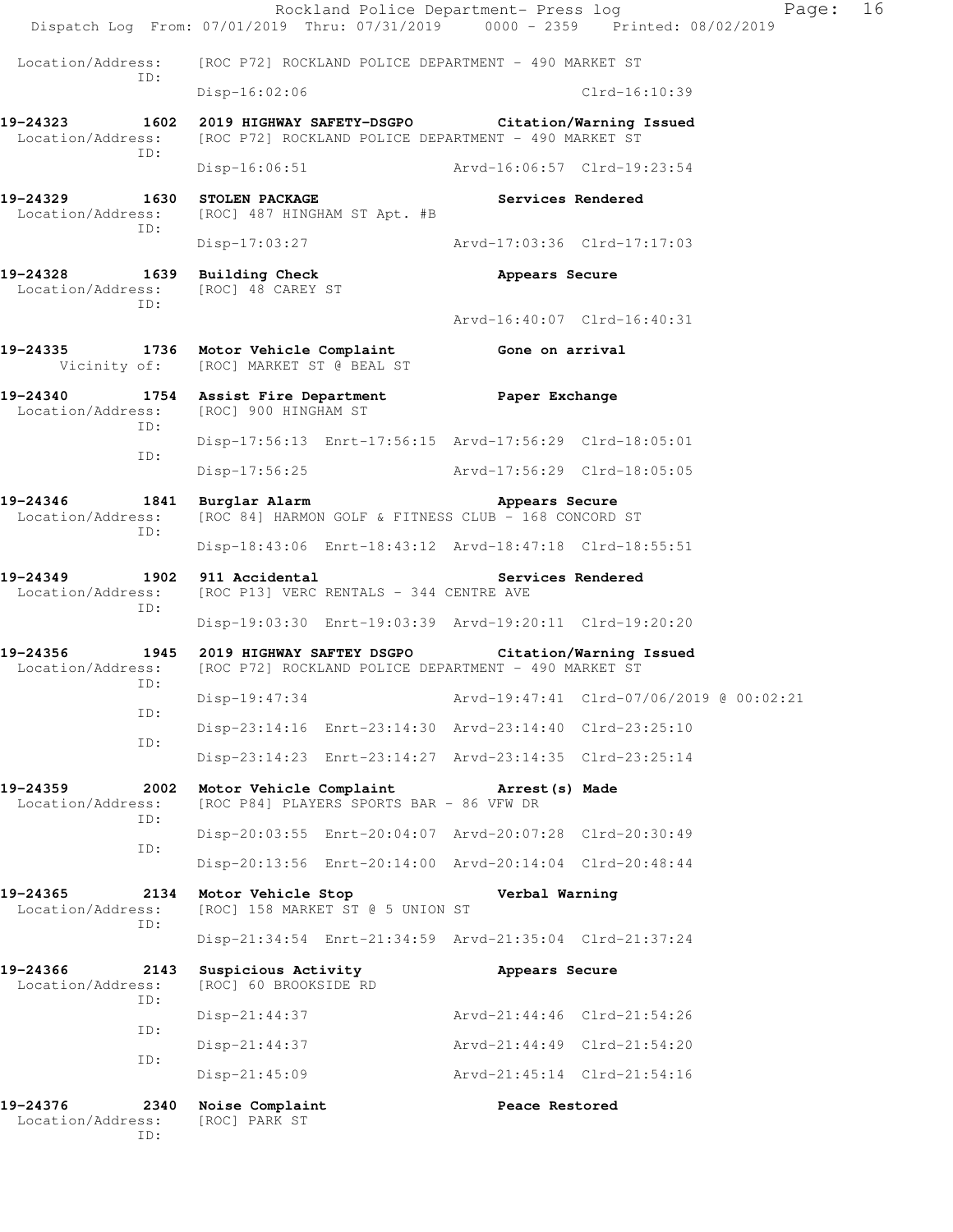|                                                                                                             |             |                                                  |                                                                                                                   |                             | Page: 17<br>Rockland Police Department- Press log<br>Dispatch Log From: 07/01/2019 Thru: 07/31/2019 0000 - 2359 Printed: 08/02/2019 |  |
|-------------------------------------------------------------------------------------------------------------|-------------|--------------------------------------------------|-------------------------------------------------------------------------------------------------------------------|-----------------------------|-------------------------------------------------------------------------------------------------------------------------------------|--|
|                                                                                                             |             |                                                  | Disp-23:41:55 Enrt-23:41:59 Arvd-23:47:17 Clrd-23:47:20                                                           |                             |                                                                                                                                     |  |
|                                                                                                             | ID:         |                                                  | Disp-23:43:46 Enrt-23:43:50 Arvd-23:43:55 Clrd-23:47:04                                                           |                             |                                                                                                                                     |  |
|                                                                                                             | ID:         |                                                  | Disp-23:44:22 Enrt-23:44:26 Arvd-23:44:30 Clrd-23:47:07                                                           |                             |                                                                                                                                     |  |
|                                                                                                             |             |                                                  |                                                                                                                   |                             |                                                                                                                                     |  |
| 19-24377 2351 Motor Vehicle Stop Services Rendered<br>Location/Address:                                     |             |                                                  | [ROC P93] THE BANNER - 167 UNION ST                                                                               |                             |                                                                                                                                     |  |
|                                                                                                             | ID:         |                                                  |                                                                                                                   |                             | Disp-23:53:42 Enrt-23:53:46 Arvd-23:53:49 Clrd-07/06/2019 @ 00:06:27                                                                |  |
| For Date: $07/06/2019$ - Saturday                                                                           |             |                                                  |                                                                                                                   |                             |                                                                                                                                     |  |
| $19-24379$ 0000 SHIFT ASSIGNMENTS<br>Location/Address: [ROC P72] ROCKLAND POLICE DEPARTMENT - 490 MARKET ST | ID:         |                                                  |                                                                                                                   | Appears Secure              |                                                                                                                                     |  |
|                                                                                                             |             |                                                  |                                                                                                                   |                             | Arvd-00:00:00 Clrd-00:03:47                                                                                                         |  |
| 19-24382 6048 MVA Property Damage Only Report Follows<br>Location/Address:                                  | ID:         |                                                  | [ROC P55] HOME DEPOT - 1149 HINGHAM ST Apt. $\#$                                                                  |                             |                                                                                                                                     |  |
|                                                                                                             |             |                                                  |                                                                                                                   |                             | Arvd-00:48:00 Clrd-00:52:09                                                                                                         |  |
|                                                                                                             | ID:         | Disp-00:51:59                                    |                                                                                                                   | Arvd-00:52:06 Clrd-01:44:09 |                                                                                                                                     |  |
| 19-24386<br>Location/Address:                                                                               | ID:         |                                                  | 0135 Suspicious Activity <b>Example 2018</b> Appears Secure<br>[ROC P106] ROCKLAND HIGH SCHOOL - 52 MACKINLAY WAY |                             |                                                                                                                                     |  |
|                                                                                                             |             |                                                  | Disp-01:40:51 Enrt-01:40:54                                                                                       |                             | $Clrd-01:40:58$                                                                                                                     |  |
|                                                                                                             | ID:         |                                                  | Disp-01:41:29 Enrt-01:41:32 Arvd-01:43:38 Clrd-02:27:23                                                           |                             |                                                                                                                                     |  |
|                                                                                                             | ID:         |                                                  | Disp-01:43:58 Arvd-01:44:04 Clrd-02:27:17                                                                         |                             |                                                                                                                                     |  |
| 19-24387<br>Location/Address:                                                                               | 0251<br>ID: | 911 Hang Up                                      | [ROC P45] COMFORT INN - 850 HINGHAM ST                                                                            | Unfounded                   |                                                                                                                                     |  |
|                                                                                                             |             |                                                  | Disp-02:52:47 Enrt-02:53:41 Arvd-02:55:54 Clrd-03:14:36                                                           |                             |                                                                                                                                     |  |
|                                                                                                             | ID:         |                                                  | Disp-02:53:28 Enrt-02:53:36 Arvd-02:55:50 Clrd-03:14:32                                                           |                             |                                                                                                                                     |  |
| 19-24393<br>Location/Address:                                                                               |             | 0530 Burglar Alarm                               | [ROC P68] AL PRIME - 104 MARKET ST                                                                                | Investigated                |                                                                                                                                     |  |
|                                                                                                             | ID:         |                                                  | Disp-05:31:36 Enrt-05:31:41 Arvd-05:33:55 Clrd-05:39:15                                                           |                             |                                                                                                                                     |  |
|                                                                                                             | ID:         |                                                  | Disp-05:33:44 Enrt-05:33:47 Arvd-05:33:51 Clrd-05:39:11                                                           |                             |                                                                                                                                     |  |
| 19-24394<br>Location/Address:                                                                               | 0539<br>ID: | <b>Building Check</b><br>[ROC] UNION ST          |                                                                                                                   |                             | Building Checked/Secured                                                                                                            |  |
|                                                                                                             |             |                                                  |                                                                                                                   |                             | Arvd-05:40:04 Clrd-06:03:11                                                                                                         |  |
| 19-24398<br>Location/Address:                                                                               | 0600<br>ID: | Motor Vehicle Stop<br>[ROC] 678 HINGHAM ST       |                                                                                                                   |                             | Citation/Warning Issued                                                                                                             |  |
|                                                                                                             |             |                                                  | Disp-06:01:07 Enrt-06:01:11 Arvd-06:01:16 Clrd-06:12:07                                                           |                             |                                                                                                                                     |  |
| 19-24399<br>Vicinity of:                                                                                    | 0622<br>ID: | Motor Vehicle Stop                               | [ROC] 31 LIBERTY ST @ 458 MARKET ST                                                                               |                             | Citation/Warning Issued                                                                                                             |  |
|                                                                                                             |             |                                                  | Disp-06:23:32 Enrt-06:23:37 Arvd-06:23:41 Clrd-06:31:16                                                           |                             |                                                                                                                                     |  |
| 19-24400<br>Location/Address:                                                                               | 0636<br>ID: | Motor Vehicle Stop<br>[ROC] E WATER ST @ BEAL ST |                                                                                                                   |                             | Citation/Warning Issued                                                                                                             |  |

Disp-06:37:48 Enrt-06:37:54 Arvd-06:37:58 Clrd-07:05:24

Disp-06:44:11 Enrt-06:44:15 Arvd-06:44:19 Clrd-07:05:24

Disp-06:52:04 Enrt-06:52:08 Arvd-06:52:18 Clrd-07:05:24

ID:

ID: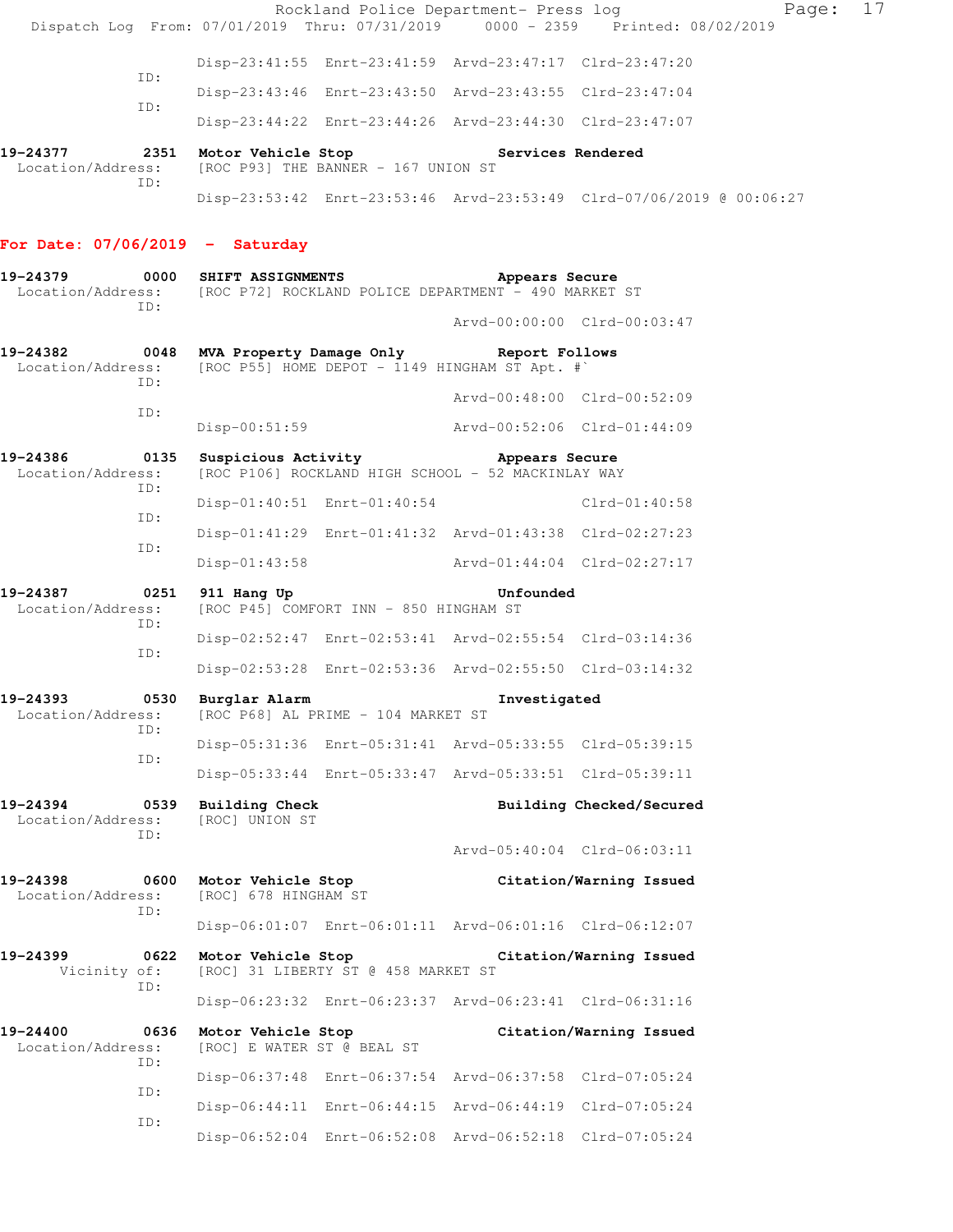**19-24401 0806 SHIFT ASSIGNMENTS Services Rendered**  Location/Address: [ROC P72] ROCKLAND POLICE DEPARTMENT - 490 MARKET ST ID: Disp-08:08:26 Clrd-08:08:49 **19-24404 0823 911 Accidental Services Rendered**  Location/Address: [ROC] 94 CRESCENT ST ID: Disp-08:24:52 Enrt-08:24:55 Clrd-08:30:39 ID: Disp-08:30:34 Enrt-08:30:36 Arvd-08:30:37 Clrd-08:30:41 **19-24406 0852 Building Check Services Rendered**  Location/Address: [ROC] HARTSUFF ST ID: Arvd-08:54:23 Clrd-08:55:01 **19-24408 0910 Building Check Services Rendered**  Location/Address: [ROC] BILL DELAHUNT PKWY ID: Arvd-09:11:28 Clrd-09:37:25 **19-24412 0945 911 Accidental Services Rendered**  Location/Address: [ROC] ELEVATOR - 119 GROVE ST ID: Disp-09:46:02 Enrt-09:47:31 Arvd-09:47:32 Clrd-09:49:17 **19-24415 1006 Motor Vehicle Stop Verbal Warning**  Location/Address: [ROC] 100 UNION ST ID: Arvd-10:06:00 Clrd-10:08:51 **19-24416 1031 Motor Vehicle Stop Citation/Warning Issued**  Location/Address: [ROC] 436 EAST WATER ST ID: Disp-10:32:14 Arvd-10:34:22 Clrd-10:45:12 **19-24418 1044 Motor Vehicle Stop Citation/Warning Issued**  Location/Address: [ROC] 162 NORTH AVE @ 16 DIVISION ST ID: Arvd-10:44:00 Clrd-10:49:01 **19-24420 1059 Assist Fire Department Cancelled Enroute**  Location/Address: [ROC] 1 JACOB LOVELL LN ID: Disp-11:00:17 Enrt-11:00:21 Clrd-11:00:24 ID: Disp-11:00:20 Enrt-11:00:21 Clrd-11:00:27 **19-24421 1109 Disabled Motor Vehicle Gone on arrival**  Location/Address: [ROC] 372 SPRING ST @ 318 SUMMER ST ID: Disp-11:10:07 Enrt-11:10:11 Arvd-11:10:12 Clrd-11:13:07 **19-24424 1121 Motor Vehicle Stop Citation/Warning Issued**  Location/Address: [ROC] 141 CENTRE AVE @ 1 CENTRAL ST ID: Arvd-11:21:00 Clrd-11:29:28 **19-24432 1220 Building Check Services Rendered**  Location/Address: [ROC] HARTSUFF ST ID: Arvd-12:22:08 Clrd-12:22:31 **19-24436 1243 Motor Vehicle Stop Citation/Warning Issued**  Location/Address: [ROC] BILL DELAHUNT PKWY ID: Disp-12:45:45 Enrt-12:45:51 Arvd-12:45:58 Clrd-12:52:21 **19-24437 1257 Motor Vehicle Stop Verbal Warning**  Location/Address: [ROC 50] UNIVERSAL WILDE - 403 VFW DR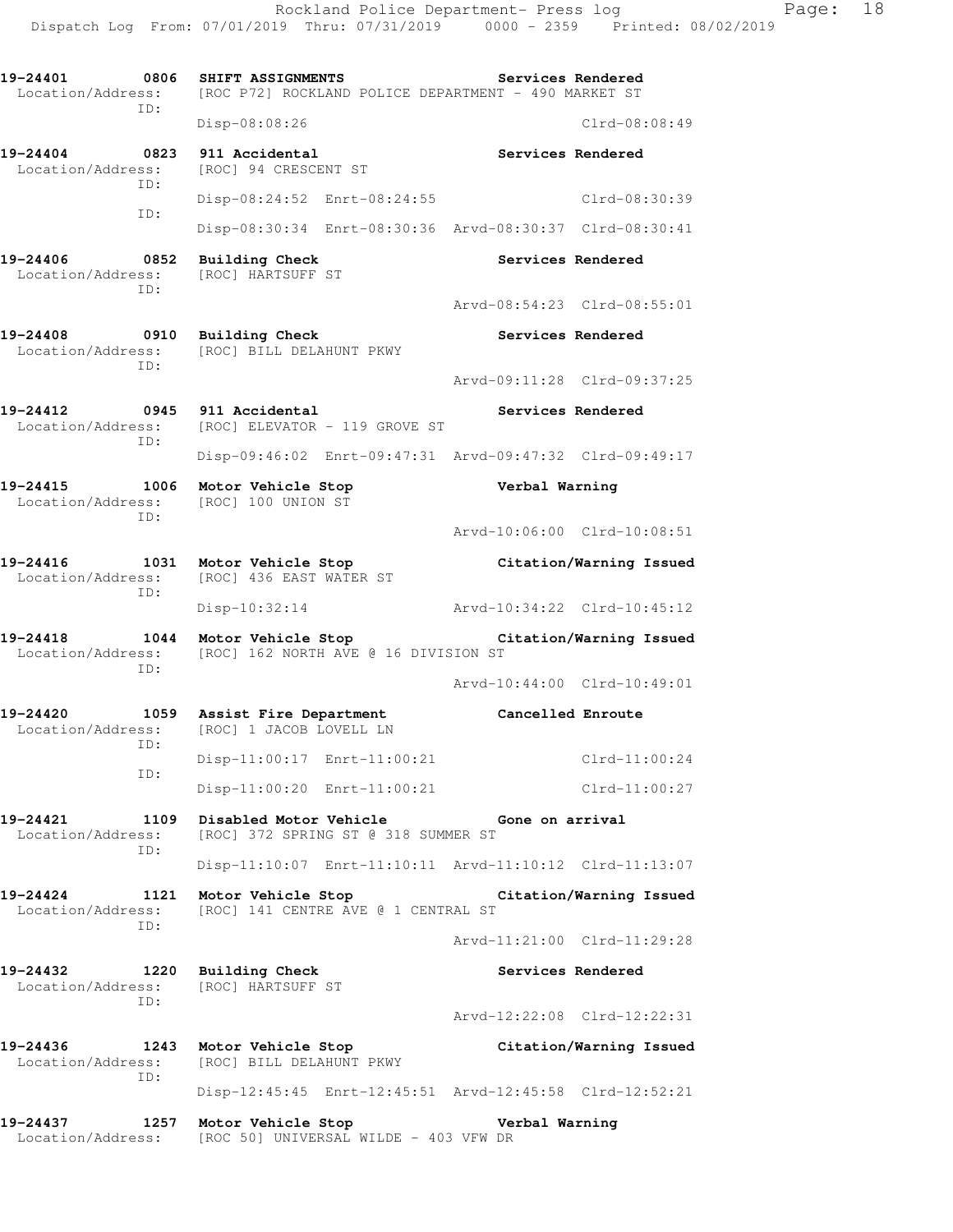|                                                                                                                             |                                                 | Rockland Police Department- Press log                                                            |                   | Dispatch Log From: 07/01/2019 Thru: 07/31/2019 0000 - 2359 Printed: 08/02/2019 | Page: | 19 |
|-----------------------------------------------------------------------------------------------------------------------------|-------------------------------------------------|--------------------------------------------------------------------------------------------------|-------------------|--------------------------------------------------------------------------------|-------|----|
| ID:                                                                                                                         |                                                 | Disp-12:58:09 Enrt-12:58:13 Arvd-12:58:16 Clrd-12:59:40                                          |                   |                                                                                |       |    |
| 19-24451 1455 Building Check<br>Location/Address:                                                                           | [ROC] HARTSUFF ST                               |                                                                                                  |                   | Services Rendered                                                              |       |    |
| ID:                                                                                                                         |                                                 |                                                                                                  |                   | Arvd-14:55:24 Clrd-14:55:42                                                    |       |    |
| 19-24456 1519 Assist Fire Department Peace Restored<br>Location/Address:                                                    | [ROC 89] 162 NORTH AVE                          |                                                                                                  |                   |                                                                                |       |    |
| ID:<br>ID:                                                                                                                  |                                                 | Disp-15:21:52 Enrt-15:21:59 Arvd-15:28:43 Clrd-15:48:55                                          |                   |                                                                                |       |    |
|                                                                                                                             |                                                 | Disp-15:22:26 Enrt-15:22:30 Arvd-15:22:34 Clrd-15:41:29                                          |                   |                                                                                |       |    |
| 19-24457<br>Vicinity of:                                                                                                    | 1532 Motor Vehicle Complaint Teace Restored     | [ROC] 16 PARK ST @ 305 UNION ST                                                                  |                   |                                                                                |       |    |
| ID:                                                                                                                         |                                                 | Disp-15:33:26 Enrt-15:33:31 Arvd-15:34:43 Clrd-15:41:32                                          |                   |                                                                                |       |    |
| 19-24459<br>1552<br>Location/Address:                                                                                       | 911 Hang Up<br>[ROC] 52 PROSPECT ST             |                                                                                                  | Investigated      |                                                                                |       |    |
| ID:                                                                                                                         |                                                 | Disp-15:54:04 Enrt-15:54:10 Arvd-15:56:31 Clrd-16:00:46                                          |                   |                                                                                |       |    |
| 19-24461<br>Location/Address: [ROC P72] ROCKLAND POLICE DEPARTMENT - 490 MARKET ST                                          | 1600 General Info                               |                                                                                                  | Services Rendered |                                                                                |       |    |
| 19-24469 1722 Building Check<br>Location/Address: [ROC] BILL DELAHUNT PKWY<br>ID:                                           |                                                 |                                                                                                  | Services Rendered |                                                                                |       |    |
|                                                                                                                             |                                                 |                                                                                                  |                   | Arvd-17:23:22 Clrd-17:27:59                                                    |       |    |
| 19-24471 1755 Assist Fire Department Provided Assistance<br>Location/Address: [ROC P83] ROCKLAND GOLF COURSE - 276 PLAIN ST |                                                 |                                                                                                  |                   |                                                                                |       |    |
| ID:                                                                                                                         |                                                 | Disp-17:56:17 Enrt-17:56:20 Arvd-17:57:50 Clrd-18:03:10                                          |                   |                                                                                |       |    |
| 19-24475<br>Location/Address:<br>ID:                                                                                        | 1812 Suspicious Activity Cone on arrival        | [ROC P51] HOLIDAY INN - 929 HINGHAM ST                                                           |                   |                                                                                |       |    |
| ID:                                                                                                                         |                                                 | Disp-18:13:22 Enrt-18:13:28 Arvd-18:20:14 Clrd-18:25:28                                          |                   |                                                                                |       |    |
|                                                                                                                             |                                                 | Disp-18:15:08 Enrt-18:15:14 Arvd-18:20:17 Clrd-18:25:25                                          |                   |                                                                                |       |    |
| 19-24484<br>1917<br>Location/Address:<br>ID:                                                                                | [ROC] 153 BEECH ST                              | Motor Vehicle Collision W/PI                                                                     | Report Follows    |                                                                                |       |    |
| ID:                                                                                                                         |                                                 | Disp-19:18:12 Enrt-19:18:49 Arvd-19:24:14 Clrd-19:56:41                                          |                   |                                                                                |       |    |
| Fire Unit:                                                                                                                  |                                                 | Disp-19:18:41 Enrt-19:18:49 Arvd-19:24:14 Clrd-19:37:17<br>ROCKEN3-Pumper-Rockland Engine 3      |                   |                                                                                |       |    |
|                                                                                                                             |                                                 | Disp-19:18:58 Enrt-19:20:27 Arvd-19:24:07 Clrd-19:36:15<br>InQrtsUnavl-19:43:28 InSrvce-19:43:32 |                   |                                                                                |       |    |
| EMS Unit:                                                                                                                   | ROCKAM1-Rockland A1                             | Disp-19:19:06 Enrt-19:20:30 Arvd-19:24:03 Clrd-19:35:56                                          |                   | Hosp-19:48:41 ClrHosp-20:34:21 InQrtsUnavl-20:39:58 InSrvce-20:40:02           |       |    |
| ID:                                                                                                                         |                                                 | Disp-19:20:44 Enrt-19:20:58 Arvd-19:24:14 Clrd-19:37:15                                          |                   |                                                                                |       |    |
| ID:                                                                                                                         | Disp-19:38:47                                   |                                                                                                  |                   | Arvd-19:38:51 Clrd-19:55:33                                                    |       |    |
| 19-24486<br>1919<br>Location/Address:                                                                                       | General Info<br>[ROC] WILLOW POND DR            |                                                                                                  |                   | Services Rendered                                                              |       |    |
| ID:                                                                                                                         |                                                 | Disp-19:22:01 Enrt-19:22:08 Arvd-19:22:12 Clrd-19:28:19                                          |                   |                                                                                |       |    |
| 19-24501<br>2103<br>Location/Address:                                                                                       | Motor Vehicle Complaint<br>[ROC] 399 WEBSTER ST |                                                                                                  | Gone on arrival   |                                                                                |       |    |
| ID:                                                                                                                         |                                                 | Disp-21:05:24 Enrt-21:05:32 Arvd-21:09:09 Clrd-21:41:45                                          |                   |                                                                                |       |    |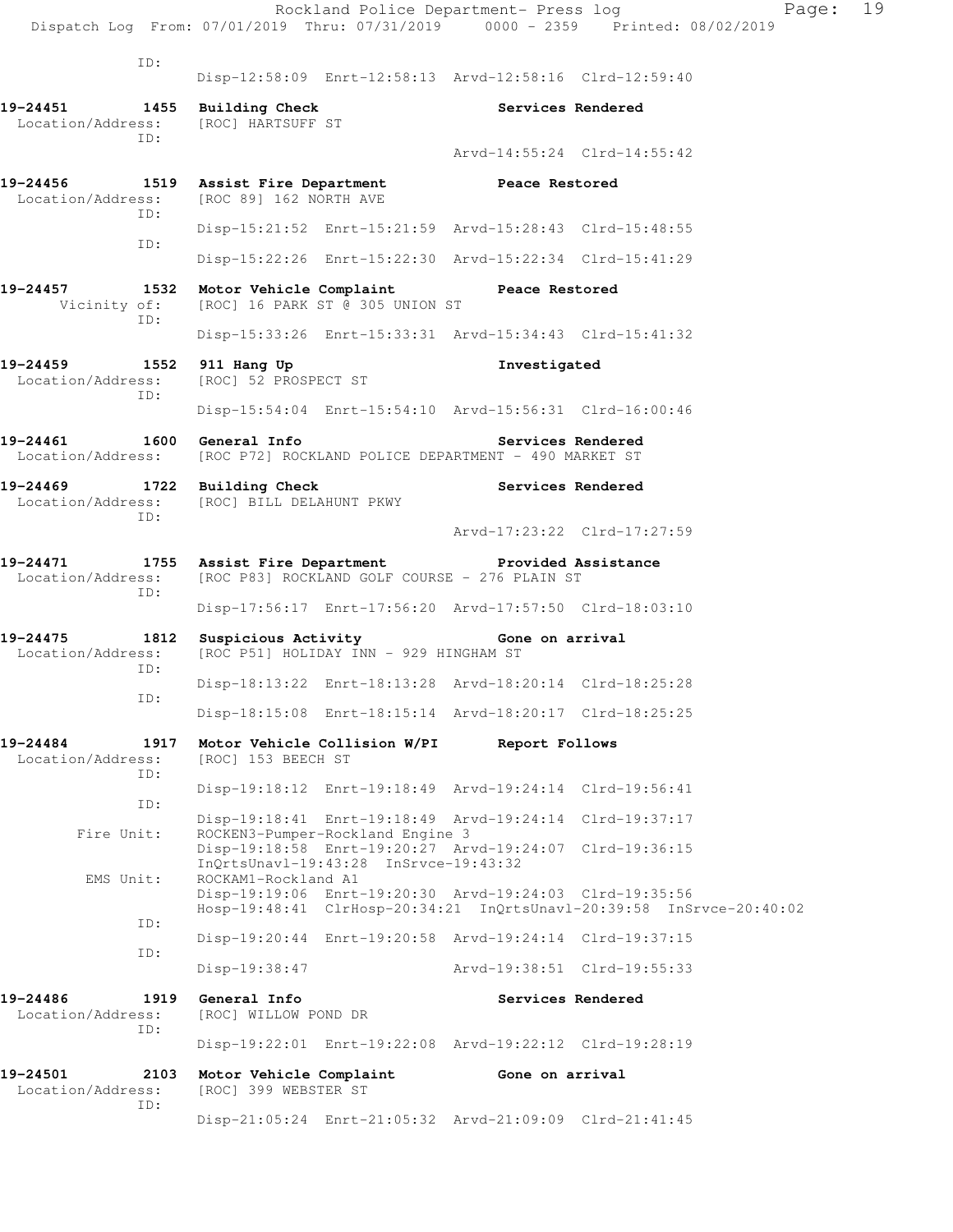Rockland Police Department- Press log Page: 20 Dispatch Log From: 07/01/2019 Thru: 07/31/2019 0000 - 2359 Printed: 08/02/2019

**19-24510 2241 Motor Vehicle Stop Citation/Warning Issued**  Location/Address: [ROC] 5 UNION ST @ 158 MARKET ST ID:

**19-24511 2248 Motor Vehicle Stop Verbal Warning**  Location/Address: [ROC] 31 LIBERTY ST @ 458 MARKET ST ID:

Arvd-22:48:00 Clrd-22:55:35

**19-24517 2315 Motor Vehicle Stop Citation/Warning Issued**  Vicinity of: [ROC] WEST WATER ST @ UNION ST ID: Arvd-23:15:00 Clrd-23:30:47

### **For Date: 07/07/2019 - Sunday 19-24520 0000 General Incident Services Rendered**  Location/Address: [ROC P72] ROCKLAND POLICE DEPARTMENT - 490 MARKET ST **19-24524 0006 Motor Vehicle Complaint Services Rendered**  Location/Address: [ROC] 158 MARKET ST @ 5 UNION ST ID: Disp-00:16:25 Enrt-00:17:14 Arvd-00:22:14 Clrd-00:27:00 ID: Disp-00:17:11 Enrt-00:17:14 Arvd-00:22:14 Clrd-00:27:00 **19-24529 0053 Motor Vehicle Complaint Could Not Locate**  Location/Address: [ROC P75] UNION POINT - BILL DELAHUNT PKWY ID: Disp-00:56:54 Enrt-00:57:16 Arvd-00:59:21 Clrd-01:05:43

**19-24532 0207 Burglar Alarm Building Checked/Secured**  Location/Address: [ROC P108] SOUTH SHORE BMW - 1040 HINGHAM ST ID: Disp-02:08:33 Enrt-02:11:27 Arvd-02:14:38 Clrd-02:24:45 ID: Disp-02:11:22 Enrt-02:11:27 Arvd-02:14:38 Clrd-02:24:48

**19-24533 0209 Burglar Alarm No Service**  [ROC] 1040 HINGHAM ST

**19-24545 0548 Building Check Building Checked/Secured**  Location/Address: [ROC] UNION ST

**19-24552 0656 911 Accidental Services Rendered**  Location/Address: [ROC P51] HOLIDAY INN - 929 HINGHAM ST Apt. #531 ID:

ID:

ID:

 Disp-06:59:04 Enrt-06:59:07 Arvd-07:02:11 Clrd-07:03:36 **19-24556 0800 General Info Services Rendered** 

Location/Address: [ROC P72] ROCKLAND POLICE DEPARTMENT - 490 MARKET ST

**19-24562 0901 Motor Vehicle Stop Sent On Way**  Location/Address: [ROC] 48 CAREY ST

Arvd-09:01:00 Clrd-09:14:16

Arvd-05:50:40 Clrd-06:16:41

Arvd-22:41:00 Clrd-22:56:09

**19-24564 0912 Vandalism Investigated**  Location/Address: [ROC] 45 NORMAN ST ID: Disp-09:13:54 Enrt-09:14:44 Arvd-09:22:44 Clrd-09:33:21

ID:

**19-24568 0948 Burglar Alarm False Alarm**  Location/Address: [ROC P33] PEDULLA GUITARS - 83 EAST WATER ST

Disp-09:49:43 Enrt-09:50:30 Clrd-09:56:12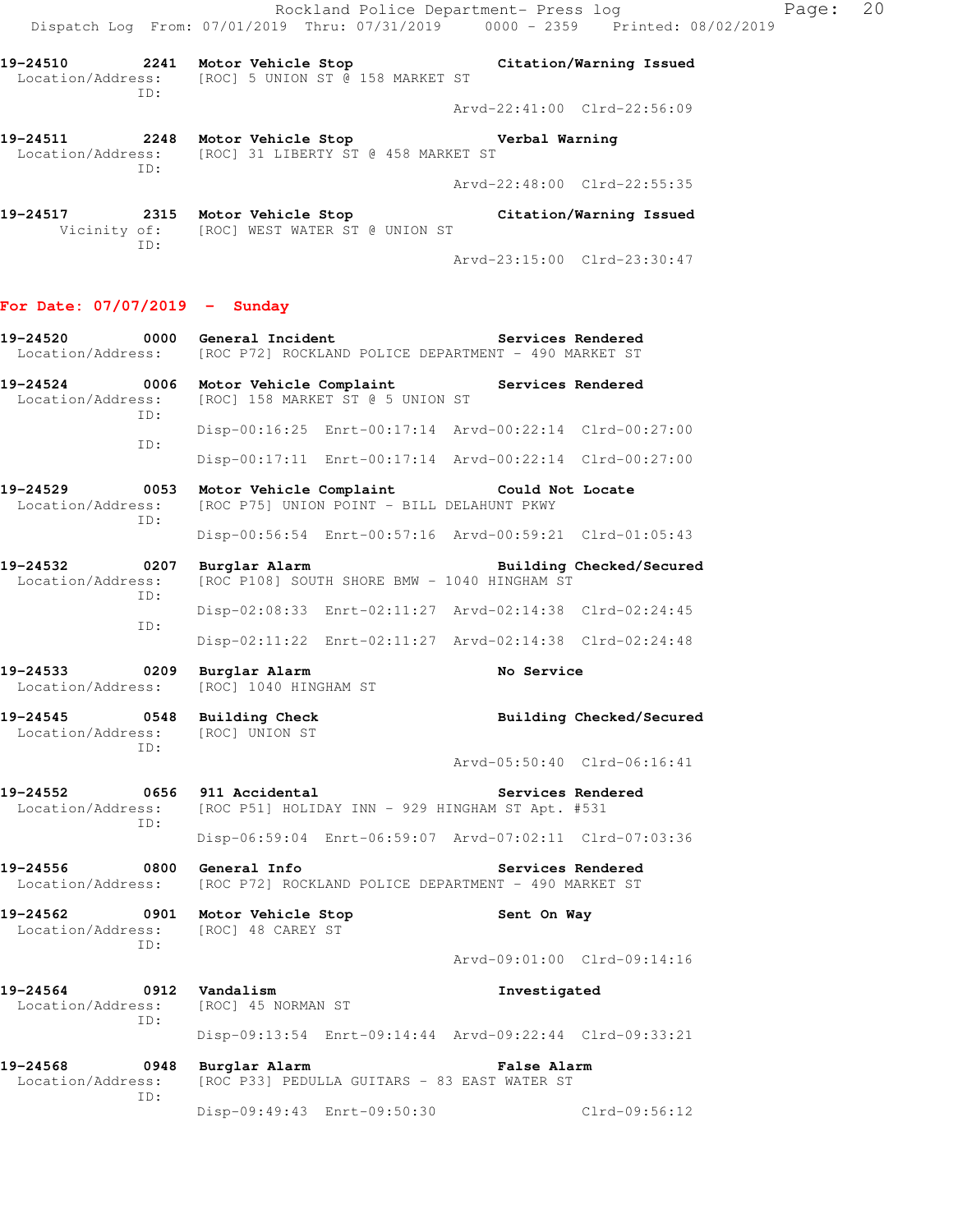Rockland Police Department- Press log Fage: 21 Dispatch Log From: 07/01/2019 Thru: 07/31/2019 0000 - 2359 Printed: 08/02/2019 **19-24578 1223 911 Accidental Investigated**  Location/Address: [ROC P51] HOLIDAY INN - 929 HINGHAM ST ID: Disp-12:24:11 Enrt-12:24:19 Arvd-12:38:08 Clrd-12:39:34 19-24581 1234 General Incident **Services Rendered**  Location/Address: [ROC] 177 MARTHA DR Apt. #E ID: Disp-12:36:48 Arvd-12:39:30 Clrd-13:20:56 **19-24582 1245 Motor Vehicle Stop Verbal Warning**  Location/Address: [ROC] 500 HINGHAM ST ID: Arvd-12:45:00 Clrd-12:50:49 **19-24589 1357 911 Accidental Investigated**  Location/Address: [ROC P51] HOLIDAY INN - 929 HINGHAM ST ID: Disp-13:58:15 Enrt-13:58:38 Arvd-14:06:27 Clrd-14:08:24 **19-24595 1421 Motor Vehicle Stop Verbal Warning**  Location/Address: [ROC] HARTSUFF ST ID: Arvd-14:21:00 Clrd-14:35:18 ID: Disp-14:22:08 Arvd-14:22:13 Clrd-14:23:46 **19-24596 1425 Assist Fire Department Provided Assistance**  Location/Address: [ROC] 532 BEECH ST ID: Disp-14:26:57 Enrt-14:27:17 Arvd-14:27:44 Clrd-17:33:06 ID: Disp-14:27:09 Enrt-14:27:13 Clrd-14:36:56 19-24603 1556 Assault Offenses **19-24603** Provided Assistance Location/Address: [ROC] 329 NORTH AVE Apt. #5 ID: Disp-15:57:37 Enrt-15:58:40 Arvd-16:13:45 Clrd-16:14:03 **19-24606 1604 SHIFT ASSIGNMENTS No Service**  Location/Address: [ROC P72] ROCKLAND POLICE DEPARTMENT - 490 MARKET ST **19-24611 1617 Traffic Enforcement Citation/Warning Issued**  Location/Address: [ROC P72] ROCKLAND POLICE DEPARTMENT - 490 MARKET ST ID: Arvd-16:19:55 Clrd-19:43:03 19-24612 1646 Building Check **Building Check Building Checked/Secured**  Location/Address: [ROC] HINGHAM ST ID: Arvd-16:47:16 Clrd-16:47:38 19-24613 1648 Building Check **Building Checked/Secured**  Location/Address: [ROC] BILL DELAHUNT PKWY ID: Arvd-16:49:01 Clrd-16:49:10 **19-24615 1715 General Info No Service**  Location/Address: [ROC] EMERSON SHOE LOFT - MAPLE ST **19-24619 1749 Harassment Advised to Court**  Location/Address: [ROC] MARTHA DR ID: Disp-17:54:30 Clrd-17:54:42 **19-24622 1758 General Info Services Rendered**  Location/Address: [ROC] 7 DANIEL TEAGUE DR **19-24627** 1845 Shoplifting Gone on arrival Location/Address: [ROC P64] CVS PHARMACY - 80 MARKET ST [ROC P64] CVS PHARMACY - 80 MARKET ST ID: Disp-18:55:32 Clrd-18:57:38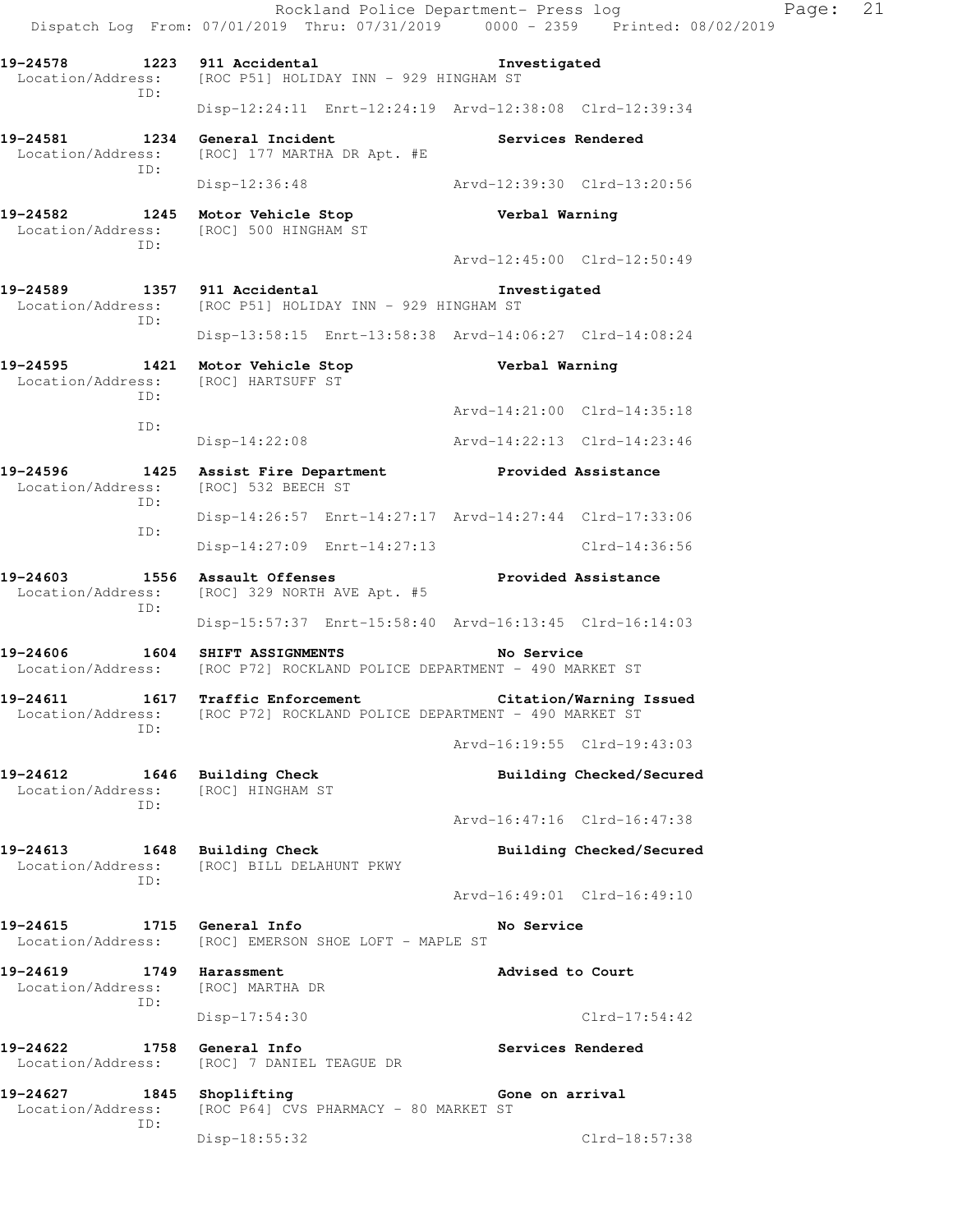|                                                                                    |                                                   | Rockland Police Department- Press log                   |                             | Dispatch Log From: 07/01/2019 Thru: 07/31/2019   0000 - 2359   Printed: 08/02/2019 | Page: | 22 |
|------------------------------------------------------------------------------------|---------------------------------------------------|---------------------------------------------------------|-----------------------------|------------------------------------------------------------------------------------|-------|----|
| ID:                                                                                |                                                   |                                                         |                             | Disp-18:57:22 Enrt-18:57:34 Arvd-18:59:45 Clrd-19:08:51                            |       |    |
| 19-24628<br>Location/Address: [ROC P72] ROCKLAND POLICE DEPARTMENT - 490 MARKET ST | 1943 2019 HIGHWAY SAFETY DSOGPO Services Rendered |                                                         |                             |                                                                                    |       |    |
| ID:                                                                                |                                                   | Disp-19:45:38 Arvd-19:45:43 Clrd-23:08:18               |                             |                                                                                    |       |    |
| 19-24636 2102 Fireworks<br>Location/Address:                                       | [ROC] 115 HINGHAM ST                              |                                                         | Peace Restored              |                                                                                    |       |    |
| ID:                                                                                |                                                   | Disp-21:08:30 Enrt-21:09:17 Arvd-21:18:58 Clrd-21:35:32 |                             |                                                                                    |       |    |
| 19-24638 2109 Suspicious Activity Services Rendered<br>Location/Address:<br>ID:    | [ROC] 51 MAPLE ST Apt. #125                       |                                                         |                             |                                                                                    |       |    |
|                                                                                    |                                                   |                                                         |                             | Disp-21:13:56 Enrt-21:14:50 Arvd-21:19:40 Clrd-22:12:17                            |       |    |
| 19-24645 2211 Disturbance<br>Location/Address: [ROC] HANNAH WAY<br>ID:             |                                                   |                                                         | Gone on arrival             |                                                                                    |       |    |
|                                                                                    |                                                   | Disp-22:12:17 Enrt-22:12:26 Arvd-22:15:49 Clrd-22:19:25 |                             |                                                                                    |       |    |
| 19-24650 2247 Assist Public<br>Location/Address:<br>ID:                            | [ROC] 808 MARKET ST                               |                                                         |                             | Provided Assistance                                                                |       |    |
| ID:                                                                                |                                                   | Disp-22:51:04 Enrt-22:51:15 Arvd-23:15:29 Clrd-23:18:18 |                             |                                                                                    |       |    |
|                                                                                    |                                                   | Disp-23:02:33 Enrt-23:02:36 Arvd-23:02:38 Clrd-23:18:31 |                             |                                                                                    |       |    |
| 19-24652<br>Location/Address: [ROC] 92 WEST WATER ST<br>ID:                        | 2329 Disturbance                                  |                                                         | Peace Restored              |                                                                                    |       |    |
| ID:                                                                                |                                                   | Disp-23:33:54 Enrt-23:33:59                             |                             | Clrd-23:39:48                                                                      |       |    |
| ID:                                                                                | Disp-23:39:20                                     |                                                         |                             | Arvd-23:39:38 Clrd-23:45:15                                                        |       |    |
|                                                                                    | Disp-23:39:28                                     |                                                         | Arvd-23:39:34 Clrd-23:45:18 |                                                                                    |       |    |
| 19-24653<br>Location/Address:<br>ID:                                               | 2348 Burglar Alarm                                | [ROC P68] AL PRIME - 104 MARKET ST                      |                             | Building Checked/Secured                                                           |       |    |
|                                                                                    |                                                   | Disp-23:51:06 Enrt-23:51:53 Arvd-23:54:30 Clrd-23:55:37 |                             |                                                                                    |       |    |
| For Date: $07/08/2019$ - Monday                                                    |                                                   |                                                         |                             |                                                                                    |       |    |
| 19-24654<br>Location/Address:<br>ID:                                               | 0007 SHIFT ASSIGNMENTS                            | [ROC P72] ROCKLAND POLICE DEPARTMENT - 490 MARKET ST    |                             | Services Rendered                                                                  |       |    |
|                                                                                    | $Disp-00:10:46$                                   |                                                         |                             | $Clrd-00:10:54$                                                                    |       |    |
| 19-24667<br>Location/Address:<br>ID:                                               | 0235 Prisoner Information                         | [ROC P72] ROCKLAND POLICE DEPARTMENT - 490 MARKET ST    |                             | Services Rendered                                                                  |       |    |
|                                                                                    |                                                   | Disp-02:36:39 Enrt-02:37:04 Arvd-02:43:13 Clrd-02:43:39 |                             |                                                                                    |       |    |
| 19-24671<br>Location/Address:<br>ID:                                               | 0409 Harassment<br>[ROC] 70 HINGHAM ST Apt. #2    |                                                         |                             | Services Rendered                                                                  |       |    |
|                                                                                    |                                                   | Disp-04:11:23 Enrt-04:14:38 Arvd-04:14:41 Clrd-04:29:53 |                             |                                                                                    |       |    |
| ID:                                                                                | $Disp-04:14:55$                                   |                                                         |                             | Arvd-04:15:01 Clrd-04:29:55                                                        |       |    |
| 19-24672<br>0551<br>Location/Address:                                              | <b>Building Check</b><br>[ROC] UNION ST           |                                                         |                             | Building Checked/Secured                                                           |       |    |
| ID:                                                                                |                                                   |                                                         |                             | Arvd-05:52:26 Clrd-06:10:53                                                        |       |    |

**19-24677 0632 Motor Vehicle Stop Citation/Warning Issued**  Location/Address: [ROC] 50 PLAIN ST ID: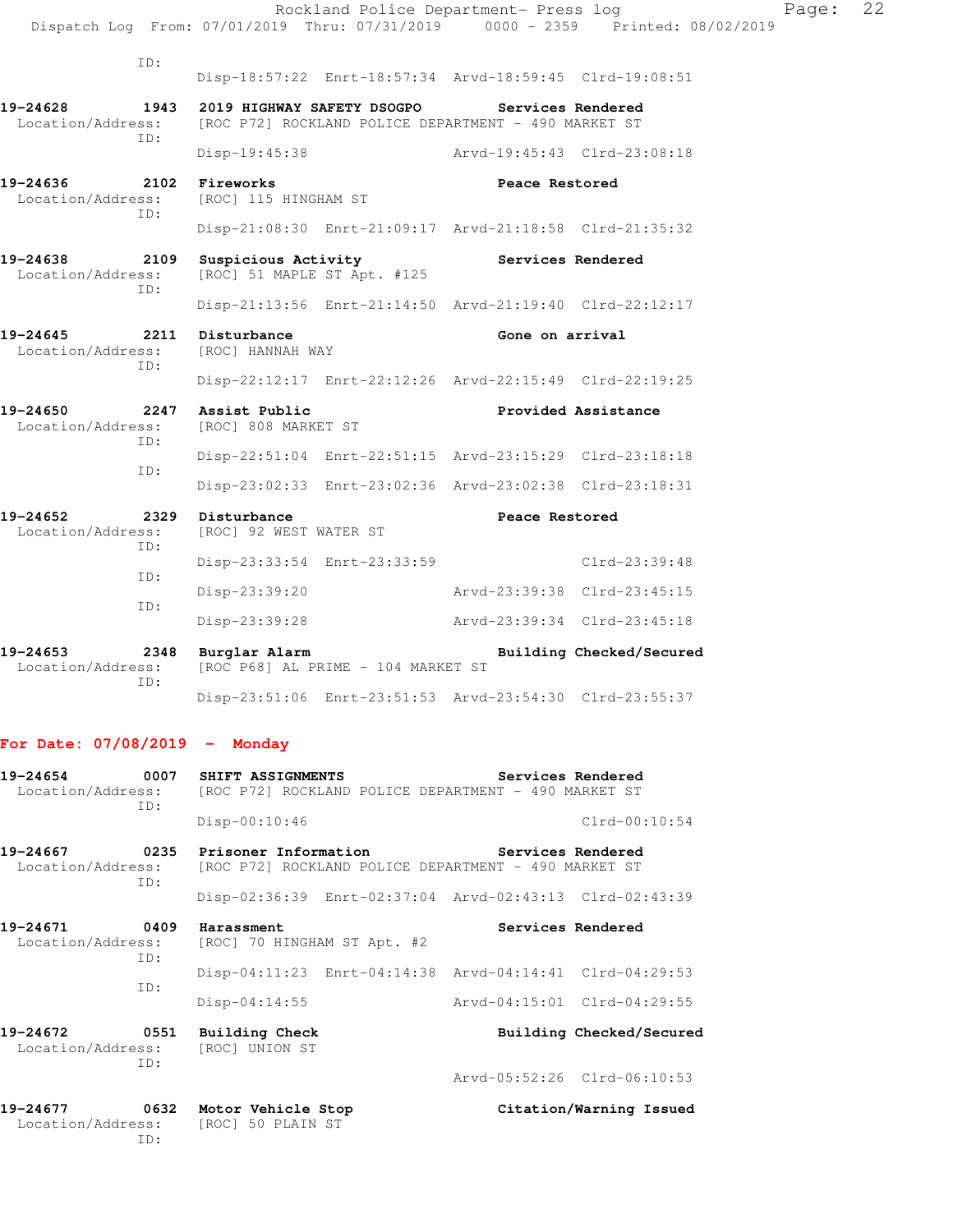- Arvd-06:32:00 Clrd-06:35:50 **19-24678 0632 Burglar Alarm Building Checked/Secured**  Location/Address: [ROC 58] NORTH RIVER COLLABORATIVE SCHOOL - 525 BEECH ST ID: Disp-06:35:55 Enrt-06:35:58 Clrd-06:43:31 **19-24680 0702 Motor Vehicle Stop Citation/Warning Issued**  Location/Address: [ROC] 96 SALEM ST ID: Arvd-07:02:00 Clrd-07:07:41 **19-24681 0713 Motor Vehicle Stop Citation/Warning Issued**  Location/Address: [ROC] WEST WATER ST @ MONROE ST ID: Arvd-07:13:00 Clrd-07:21:15 19-24688 **0730** Animal Complaint **Complaint** Services Rendered Location/Address: [ROC] 349 MARKET ST 19-24690 **0745** Animal Complaint **Services Rendered**  Location/Address: [ROC] 207 CRESCENT ST **19-24691 0800 Animal Complaint Services Rendered** 
	- Location/Address: [ROC] 101 SUMMIT ST
- **19-24684 0813 General Info Services Rendered**  Location/Address: [ROC P72] ROCKLAND POLICE DEPARTMENT - 490 MARKET ST
- **19-24687 0827 Prisioner Transport Services Rendered**  Location/Address: [HIN] HINGHAM DISTRIC COURT - 28 GEORGE WASHINGTON BLVD ID: Arvd-08:27:00 Clrd-09:22:48
- **19-24701 0944 Burglar Alarm Cancelled Enroute**  Location/Address: [ROC] TRINITY EPISCOPAL CHURCH - 3 GODDARD AVE ID: Disp-09:46:10 Enrt-09:46:13 Clrd-09:46:28 ID: Disp-09:46:50 Enrt-09:47:28 Arvd-09:47:35 Clrd-09:47:38
- **19-24702 0944 Traffic Enforcement Services Rendered**  Location/Address: [ROC] CONCORD ST ID: Arvd-09:46:28 Clrd-09:46:40 ID:
- **19-24705 1004 Burglar Alarm Appears Secure**  Location/Address: [ROC 58] NORTH RIVER COLLABORATIVE SCHOOL - 525 BEECH ST ID: Disp-10:05:44 Enrt-10:05:48 Arvd-10:10:50 Clrd-10:11:59

Disp-18:14:31 Clrd-18:14:36

- **19-24709 1024 Traffic Enforcement Services Rendered**  Location/Address: [ROC] BEECH ST @ INDUSTRIAL WAY ID:
	- Arvd-10:30:12 Clrd-10:30:24
- 19-24711 1033 Building Check **Building Checked/Secured**  Location/Address: [ROC] BILL DELAHUNT PKWY ID: Arvd-10:34:58 Clrd-10:35:19
- **19-24712 1039 Motor Vehicle Stop Citation/Warning Issued**  Location/Address: [ROC] BILL DELAHUNT PKWY ID: Arvd-10:39:00 Clrd-10:46:46
- **19-24716 1118 Vehicle Maintenance Services Rendered**  Location/Address: [ROC P23] SULLIVAN FUNERAL HOME - 45 EAST WATER ST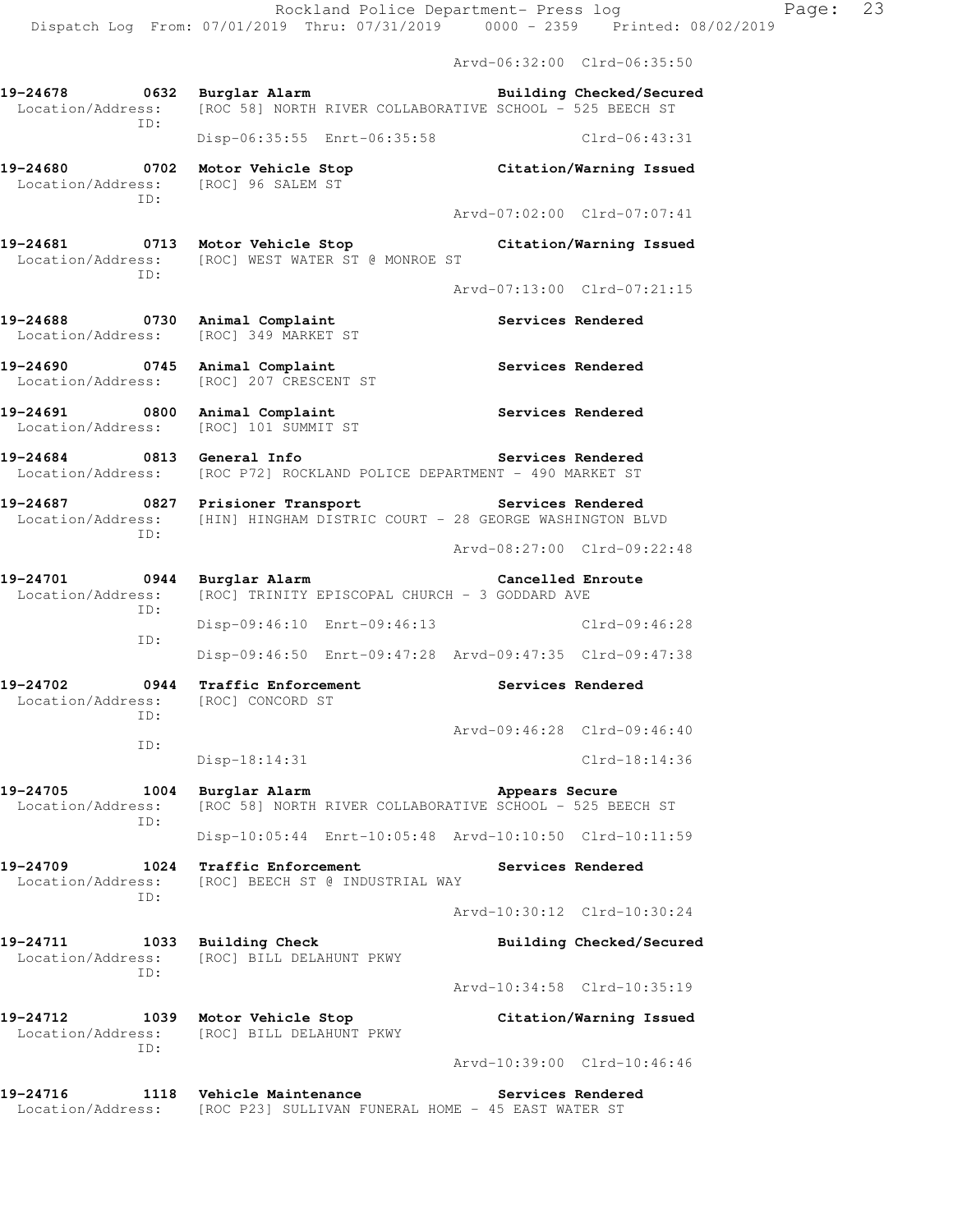|                                              |                                                                           | Rockland Police Department- Press log                                                                              | Page:<br>Dispatch Log From: 07/01/2019 Thru: 07/31/2019 0000 - 2359 Printed: 08/02/2019 | 24 |
|----------------------------------------------|---------------------------------------------------------------------------|--------------------------------------------------------------------------------------------------------------------|-----------------------------------------------------------------------------------------|----|
| Location/Address:                            | [ROC] 59 SPRING ST                                                        |                                                                                                                    |                                                                                         |    |
| ID:                                          |                                                                           | Disp-11:37:46 Enrt-11:37:50 Arvd-11:41:34 Clrd-12:01:56                                                            |                                                                                         |    |
| 19-24724<br>1137<br>Location/Address:        | Assist Other Agency<br>[ROC] 494 UNION ST                                 | Services Rendered                                                                                                  |                                                                                         |    |
| ID:                                          | Disp-12:04:54 Enrt-12:05:06                                               |                                                                                                                    | $Clrd-12:06:23$                                                                         |    |
| ID:                                          |                                                                           | Disp-12:06:44 Enrt-12:11:30 Arvd-12:11:34 Clrd-12:14:26                                                            |                                                                                         |    |
| 19-24721<br>1138<br>Location/Address:<br>ID: | Emergency Medical<br>[ROC] 160 PLEASANT ST                                |                                                                                                                    | Building Checked/Secured                                                                |    |
| ID:                                          |                                                                           | Disp-11:39:43 Enrt-11:40:07 Arvd-11:50:34 Clrd-11:55:42                                                            |                                                                                         |    |
| Fire Unit:                                   | ROCKEN3-Pumper-Rockland Engine 3                                          | Disp-11:39:55 Enrt-11:40:04 Arvd-11:50:30 Clrd-12:05:55<br>Disp-11:41:36 Enrt-11:41:45 Arvd-11:48:23 Clrd-11:54:24 |                                                                                         |    |
| EMS Unit:                                    | InQrtsUnavl-11:59:14 InSrvce-11:59:14<br>ROCKAM2-Rockland A2              |                                                                                                                    |                                                                                         |    |
|                                              |                                                                           | Disp-11:39:42 Enrt-11:41:45 Arvd-11:43:15 Clrd-11:54:07                                                            | Hosp-12:02:43 ClrHosp-13:00:45 InQrtsUnavl-13:43:17 InSrvce-13:43:17                    |    |
| 19-24723<br>1150<br>Location/Address:<br>ID: | Animal Complaint<br>[ROC] 42 MORNINGSIDE DR                               | Services Rendered                                                                                                  |                                                                                         |    |
|                                              |                                                                           |                                                                                                                    | Arvd-11:50:00 Clrd-12:11:53                                                             |    |
| 19-24727<br>Location/Address:<br>ID:         | 1205 Building Check<br>[ROC] HARTSUFF ST                                  |                                                                                                                    | Building Checked/Secured                                                                |    |
|                                              |                                                                           |                                                                                                                    | Arvd-12:06:27 Clrd-12:07:15                                                             |    |
| 19-24728<br>1214<br>Location/Address:<br>ID: | Emergency Medical<br>[ROC] 185 PLEASANT ST                                |                                                                                                                    | Transported to Hospital                                                                 |    |
| ID:                                          | Disp-12:14:50 Enrt-12:15:06                                               |                                                                                                                    | Clrd-12:15:48                                                                           |    |
| Fire Unit:                                   | Disp-12:14:58 Enrt-12:15:02<br>ROCKEN3-Pumper-Rockland Engine 3           |                                                                                                                    | Clrd-12:15:51                                                                           |    |
| EMS Unit:                                    | $InQrtsUnav1-12:50:11$ $InSrvce-12:50:11$<br>ABIA4-Abington Ambulance 4   | Disp-12:15:02 Enrt-12:15:34 Arvd-12:17:02 Clrd-12:43:29                                                            |                                                                                         |    |
|                                              |                                                                           | Disp-12:15:02 Enrt-12:15:37 Arvd-12:21:56 Clrd-12:37:28                                                            | Hosp-12:45:24 ClrHosp-13:49:27 InQrtsUnavl-13:49:41 InSrvce-13:49:41                    |    |
| Fire Unit:                                   | ROCKEN2-Pumper-Rockland Engine 2<br>InQrtsUnavl-12:50:14 InSrvce-12:50:14 | Disp-12:20:54 Enrt-12:21:18 Arvd-12:23:33 Clrd-12:43:32                                                            |                                                                                         |    |
| 19-24729<br>1215<br>Location/Address:<br>ID: | Assist Fire Department<br>[ROC] 185 PLEASANT ST                           |                                                                                                                    | Transported to Hospital                                                                 |    |
| ID:                                          |                                                                           | Disp-12:16:25 Enrt-12:16:41 Arvd-12:16:48 Clrd-12:40:50                                                            |                                                                                         |    |
|                                              |                                                                           | Disp-12:16:31 Enrt-12:16:44 Arvd-12:18:44 Clrd-12:40:53                                                            |                                                                                         |    |
| 19-24732<br>1247<br>Location/Address:<br>ID: | Lockout<br>[ROC P88] KATHY CORRIGAN'S - 406 VFW DR                        | Services Rendered                                                                                                  |                                                                                         |    |
| ID:                                          |                                                                           | Disp-12:48:36 Enrt-12:48:43 Arvd-12:51:00 Clrd-13:00:52                                                            |                                                                                         |    |
|                                              |                                                                           | Disp-12:48:49 Enrt-12:48:52 Arvd-12:51:04 Clrd-13:00:49                                                            |                                                                                         |    |
| 19-24856<br>1330<br>Location/Address:        | Animal Complaint<br>[ROC] 385 MARKET ST                                   | Services Rendered                                                                                                  |                                                                                         |    |
| 19-24740<br>1331<br>Location/Address:        | Harassment<br>[ROC] 329 NORTH AVE Apt. #1                                 | Services Rendered                                                                                                  |                                                                                         |    |
|                                              |                                                                           |                                                                                                                    |                                                                                         |    |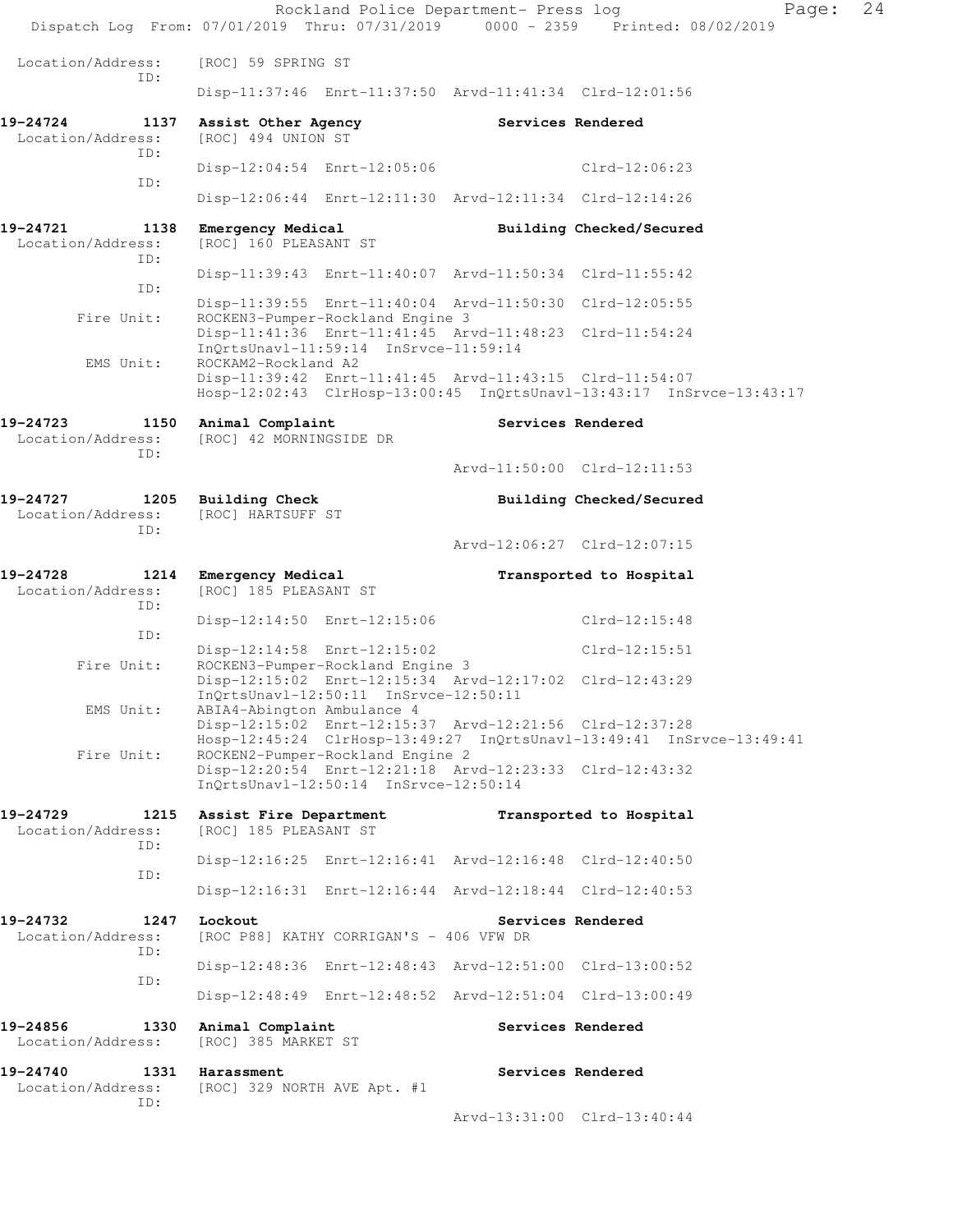19-24741 1335 Building Check **Building Checked/Secured**  Location/Address: [ROC] HARTSUFF ST ID: Arvd-13:36:44 Clrd-13:39:32 19-24756 1509 Assist Public **19-24756** Services Rendered Location/Address: [ROC] 64 MONCRIEF RD ID: Disp-15:11:42 Enrt-15:11:50 Arvd-15:33:18 Clrd-15:33:21 ID: Disp-15:16:12 Enrt-15:16:19 Clrd-15:19:19 19-24759 1535 Assist Public **Services Rendered** Services Rendered Location/Address: [ROC] 477 SALEM ST [ROC] 477 SALEM ST ID: Disp-15:41:18 Clrd-15:41:32 **19-24760 1605 SHIFT ASSIGNMENTS No Service**  Location/Address: [ROC P72] ROCKLAND POLICE DEPARTMENT - 490 MARKET ST **19-24761 1620 Complaint Advised to Court**  Location/Address: [ROC] 64 MONCRIEF RD ID: Disp-16:22:47 Clrd-16:28:14 **19-24767 1705 Lost/Found Property No Service**  Location/Address: [ROC] PARK AND RIDE - HINGHAM ST ID: Disp-17:08:32 Clrd-17:30:35 19-24766 1706 911 Accidental **19-24766** Services Rendered Location/Address: [ROC P21] STATION LIQUORS - 21 EAST WATER ST ID: Disp-17:07:34 Enrt-17:07:39 Arvd-17:07:55 Clrd-17:09:56 **19-24771 1719 Motor Vehicle Stop Verbal Warning**  Location/Address: [ROC P45] COMFORT INN - 850 HINGHAM ST ID: Arvd-17:19:58 Clrd-17:21:20 **19-24775 1749 911 Accidental Services Rendered**  Location/Address: [ROC P63] WALGREENS - 75 MARKET ST ID: Disp-17:50:18 Enrt-17:50:23 Arvd-17:53:21 Clrd-17:57:20 **19-24776 1757 Assist Public Advised to Court**  Location/Address: [ROC P72] ROCKLAND POLICE DEPARTMENT - 490 MARKET ST ID: Disp-18:05:38 Arvd-18:05:46 Clrd-18:07:55 19-24779 1831 Assist Public **1888** Services Rendered Location/Address: [ROC] 87 LINCOLN RD ID: Disp-18:37:45 Arvd-18:59:29 Clrd-19:10:15 **19-24780 1900 Lost/Found Property Unfounded**  Location/Address: [ROC] 3 TAUNTON AVE ID: Disp-19:06:30 Clrd-19:07:02 **19-24798 2227 Burglar Alarm Building Checked/Secured**  Location/Address: [ROC P100] LUKE'S LIQUORS - 167 MARKET ST ID: Disp-22:29:22 Enrt-22:29:27 Arvd-22:32:07 Clrd-22:34:16 **19-24801 2259 Burglar Alarm Building Checked/Secured**  Location/Address: [ROC P83] ROCKLAND GOLF COURSE - 276 PLAIN ST ID: Disp-23:01:09 Enrt-23:01:13 Arvd-23:01:45 Clrd-23:07:11 ID: Arvd-23:04:07 Clrd-23:07:08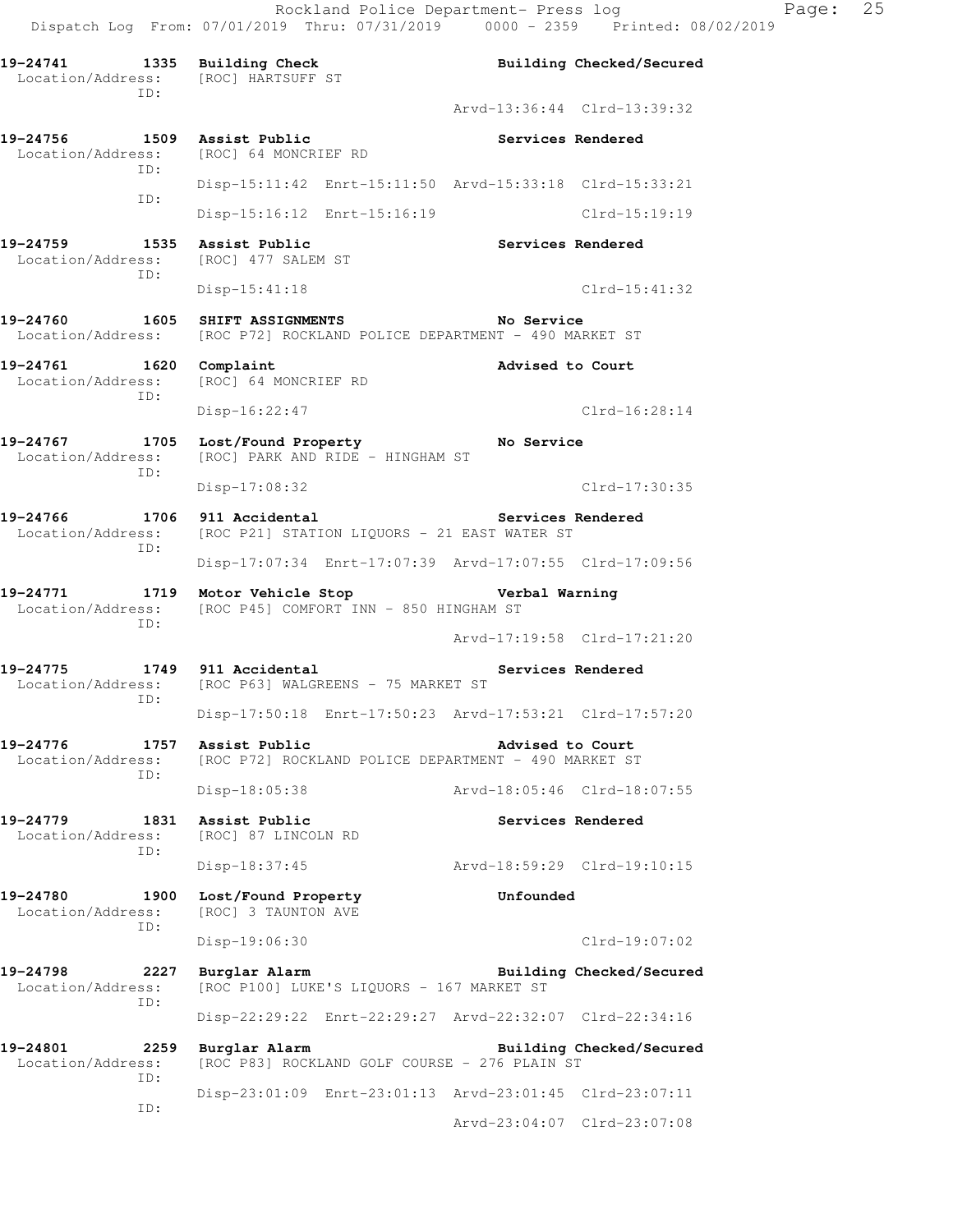# **For Date: 07/09/2019 - Tuesday**

| 19-24805<br>0000<br>Location/Address:<br>TD: | SHIFT ASSIGNMENTS<br>[ROC P72] ROCKLAND POLICE DEPARTMENT - 490 MARKET ST          | Services Rendered                                       |
|----------------------------------------------|------------------------------------------------------------------------------------|---------------------------------------------------------|
|                                              | Disp-00:07:30                                                                      | $Clrd-00:07:37$                                         |
| 19-24820<br>0355<br>Location/Address:        | Burglar Alarm<br>[ROC] 16 WEBSTER ST                                               | Services Rendered                                       |
| ID:                                          |                                                                                    | Disp-03:57:04 Enrt-04:00:16 Arvd-04:00:20 Clrd-04:19:06 |
| 19-24823<br>0526<br>Location/Address:<br>ID: | 911 Accidental<br>[ROC] 23 CORN MILL WAY                                           | Services Rendered                                       |
|                                              |                                                                                    | Disp-05:27:37 Enrt-05:27:40 Arvd-05:33:27 Clrd-05:33:29 |
| 19-24825<br>0538<br>Location/Address:<br>ID: | <b>Building Check</b><br>[ROC] UNION ST                                            | Appears Secure                                          |
|                                              | Disp-05:39:06                                                                      | Arvd-05:39:13 Clrd-06:04:47                             |
| 19-24833<br>0723<br>Location/Address:<br>ID: | Burglar Alarm<br>[ROC 63] MIKES PIZZA - 315 UNION ST                               | Services Rendered                                       |
|                                              |                                                                                    | Disp-07:24:34 Enrt-07:24:41 Arvd-07:28:40 Clrd-07:31:18 |
| 19-24841<br>0835<br>Location/Address:<br>ID: | SHIFT ASSIGNMENTS<br>[ROC P72] ROCKLAND POLICE DEPARTMENT - 490 MARKET ST          | Services Rendered                                       |
|                                              | Disp-08:35:00                                                                      | Clrd-08:53:03                                           |
| 19-24843<br>0836<br>Location/Address:        | STATION MAINTENANCE<br>[ROC P72] ROCKLAND POLICE DEPARTMENT - 490 MARKET ST        | Services Rendered                                       |
| 19-24842<br>0842<br>Location/Address:<br>ID: | Disabled Motor Vehicle<br>[ROC] 102 POND ST                                        | Services Rendered                                       |
| ID:                                          |                                                                                    | Disp-08:43:16 Enrt-08:43:20 Arvd-08:57:13 Clrd-10:52:40 |
| ID:                                          | Disp-09:02:21                                                                      | Arvd-09:02:43 Clrd-10:15:40                             |
|                                              | $Disp-13:30:30$                                                                    | $Clrd-13:30:40$                                         |
| 19-24850<br>0935                             | TIME OFF<br>Location/Address: [ROC P72] ROCKLAND POLICE DEPARTMENT - 490 MARKET ST | Services Rendered                                       |
| 19-24860<br>Location/Address: [ROC] POND ST  | 0935 Detail                                                                        | Services Rendered                                       |
| 19-24854 0956 CANCELED DETAIL                | Location/Address: [ROC P72] ROCKLAND POLICE DEPARTMENT - 490 MARKET ST             | Services Rendered                                       |
| 19-24855<br>TD:                              | 1006 Motor Vehicle Stop<br>Location/Address: [ROC] 511 PLAIN ST @ 422 NORTH AVE    | Citation/Warning Issued                                 |
|                                              |                                                                                    | Arvd-10:06:00 Clrd-10:13:32                             |
| 19-24857<br>Location: [ROC]                  | 1010 Details / Time off                                                            | No Service                                              |
| Location/Address: [ROC] 383 SPRING ST<br>ID: | 19-24858 1015 Suspicious Activity                                                  | Services Rendered                                       |
| ID:                                          | Disp-10:15:45 Enrt-10:15:48                                                        | $Clrd-10:19:49$                                         |
|                                              |                                                                                    | Arvd-10:19:44 Clrd-10:21:09                             |
| 19-24859                                     | 1025 Health & Welfare Check<br>Location/Address: [ROC] 150 MARTHA DR Apt. #C       | Services Rendered                                       |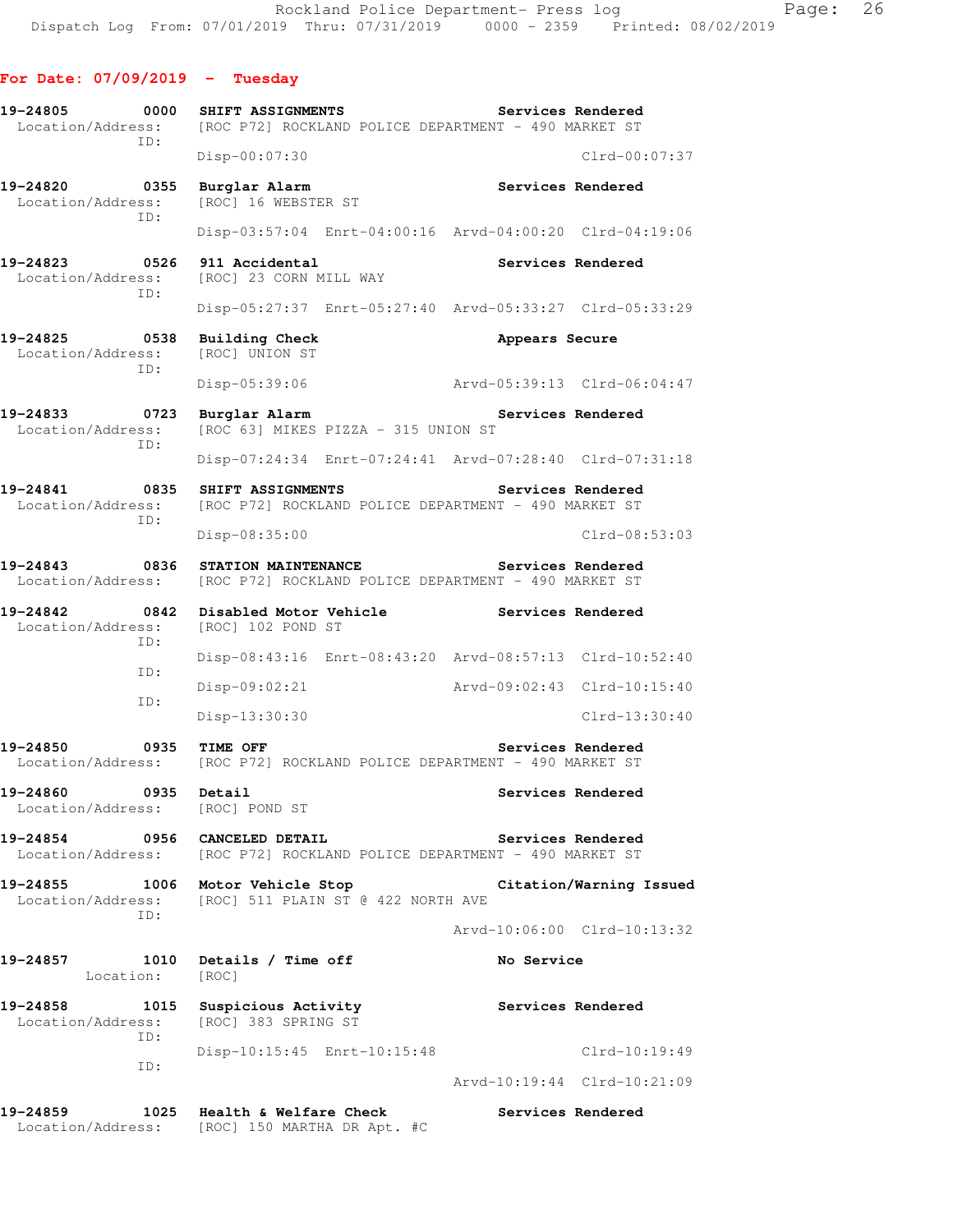|                                                                                                |             |                                                        |                                         | Rockland Police Department- Press log                   | Dispatch Log From: 07/01/2019 Thru: 07/31/2019 0000 - 2359 Printed: 08/02/2019 | Page: | 27 |
|------------------------------------------------------------------------------------------------|-------------|--------------------------------------------------------|-----------------------------------------|---------------------------------------------------------|--------------------------------------------------------------------------------|-------|----|
|                                                                                                | ID:         |                                                        |                                         | Disp-10:26:27 Enrt-10:26:31 Arvd-10:33:17 Clrd-10:46:26 |                                                                                |       |    |
| 19-24995<br>Location/Address:                                                                  |             | 1045 Animal Complaint<br>[ROC] 372 FOREST ST           |                                         |                                                         | Services Rendered                                                              |       |    |
| 19-24867 1107 Summons<br>Location/Address: [ROC] 120 HUGGINS RD                                | ID:         |                                                        |                                         |                                                         | Services Rendered                                                              |       |    |
|                                                                                                |             |                                                        |                                         |                                                         | Arvd-11:07:00 Clrd-11:12:48                                                    |       |    |
| 19-24870 1122 Animal Complaint<br>Location/Address: [ROC] 39 CONDON CIR                        | ID:         |                                                        |                                         |                                                         | Services Rendered                                                              |       |    |
|                                                                                                |             |                                                        |                                         |                                                         | Arvd-11:22:00 Clrd-11:30:56                                                    |       |    |
| 19-24872 1133 Animal Complaint<br>Location/Address: [ROC] 72 VERNON ST                         | ID:         |                                                        |                                         |                                                         | Services Rendered                                                              |       |    |
|                                                                                                |             |                                                        |                                         |                                                         | Arvd-11:33:00 Clrd-11:38:49                                                    |       |    |
| 19-24874 1152 911 Accidental<br>Location/Address:                                              | ID:         |                                                        |                                         | [ROC P83] ROCKLAND GOLF COURSE - 276 PLAIN ST           | Services Rendered                                                              |       |    |
|                                                                                                |             |                                                        |                                         | Disp-11:54:29 Enrt-11:54:35 Arvd-12:00:13 Clrd-12:05:28 |                                                                                |       |    |
| 19-24877<br>Location/Address:                                                                  | ID:         | 1153 Larceny / Forgery/ Fraud                          | [ROC P56] BURGER KING - 1333 HINGHAM ST | Cancelled Enroute                                       |                                                                                |       |    |
|                                                                                                |             |                                                        | Disp-12:10:58 Enrt-12:11:02             |                                                         | $Clrd-12:11:33$                                                                |       |    |
| 19-24883<br>Location/Address:                                                                  | 1232<br>ID: | 911 Hang Up<br>[ROC] 295 LIBERTY ST<br>$Disp-12:46:24$ |                                         |                                                         | Services Rendered                                                              |       |    |
| 19-24884<br>Location/Address:                                                                  |             | 1235 Lockout<br>[ROC] 152 WILSON ST                    |                                         | Services Rendered                                       |                                                                                |       |    |
|                                                                                                | ID:<br>ID:  |                                                        |                                         | Disp-12:52:57 Enrt-12:53:01 Clrd-12:55:47               |                                                                                |       |    |
|                                                                                                |             |                                                        |                                         | Disp-12:56:00 Enrt-12:56:29 Arvd-13:03:38 Clrd-13:04:43 |                                                                                |       |    |
|                                                                                                | ID:         | Disp-13:04:56                                          |                                         | Arvd-13:05:22 Clrd-13:13:18                             |                                                                                |       |    |
| 19-24885<br>Location/Address:                                                                  | ID:         | 1236 Disturbance<br>[ROC] 57 CHURCH ST Apt. #3         |                                         |                                                         | Transported to Hospital                                                        |       |    |
|                                                                                                | ID:         |                                                        |                                         | Disp-12:38:36 Enrt-12:39:14 Arvd-12:39:45 Clrd-12:52:17 |                                                                                |       |    |
|                                                                                                | ID:         |                                                        |                                         | Disp-12:38:49 Enrt-12:39:10 Arvd-12:50:47 Clrd-12:52:24 |                                                                                |       |    |
|                                                                                                |             |                                                        |                                         | Disp-12:38:58 Enrt-12:39:07 Arvd-12:39:49 Clrd-12:50:52 |                                                                                |       |    |
| 19-24896<br>Location/Address:                                                                  | ID:         | 1316 Building Check<br>[ROC] HARTSUFF ST               |                                         |                                                         | Building Checked/Secured                                                       |       |    |
|                                                                                                |             |                                                        |                                         |                                                         | Arvd-13:17:43 Clrd-13:17:58                                                    |       |    |
| 19-24899 1318 PROPERTY CHECK<br>Location/Address: [ROC] 107 POND ST                            |             |                                                        |                                         |                                                         | Services Rendered                                                              |       |    |
| 19-24901 1336 Detail<br>Location/Address: [ROC P72] ROCKLAND POLICE DEPARTMENT - 490 MARKET ST |             |                                                        |                                         |                                                         | Services Rendered                                                              |       |    |
| 19-24908<br>Location: [ROC]                                                                    |             | 1444 COMP TIME OFF                                     |                                         |                                                         | Services Rendered                                                              |       |    |
| 19-24914<br>Location/Address: [ROC P72] ROCKLAND POLICE DEPARTMENT - 490 MARKET ST             |             | 1535 COURT CANCELED                                    |                                         |                                                         | Services Rendered                                                              |       |    |
| 19-24918                                                                                       |             |                                                        | 1553 Follow-Up Investigation            | Services Rendered                                       |                                                                                |       |    |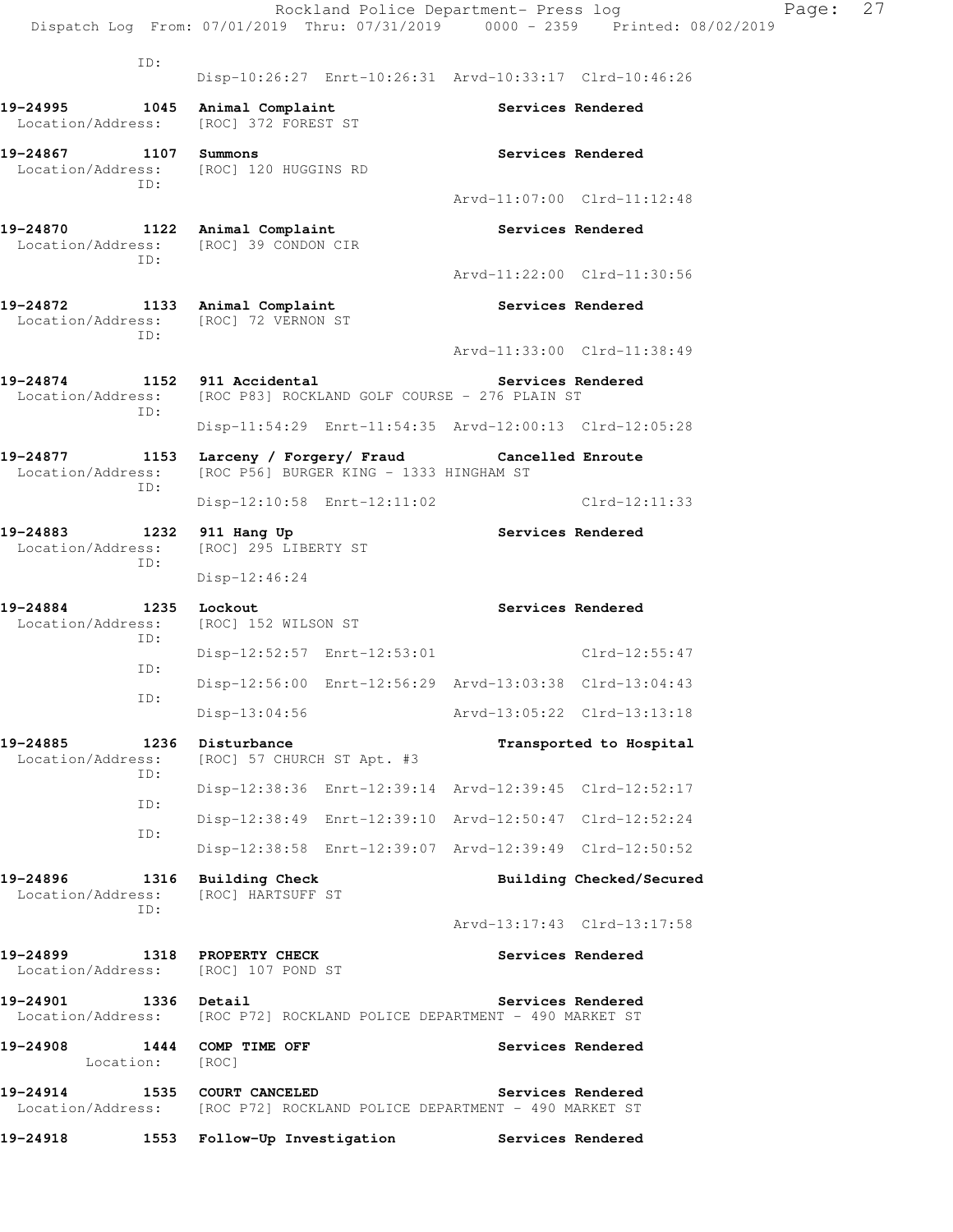| Dispatch Log From: 07/01/2019 Thru: 07/31/2019 0000 - 2359 Printed: 08/02/2019<br>Location/Address: [ROC] 53 CHURCH ST Apt. #3<br>ID:<br>Arvd-15:53:00 Clrd-16:28:18<br>19-24919  1601 SHIFT ASSIGNMENTS<br>No Service<br>Location/Address: [ROC P72] ROCKLAND POLICE DEPARTMENT - 490 MARKET ST<br>19-24921 1612 Assist Other Agency Services Rendered<br>Location: [ABI] ROCKLAND 500 WEBSTER ST<br>Fire Unit: POV-Other 1-Personal Vehicle<br>Disp-16:14:10 Enrt-16:14:14 Arvd-16:53:24 Clrd-18:22:34<br>InQrtsUnavl-18:22:34 InSrvce-18:22:34<br>ID:<br>Disp-16:56:09 Enrt-16:56:12 Arvd-16:56:13 Clrd-16:56:43<br>ID:<br>Disp-16:56:24 Arvd-16:56:28 Clrd-17:26:53 |  |
|-------------------------------------------------------------------------------------------------------------------------------------------------------------------------------------------------------------------------------------------------------------------------------------------------------------------------------------------------------------------------------------------------------------------------------------------------------------------------------------------------------------------------------------------------------------------------------------------------------------------------------------------------------------------------|--|
|                                                                                                                                                                                                                                                                                                                                                                                                                                                                                                                                                                                                                                                                         |  |
|                                                                                                                                                                                                                                                                                                                                                                                                                                                                                                                                                                                                                                                                         |  |
|                                                                                                                                                                                                                                                                                                                                                                                                                                                                                                                                                                                                                                                                         |  |
|                                                                                                                                                                                                                                                                                                                                                                                                                                                                                                                                                                                                                                                                         |  |
|                                                                                                                                                                                                                                                                                                                                                                                                                                                                                                                                                                                                                                                                         |  |
|                                                                                                                                                                                                                                                                                                                                                                                                                                                                                                                                                                                                                                                                         |  |
|                                                                                                                                                                                                                                                                                                                                                                                                                                                                                                                                                                                                                                                                         |  |
| 19-24922<br>1616 Disturbance<br>Services Rendered<br>Location/Address: [ROC P80] METRO PCS - 188 UNION ST                                                                                                                                                                                                                                                                                                                                                                                                                                                                                                                                                               |  |
| ID:<br>Disp-16:20:58 Enrt-16:24:15 Arvd-16:24:30 Clrd-16:47:23                                                                                                                                                                                                                                                                                                                                                                                                                                                                                                                                                                                                          |  |
| ID:<br>Disp-16:24:01 Enrt-16:24:05<br>Clrd-16:47:34                                                                                                                                                                                                                                                                                                                                                                                                                                                                                                                                                                                                                     |  |
| 19-24925<br>1630<br>Assist Other Agency Services Rendered<br>[ROC] 57 CHURCH ST<br>Location/Address:                                                                                                                                                                                                                                                                                                                                                                                                                                                                                                                                                                    |  |
| TD:<br>Disp-16:31:42 Enrt-16:31:48 Arvd-16:55:35 Clrd-17:41:30                                                                                                                                                                                                                                                                                                                                                                                                                                                                                                                                                                                                          |  |
| ID:<br>Disp-16:33:27 Enrt-16:33:31 Arvd-16:33:34 Clrd-17:41:27                                                                                                                                                                                                                                                                                                                                                                                                                                                                                                                                                                                                          |  |
| 1803 Assist Fire Department No Action Required<br>19-24934<br>Location/Address:<br>[ROC] GROVE STREET APT - 135 GROVE ST                                                                                                                                                                                                                                                                                                                                                                                                                                                                                                                                                |  |
| ID:<br>Disp-18:04:51 Enrt-18:05:01 Arvd-18:07:25 Clrd-18:16:10                                                                                                                                                                                                                                                                                                                                                                                                                                                                                                                                                                                                          |  |
| Suspicious Activity <b>Services</b> Rendered<br>19-24937<br>1831<br>Location/Address:<br>[ROC] 520 SALEM ST<br>ID:                                                                                                                                                                                                                                                                                                                                                                                                                                                                                                                                                      |  |
| Disp-18:36:17 Enrt-18:37:27 Arvd-18:41:27 Clrd-18:53:06<br>ID:                                                                                                                                                                                                                                                                                                                                                                                                                                                                                                                                                                                                          |  |
| Disp-18:37:17 Enrt-18:37:22 Arvd-18:41:30 Clrd-18:53:10                                                                                                                                                                                                                                                                                                                                                                                                                                                                                                                                                                                                                 |  |
| 19-24943<br>1909 Disturbance<br>Services Rendered<br>Vicinity of: [ROC] IN REAR - 151 MARKET ST<br>ID:                                                                                                                                                                                                                                                                                                                                                                                                                                                                                                                                                                  |  |
| Disp-19:11:13<br>Arvd-19:11:20 Clrd-19:17:57                                                                                                                                                                                                                                                                                                                                                                                                                                                                                                                                                                                                                            |  |
| ID:<br>Arvd-19:11:24 Clrd-19:18:00<br>Disp-19:11:13                                                                                                                                                                                                                                                                                                                                                                                                                                                                                                                                                                                                                     |  |
| 1945 911 Accidental<br>19-24946<br>Services Not Required<br>[ROC P88] KATHY CORRIGAN'S - 406 VFW DR Apt. #E<br>Location/Address:<br>ID:                                                                                                                                                                                                                                                                                                                                                                                                                                                                                                                                 |  |
| Disp-19:47:24 Enrt-19:47:32 Arvd-19:55:14 Clrd-19:56:47                                                                                                                                                                                                                                                                                                                                                                                                                                                                                                                                                                                                                 |  |
| 19-24947 1951 Burglar Alarm<br>Investigated<br>Location/Address:<br>[ROC 73] ROCKLAND TOWN HALL - 242 UNION ST<br>ID:                                                                                                                                                                                                                                                                                                                                                                                                                                                                                                                                                   |  |
| Disp-19:54:09 Arvd-19:54:13 Clrd-20:02:39                                                                                                                                                                                                                                                                                                                                                                                                                                                                                                                                                                                                                               |  |
| 19-24951<br>2014 Lost/Found Property No Service<br>[ROC P72] ROCKLAND POLICE DEPARTMENT - 490 MARKET ST<br>Location/Address:<br>ID:                                                                                                                                                                                                                                                                                                                                                                                                                                                                                                                                     |  |
| Disp-20:15:22<br>$Clrd-20:15:51$                                                                                                                                                                                                                                                                                                                                                                                                                                                                                                                                                                                                                                        |  |
| 19-24952<br>2017<br>Services Rendered<br>Suspicious Activity<br>Location/Address:<br>[ROC P55] HOME DEPOT - 1149 HINGHAM ST<br>ID:                                                                                                                                                                                                                                                                                                                                                                                                                                                                                                                                      |  |
| Disp-20:19:35 Enrt-20:23:47<br>Clrd-20:26:22                                                                                                                                                                                                                                                                                                                                                                                                                                                                                                                                                                                                                            |  |
| 19-24954<br>2020 Suspicious Activity<br>Arrest(s) Made<br>Location/Address: [ROC] 635 SALEM ST                                                                                                                                                                                                                                                                                                                                                                                                                                                                                                                                                                          |  |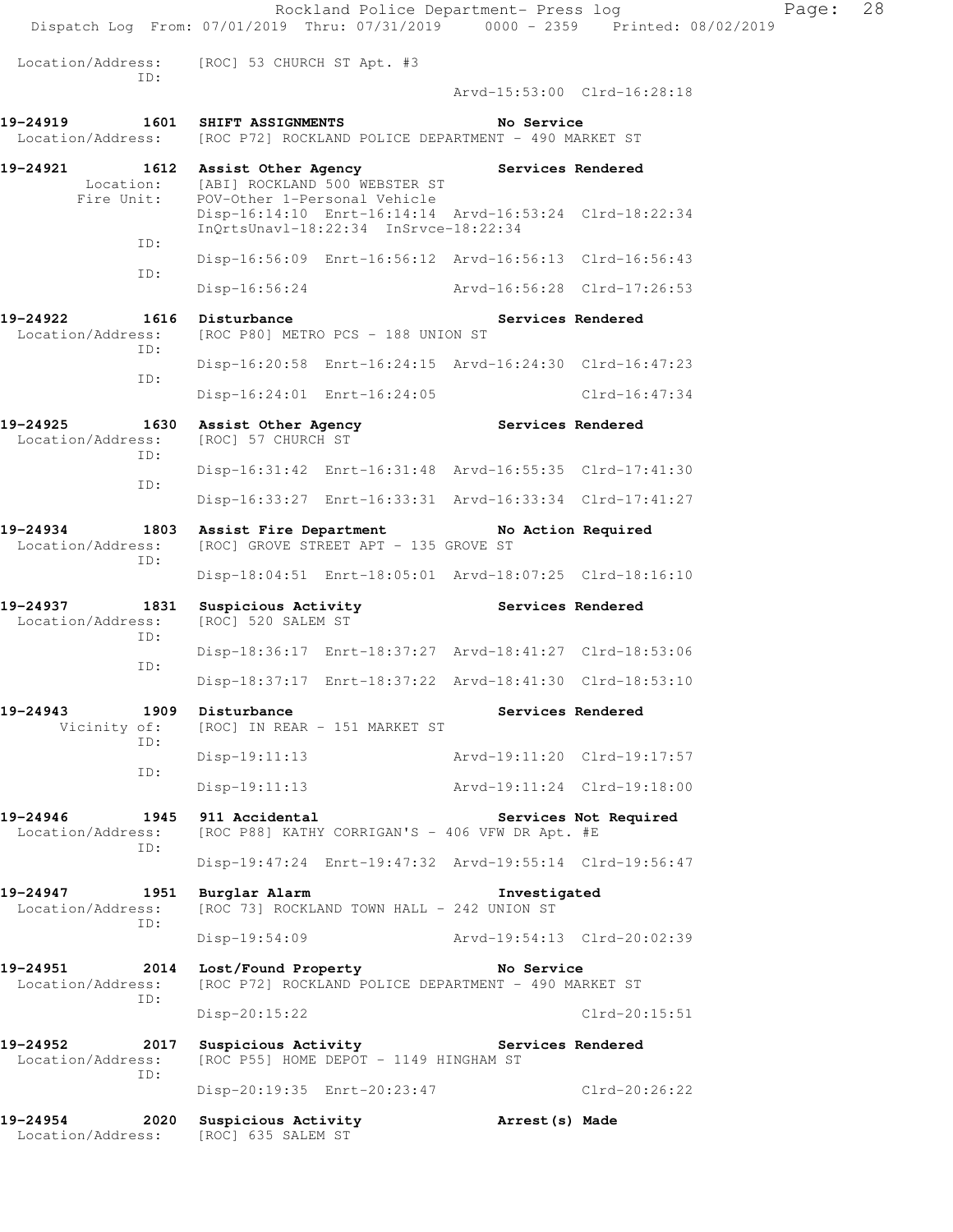|                                    |      |                                                 | Rockland Police Department- Press log                                                      |                    | Dispatch Log From: 07/01/2019 Thru: 07/31/2019 0000 - 2359 Printed: 08/02/2019 | Page: | 29 |
|------------------------------------|------|-------------------------------------------------|--------------------------------------------------------------------------------------------|--------------------|--------------------------------------------------------------------------------|-------|----|
|                                    | ID:  |                                                 |                                                                                            |                    |                                                                                |       |    |
|                                    |      |                                                 | Disp-20:23:28 Enrt-20:24:04                                                                |                    | Clrd-20:56:42                                                                  |       |    |
|                                    | ID:  |                                                 | Disp-20:23:28 Enrt-20:23:41                                                                |                    | Clrd-20:56:38                                                                  |       |    |
|                                    | ID:  |                                                 | Disp-20:23:28 Enrt-20:23:38                                                                |                    | Clrd-21:06:02                                                                  |       |    |
| 19-24958<br>Location/Address:      |      | 2144 Assist Public                              | [ROC] 216 CENTRAL ST Apt. #216                                                             | Services Rendered  |                                                                                |       |    |
|                                    | ID:  |                                                 | Disp-21:46:58 Enrt-21:47:45 Arvd-22:02:41 Clrd-22:02:45                                    |                    |                                                                                |       |    |
|                                    | ID:  |                                                 | Disp-22:02:25 Enrt-22:02:28 Arvd-22:02:33 Clrd-22:02:36                                    |                    |                                                                                |       |    |
| 19-24960<br>Location/Address:      | 2212 | 911 Accidental<br>[ROC] 29 WILLIAMS ST          |                                                                                            |                    | Services Rendered                                                              |       |    |
|                                    | ID:  |                                                 | Disp-22:13:59 Enrt-22:14:06                                                                |                    | Clrd-22:16:24                                                                  |       |    |
|                                    | ID:  |                                                 | Disp-22:16:20 Enrt-22:16:27                                                                |                    | Clrd-22:20:31                                                                  |       |    |
| 19-24964<br>Vicinity of:           | ID:  |                                                 | 2306 Motor Vehicle Stop Stop Nerbal Warning<br>[ROC] 291 MARKET ST @ 15 ALBION ST          |                    |                                                                                |       |    |
|                                    | ID:  |                                                 |                                                                                            |                    | Arvd-23:06:00 Clrd-23:08:27                                                    |       |    |
|                                    |      |                                                 | Disp-23:08:13 Enrt-23:08:17 Arvd-23:08:24 Clrd-23:08:35                                    |                    |                                                                                |       |    |
| For Date: $07/10/2019$ - Wednesday |      |                                                 |                                                                                            |                    |                                                                                |       |    |
| 19-24965<br>Location/Address:      | ID:  | 0000 SHIFT ASSIGNMENTS                          | [ROC P72] ROCKLAND POLICE DEPARTMENT - 490 MARKET ST                                       | Services Rendered  |                                                                                |       |    |
|                                    |      | $Disp-00:05:41$                                 |                                                                                            |                    | $Clrd-00:05:48$                                                                |       |    |
| 19-24976<br>Location/Address:      | ID:  | 0407 Burglar Alarm                              | [ROC P1] 99 RESTAURANT - 29 ACCORD PARK DR                                                 | Investigated       |                                                                                |       |    |
|                                    | ID:  |                                                 | Disp-04:08:31 Enrt-04:08:56 Arvd-04:14:28 Clrd-04:17:59                                    |                    |                                                                                |       |    |
|                                    |      |                                                 | Disp-04:09:32 Enrt-04:09:36 Arvd-04:14:40 Clrd-04:17:56                                    |                    |                                                                                |       |    |
| 19-24985<br>Location/Address:      | ID:  | 0536 Building Check<br>[ROC] UNION ST           |                                                                                            |                    | Services Rendered                                                              |       |    |
|                                    |      | Disp-05:36:59                                   |                                                                                            |                    |                                                                                |       |    |
| 19-24993<br>Location/Address:      | 0800 | General Info                                    | [ROC P72] ROCKLAND POLICE DEPARTMENT - 490 MARKET ST                                       | Services Rendered  |                                                                                |       |    |
| 19-25003 0949<br>Location/Address: | ID:  | Soliciting                                      | [ROC P72] ROCKLAND POLICE DEPARTMENT - 490 MARKET ST                                       | Services Rendered  |                                                                                |       |    |
|                                    |      |                                                 | Disp-09:51:33 Enrt-09:51:46 Arvd-09:51:49 Clrd-09:51:51                                    |                    |                                                                                |       |    |
| 19-25004<br>Location/Address:      | ID:  | 1002 Building Check<br>[ROC] BILL DELAHUNT PKWY |                                                                                            |                    | Building Checked/Secured                                                       |       |    |
|                                    |      |                                                 |                                                                                            |                    | Arvd-10:03:18 Clrd-10:03:37                                                    |       |    |
| 19-25012<br>Location/Address:      | ID:  | [ROC] 671 MARKET ST                             | 1120 Suspicious Activity                                                                   | No Action Required |                                                                                |       |    |
|                                    | ID:  |                                                 | Disp-11:22:55 Enrt-11:23:38 Arvd-11:26:42 Clrd-11:40:01                                    |                    |                                                                                |       |    |
|                                    |      |                                                 | Disp-11:26:29 Enrt-11:26:32 Arvd-11:26:35 Clrd-11:40:11                                    |                    |                                                                                |       |    |
| 19-25032<br>Location/Address:      | ID:  |                                                 | 1336 Assist Fire Department No Action Required<br>[ROC 62] JEFFERSON SCHOOL - 63 GEORGE ST |                    |                                                                                |       |    |

Disp-13:37:24 Enrt-13:37:28 Arvd-13:39:32 Clrd-13:46:04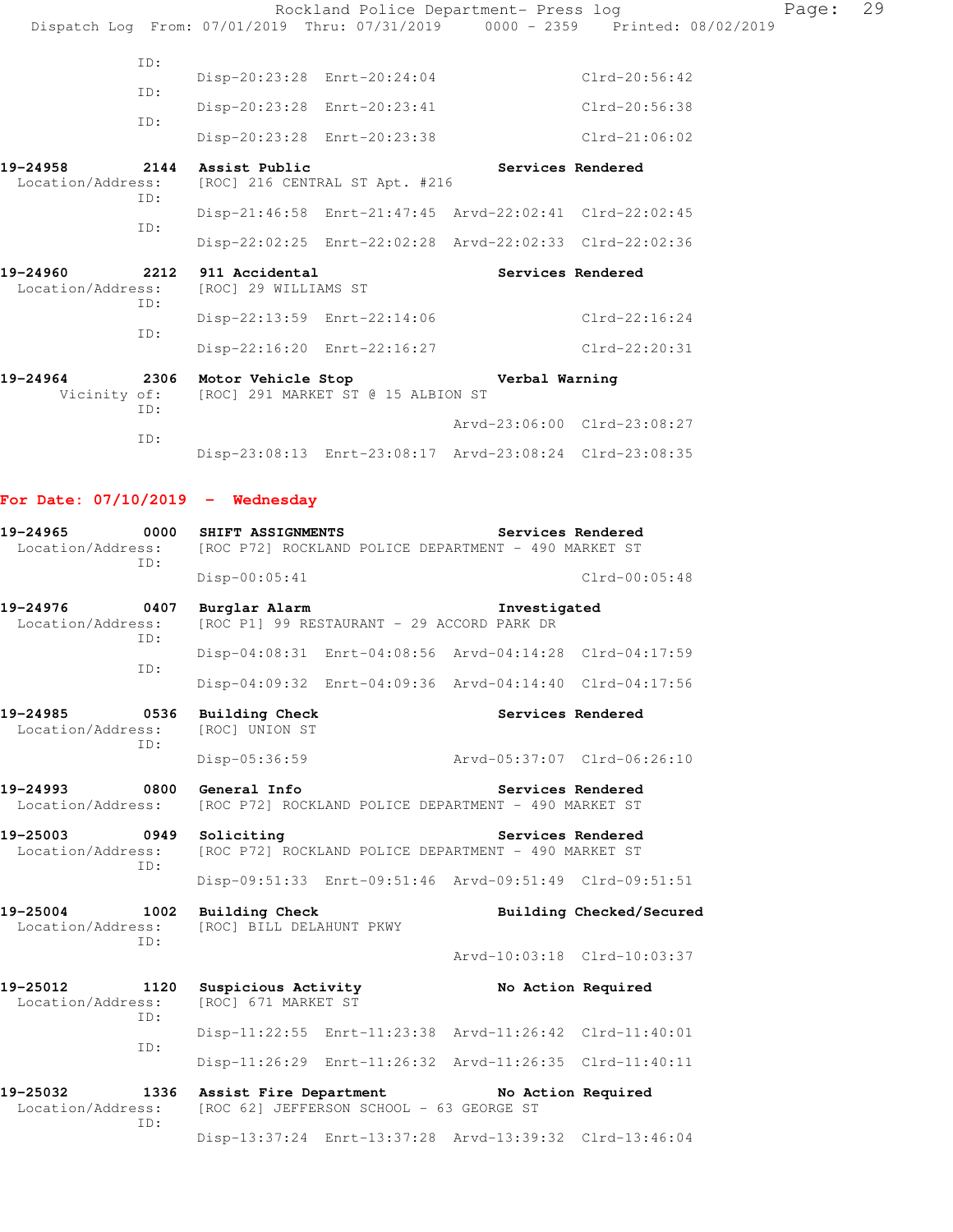| 19-25035<br>Location/Address:<br>ID:  | 1338          | Assist Public<br>[ROC] 131 EAST WATER ST                                  |                                                                                             | Services Rendered           |                                                |
|---------------------------------------|---------------|---------------------------------------------------------------------------|---------------------------------------------------------------------------------------------|-----------------------------|------------------------------------------------|
|                                       |               | Disp-13:44:10                                                             |                                                                                             |                             | $Clrd-13:46:46$                                |
| ID:                                   |               |                                                                           | Disp-13:46:31 Enrt-13:46:33 Arvd-13:47:38 Clrd-14:13:21                                     |                             |                                                |
| ID:                                   |               |                                                                           | Disp-13:56:02 Enrt-13:56:05 Arvd-13:56:06 Clrd-14:03:50                                     |                             |                                                |
| ID:                                   |               | $Disp-14:14:18$                                                           |                                                                                             |                             | $Clrd-14:15:08$                                |
| 19-25868<br>Location/Address:         | 1414          | Animal Complaint<br>[ROC] 283 HOWARD ST                                   |                                                                                             |                             | Services Rendered                              |
| 19-25869 1500<br>Location/Address:    |               | Animal Complaint<br>[ROC] 51 MAPLE ST Apt. #125                           |                                                                                             |                             | Services Rendered                              |
| 19-25870<br>Location/Address:         | 1530          | Animal Complaint<br>[ROC] 14 WARREN AVE                                   |                                                                                             |                             | Services Rendered                              |
| 19-25054<br>Location/Address:         | 1600          | SHIFT ASSIGNMENTS<br>[ROC P72] ROCKLAND POLICE DEPARTMENT - 490 MARKET ST |                                                                                             | Services Rendered           |                                                |
| ID:                                   |               | Disp-16:00:00                                                             |                                                                                             |                             | $Clrd-16:18:47$                                |
| 19-25056<br>1632<br>Location/Address: |               | Larceny / Forgery/ Fraud                                                  | [ROC] DOUBLE TREE - 292 HINGHAM ST                                                          | Cancelled Enroute           |                                                |
| 19-25057<br>Location/Address:<br>ID:  | 1632          |                                                                           | Larceny / Forgery/ Fraud Marrest (s) Made<br>[ROC P51] DOUBLE TREE HOTEL - 929 HINGHAM ST   |                             |                                                |
| ID:                                   | Disp-16:34:34 |                                                                           |                                                                                             | Arvd-16:34:40 Clrd-18:03:25 |                                                |
|                                       |               | Disp-16:38:43                                                             |                                                                                             |                             | Arvd-16:38:51 Clrd-16:44:27                    |
|                                       |               |                                                                           |                                                                                             |                             |                                                |
| 19-25066<br>Location/Address:         | 1736          | Lockout<br>[ROC] 77 WEBSTER ST Apt. #1                                    |                                                                                             |                             | Services Rendered                              |
| ID:<br>Fire Unit:                     |               |                                                                           | Disp-17:40:48 Enrt-17:41:12 Arvd-17:44:11 Clrd-18:03:14<br>ROCKEN3-Pumper-Rockland Engine 3 |                             |                                                |
| Fire Unit:                            |               | Disp-17:41:01<br>$Disp-17:41:15$                                          | InOrtsUnavl-17:41:19 InSrvce-17:41:19<br>ROCKEN1-Pumper-Rockland Engine 1                   |                             | $Clrd-17:41:17$<br>Arvd-17:43:20 Clrd-17:52:58 |
|                                       |               |                                                                           | InQrtsUnavl-18:13:08 InSrvce-18:13:08                                                       |                             |                                                |
| 19-25081<br>Vicinity of:<br>ID:       | 1954          | 911 Hang Up                                                               | [ROC] HARMON GOLF COURSE - 80 JOSH GRAY RD                                                  | Unfounded                   |                                                |
|                                       |               | Disp-20:00:40 Enrt-20:00:49                                               |                                                                                             |                             | $Clrd-20:11:29$                                |
| 19-25082<br>Location/Address:         | 1954          | Emergency Medical<br>[ROC] 25 DIVISION ST                                 |                                                                                             |                             | Transported to Hospital                        |
| 19-25080<br>Location/Address:         | 1956          | Assist Fire Department<br>[ROC] 25 DIVISION ST                            |                                                                                             |                             | Transported to Hospital                        |
| ID:                                   |               |                                                                           | Disp-19:57:40 Enrt-19:57:46 Arvd-20:23:46 Clrd-20:23:56                                     |                             |                                                |
| 19-25084<br>Location/Address:<br>ID:  | 2008          | 911 Hang Up                                                               | [ROC P47] BEST WESTERN - 909 HINGHAM ST                                                     | Services Rendered           |                                                |
|                                       |               |                                                                           | Disp-20:11:29 Enrt-20:11:58 Arvd-20:15:57 Clrd-20:19:46                                     |                             |                                                |
| ID:                                   |               |                                                                           | Disp-20:11:46 Enrt-20:11:51 Arvd-20:16:39 Clrd-20:19:55                                     |                             |                                                |
| 19-25087<br>Location/Address:<br>ID:  | 2019          | MV Damage<br>[ROC] PLAIN ST - GROVE ST                                    |                                                                                             | Summons To Court            |                                                |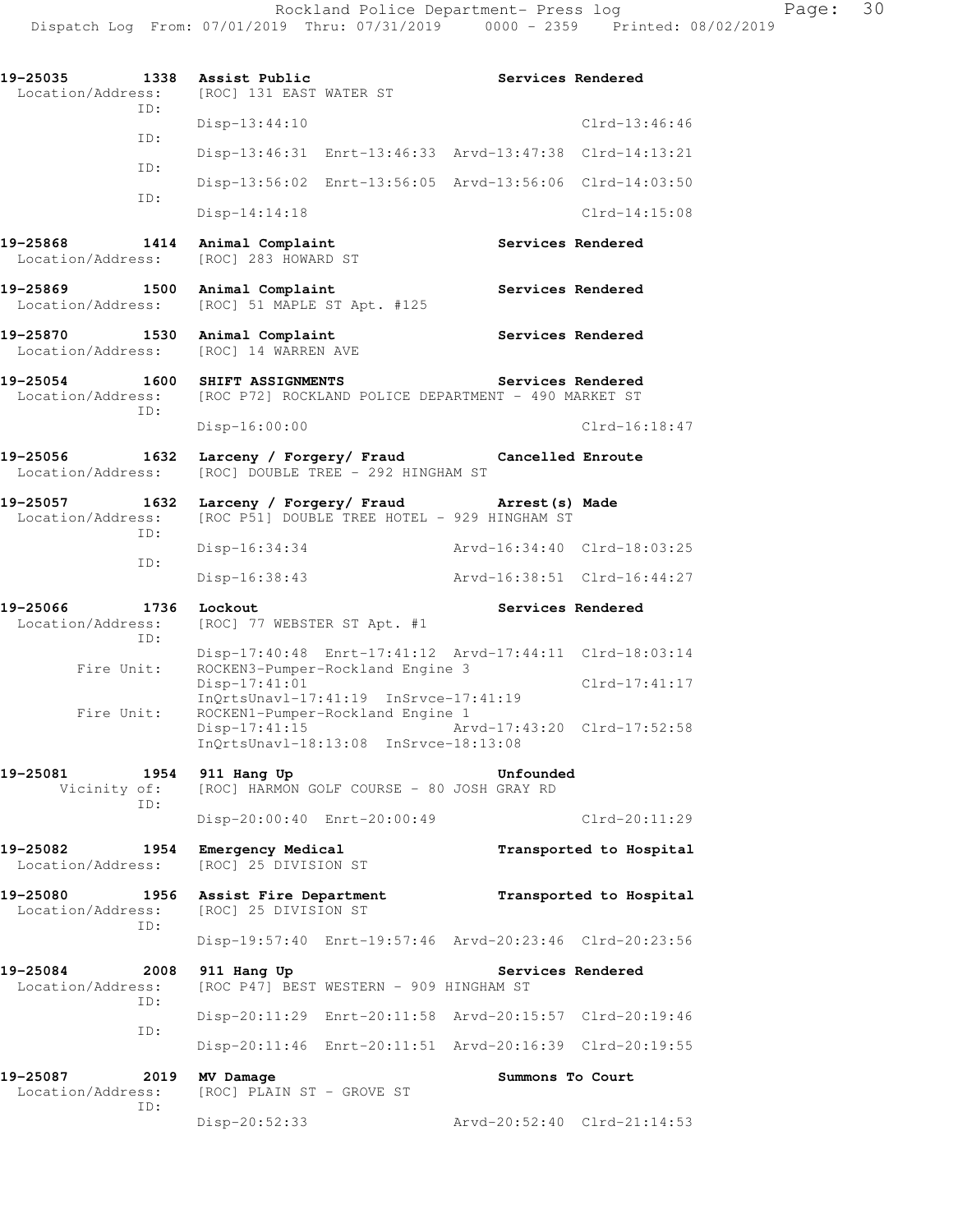Rockland Police Department- Press log Fage: 31 Dispatch Log From: 07/01/2019 Thru: 07/31/2019 0000 - 2359 Printed: 08/02/2019 **19-25086 2028 Disturbance Services Rendered**  Location/Address: [ROC] 26 NORTH AVE Apt. #8 ID: Disp-20:29:46 Enrt-20:30:18 Arvd-20:32:26 Clrd-20:52:33 ID: Disp-20:30:12 Enrt-20:30:16 Arvd-20:32:21 Clrd-20:52:44 **19-25091 2127 Escort/Transport No Service**  Location/Address: [ROC] POLICE DEPARTMENT - 495 MARKET ST ID: Arvd-21:27:00 Clrd-21:33:47 ID: Disp-21:32:42 Enrt-21:32:48 Arvd-21:32:54 Clrd-21:33:38 **19-25093 2204 Motor Vehicle Stop Citation/Warning Issued**  Vicinity of: [ROC] 416 SUMMER ST @ 67 CONDON CIR ID: Arvd-22:04:00 Clrd-22:11:33 **19-25099 2323 Missing Person Investigated**  Location/Address: [ROC] 159 UNION ST Apt. #2L ID: Disp-23:24:26 Enrt-23:24:36 Arvd-23:27:32 Clrd-07/11/2019 @ 00:25:10 ID: Disp-23:25:48 Enrt-23:25:53 Arvd-23:27:36 Clrd-07/11/2019 @ 00:25:06 ID: Disp-00:07:22 Arvd-00:07:28 Clrd-07/11/2019 @ 00:25:03

**For Date: 07/11/2019 - Thursday**

| 19-25103          | 0005 Information Call |  |                                                      | No Action Required |  |
|-------------------|-----------------------|--|------------------------------------------------------|--------------------|--|
| Location/Address: |                       |  | [ROC P72] ROCKLAND POLICE DEPARTMENT - 490 MARKET ST |                    |  |

| 19-25102          | 0029 | Motor Vehicle Complaint              | Sent On Way |                             |
|-------------------|------|--------------------------------------|-------------|-----------------------------|
| Location/Address: |      | [ROC P69] MCDONALD'S - 117 MARKET ST |             |                             |
|                   | TD:  |                                      |             |                             |
|                   |      | Disp-00:30:10                        |             | Arvd-00:30:14 Clrd-00:38:33 |
|                   | TD:  |                                      |             |                             |
|                   |      | Disp-00:33:41                        |             | Arvd-00:33:45 Clrd-00:38:33 |

```
19-25104 0054 Missing Person Taken to Family/Guardian/Other 
 Location/Address: [ROC] 62 CONCORD ST
             ID: 
                                           Arvd-00:54:00 Clrd-02:13:36
             ID: 
                  Disp-01:48:44 Arvd-01:48:48 Clrd-02:13:40
```
Arvd-01:20:48 Clrd-01:20:57

19-25106 0119 Building Check **Investigated Investigated Investigated Investigated** Location/Address: ID: Arvd-01:19:56 Clrd-01:20:06 **19-25107 0120 Building Check Investigated**  Location/Address: [ROC] UNION ST ID:

19-25109 0142 911 Accidental **Investigated Investigated Investigated Investigated** [ROC] 11 NORTH AVE Apt. #2 ID: Disp-01:43:16 Enrt-01:44:12 Arvd-01:47:30 Clrd-01:48:45

```
19-25110 0218 Suspicious Activity Investigated 
 Location/Address: [ROC P20] DUNKIN DONUTS - 21 EAST WATER ST
             ID: 
                                            Arvd-02:18:00 Clrd-02:26:28
             ID: 
                   Disp-02:20:19 Arvd-02:20:25 Clrd-02:22:43
```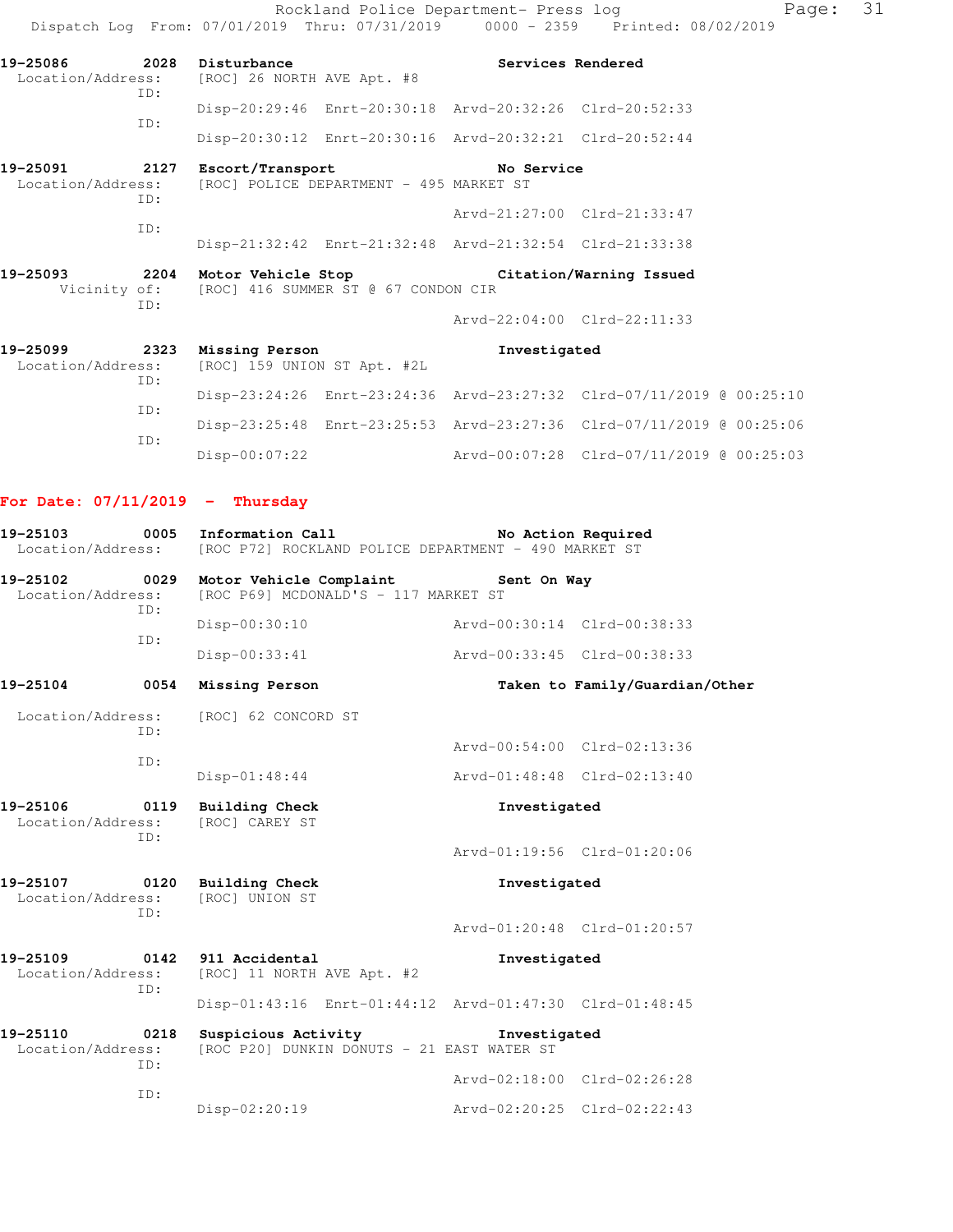Rockland Police Department- Press log Page: 32 Dispatch Log From: 07/01/2019 Thru: 07/31/2019 0000 - 2359 Printed: 08/02/2019

**19-25111 0225 Building Check Investigated**  Location/Address: [ROC] UNION ST ID: Arvd-02:25:56 Clrd-02:26:07 **19-25112 0259 Building Check Investigated**  Location/Address: [ROC] CAREY ST ID: Arvd-03:00:21 Clrd-03:00:29 **19-25117 0535 General Incident Services Rendered**  Vicinity of: [ROC] 163 RICE AVE ID: Disp-05:37:14 Enrt-05:37:20 Arvd-05:41:20 Clrd-06:32:02 19-25125 0730 Building Check **Appears Secure**  Location/Address: [ROC] UNION ST ID: Arvd-07:31:01 Clrd-07:43:21 **19-25128 0756 Suspicious Activity Report Follows**  Location/Address: [ROC P69] MCDONALD'S - 117 MARKET ST ID: Disp-07:56:29 Clrd-07:58:27 ID: Disp-08:01:16 Enrt-08:01:18 Arvd-08:02:52 Clrd-08:52:42 ID: Disp-08:03:02 Arvd-08:03:05 Clrd-08:33:30 ID: Disp-08:52:39 Arvd-08:52:45 Clrd-08:58:27 **19-25182 0801 General Info Services Rendered**  Location/Address: [ROC] 490 MARKET ST **19-25139 0830 Animal Complaint Services Rendered**  Location/Address: [ROC] 165 SPRING ST **19-25138 0916 Assist Public Transported to Hospital**  Location/Address: [ROC 70] WEBSTER PARK NURSING AND REHAB - 56 WEBSTER ST ID: Disp-09:17:31 Enrt-09:18:04 Clrd-09:19:19 19-25145 1013 Directions **10.13 Building Checked/Secured**  Location: [ROC] 19-25150 1055 911 Accidental **19-25150** Services Rendered Location/Address: [ROC P55] HOME DEPOT - 1149 HINGHAM ST ID: Disp-10:56:13 Enrt-10:56:15 Arvd-11:04:50 Clrd-11:05:48 **19-25151 1110 911 Accidental Services Rendered**  Location/Address: [ROC P106] ROCKLAND HIGH SCHOOL - 52 MACKINLAY WAY ID: Disp-11:13:26 Enrt-11:13:30 Arvd-11:18:07 Clrd-11:19:30 **19-25152 1118 Assist Fire Department Transported to Hospital**  Location/Address: [ROC] 325 LIBERTY ST ID: Disp-11:23:56 Enrt-11:24:02 Arvd-11:29:08 Clrd-11:29:12 ID: Disp-11:24:00 Enrt-11:24:03 Arvd-11:29:07 Clrd-11:29:11 ID: Disp-11:26:25 Enrt-11:26:28 Arvd-11:29:06 Clrd-11:29:10 **19-25156 1204 MVA Property Damage Only Paper Exchange**  Location/Address: [ROC] 23 NORTH AVE ID: Disp-12:06:48 Enrt-12:06:52 Arvd-12:18:12 Clrd-12:45:21 **19-25158 1214 Disabled Motor Vehicle Services Rendered**  Location/Address: [ROC] 5 UNION ST @ 158 MARKET ST ID: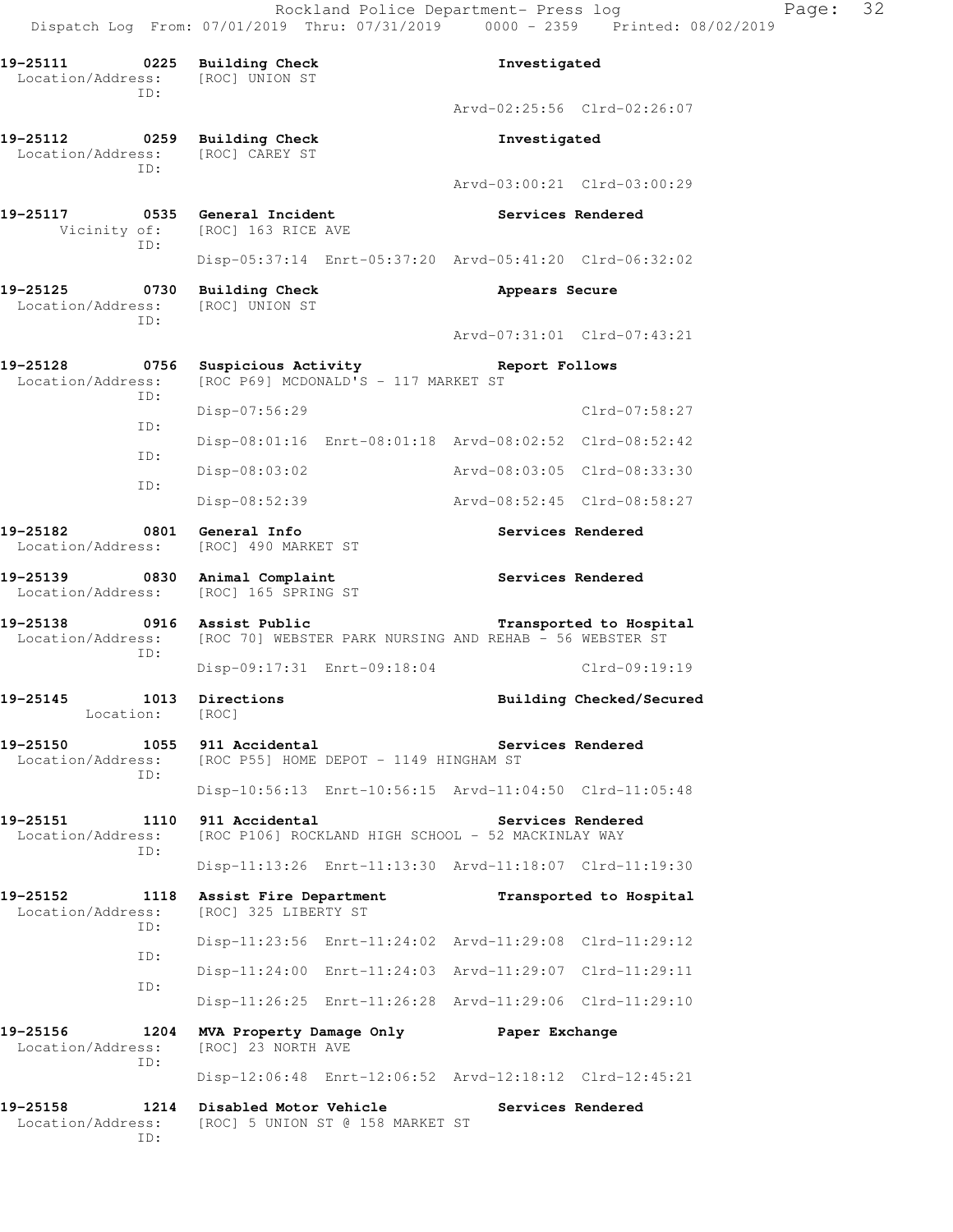Rockland Police Department- Press log Fage: 33 Dispatch Log From: 07/01/2019 Thru: 07/31/2019 0000 - 2359 Printed: 08/02/2019 Disp-12:15:29 Arvd-12:15:41 Clrd-12:26:04 **19-25160 1221 Assist Public Services Rendered**  Location/Address: [ROC P1] 99 RESTAURANT - 29 ACCORD PARK DR ID: Disp-12:24:54 Enrt-12:24:58 Arvd-12:31:32 Clrd-12:48:06 **19-25162 1238 911 Accidental Services Rendered**  Location/Address: [ROC P81] OCEAN STATE JOB LOT - 360 MARKET ST ID: Disp-12:39:04 Enrt-12:42:14 Arvd-12:44:05 Clrd-12:44:38 19-25166 1326 Burglar Alarm Services Not Required Location/Address: [ROC P80] GOLD MINE COIN SHOP - 188 UNION ST [ROC P80] GOLD MINE COIN SHOP - 188 UNION ST ID: Disp-13:26:39 Enrt-13:27:03 Arvd-13:29:29 Clrd-13:32:44 ID: Disp-13:28:18 Enrt-13:28:20 Clrd-13:32:41 19-25169 1339 Building Check **Building Checked/Secured**  Location/Address: [ROC] CAREY ST ID: Arvd-13:40:23 Clrd-13:41:05 19-25871 1350 Animal Complaint **Services Rendered**  Location/Address: [ROC] 25 PROSPECT ST 19-25872 1350 Animal Complaint **120 Services Rendered**  Location/Address: [ROC] 85 NORTH AVE **19-25173 1357 General Info Services Rendered**  Location/Address: [ROC] BILL DELAHUNT PKWY ID: Disp-13:59:25 Enrt-13:59:31 Arvd-13:59:34 Clrd-13:59:39 ID: Disp-14:02:34 Clrd-14:02:43 **19-25873 1410 Animal Complaint Services Rendered**  Location/Address: [ROC] 17 WOODSBURY RD **19-25177 1430 Assist Public Services Rendered**  Location/Address: [ROC] LEVIN RD ID: Disp-14:30:34 Arvd-14:30:37 Clrd-14:55:25 **19-25178 1442 911 Accidental Services Rendered**  Location/Address: [ROC P64] CVS PHARMACY - 80 MARKET ST ID: Disp-14:43:23 Enrt-14:43:44 Arvd-14:48:43 Clrd-14:51:23 **19-25179 1454 911 Accidental Services Rendered**  Location/Address: [ROC P85] ROCKLAND FEDERAL CREDIT UNION - 241 UNION ST ID: Disp-14:56:12 Enrt-14:56:15 Arvd-14:58:53 Clrd-14:59:38 19-25181 1454 Assist Public **19-25181** Services Rendered Location/Address: [ROC] 76 LEVIN RD **19-25874 1530 Animal Complaint Services Rendered Services Rendered Incrementation** [ROC] 233 MARKET ST 19-25875 1535 Animal Complaint **1566** Services Rendered Location/Address: [ROC] 152 WEST WATER ST 19-25186 1539 Burglar Alarm **19-25186** Services Rendered Location/Address: [ROC 23] PLEASANT STREET STORAGE - 265 PLEASANT ST ID: Disp-15:40:49 Enrt-15:40:51 Arvd-15:43:49 Clrd-15:45:16 19-25876 1545 Animal Complaint **19-25876** Services Rendered Location/Address: [ROC] 38 LEWIS PARK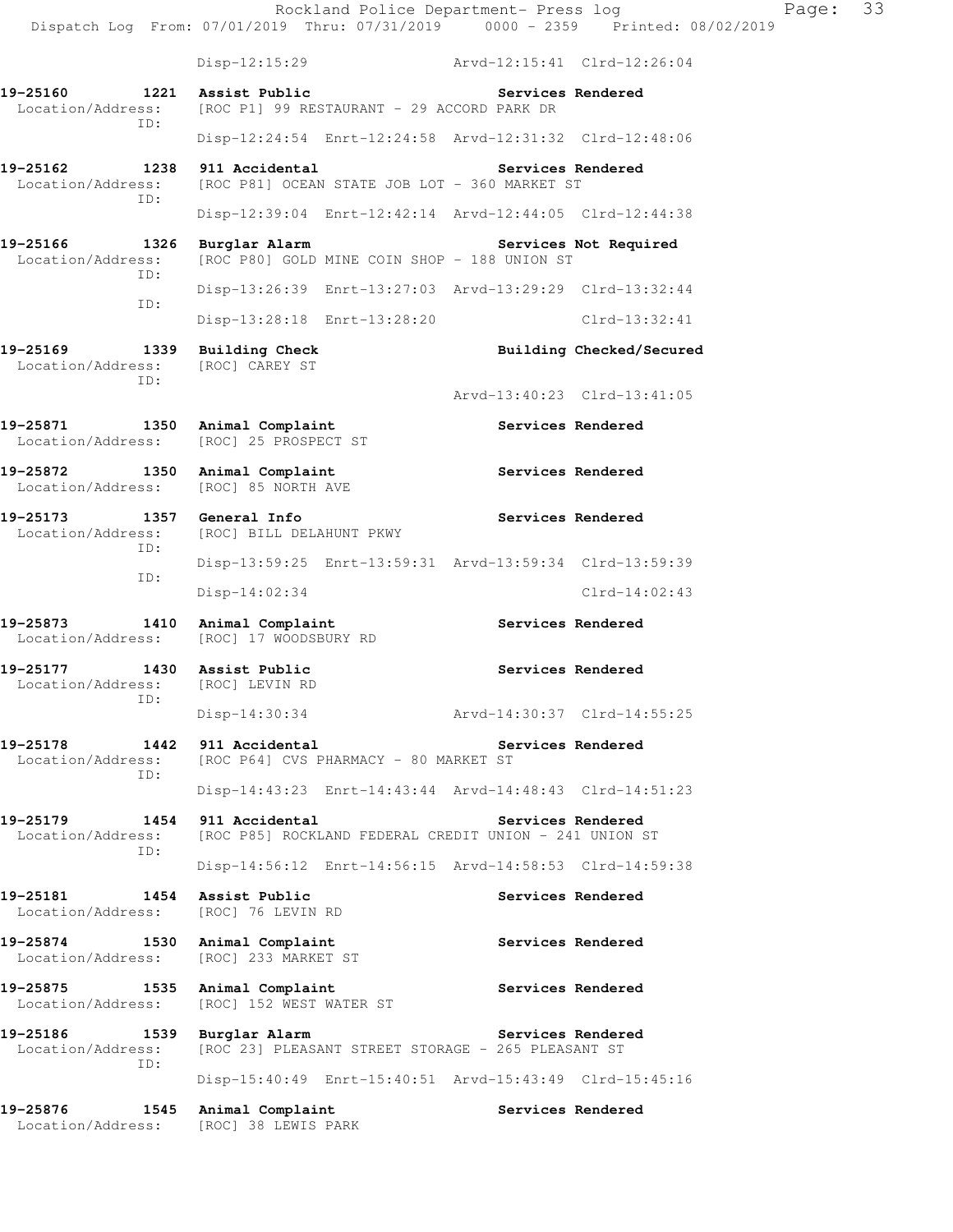|                                              | Rockland Police Department- Press log<br>Dispatch Log From: 07/01/2019 Thru: 07/31/2019 0000 - 2359 Printed: 08/02/2019 |                             | Page:                   | 34 |
|----------------------------------------------|-------------------------------------------------------------------------------------------------------------------------|-----------------------------|-------------------------|----|
| 19-25188<br>1550                             | Traffic Enforcement Citation/Warning Issued<br>Location/Address: [ROC P72] ROCKLAND POLICE DEPARTMENT - 490 MARKET ST   |                             |                         |    |
| ID:                                          | Disp-16:03:59                                                                                                           | Arvd-17:44:21 Clrd-17:45:24 |                         |    |
| 19-25878<br>1600<br>Location/Address:        | Animal Complaint<br>[ROC] 488 LIBERTY ST                                                                                | Services Rendered           |                         |    |
| 19-25196<br>Location/Address:<br>TD:         | 1648 Missing Person<br>[ROC] MARKET ST                                                                                  | Gone on arrival             |                         |    |
|                                              |                                                                                                                         | Arvd-16:48:00 Clrd-17:00:21 |                         |    |
| 19-25204<br>ID:                              | 1746 Motor Vehicle Stop Citation/Warning Issued<br>Location/Address: [ROC P62] CHINA PLAZA - 35 MARKET ST               |                             |                         |    |
|                                              |                                                                                                                         | Arvd-17:46:00 Clrd-17:53:01 |                         |    |
| Location/Address: [ROC] 34 FOLEY RD<br>ID:   | 19-25206 1756 Assist Fire Department                                                                                    |                             | Transported to Hospital |    |
|                                              | Disp-17:57:37 Enrt-17:57:50 Arvd-18:00:35 Clrd-18:18:50                                                                 |                             |                         |    |
| 19-25208<br>1808<br>Location/Address:<br>ID: | Suspicious Activity<br>[ROC] 52 LIBERTY SQ                                                                              |                             | Transported to Hospital |    |
| ID:                                          | Disp-18:09:11 Enrt-18:09:35 Arvd-18:12:55 Clrd-18:34:54                                                                 |                             |                         |    |
| Fire Unit:                                   | Disp-18:09:32 Enrt-18:09:38 Arvd-18:12:58 Clrd-18:26:33<br>ROCKEN1-Pumper-Rockland Engine 1                             |                             |                         |    |
|                                              | Disp-18:20:55<br>$InQrtsUnav1-18:21:04 InSrvce-18:21:04$                                                                |                             | $Clrd-18:21:02$         |    |
| Fire Unit:                                   | ROCKEN1-Pumper-Rockland Engine 1<br>InQrtsUnavl-18:24:02 InSrvce-18:24:02                                               | Arvd-18:23:12 Clrd-18:24:02 |                         |    |
| 19-25212<br>1819<br>Location/Address:<br>ID: | Suspicious Activity<br>[ROC P67] LITTLE BANGKOK - 100 MARKET ST                                                         | Services Rendered           |                         |    |
|                                              | Disp-18:19:57 Enrt-18:20:43 Arvd-18:27:07 Clrd-18:28:33                                                                 |                             |                         |    |
| 1819<br>19–25213<br>ID:                      | Motor Vehicle Complaint<br>Location/Address: [ROC] 253 HINGHAM ST                                                       | Services Rendered           |                         |    |
|                                              | Disp-18:21:47 Enrt-18:22:19 Arvd-18:26:52 Clrd-18:34:07                                                                 |                             |                         |    |
| 19-25214<br>Location/Address:<br>ID:         | 1825 Disturbance<br>[ROC] 377 NORTH AVE                                                                                 | Peace Restored              |                         |    |
| ID:                                          | Disp-18:26:41                                                                                                           | Arvd-18:32:04 Clrd-18:50:53 |                         |    |
|                                              | Disp-18:28:46                                                                                                           | Arvd-18:32:08 Clrd-18:52:33 |                         |    |
| 19-25218<br>Location/Address:<br>ID:         | 1845 Harassment<br>[ROC] 157 LIBERTY ST                                                                                 | Advised to Court            |                         |    |
|                                              |                                                                                                                         | Arvd-18:45:00 Clrd-18:54:18 |                         |    |
| 19-25217<br>Location/Address:<br>ID:         | 1848 Motor Vehicle Stop<br>[ROC] CLEANERS - MARKET ST                                                                   | Verbal Warning              |                         |    |
|                                              |                                                                                                                         | Arvd-18:48:00 Clrd-18:49:40 |                         |    |
| $19 - 25221$<br>Location/Address:            | 1851 Motor Vehicle Stop<br>[ROC P64] CVS PHARMACY - 80 MARKET ST                                                        | Citation/Warning Issued     |                         |    |
| ID:                                          |                                                                                                                         | Arvd-18:51:00 Clrd-18:55:23 |                         |    |
|                                              | 19-25222 1856 Motor Vehicle Stop Citation/Warning Issued<br>Location/Address: [ROC P74] CVS PHARMACY - 80 MARKET ST     |                             |                         |    |
| ID:                                          |                                                                                                                         | Arvd-18:56:00 Clrd-19:01:11 |                         |    |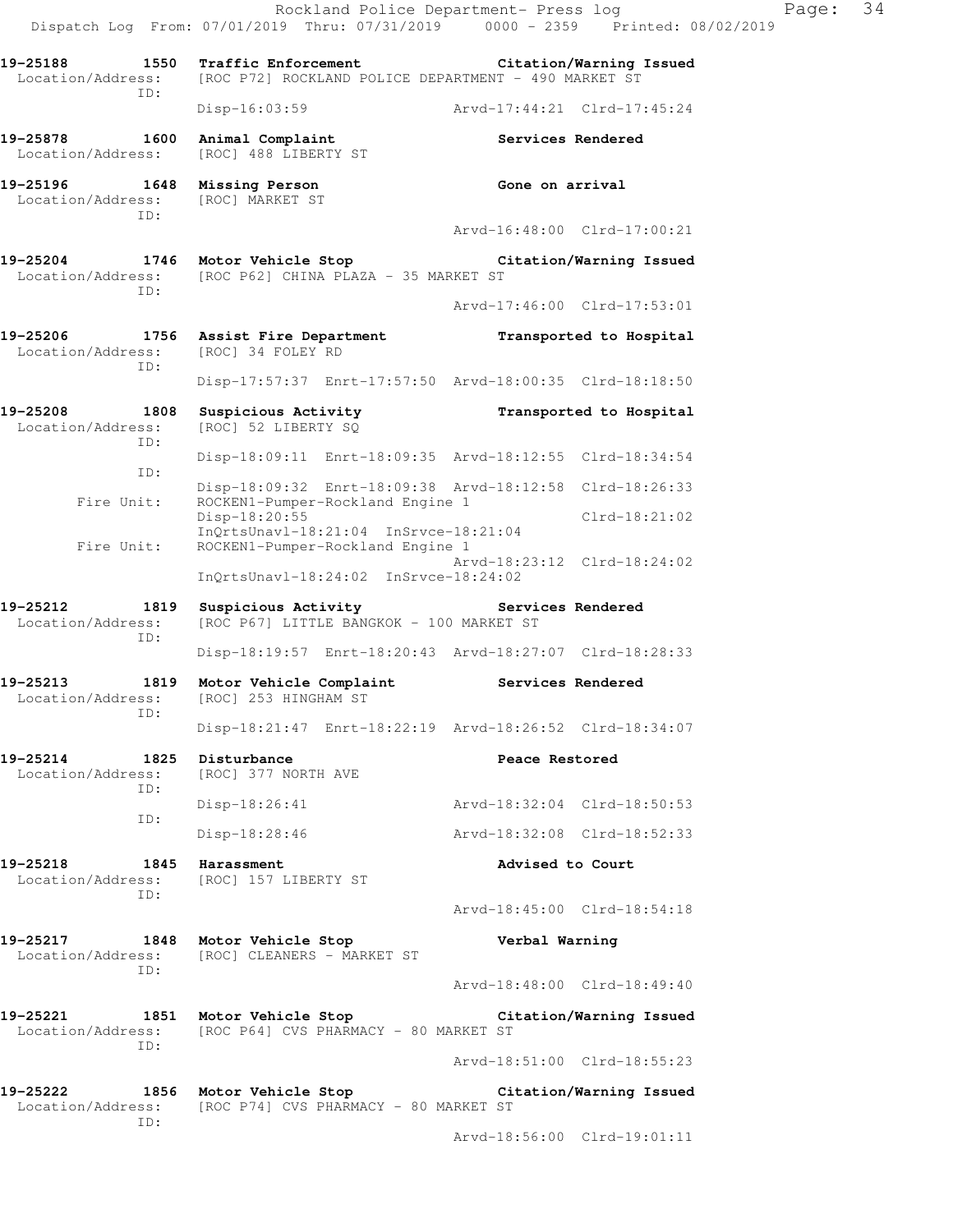**19-25223 1904 Motor Vehicle Stop Citation/Warning Issued**  Location/Address: [ROC P72] ROCKLAND POLICE DEPARTMENT - 490 MARKET ST ID: Arvd-19:04:00 Clrd-23:39:56 19-25229 1958 Building Check **Services Not Required**  Location/Address: [ROC] HARTSUFF PARK - HINGHAM ST ID: Arvd-19:59:23 Clrd-20:02:39 **19-25230 2004 Building Check Services Rendered**  Location/Address: [ROC 5] COMMUNITY CENTER - 394 UNION ST ID: Arvd-20:06:27 Clrd-20:10:03 **19-25234 2019 Building Check Services Rendered**  Location/Address: [ROC] 48 CAREY ST ID: Arvd-20:20:12 Clrd-20:22:01 **19-25237 2033 Building Check Services Rendered**  Location/Address: [ROC P75] UNION POINT - BILL DELAHUNT PKWY ID: Arvd-20:41:59 Clrd-20:48:08 **19-25238 2058 Threats Services Rendered**  Location/Address: [ROC P47] BEST WESTERN - 909 HINGHAM ST Apt. #231 ID: Disp-21:01:49 Enrt-21:01:53 Clrd-21:10:00 ID: Disp-21:12:23 Enrt-21:12:27 Arvd-21:12:48 Clrd-21:35:06 **19-25240 2110 Motor Vehicle Stop Verbal Warning**  Location/Address: [ROC] EAST WATER ST ID: Arvd-21:10:00 Clrd-21:12:00 **19-25242 2150 Building Check Services Rendered**  Location/Address: [ROC] HARTSUFF PARK - HINGHAM ST ID: Arvd-21:52:03 Clrd-22:02:04 **19-25243 2155 Motor Vehicle Stop Citation/Warning Issued**  Vicinity of: [ROC] BEECH ST ID: Arvd-21:55:00 Clrd-22:09:14 **19-25245 2202 Building Check Services Rendered**  Location/Address: [ROC 5] COMMUNITY CENTER - 394 UNION ST ID: Arvd-22:04:11 Clrd-22:06:50 **19-25246 2220 Building Check Services Rendered**  Location/Address: [ROC] 48 CAREY ST ID: Arvd-22:21:48 Clrd-22:23:36 19-25247 2239 Emergency Medical **Services Rendered**  Location/Address: [ROC] TK'O SHEA - 932 HINGHAM ST EMS Unit: ROCKAM1-Rockland A1 Disp-22:39:57 Enrt-22:41:34 Arvd-22:46:37 Clrd-22:52:55 InQrtsUnavl-22:58:25 InSrvce-22:58:28 Fire Unit: ROCKEN1-Pumper-Rockland Engine 1 Disp-22:40:06 Enrt-22:41:31 Arvd-22:46:34 Clrd-22:52:48 InQrtsUnavl-22:58:14 InSrvce-22:58:21 ID: Disp-22:41:55 Enrt-22:41:59 Arvd-22:46:05 Clrd-23:01:15 **19-25248 2239 Assist Fire Department Provided Assistance** 

Location/Address: [ROC] TKO - 932 HINGHAM ST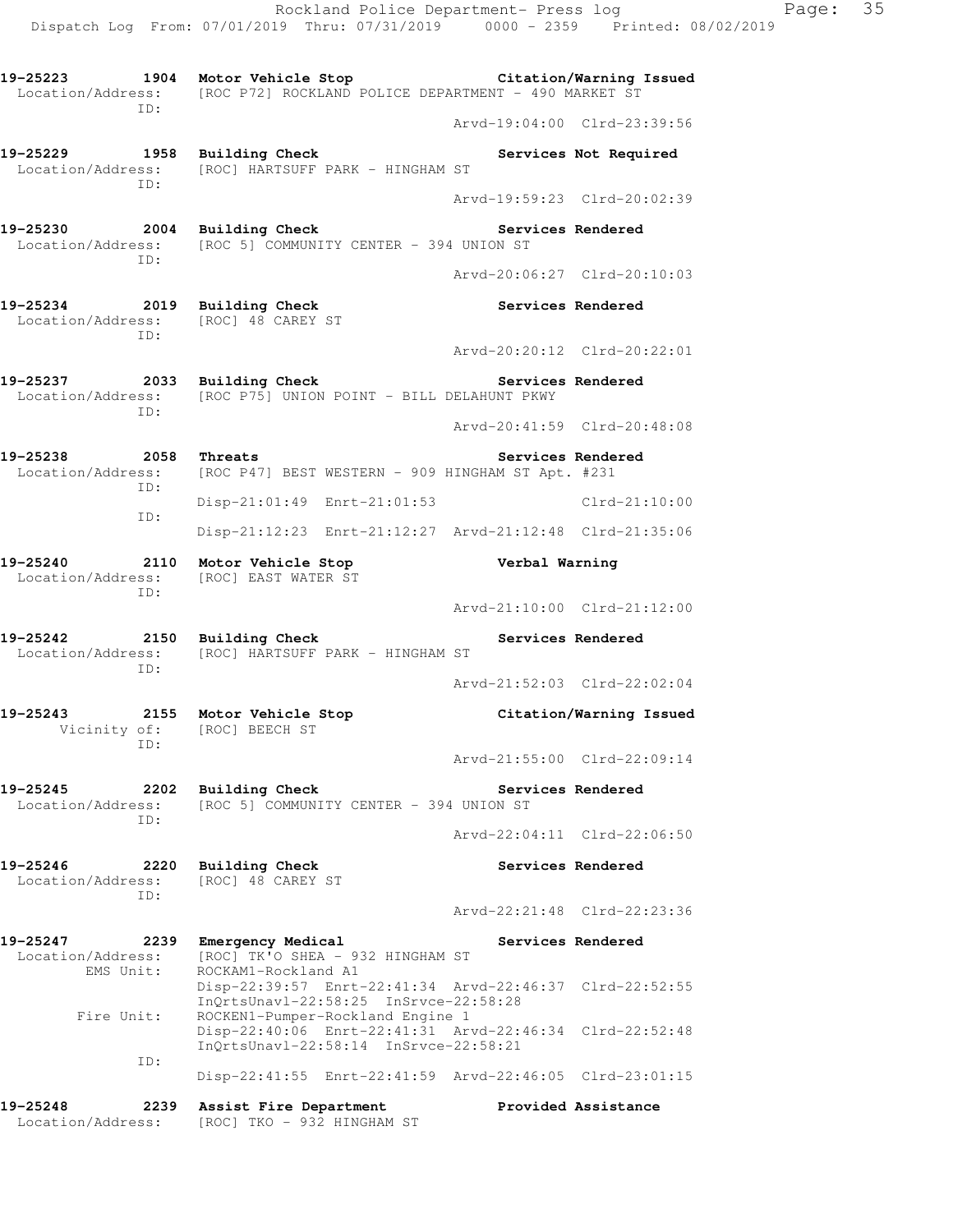Rockland Police Department- Press log entitled and Page: 36 Dispatch Log From: 07/01/2019 Thru: 07/31/2019 0000 - 2359 Printed: 08/02/2019

| 19-25249<br>Location/Address:    | 2240<br>TD: | Disturbance<br>[ROC] 23 NORTH AVE Apt. #2 |                                                         | Services Rendered |  |
|----------------------------------|-------------|-------------------------------------------|---------------------------------------------------------|-------------------|--|
|                                  |             |                                           | Disp-22:41:32 Enrt-22:41:49 Arvd-22:45:24 Clrd-22:57:13 |                   |  |
|                                  | TD:         |                                           | Disp-22:41:43 Enrt-22:41:46 Arvd-22:45:20 Clrd-22:57:10 |                   |  |
| 19-25250<br>$\sim$ $\sim$ $\sim$ | 2310        | Suspicious Activity                       |                                                         | Peace Restored    |  |

| Location/Address:<br>TD: | [ROC] 88 POND ST @ 14 LONGWATER DR |                                                         |  |
|--------------------------|------------------------------------|---------------------------------------------------------|--|
| TD:                      |                                    | Disp-23:11:04 Enrt-23:11:20 Arvd-23:15:27 Clrd-23:37:58 |  |
|                          |                                    | Disp-23:11:28 Enrt-23:11:32 Arvd-23:17:13 Clrd-23:38:06 |  |

## **For Date: 07/12/2019 - Friday**

| 19-25253<br>Location/Address:                       | 0000<br>ID: | SHIFT ASSIGNMENTS                                                                                                       |  | No Service<br>[ROC P72] ROCKLAND POLICE DEPARTMENT - 490 MARKET ST |                             |
|-----------------------------------------------------|-------------|-------------------------------------------------------------------------------------------------------------------------|--|--------------------------------------------------------------------|-----------------------------|
|                                                     |             |                                                                                                                         |  |                                                                    | Arvd-00:00:00 Clrd-00:05:51 |
| 19-25254<br>Location/Address:                       | 0035<br>ID: | Motor Vehicle Complaint<br>[ROC] 45 PARK ST Apt. #1                                                                     |  | Gone on arrival                                                    |                             |
|                                                     | ID:         | Disp-00:36:13 Enrt-00:36:55 Arvd-00:44:00 Clrd-00:56:49                                                                 |  |                                                                    |                             |
|                                                     |             | Disp-00:40:38 Enrt-00:40:43 Arvd-00:44:04 Clrd-00:56:52                                                                 |  |                                                                    |                             |
| 19-25259<br>0151<br>Location/Address:<br>ID:        |             | <b>Building Check</b><br>[ROC] 16 WEST WATER ST                                                                         |  | Building Checked/Secured                                           |                             |
|                                                     |             | Disp-01:56:08 Enrt-01:56:15 Arvd-01:56:18 Clrd-01:56:22                                                                 |  |                                                                    |                             |
| 19-25267<br>0443<br>Location/Address:<br>ID:        |             | Missing Person<br>[ROC] 71 J A DUNN MEM DR                                                                              |  | Services Rendered                                                  |                             |
|                                                     |             | Disp-04:44:41 Enrt-04:44:56 Arvd-04:50:45 Clrd-05:16:10                                                                 |  |                                                                    |                             |
| 19-25272<br>0558<br>Location/Address:<br>ID:        |             | <b>Building Check</b><br>[ROC] UNION ST                                                                                 |  |                                                                    | Building Checked/Secured    |
|                                                     |             |                                                                                                                         |  |                                                                    | Arvd-05:59:09 Clrd-06:15:57 |
| 19-25283<br>Location/Address:<br>ID:                |             | 0707 Assist Public<br>[ROC] 12 STUDLEY CT                                                                               |  | Provided Assistance                                                |                             |
|                                                     |             | Disp-07:10:05 Enrt-07:10:10 Arvd-07:12:58 Clrd-07:14:05                                                                 |  |                                                                    |                             |
| 19-25286<br>0800<br>Location/Address:               |             | General Info<br>Services Rendered<br>[ROC P72] ROCKLAND POLICE DEPARTMENT - 490 MARKET ST                               |  |                                                                    |                             |
| 19-25290<br>Location/Address:                       | 0913        | Emergency Medical<br>[ROC] 110 PROSPECT ST                                                                              |  | Transported to Hospital                                            |                             |
| 19-25292<br>0917<br>Location/Address:<br>Fire Unit: |             | Motor Vehicle Collision W/PI<br>[ROC] 175 UNION ST @ 18 E WATER ST<br>ROCKEN1-Pumper-Rockland Engine 1<br>Disp-09:18:01 |  | Patient Refusal                                                    | Arvd-09:18:07 Clrd-09:36:05 |
|                                                     | ID:         | InQrtsUnavl-09:44:13 InSrvce-09:44:13                                                                                   |  |                                                                    |                             |
|                                                     | ID:         | $Disp-09:22:55$                                                                                                         |  |                                                                    | Arvd-09:24:06 Clrd-09:36:40 |
|                                                     |             | Disp-09:23:50                                                                                                           |  |                                                                    | Arvd-09:23:58 Clrd-09:37:54 |
| 19-25294<br>0919<br>Vicinity of:<br>ID:             |             | Motor Vehicle Stop<br>[ROC] 112 PROSPECT ST @ 240 W WATER ST                                                            |  |                                                                    | Citation/Warning Issued     |
|                                                     |             |                                                                                                                         |  |                                                                    | Arvd-09:19:00 Clrd-09:22:17 |
| 19-25299                                            | 0953        | Health & Welfare Check                                                                                                  |  |                                                                    | Services Rendered           |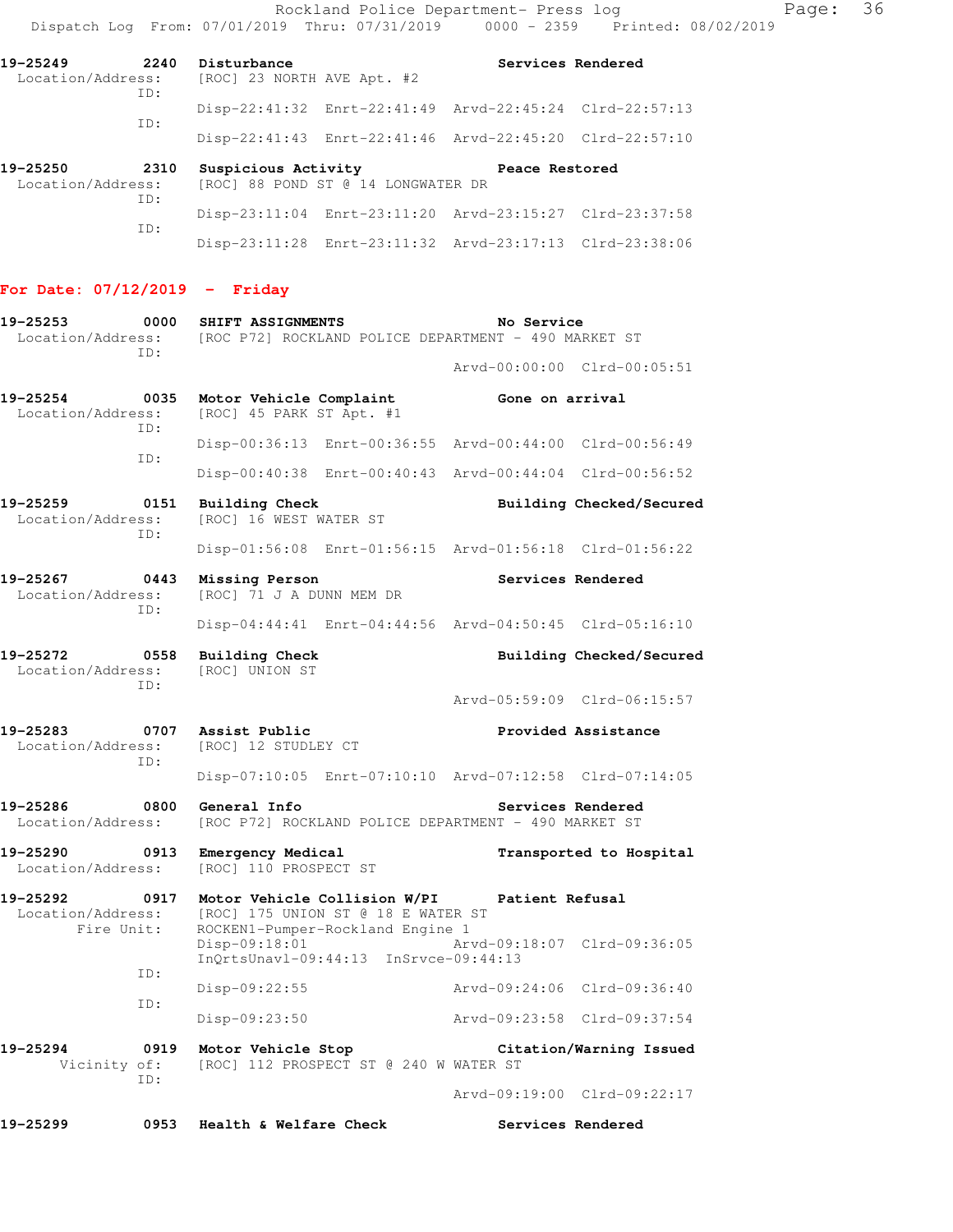|                                                                                   |             |                                                   | Rockland Police Department- Press log                   |                             | Dispatch Log From: 07/01/2019 Thru: 07/31/2019 0000 - 2359 Printed: 08/02/2019 | Page: | 37 |
|-----------------------------------------------------------------------------------|-------------|---------------------------------------------------|---------------------------------------------------------|-----------------------------|--------------------------------------------------------------------------------|-------|----|
| Location/Address:                                                                 |             | [ROC] 45 PARK ST Apt. #5                          |                                                         |                             |                                                                                |       |    |
|                                                                                   | ID:         |                                                   | Disp-09:54:58 Enrt-09:56:41 Arvd-09:59:52 Clrd-10:14:47 |                             |                                                                                |       |    |
|                                                                                   | ID:         |                                                   | Disp-10:00:20 Enrt-10:00:35 Arvd-10:00:53 Clrd-10:14:40 |                             |                                                                                |       |    |
| 19-25305<br>Location/Address:                                                     | 1013        | [ROC] 500 WEBSTER ST                              | Motor Vehicle Collision W/PI Services Rendered          |                             |                                                                                |       |    |
|                                                                                   | ID:         | $Disp-10:15:18$                                   |                                                         |                             | Arvd-10:16:18 Clrd-10:41:08                                                    |       |    |
|                                                                                   | ID:         | $Disp-10:15:53$                                   |                                                         |                             | Arvd-10:16:11 Clrd-10:35:28                                                    |       |    |
|                                                                                   | ID:         | $Disp-10:16:01$                                   |                                                         |                             | Arvd-10:16:07 Clrd-10:35:36                                                    |       |    |
| 19-25308<br>Location/Address:                                                     |             | 1053 General Info<br>[ROC] HERITAGE DR            |                                                         |                             | Services Rendered                                                              |       |    |
| 19-25316<br>Location/Address:                                                     | 1212        | Warrant<br>[ROC] 52 LIBERTY SQ                    |                                                         | Arrest (s) Made             |                                                                                |       |    |
|                                                                                   | ID:<br>ID:  |                                                   |                                                         |                             | Arvd-12:12:00 Clrd-12:30:21                                                    |       |    |
|                                                                                   | ID:         |                                                   | Disp-12:59:41 Enrt-12:59:48 Arvd-12:59:51 Clrd-12:59:57 |                             |                                                                                |       |    |
|                                                                                   | ID:         | $Disp-13:31:34$                                   |                                                         |                             | $Clrd-15:11:41$                                                                |       |    |
|                                                                                   |             |                                                   | Disp-16:49:42 Enrt-16:49:49 Arvd-16:49:52 Clrd-16:49:56 |                             |                                                                                |       |    |
| 19-25319<br>Location/Address:                                                     | 1228<br>ID: | Unwanted Party                                    | [ROC] MARYLOU'S NEWS - 200 WEBSTER ST                   | Arrest (s) Made             |                                                                                |       |    |
|                                                                                   | ID:         |                                                   | Disp-12:30:21 Enrt-12:30:32 Arvd-12:32:29 Clrd-13:31:34 |                             |                                                                                |       |    |
|                                                                                   |             |                                                   | Disp-12:30:49 Enrt-12:30:55 Arvd-12:32:32 Clrd-13:30:28 |                             |                                                                                |       |    |
| 19-25322<br>Location/Address:<br>ID:                                              |             | 1301 Escort/Transport                             | [HIN 1] HINGHAM COURT - 28 GEORGE WASHINGTON BLVD       | Services Rendered           |                                                                                |       |    |
|                                                                                   |             |                                                   |                                                         |                             | Arvd-13:01:00 Clrd-15:58:31                                                    |       |    |
| 19-25324<br>Location/Address: [ROC P65] 7-ELEVEN CONVENIENCE STORE - 92 MARKET ST | ID:         | 1328 MVA Property Damage Only                     |                                                         | Arrest (s) Made             |                                                                                |       |    |
|                                                                                   |             |                                                   | Disp-13:31:06 Enrt-13:31:12 Arvd-13:34:19 Clrd-14:04:41 |                             |                                                                                |       |    |
| 19-25330<br>Location/Address:                                                     | ID:         | 1405 911 Accidental<br>[ROC] 417 PLAIN ST Apt. #2 |                                                         | Services Rendered           |                                                                                |       |    |
|                                                                                   |             |                                                   | Disp-14:06:54 Enrt-14:07:21 Arvd-14:12:57 Clrd-14:13:05 |                             |                                                                                |       |    |
| 19-25345<br>Location/Address:                                                     | ID:         | 1558 Animal Complaint<br>[ROC] 193 CRESCENT ST    |                                                         | <b>Services Rendered</b>    |                                                                                |       |    |
|                                                                                   |             |                                                   | Disp-16:07:29 Enrt-16:07:33 Arvd-16:10:57 Clrd-17:49:09 |                             |                                                                                |       |    |
| 19-25348<br>Location/Address:                                                     |             | 1610 General Info                                 | [ROC P72] ROCKLAND POLICE DEPARTMENT - 490 MARKET ST    | Services Rendered           |                                                                                |       |    |
| 19-25349<br>Location/Address:                                                     | ID:         | 1613 Traffic Enforcement                          | [ROC P72] ROCKLAND POLICE DEPARTMENT - 490 MARKET ST    | Services Rendered           |                                                                                |       |    |
|                                                                                   | ID:         |                                                   |                                                         |                             | Arvd-16:15:37 Clrd-17:13:30                                                    |       |    |
|                                                                                   | ID:         | Disp-17:16:18                                     |                                                         | Arvd-17:16:30 Clrd-17:25:31 |                                                                                |       |    |
|                                                                                   |             | Disp-17:45:29                                     |                                                         | Arvd-17:54:25 Clrd-20:02:33 |                                                                                |       |    |
| 19-25350<br>Location/Address:                                                     | ID:         | [ROC] 44 GEORGE ST                                | 1617 Assist Other Agency State of Mehicle Towed         |                             |                                                                                |       |    |
|                                                                                   |             |                                                   | Disp-16:27:56 Enrt-16:28:09 Arvd-16:28:13 Clrd-17:03:00 |                             |                                                                                |       |    |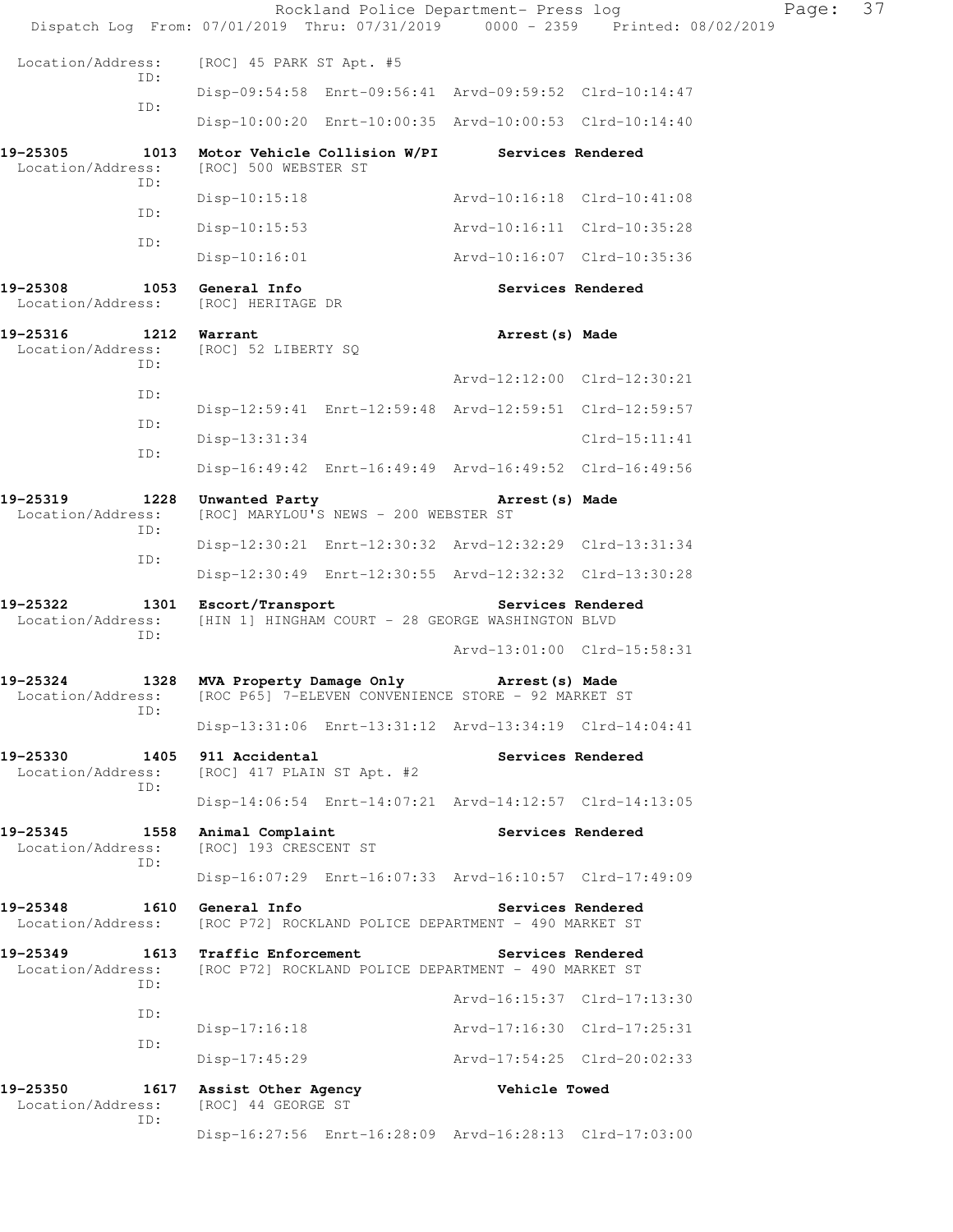Location/Address: [ROC] WEST WATER ST @ PROSPECT ST ID: Disp-17:05:51 Enrt-17:06:00 Clrd-17:13:30 **19-25359 1711 Motor Vehicle Collision W/PI No Action Required**  Location/Address: [ROC P15] MIKE DELPRETE & SONS TRUCKING - 365 CENTRE AVE Apt. #BLD R ID: Disp-17:13:30 Arvd-17:13:55 Clrd-17:21:37 ID: Disp-17:13:30 Arvd-17:14:03 Clrd-17:16:18 ID: Disp-17:56:28 Clrd-17:57:02 **19-25361 1719 Emergency Medical Transported to Hospital**  Location/Address: [ROC] 105 MARKET ST Apt. #2 Fire Unit: ROCKEN1-Pumper-Rockland Engine 1 Disp-17:21:18 Enrt-17:21:24 Arvd-17:22:25 Clrd-17:43:58 InQrtsUnavl-17:50:15 InSrvce-17:50:15 EMS Unit: ROCKAM2-Rockland A2 Disp-17:21:18 Enrt-17:21:24 Arvd-17:22:25 Clrd-17:42:30 Hosp-17:52:29 ClrHosp-19:20:12 InQrtsUnavl-19:25:12 InSrvce-19:25:12 ID: Disp-17:25:31 Arvd-17:38:27 Clrd-17:45:29 **19-25362 1719 Emergency Medical Transported to Hospital**  Location/Address: [ROC] 105 MARKET ST Apt. #2 ID: Disp-17:21:37 Arvd-17:22:07 Clrd-17:55:54 ID: Disp-17:21:37 Arvd-17:22:14 Clrd-17:44:54 **19-25370 1822 Motor Vehicle Complaint Services Rendered**  Location/Address: [ROC] EMERSON SHOE LOFT - 51 MAPLE ST **19-25372 1900 Motor Vehicle Complaint Gone on arrival**  Location/Address: [ROC P20] DUNKIN DONUTS - 21 EAST WATER ST ID: Arvd-19:00:00 Clrd-19:08:15 **19-25376 1934 Assist Other Agency Cone on arrival**<br>
Location/Address: [ROC] HINGHAM ST Location/Address: ID: Disp-19:43:15 Enrt-19:43:22 Arvd-19:43:25 Clrd-19:46:12 **19-25377 1944 Burglar Alarm Building Checked/Secured**  Location/Address: [ROC] MEDICAL LAB - 14 HOWARD ST ID: Disp-19:46:29 Enrt-19:46:35 Arvd-19:56:19 Clrd-19:58:39 19-25383 2006 Traffic Enforcement **Services Rendered**  Location/Address: [ROC P72] ROCKLAND POLICE DEPARTMENT - 490 MARKET ST ID: Arvd-20:07:54 Clrd-20:54:29 ID: Disp-21:42:31 Arvd-21:42:35 Clrd-23:46:12 **19-25390 2044 Warrant Report Follows**  Location/Address: [ROC] 104 MARKET ST @ 20 PLAIN ST ID: Arvd-20:44:00 Clrd-20:55:55 ID: Disp-20:55:00 Arvd-20:55:04 Clrd-21:42:15 19-25396 2107 Warrant **Network Services Rendered**  Location/Address: [ROC] 490 MARKET ST ID: Disp-21:16:43 Clrd-21:28:36 **19-25395 2110 Assist Other Agency No Service**  Location/Address: [ROC] 44 GEORGE ST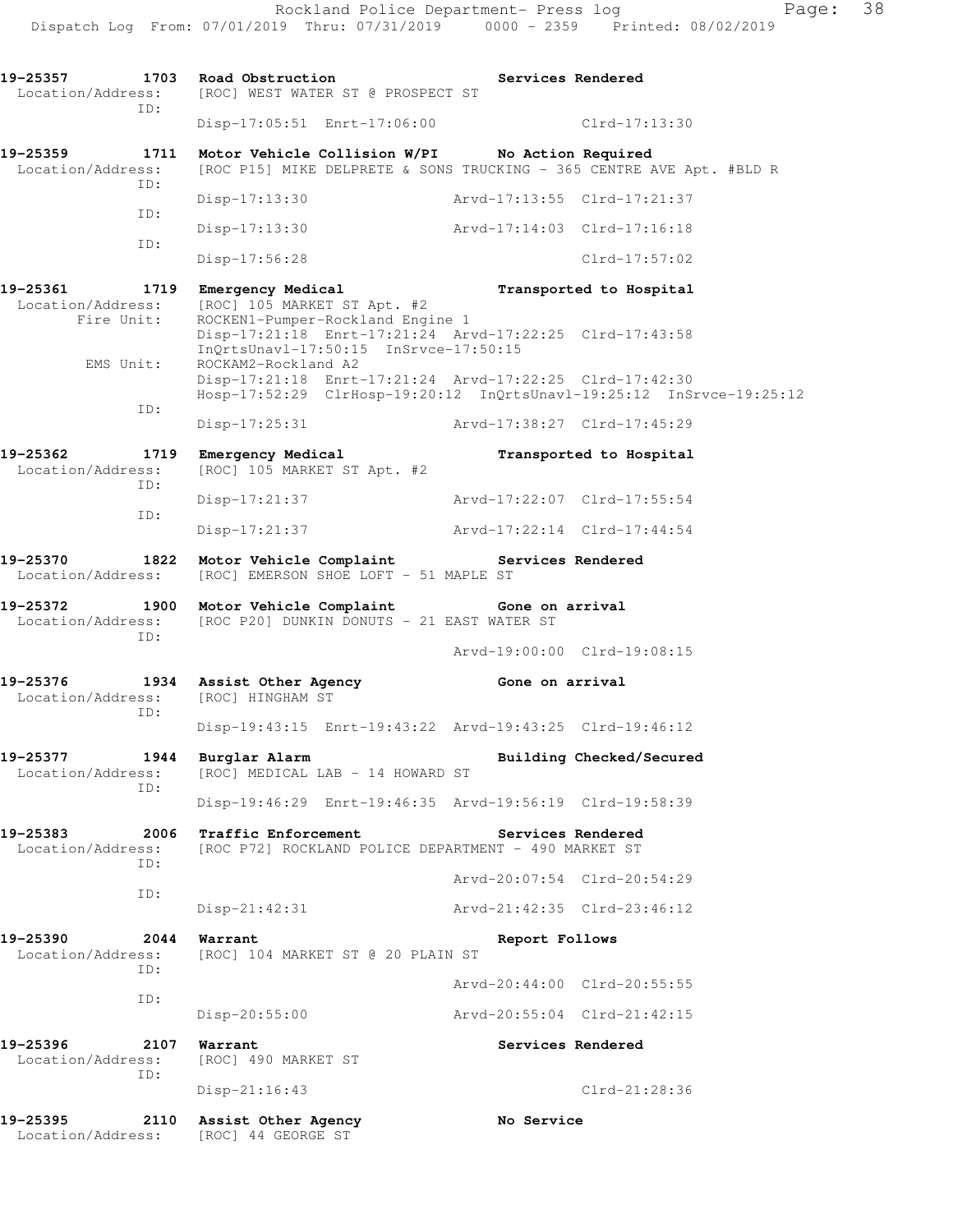ID: Arvd-21:10:00 Clrd-21:14:36 **19-25411 2335 Disturbance Report Follows**  Location/Address: [ROC P97] SOMEPLACE BAR & GRILL - 363 UNION ST ID: Disp-23:36:24 Enrt-23:36:41 Clrd-23:48:48 ID: Disp-23:36:31 Enrt-23:36:43 Clrd-07/13/2019 @ 00:20:37 ID: Disp-23:36:37 Enrt-23:36:45 Clrd-23:48:45 **19-25413 2355 Emergency Medical No EMS** Vicinity of: [ROC] 81 GARDNER ST icinity of: [ROC] 81 GARDNER ST<br>Fire Unit: ROCKEN1-Pumper-Rockl ROCKEN1-Pumper-Rockland Engine 1 Disp-23:56:31 Enrt-23:57:47 Arvd-00:03:15 Clrd-07/13/2019 @ 00:05:40 InQrtsUnavl-00:07:25 InSrvce-00:07:25 EMS Unit: ROCKAM1-Rockland A1 Disp-23:56:37 Enrt-23:57:44 Arvd-00:03:05 Clrd-07/13/2019 @ 00:05:36 InQrtsUnavl-00:07:22 InSrvce-00:07:22 ID: Arvd-00:02:18 Clrd-07/13/2019 @ 00:02:31 **19-25414 2355 Suspicious Activity Report Follows**  Vicinity of: [ROC] 71 GARDNER ST ID: Disp-23:57:38 Enrt-23:57:46 Arvd-00:00:52 Clrd-07/13/2019 @ 00:19:13 ID: Disp-23:57:38 Enrt-23:57:44 Clrd-07/13/2019 @ 00:54:05 ID: Arvd-00:02:44 Clrd-07/13/2019 @ 00:54:01 **For Date: 07/13/2019 - Saturday 19-25417 0019 SHIFT ASSIGNMENTS No Service**  Location/Address: [ROC P72] ROCKLAND POLICE DEPARTMENT - 490 MARKET ST ID: Arvd-00:19:00 Clrd-00:21:16 **19-25418 0020 Unwanted Party Services Rendered**  Location/Address: [ROC] 110 MARTHA DR Apt. #E ID: Disp-00:21:22 Arvd-00:21:25 Clrd-00:30:00 19-25423 0150 Burglar Alarm Building Checked/Secured **Building Checked/Secured**<br>Location/Address: [ROC] SOUTH SHORE GRANITE - 145 UNION ST Apt. #2 [ROC] SOUTH SHORE GRANITE - 145 UNION ST Apt. #2 ID: Disp-01:52:04 Enrt-01:52:41 Arvd-01:56:37 Clrd-01:58:05 **19-25434 0552 Building Check Appears Secure**  Location/Address: [ROC] UNION ST ID: Arvd-05:52:51 Clrd-06:15:16 **19-25440 0626 Motor Vehicle Stop Citation/Warning Issued**  Location/Address: [ROC] RESERVOIR PARK DR ID: Arvd-06:26:00 Clrd-06:34:45 **19-25444 0707 Burglar Alarm Building Checked/Secured**  Location/Address: [ROC] 371 UNION ST ID:

Disp-07:11:41 Arvd-07:11:45 Clrd-07:13:50

**19-25449 0804 General Info Services Rendered**  Location/Address: [ROC P72] ROCKLAND POLICE DEPARTMENT - 490 MARKET ST ID:

Arvd-08:04:00 Clrd-08:14:51

**19-25457 0855 Missing Person Services Rendered**  Location/Address: [ROC] 67 EAST WATER ST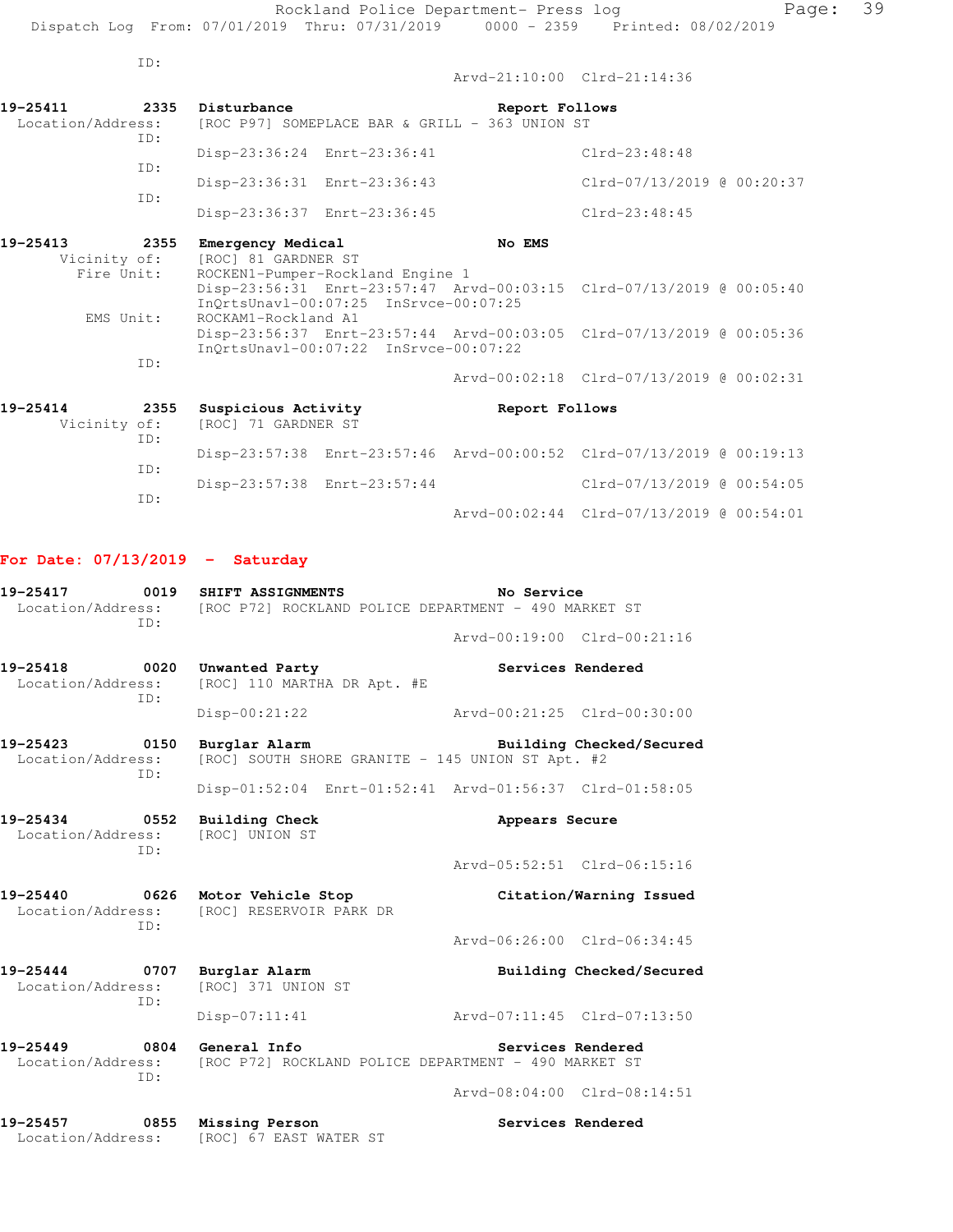|                                                                                            |             |                                               | Rockland Police Department- Press log                                                    |                             | Dispatch Log From: 07/01/2019 Thru: 07/31/2019 0000 - 2359 Printed: 08/02/2019 | Page: | 40 |
|--------------------------------------------------------------------------------------------|-------------|-----------------------------------------------|------------------------------------------------------------------------------------------|-----------------------------|--------------------------------------------------------------------------------|-------|----|
|                                                                                            | ID:         |                                               |                                                                                          |                             |                                                                                |       |    |
|                                                                                            | ID:         | $Disp-08:57:50$                               |                                                                                          |                             | $Clrd-09:04:58$                                                                |       |    |
|                                                                                            |             |                                               | Disp-09:04:53 Enrt-09:05:02 Arvd-09:06:15 Clrd-09:06:19                                  |                             |                                                                                |       |    |
| 19-25459 0905 General Info<br>Location/Address: [ROC] 212 GARDEN TER                       | ID:         |                                               |                                                                                          | Services Rendered           |                                                                                |       |    |
|                                                                                            |             |                                               |                                                                                          |                             | Arvd-09:05:00 Clrd-09:07:07                                                    |       |    |
| 19-25461 0918 General Info                                                                 | ID:         |                                               | Location/Address: [ROC P72] ROCKLAND POLICE DEPARTMENT - 490 MARKET ST                   | Services Rendered           |                                                                                |       |    |
|                                                                                            |             |                                               |                                                                                          |                             | Arvd-09:20:06 Clrd-09:20:18                                                    |       |    |
| 19-25464 0936 Traffic Enforcement<br>Location/Address: [ROC] 213 SPRING ST @ 6 MAGNOLIA DR | ID:         |                                               |                                                                                          | Services Rendered           |                                                                                |       |    |
|                                                                                            |             |                                               |                                                                                          |                             | Arvd-09:37:24 Clrd-09:37:44                                                    |       |    |
| 19-25465 0944 Lost/Found Property<br>Location/Address: [ROC] 130 LEVIN RD                  | ID:         |                                               |                                                                                          | Services Rendered           |                                                                                |       |    |
|                                                                                            |             |                                               |                                                                                          |                             | Aryd-09:44:00 Clrd-09:48:14                                                    |       |    |
| 19-25466                                                                                   | ID:         | 0953 Burglar Alarm                            | Location/Address: [ROC P17] THE RUG MERCHANT - 11 COMMERCE RD                            | Investigated                |                                                                                |       |    |
|                                                                                            | ID:         |                                               | Disp-09:54:45 Enrt-09:54:57 Arvd-09:59:01 Clrd-10:03:38                                  |                             |                                                                                |       |    |
|                                                                                            |             |                                               | Disp-09:55:45 Enrt-09:55:50 Arvd-09:59:48 Clrd-10:03:40                                  |                             |                                                                                |       |    |
| $19 - 25468$<br>Location/Address:                                                          | 1018<br>ID: |                                               | MVA Property Damage Only Tnvestigated<br>[ROC 60] SPRING GATE APARTMENTS - 52 HANNAH WAY |                             |                                                                                |       |    |
|                                                                                            |             |                                               | Disp-10:20:47 Enrt-10:20:51 Arvd-10:27:17 Clrd-10:34:10                                  |                             |                                                                                |       |    |
| 19-25476                                                                                   | ID:         | 1106 911 Accidental                           | Location/Address: [ROC P47] BEST WESTERN - 909 HINGHAM ST                                | Investigated                |                                                                                |       |    |
|                                                                                            | ID:         |                                               | Disp-11:07:48 Enrt-11:07:53 Clrd-11:08:35                                                |                             |                                                                                |       |    |
|                                                                                            |             |                                               | Disp-11:08:33 Enrt-11:08:34 Arvd-11:11:59 Clrd-11:26:36                                  |                             |                                                                                |       |    |
| 19-25477<br>Location/Address:                                                              | 1120<br>ID: | Suspicious Activity<br>[ROC] 142 WOODSBURY RD |                                                                                          | Investigated                |                                                                                |       |    |
|                                                                                            | ID:         |                                               | Disp-11:23:58 Enrt-11:24:03 Arvd-11:24:56 Clrd-11:32:06                                  |                             |                                                                                |       |    |
|                                                                                            | ID:         |                                               | Disp-11:23:58 Enrt-11:24:05 Arvd-11:25:22 Clrd-11:32:06                                  |                             |                                                                                |       |    |
|                                                                                            |             | $Disp-11:29:23$                               |                                                                                          | Arvd-11:29:26 Clrd-11:32:06 |                                                                                |       |    |
| 19-25483<br>Location/Address:                                                              | 1222<br>ID: | Motor Vehicle Complaint                       | [ROC] 10 HINGHAM ST @ 440 WEBSTER ST                                                     | Investigated                |                                                                                |       |    |
|                                                                                            |             |                                               | Disp-12:23:51 Enrt-12:23:55 Arvd-12:32:26 Clrd-12:40:37                                  |                             |                                                                                |       |    |
| 19-25490<br>Location/Address:                                                              | 1305<br>ID: | Suspicious Activity                           | [ROC P47] BEST WESTERN - 909 HINGHAM ST                                                  |                             | Transported to Hospital                                                        |       |    |
|                                                                                            | ID:         |                                               | Disp-13:08:22 Enrt-13:08:30 Arvd-13:11:00 Clrd-13:29:17                                  |                             |                                                                                |       |    |
|                                                                                            | ID:         |                                               | Disp-13:08:22 Enrt-13:08:32 Arvd-13:08:58 Clrd-13:29:19                                  |                             |                                                                                |       |    |
|                                                                                            |             |                                               | Disp-13:08:22 Enrt-13:08:33 Arvd-13:09:10 Clrd-13:29:10                                  |                             |                                                                                |       |    |
| 19-25501<br>Location/Address:                                                              | 1455<br>ID: | Harassment                                    | [ROC P72] ROCKLAND POLICE DEPARTMENT - 490 MARKET ST                                     | Advised to Court            |                                                                                |       |    |
|                                                                                            |             |                                               | Disp-15:01:14 Enrt-15:03:22 Arvd-15:03:25 Clrd-15:04:27                                  |                             |                                                                                |       |    |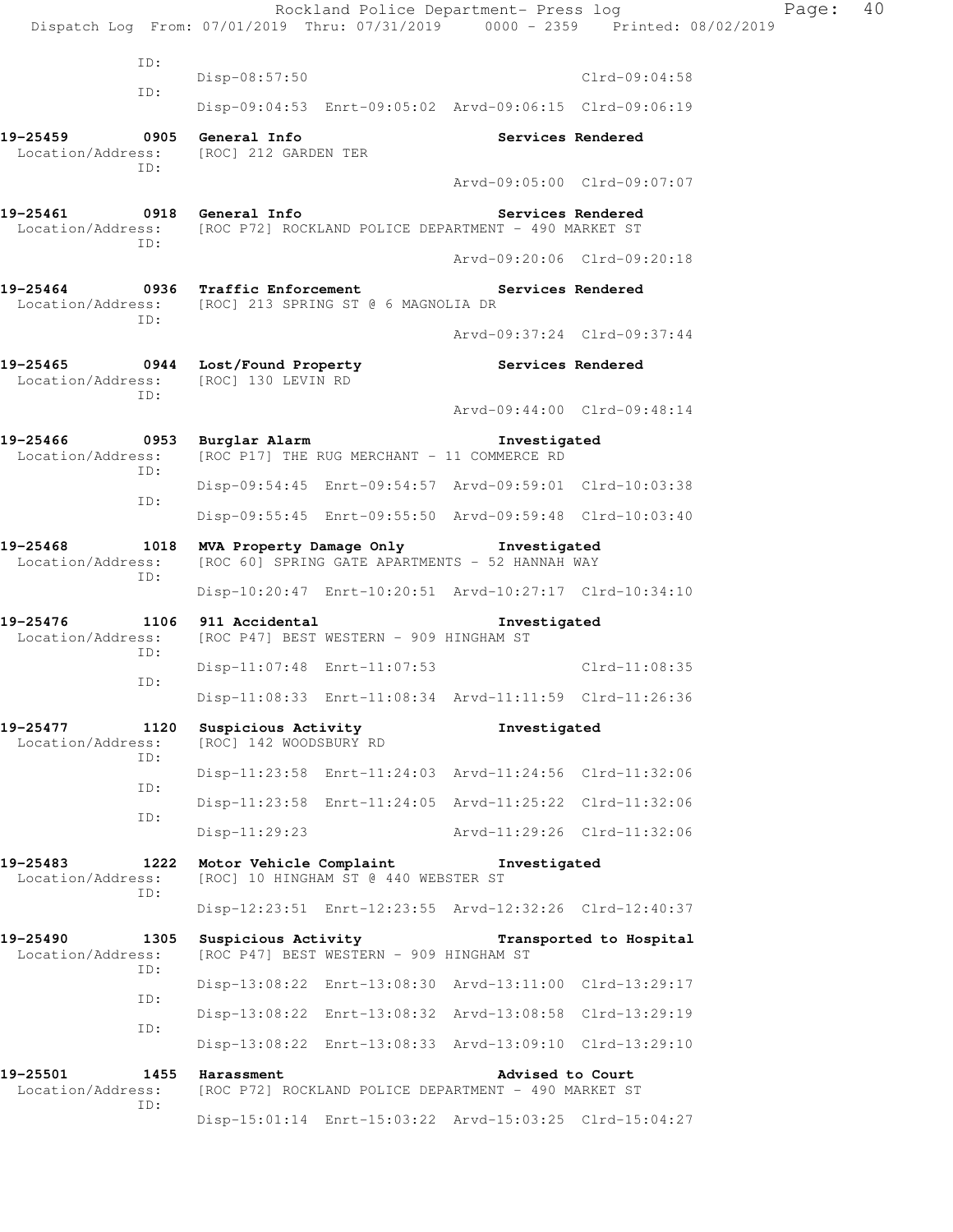Rockland Police Department- Press log Fage: 41 Dispatch Log From: 07/01/2019 Thru: 07/31/2019 0000 - 2359 Printed: 08/02/2019 **19-25502 1502 911 Accidental Investigated**  Location/Address: [ROC] 52 ALBION ST ID: Disp-15:03:28 Enrt-15:03:32 Arvd-15:05:17 Clrd-15:08:29 **19-25503 1508 Motor Vehicle Stop Citation/Warning Issued**  Location/Address: [ROC] BY THE HIGHWAY BARN - 841 MARKET ST ID: Arvd-15:08:00 Clrd-15:13:54 19-25514 1600 SHIFT ASSIGNMENTS **Services Rendered**  Location/Address: [ROC P72] ROCKLAND POLICE DEPARTMENT - 490 MARKET ST ID: Disp-16:00:00 Clrd-16:04:54 19-25515 1604 Disturbance **19-25515** Services Rendered Location/Address: [ROC] 228 MONCRIEF RD ID: Disp-16:05:56 Enrt-16:05:59 Arvd-16:12:04 Clrd-16:15:32 19-25521 1704 Building Check **Appears Secure**  Location/Address: [ROC] CAREY ST ID: Arvd-17:07:09 Clrd-17:07:26 **19-25522 1707 Building Check Building Checked/Secured**  Location/Address: [ROC] UNION ST ID: Arvd-17:08:41 Clrd-17:09:06 **19-25525 1731 911 Hang Up Services Rendered**  Location/Address: [ROC] 86 HANNAH WAY ID: Disp-17:33:24 Enrt-17:33:28 Arvd-17:40:14 Clrd-17:48:02 **19-25531 1818 Burglar Alarm Services Rendered**  Location/Address: [ROC] 49 BLANCHARD ST Apt. #4 ID: Disp-18:20:14 Enrt-18:20:18 Arvd-18:22:50 Clrd-18:27:52 ID: Disp-18:23:15 Arvd-18:23:17 Clrd-18:27:54 **19-25534 1908 Building Check Services Rendered**  Location/Address: [ROC] 48 CAREY ST ID: Arvd-19:08:52 Clrd-19:09:37 19-25535 1910 Building Check **Services Rendered** Location/Address: [ROC 5] COMMUNITY CENTER - 394 UNION ST ID: Arvd-19:11:58 Clrd-19:12:27 19-25536 1915 Building Check **Services Rendered** Location/Address: [ROC] HARTSUFF PARK - HINGHAM ST ID: Arvd-19:18:17 Clrd-19:21:34 **19-25537 1924 Building Check Services Rendered**  Location/Address: [ROC] BILL DELAHUNT PKWY ID: Arvd-19:24:53 Clrd-19:32:42 19-25542 2020 Noise Complaint **Services Rendered**  Location/Address: [ROC] 137 J A DUNN MEM DR ID: Disp-20:21:53 Enrt-20:21:57 Arvd-20:25:32 Clrd-20:30:02 ID: Disp-20:22:35 Enrt-20:22:39 Arvd-20:25:27 Clrd-20:30:01 19-25544 2038 Noise Complaint **19-25544** Services Rendered Location/Address: [ROC] 137 J A DUNN MEM DR ID: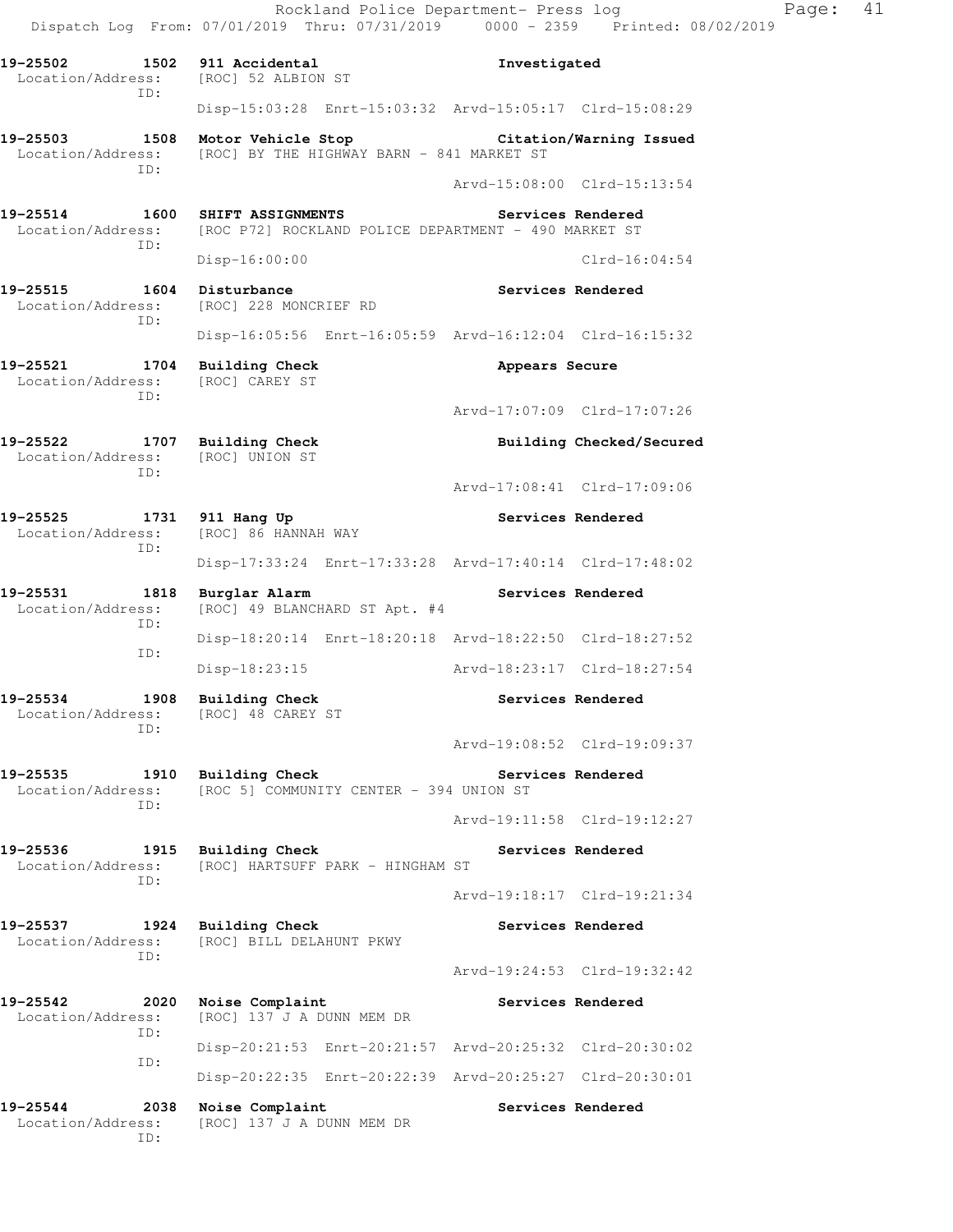|                                                       |                                                                                                                      | Rockland Police Department- Press log |                                                                                | Page: | 42 |
|-------------------------------------------------------|----------------------------------------------------------------------------------------------------------------------|---------------------------------------|--------------------------------------------------------------------------------|-------|----|
|                                                       |                                                                                                                      |                                       | Dispatch Log From: 07/01/2019 Thru: 07/31/2019 0000 - 2359 Printed: 08/02/2019 |       |    |
|                                                       | Disp-20:38:22 Enrt-20:38:25 Arvd-20:39:16 Clrd-20:50:30                                                              |                                       |                                                                                |       |    |
| TD:<br>Original Call #:                               | Disp-20:38:27 Enrt-20:38:29 Arvd-20:40:56 Clrd-20:50:31<br>19-25542                                                  |                                       |                                                                                |       |    |
| Location/Address: [ROC] WEBSTER ST<br>TD:             | 19-25545 2044 Motor Vehicle Complaint Gone on arrival                                                                |                                       |                                                                                |       |    |
|                                                       | Disp-20:46:17 Enrt-20:46:19 Arvd-20:52:09 Clrd-20:55:53                                                              |                                       |                                                                                |       |    |
| 19-25551 2148 911 Hang Up<br>Location/Address:<br>TD: | [ROC] 11 HERITAGE DR                                                                                                 | Services Rendered                     |                                                                                |       |    |
|                                                       | Disp-21:50:02 Enrt-21:50:30 Arvd-21:52:09 Clrd-21:55:59                                                              |                                       |                                                                                |       |    |
| ID:                                                   | 19-25552 2150 Traffic Enforcement Services Rendered<br>Location/Address: [ROC P95] HOLY FAMILY CHURCH - 403 UNION ST |                                       |                                                                                |       |    |
|                                                       |                                                                                                                      |                                       | Arvd-21:50:00 Clrd-23:01:03                                                    |       |    |
| 19-25553 2202 Lockout<br>ID:                          | Location/Address: [ROC] 33 LORETTA AVE                                                                               | Services Rendered                     |                                                                                |       |    |
|                                                       | Disp-22:03:54 Enrt-22:03:57 Arvd-22:09:36 Clrd-22:15:14                                                              |                                       |                                                                                |       |    |
| 19-25555<br>Location/Address:<br>TD:                  | 2232 Burglar Alarm<br>[ROC P108] SOUTH SHORE BMW - 1040 HINGHAM ST                                                   | Services Rendered                     |                                                                                |       |    |
|                                                       | Disp-22:34:01 Enrt-22:38:11 Arvd-22:46:04 Clrd-23:13:05                                                              |                                       |                                                                                |       |    |
| ID:                                                   | 19-25559 2301 Building Check Services Rendered<br>Location/Address: [ROC 5] COMMUNITY CENTER - 394 UNION ST          |                                       |                                                                                |       |    |
|                                                       |                                                                                                                      |                                       | Arvd-23:01:52 Clrd-23:02:32                                                    |       |    |
| 19-25565<br>TD:                                       | 2354 General Info<br>Location/Address: [ROC P108] SOUTH SHORE BMW - 1040 HINGHAM ST                                  | Services Rendered                     |                                                                                |       |    |
|                                                       |                                                                                                                      |                                       | Arvd-23:54:00 Clrd-07/14/2019 @ 00:12:05                                       |       |    |

## **For Date: 07/14/2019 - Sunday**

| 19-25572<br>0000<br>Location/Address:<br>TD: |                   | SHIFT ASSIGNMENTS                           |                                       | No Service<br>[ROC P72] ROCKLAND POLICE DEPARTMENT - 490 MARKET ST |                         |
|----------------------------------------------|-------------------|---------------------------------------------|---------------------------------------|--------------------------------------------------------------------|-------------------------|
|                                              |                   |                                             |                                       | Arvd-00:29:00 Clrd-00:31:53                                        |                         |
| 19-25570<br>Location/Address:                | 0026<br>ID:       | Noise Complaint<br>[ROC] 71 J A DUNN MEM DR |                                       | Services Rendered                                                  |                         |
|                                              | TD:               |                                             |                                       | Disp-00:27:16 Enrt-00:27:20 Arvd-00:30:09 Clrd-00:35:37            |                         |
|                                              | TD:               |                                             |                                       | Disp-00:27:16 Enrt-00:27:22 Arvd-00:30:10 Clrd-00:35:38            |                         |
|                                              |                   | Disp-00:30:44                               |                                       | Arvd-00:30:46 Clrd-00:36:11                                        |                         |
| 19-25573<br>Vicinity of:                     | 0036<br>TD:       | Disturbance                                 | [ROC] 74 ARLINGTON ST @ 53 PAYSON AVE | Report Follows                                                     |                         |
|                                              | TD:<br>TD:<br>TD: |                                             |                                       | Disp-00:37:25 Enrt-00:37:35 Arvd-00:38:06                          | $Clrd-01:03:12$         |
|                                              |                   | Disp-00:37:25                               |                                       | $Arvd - 00:37:32$                                                  | $Clrd-01:03:09$         |
|                                              |                   | $Disp-00:37:25$                             |                                       | Enrt-00:37:33 Arvd-00:38:08                                        | $Clrd-01:03:11$         |
|                                              |                   | $Disp-00:37:49$                             |                                       | Enrt-00:37:50 Arvd-00:38:54 Clrd-01:03:10                          |                         |
| 19-25576<br>Location/Address:                | 0142<br>TD:       | Motor Vehicle Stop                          | [ROC] 11 NORTH AVE @ 408 UNION ST     |                                                                    | Citation/Warning Issued |
|                                              |                   |                                             |                                       | Arvd-01:42:00 Clrd-01:48:14                                        |                         |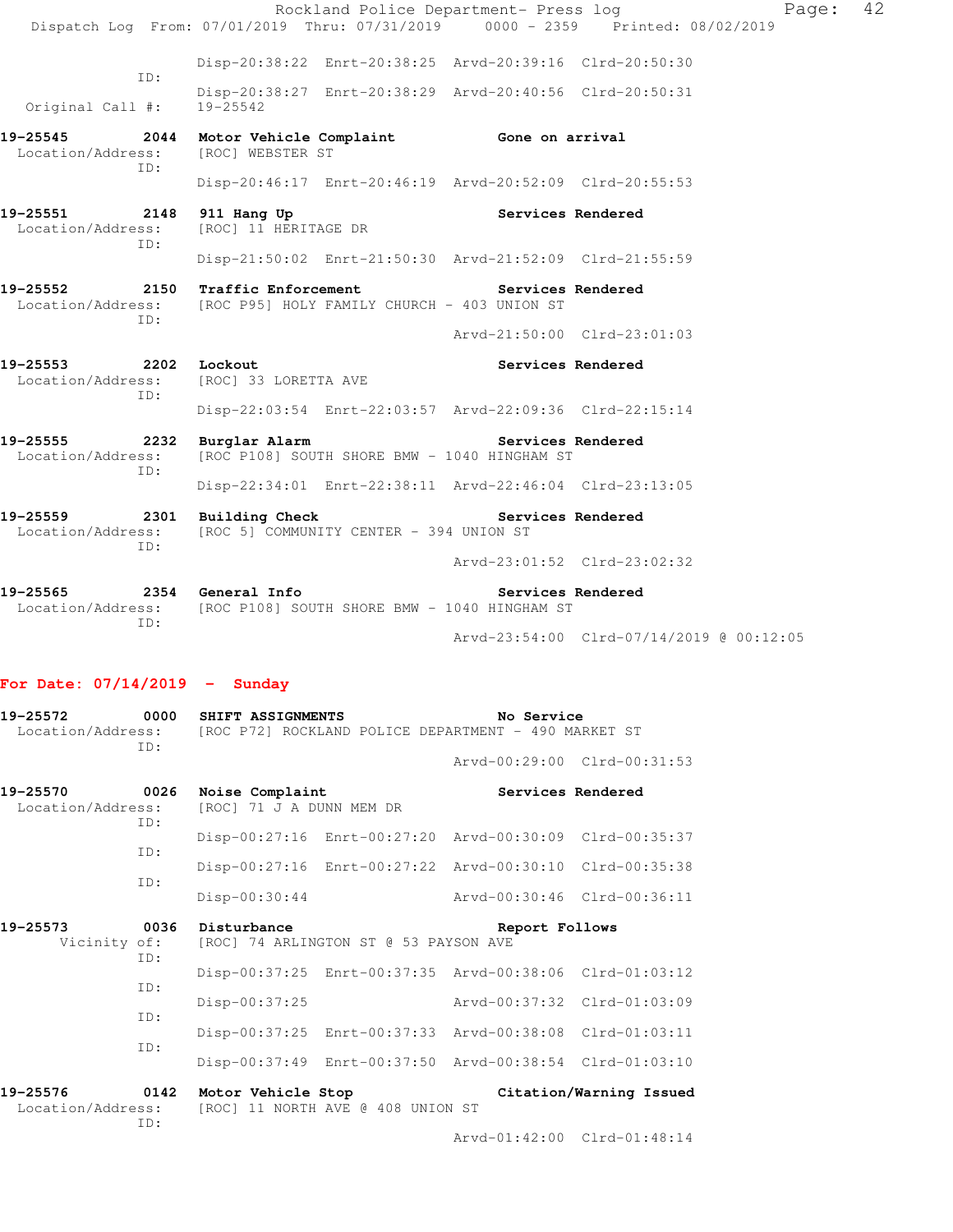**19-25582 0210 Building Check Services Rendered**  Location/Address: [ROC P108] SOUTH SHORE BMW - 1040 HINGHAM ST ID: Arvd-02:11:12 Clrd-02:12:07 **19-25588 0554 Building Check Building Checked/Secured**  Location/Address: [ROC] UNION ST ID: Arvd-05:55:27 Clrd-06:13:22 **19-25593 0632 Building Check Services Rendered**  Location/Address: [ROC P108] SOUTH SHORE BMW - 1040 HINGHAM ST ID: Arvd-06:33:07 Clrd-06:33:22 **19-25596 0804 SHIFT ASSIGNMENTS Services Rendered**  Location/Address: [ROC P72] ROCKLAND POLICE DEPARTMENT - 490 MARKET ST ID: Disp-08:04:00 Clrd-08:07:41 **19-25602 0916 Motor Vehicle Stop Verbal Warning**  Location/Address: [ROC] 720 BEECH ST @ 63 MORNINGSIDE DR ID: Arvd-09:16:00 Clrd-09:18:34 **19-25606 0950 Larceny / Forgery/ Fraud Services Rendered**  Location/Address: [ROC] 135 J A DUNN MEM DR Apt. #11 ID: Disp-10:06:11 Arvd-10:06:18 Clrd-10:06:21 **19-25608 1027 911 Accidental Investigated**  Location/Address: [ROC] 144 WEBSTER ST ID: Disp-10:28:34 Enrt-10:28:57 Clrd-10:29:32 ID: Disp-10:29:23 Enrt-10:29:28 Arvd-10:31:58 Clrd-10:35:25 **19-25611 1058 Building Check Building Checked/Secured**  Location/Address: [ROC] HARTSUFF ST ID: Arvd-10:59:27 Clrd-10:59:49 19-25613 1108 Building Check **Building Checked/Secured**  Location/Address: [ROC] BILL DELAHUNT PKWY ID: Arvd-11:09:23 Clrd-11:09:42 **19-25614 1112 Motor Vehicle Stop Citation/Warning Issued**  Location/Address: [ROC] 421 MARKET ST @ 15 DEXTER RD ID: Arvd-11:12:00 Clrd-11:17:28 **19-25618 1146 911 Accidental Investigated**  Location/Address: [ROC] 3 TANGLEWOOD LN ID: Disp-11:47:06 Enrt-11:47:43 Arvd-11:49:58 Clrd-11:52:58 **19-25622 1228 Motor Vehicle Stop Verbal Warning**  Location/Address: [ROC] EAST WATER ST @ SUNNYBANK AVE ID: Arvd-12:28:00 Clrd-12:32:57 **19-25626 1300 911 Accidental Services Rendered**  Location/Address: [ROC] 135 GROVE ST ID: Disp-13:01:05 Enrt-13:01:57 Arvd-13:04:33 Clrd-13:06:58 **19-25629 1327 Motor Vehicle Stop Citation/Warning Issued**  Location/Address: [ROC] 40 BEECH ST @ 329 SUMMER ST ID:

Arvd-13:27:00 Clrd-13:32:29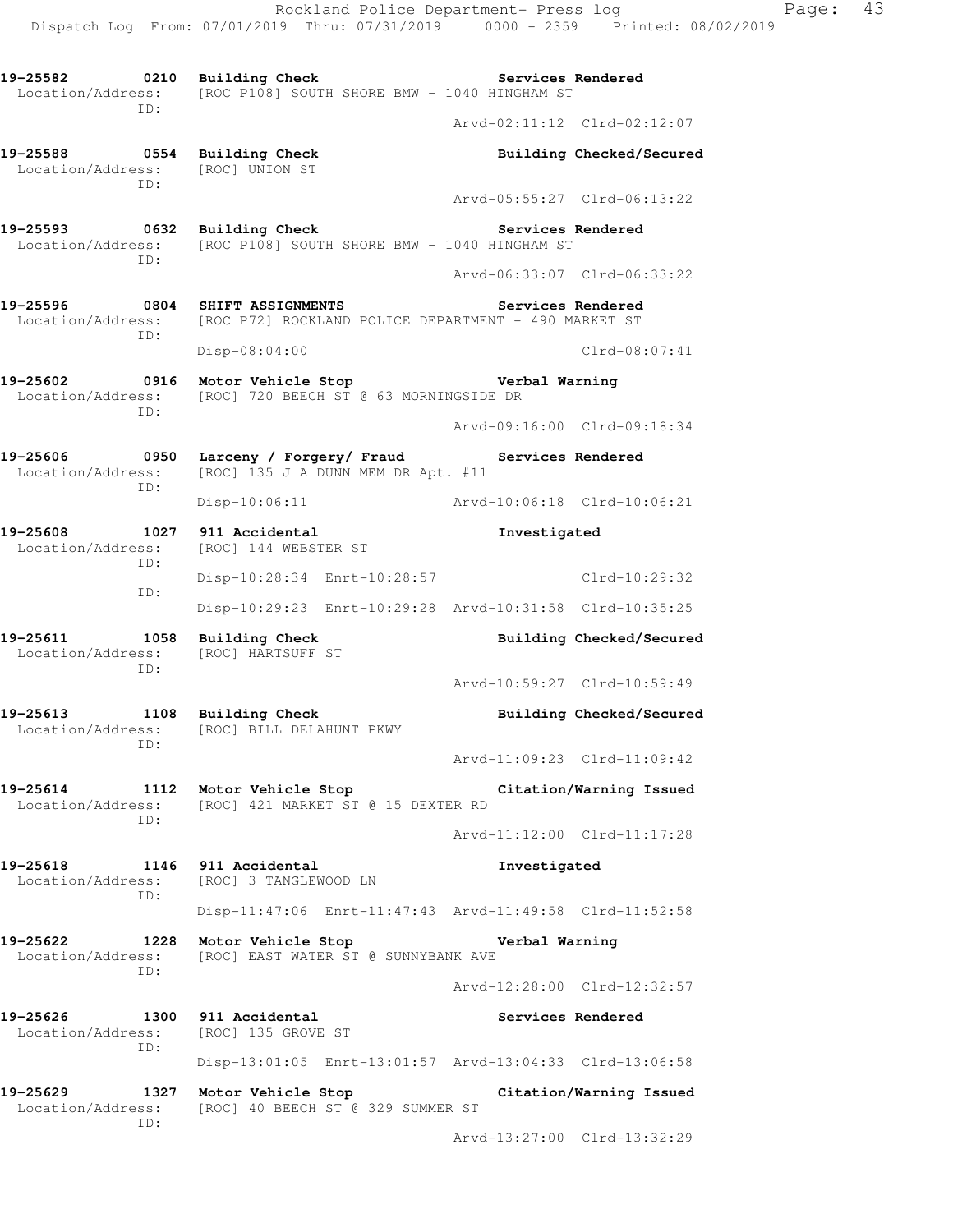|                                                                                     |                          | 19-25637 1524 MVA Property Damage Only Services Rendered<br>Location/Address: [ROC] CORNER PIZZA - UNION ST |                             |                                                         |
|-------------------------------------------------------------------------------------|--------------------------|-------------------------------------------------------------------------------------------------------------|-----------------------------|---------------------------------------------------------|
| ID:                                                                                 |                          | Disp-15:26:35 Arvd-15:27:18 Clrd-15:40:42                                                                   |                             |                                                         |
| 19-25643 1600                                                                       |                          | SHIFT ASSINGMENTS<br>Location/Address: [ROC P72] ROCKLAND POLICE DEPARTMENT - 490 MARKET ST                 | No Service                  |                                                         |
| 19-25650<br>ID:                                                                     | 1657 Suspicious Activity | Vicinity of: [ROC P106] ROCKLAND HIGH SCHOOL - 52 MACKINLAY WAY                                             | Gone on arrival             |                                                         |
|                                                                                     |                          | Disp-16:59:29 Enrt-16:59:35 Arvd-17:03:30 Clrd-17:06:31                                                     |                             |                                                         |
| 19-25658<br>1828                                                                    |                          |                                                                                                             |                             | Larceny / Forgery/ Fraud Taken/Referred to Other Agency |
| Location/Address:<br>ID:                                                            |                          | [ROC] 367 UNION ST                                                                                          |                             |                                                         |
|                                                                                     |                          | Disp-18:29:08 Enrt-18:29:32 Arvd-18:34:26 Clrd-18:34:29                                                     |                             |                                                         |
| 19-25670<br>1942<br>Location/Address:<br>ID:                                        |                          | Motor Vehicle Collision W/PI Report Follows<br>[ROC 63] MIKES PIZZA - 315 UNION ST                          |                             |                                                         |
| ID:                                                                                 | $Disp-19:47:13$          |                                                                                                             | Arvd-19:47:18 Clrd-19:51:41 |                                                         |
|                                                                                     | $Disp-19:47:13$          |                                                                                                             | Arvd-19:47:18 Clrd-19:51:40 |                                                         |
| 19-25671 1946<br>Location/Address: [ROC] 51 MAPLE ST<br>ID:                         |                          | Suspicious Activity                                                                                         | Investigated                |                                                         |
|                                                                                     | $Disp-19:47:26$          |                                                                                                             | Arvd-19:47:45 Clrd-19:49:58 |                                                         |
| 19-25673<br>Location:<br>ID:                                                        | [ROC]                    | 1954 Repossessed Motor Vehicle/Othe Mo Service                                                              |                             |                                                         |
|                                                                                     | Disp-19:58:00            |                                                                                                             |                             | Clrd-19:58:46                                           |
| 19-25678<br>ID:                                                                     |                          | 2034 Motor Vehicle Stop<br>Vicinity of: [ROC] 53 EAST WATER ST                                              | Investigated                |                                                         |
|                                                                                     |                          |                                                                                                             |                             | Arvd-20:34:52 Clrd-20:39:04                             |
| 19-25681 2108 Assist Fire Department<br>Location/Address: [ROC] 53 ARCHER RD<br>ID: |                          |                                                                                                             |                             | Transported to Hospital                                 |
| ID:                                                                                 |                          | Disp-21:10:23 Enrt-21:10:35 Arvd-21:12:49 Clrd-21:26:35                                                     |                             |                                                         |
| ID:                                                                                 |                          | Disp-21:10:23 Enrt-21:10:35 Arvd-21:12:49 Clrd-21:26:33                                                     |                             |                                                         |
|                                                                                     |                          | Disp-21:10:23 Enrt-21:10:35 Arvd-21:12:47 Clrd-21:26:29                                                     |                             |                                                         |
| 19-25685                                                                            | 2143<br>911 Accidental   |                                                                                                             |                             | 911 Wireless call (Transfered)                          |
| Location/Address:                                                                   | [ROC] 7 LEAH DR          |                                                                                                             |                             |                                                         |
| ID:                                                                                 |                          | Disp-21:45:04 Enrt-21:45:12                                                                                 |                             | $Clrd-21:46:44$                                         |
| 19-25690<br>Location/Address:<br>ID:                                                | 2340<br>Assist Public    | [ROC] 207 HINGHAM ST                                                                                        | Advised to Court            |                                                         |
|                                                                                     | Disp-23:45:33            |                                                                                                             |                             | $Clrd-23:49:06$                                         |
| For Date: $07/15/2019$ - Monday                                                     |                          |                                                                                                             |                             |                                                         |
| 19-25691<br>Location/Address:                                                       | 0000                     | SHIFT ASSIGNMENTS<br>[ROC P72] ROCKLAND POLICE DEPARTMENT - 490 MARKET ST                                   |                             | Services Rendered                                       |
| ID:                                                                                 | Disp-00:00:00            |                                                                                                             |                             | Arvd-00:04:37 Clrd-00:04:40                             |

**19-25701 0131 Assist Fire Department Taken/Referred to Other Agency** 

Rockland Police Department- Press log entitled Page: 44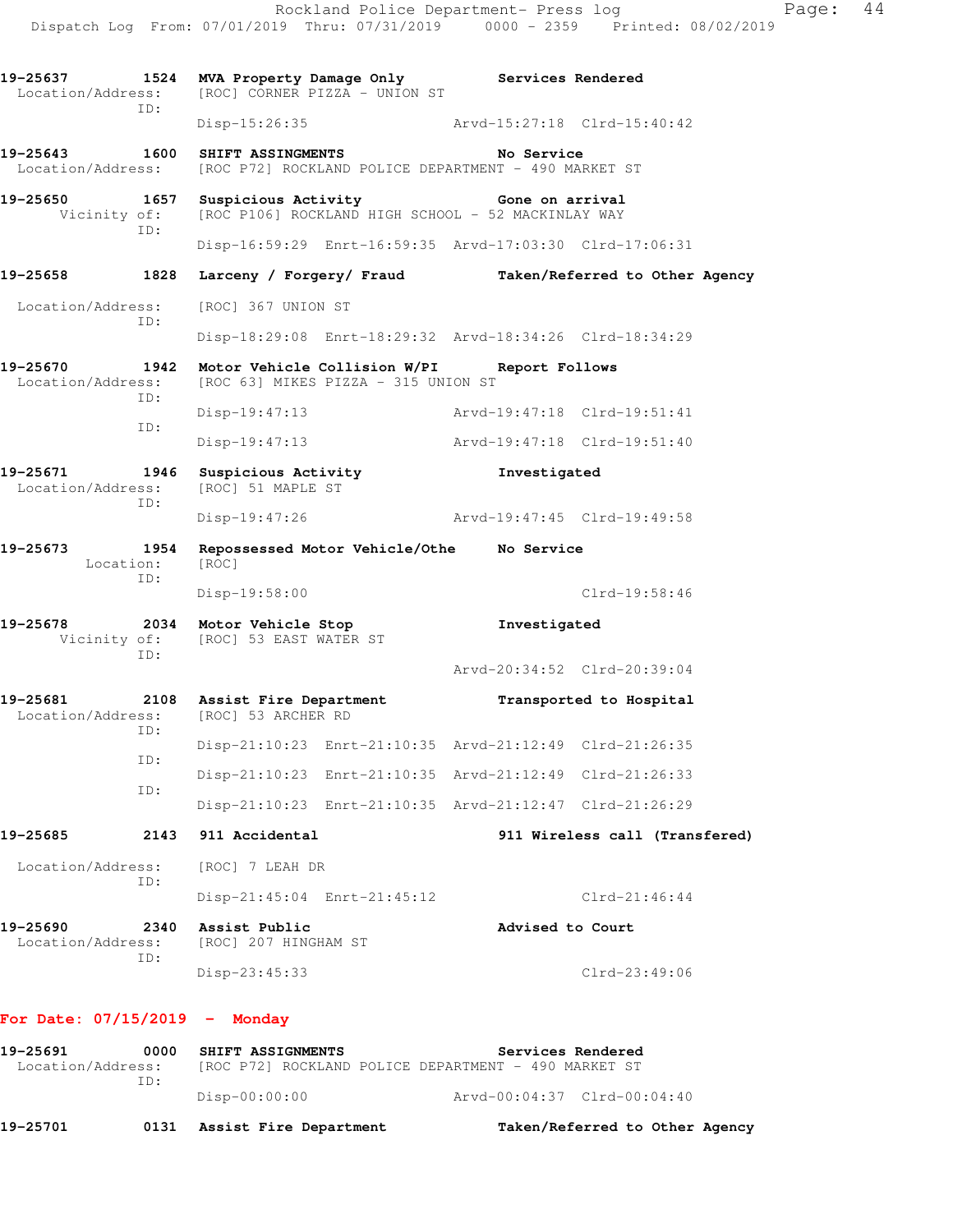Rockland Police Department- Press log Fage: 45 Dispatch Log From: 07/01/2019 Thru: 07/31/2019 0000 - 2359 Printed: 08/02/2019 Location/Address: [ROC P72] ROCKLAND POLICE DEPARTMENT - 490 MARKET ST ID: Disp-01:32:56 Enrt-01:33:00 Arvd-01:33:02 Clrd-01:46:26 **19-25702 0144 Suspicious Activity Sent On Way**  Location/Address: [ROC] 35 BLANCHARD ST ID: Disp-01:45:55 Enrt-01:46:00 Arvd-01:46:31 Clrd-02:05:02 ID: Disp-01:48:31 Enrt-01:48:32 Arvd-01:48:34 Clrd-02:05:02 **19-25710 0547 Building Check Appears Secure Appears Secure** Location/Address: [ROC] UNION ST Location/Address: ID: Disp-05:48:33 Arvd-05:48:39 Clrd-06:15:26 19-25715 0731 911 Hang Up **Services Rendered**  Location/Address: [ROC] 177 CONCORD ST ID: Disp-07:33:27 Enrt-07:33:32 Arvd-07:38:03 Clrd-07:38:07 **19-25719 0800 SHIFT ASSIGNMENTS Services Rendered**  Location/Address: [ROC P72] ROCKLAND POLICE DEPARTMENT - 490 MARKET ST **19-25861 0800 Animal Complaint Services Rendered**  Location/Address: [ROC] VFW DR **19-25721 0840 Larceny / Forgery/ Fraud Services Rendered**  Location/Address: [ROC] 67 J A DUNN MEM DR Apt. #31 ID: Disp-09:00:13 Clrd-09:00:22 19-25722 **0857** Suspicious Activity **Services Rendered** Location/Address: [ROC] 325 LIBERTY ST ID: Disp-09:01:09 Enrt-09:01:13 Arvd-09:15:51 Clrd-09:23:01 19-25724 0901 General Info **Services Rendered** Location/Address: [ROC P72] ROCKLAND POLICE DEPARTMENT - 490 MARKET ST **19-25727 0911 TIRE REPAIR Services Rendered**  Location/Address: [ROC P72] ROCKLAND POLICE DEPARTMENT - 490 MARKET ST **19-25728 0915 STATION REPAIRS Services Rendered**  Location/Address: [ROC P72] ROCKLAND POLICE DEPARTMENT - 490 MARKET ST **19-25731 0919 General Info Services Rendered**  Location/Address: [ROC P72] ROCKLAND POLICE DEPARTMENT - 490 MARKET ST **19-25729 0920 Motor Vehicle Stop Citation/Warning Issued**  Location/Address: [ROC] 355 SPRING ST ID: Arvd-09:20:00 Clrd-09:26:07 ID: Disp-09:22:47 Arvd-09:22:52 Clrd-09:27:39 **19-25738 1004 BUILDING MAINTENACE Services Rendered**  Location/Address: [ROC P72] ROCKLAND POLICE DEPARTMENT - 490 MARKET ST 19-25737 1005 Animal Complaint **Services Rendered** Location/Address: [ROC] 49 CUSTER ST ID: Arvd-10:05:00 Clrd-11:28:17 **19-25740 1027 Assist Other Agency Services Rendered**  Location/Address: [ROC] 100 HOWARD ST ID: Arvd-10:27:00 Clrd-10:36:11 ID: Disp-10:28:06 Enrt-10:28:10 Arvd-10:28:13 Clrd-10:36:06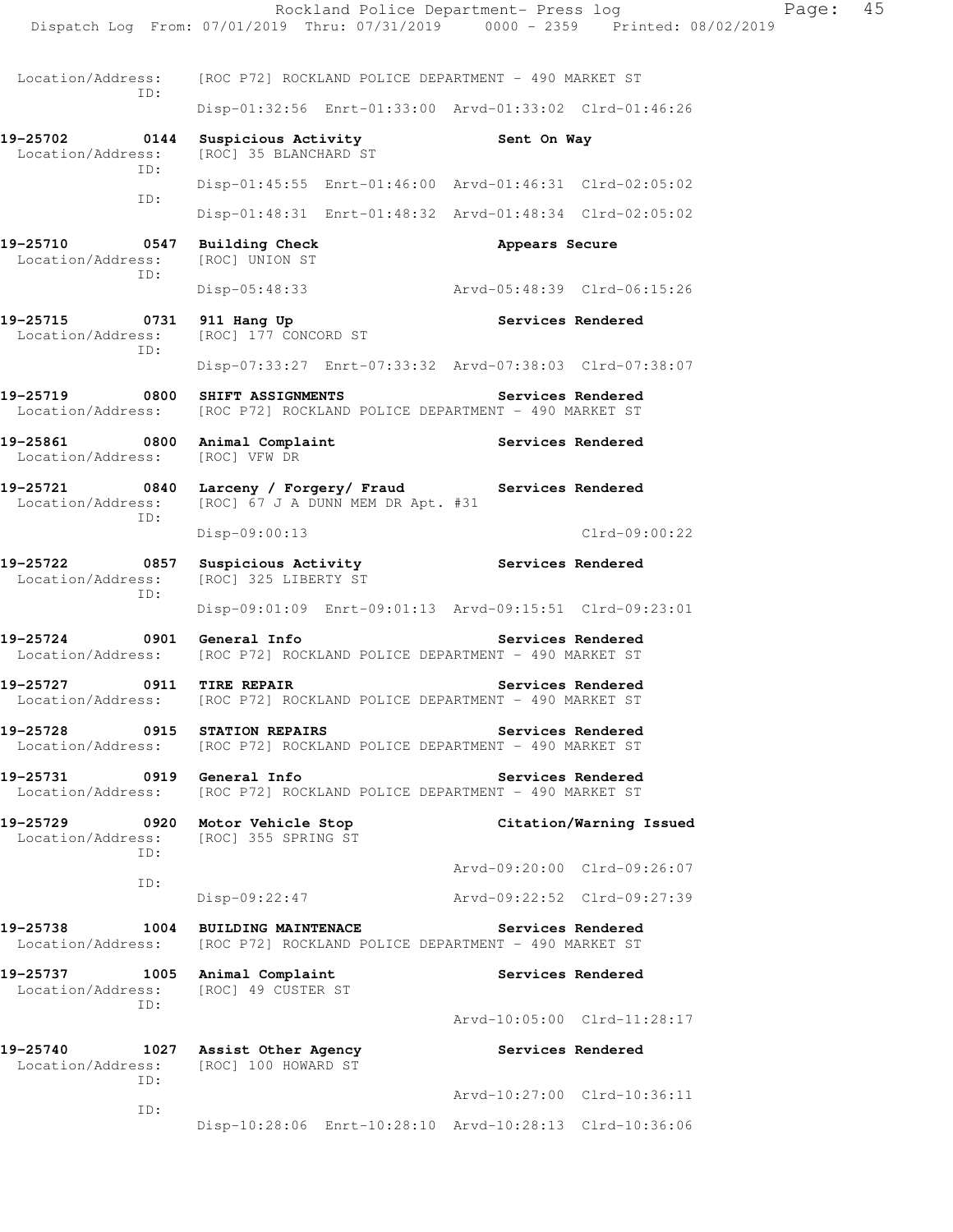Rockland Police Department- Press log Fage: 46 Dispatch Log From: 07/01/2019 Thru: 07/31/2019 0000 - 2359 Printed: 08/02/2019 **19-25742 1029 Assist Other Agency Services Rendered**  Location/Address: [ROC 73] ROCKLAND TOWN HALL - 242 UNION ST ID: Disp-10:33:34 Enrt-10:33:40 Arvd-10:44:43 Clrd-10:47:58 **19-25743 1039 Building Check Building Checked/Secured**  Location/Address: [ROC] HARTSUFF ST ID: Arvd-10:40:04 Clrd-10:40:25 19-25746 1056 Building Check **Building Checked/Secured**  Location/Address: [ROC] BILL DELAHUNT PKWY ID: Arvd-10:56:50 Clrd-10:57:14 19-25862 1100 Animal Complaint **19-25862** Services Rendered Location/Address: [ROC] 135 LIBERTY ST **19-25751 1206 Detail Services Rendered**  Location/Address: [ROC P72] ROCKLAND POLICE DEPARTMENT - 490 MARKET ST **19-25752 1220 Detail CANCELED Services Rendered**  Location/Address: [ROC P72] ROCKLAND POLICE DEPARTMENT - 490 MARKET ST 19-25757 1341 COMP TIME OFF **Services Rendered**  Location: [ROC] **19-25758 1347 Motor Vehicle Stop Citation/Warning Issued**  Location/Address: [ROC] 529 UNION ST @ 15 BIGELOW AVE ID: Arvd-13:47:00 Clrd-13:54:04 **19-25760 1354 Burglar Alarm Services Rendered**  Location/Address: [ROC P65] 7-ELEVEN CONVENIENCE STORE - 92 MARKET ST ID: Disp-13:54:56 Enrt-13:55:02 Arvd-13:55:39 Clrd-13:57:52 ID: Disp-13:54:56 Enrt-13:55:05 Arvd-13:56:14 Clrd-13:57:55 ID: Disp-13:55:30 Enrt-13:55:34 Clrd-13:57:59 19-25764 1403 Building Check **Building Checked/Secured**  Location/Address: [ROC] HARTSUFF ST ID: Arvd-14:03:49 Clrd-14:04:10 **19-25766 1408 General Info Services Rendered**  Location/Address: [ROC P72] ROCKLAND POLICE DEPARTMENT - 490 MARKET ST 19-25772 1509 Animal Complaint **19-25772** 1509 Animal Complaint Location/Address: [ROC] 4 NELSON RD ID: Arvd-15:09:00 Clrd-15:14:33 **19-25775 1538 911 Accidental Services Rendered**  Location/Address: [ROC 70] WEBSTER PARK NURSING AND REHAB - 56 WEBSTER ST ID: Disp-15:39:29 Enrt-15:39:32 Arvd-15:46:25 Clrd-16:00:36 19-25776 1544 Animal Complaint **19-25776** Services Rendered Location/Address: [ROC] 408 UNION ST ID: Arvd-15:44:00 Clrd-16:04:20 **19-25777 1550 Burglar Alarm Cancelled Enroute**  Location/Address: [ROC] 145 UNION ST Apt. #2 ID: Disp-15:52:31 Enrt-15:52:36 Clrd-15:52:39 **19-25783 1602 SHIFT ASSIGNMENTS No Service**  Location/Address: [ROC P72] ROCKLAND POLICE DEPARTMENT - 490 MARKET ST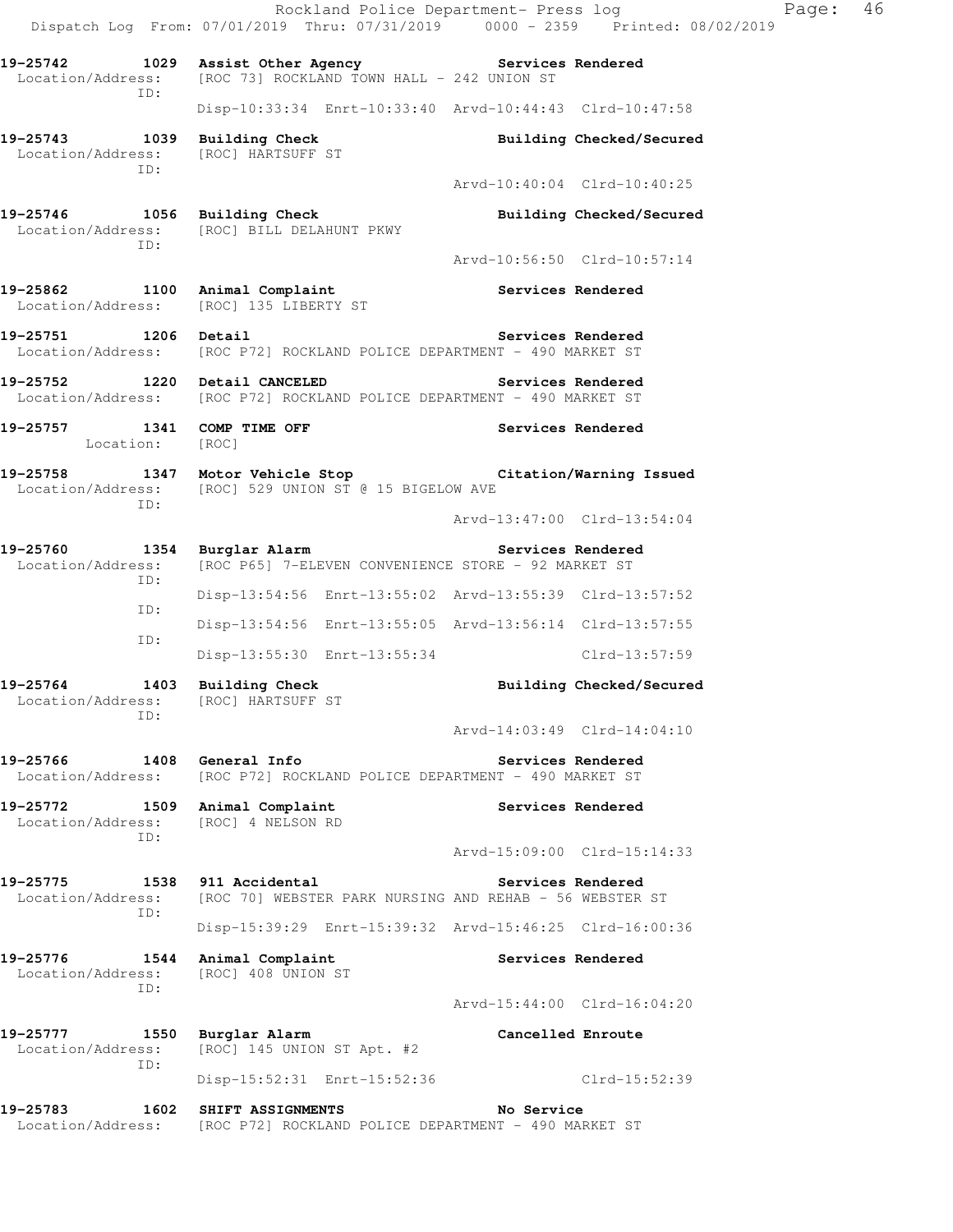|                                              |                                                                                                | Rockland Police Department- Press log<br>Dispatch Log From: 07/01/2019 Thru: 07/31/2019 0000 - 2359 Printed: 08/02/2019 | Page: | 47 |
|----------------------------------------------|------------------------------------------------------------------------------------------------|-------------------------------------------------------------------------------------------------------------------------|-------|----|
| 19-25790<br>1658<br>Location/Address:<br>TD: | Unwanted Party<br>[ROC] ROCKLAND HOUSE - 197 UNION ST                                          | Advised to Court                                                                                                        |       |    |
|                                              |                                                                                                | Disp-17:00:16 Enrt-17:00:32 Arvd-17:17:02 Clrd-17:24:38                                                                 |       |    |
| ID:                                          |                                                                                                | Disp-17:00:22 Enrt-17:00:28 Arvd-17:16:59 Clrd-17:24:35                                                                 |       |    |
| Fire Unit:                                   | ROCKEN1-Pumper-Rockland Engine 1<br>Disp-17:13:22<br>$InQrtsUnav1-17:13:30$ $InSrvce-17:13:30$ | $Clrd-17:13:27$                                                                                                         |       |    |
| 19-25794<br>Vicinity of:<br>ID:              | 1725 Disabled Motor Vehicle<br>[ROC] MARLOUS - 200 WEBSTER ST                                  | Services Rendered                                                                                                       |       |    |
|                                              |                                                                                                | Arvd-17:25:00 Clrd-18:08:33                                                                                             |       |    |
| 19-25803<br>Location/Address:<br>ID:         | 1821 Unwanted Party<br>[ROC] 124 WEST WATER ST                                                 | Services Rendered                                                                                                       |       |    |
| ID:                                          | Disp-18:22:26                                                                                  | Arvd-18:34:21 Clrd-18:54:21                                                                                             |       |    |
|                                              | Disp-18:35:28                                                                                  | Arvd-18:35:35 Clrd-18:54:21                                                                                             |       |    |
| 19-25811<br>1933<br>Location/Address:<br>ID: | Assist Fire Department<br>[ROC] 167 LEVIN RD                                                   | Services Rendered                                                                                                       |       |    |
| ID:                                          |                                                                                                | Disp-19:34:04 Enrt-19:34:07 Arvd-19:38:34 Clrd-21:17:16                                                                 |       |    |
|                                              | Disp-19:39:08                                                                                  | Arvd-19:39:25 Clrd-20:05:52                                                                                             |       |    |
| 19-25816<br>2004<br>Location/Address:<br>TD: | Larceny / Forgery/ Fraud<br>[ROC] CENTRE AVE                                                   | Services Rendered                                                                                                       |       |    |
| ID:                                          | Disp-20:05:28                                                                                  | Arvd-20:06:36 Clrd-20:14:37                                                                                             |       |    |
|                                              | Disp-20:06:01                                                                                  | Arvd-20:06:32 Clrd-20:14:32                                                                                             |       |    |
| 19-25818<br>Location/Address:<br>ID:         | 2034 Disturbance<br>[ROC] 51 HANNAH WAY Apt. #B                                                | Services Rendered                                                                                                       |       |    |
|                                              |                                                                                                | Disp-20:35:33 Enrt-20:35:46 Arvd-20:37:14 Clrd-21:08:07                                                                 |       |    |
| 19-25825<br>Location/Address:<br>TD:         | 2116 Disturbance<br>[ROC] 29 FRANKLIN AVE                                                      | Services Rendered                                                                                                       |       |    |
|                                              |                                                                                                | Disp-21:17:16 Enrt-21:17:22 Arvd-21:17:52 Clrd-21:38:52                                                                 |       |    |
| 19-25831<br>2250<br>Location/Address:<br>ID: | Neighbor Disturbance<br>[ROC] 49 CUSTER ST Apt. #1                                             | Services Rendered                                                                                                       |       |    |
|                                              |                                                                                                | Disp-22:51:10 Enrt-22:51:32 Arvd-23:07:47 Clrd-23:07:50                                                                 |       |    |

## **For Date: 07/16/2019 - Tuesday**

| 19-25833<br>$\sim$ 0004                      | SHIFT ASSIGNMENTS<br>Location/Address: [ROC P72] ROCKLAND POLICE DEPARTMENT - 490 MARKET ST | No Service                                              |
|----------------------------------------------|---------------------------------------------------------------------------------------------|---------------------------------------------------------|
| 19-25847<br>0558<br>Location/Address:<br>ID: | Building Check<br>[ROC] UNION ST                                                            | Appears Secure                                          |
|                                              | $Disp-05:59:16$                                                                             | Arvd-05:59:24 Clrd-06:25:05                             |
| 0627<br>19-25849<br>Location/Address:<br>ID: | Burglar Alarm<br>[ROC P111] THEMIS PIZZA - 488 MARKET ST                                    | Cancelled Enroute                                       |
|                                              | Disp-06:29:16 Enrt-06:29:20                                                                 | $Clrd-06:30:57$                                         |
| 0640<br>19-25851<br>Location/Address:<br>ID: | Burglar Alarm<br>[ROC 73] ROCKLAND TOWN HALL - 242 UNION ST                                 | Building Checked/Secured                                |
|                                              |                                                                                             | Disp-06:41:47 Enrt-06:41:55 Arvd-06:48:18 Clrd-06:48:21 |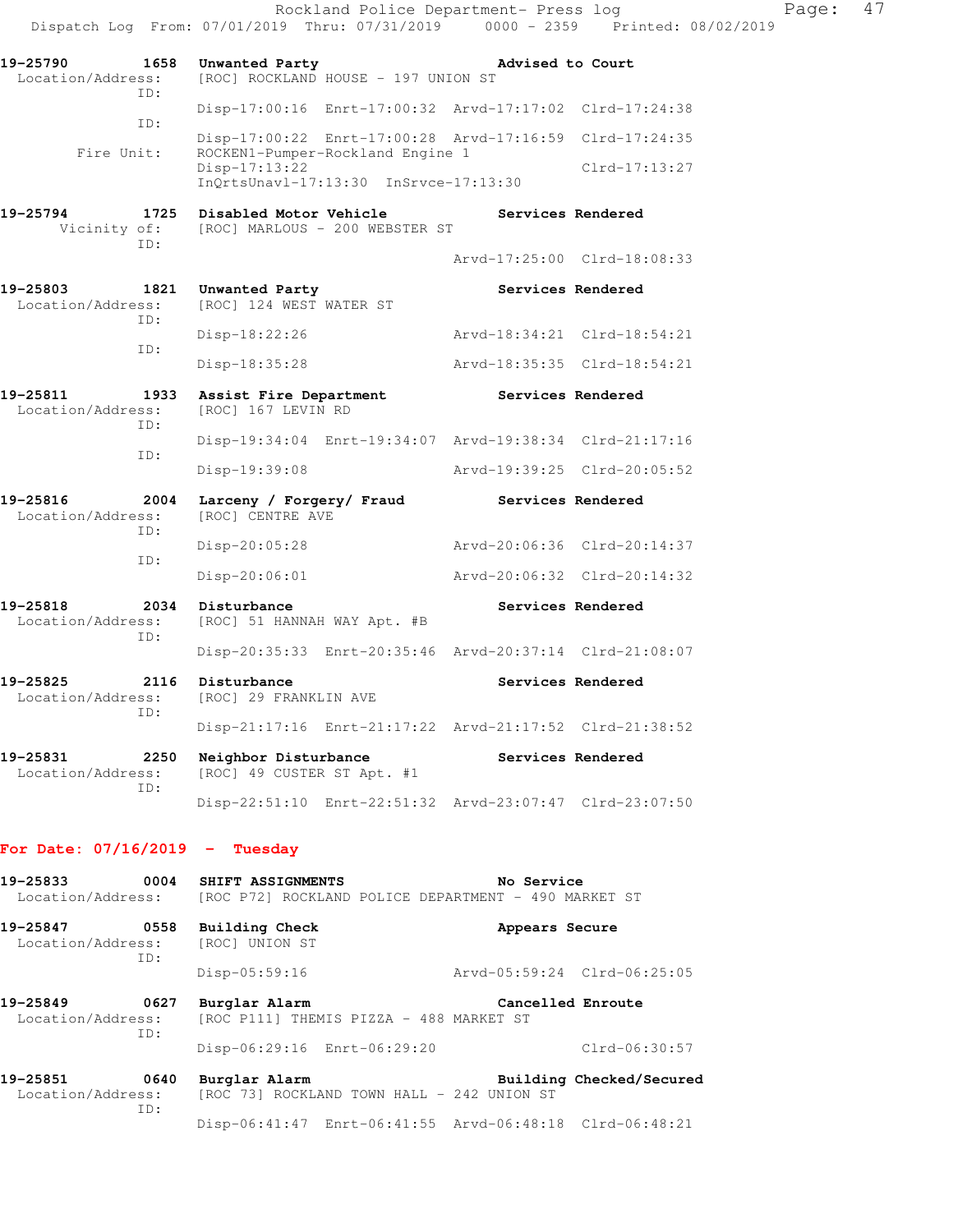Rockland Police Department- Press log Fage: 48 Dispatch Log From: 07/01/2019 Thru: 07/31/2019 0000 - 2359 Printed: 08/02/2019 19-25852 **0728** Burglar Alarm **Services Rendered**  Location/Address: [ROC] SOUTH SHORE LAUNDRY - 153 MARKET ST ID: Disp-07:29:23 Enrt-07:29:49 Arvd-07:34:32 Clrd-07:39:01 19-26008 **0730** Animal Complaint **19-26008** Services Rendered Location/Address: [ROC] REEDS POND - MARKET ST **19-25855 0804 General Info Services Rendered**  Location/Address: [ROC P72] ROCKLAND POLICE DEPARTMENT - 490 MARKET ST **19-25864 0836 General Info Services Rendered**<br>Location/Address: [ROC P72] ROCKLAND POLICE DEPARTMENT - 490 MARKET ST [ROC P72] ROCKLAND POLICE DEPARTMENT - 490 MARKET ST 19-25865 0845 Burglar Alarm **Building Checked/Secured** Location/Address: [ROC] 113 BOXBERRY LN [ROC] 113 BOXBERRY LN ID: Disp-08:46:39 Enrt-08:46:47 Arvd-08:56:26 Clrd-09:02:27 **19-25879 0921 Building Check Building Checked/Secured**  Location/Address: ID: Disp-09:23:56 Clrd-09:24:10 19-25880 **0928 Assist Other Agency Services Rendered** Location/Address: [ROC P72] ROCKLAND POLICE DEPARTMENT - 490 MARKET ST [ROC P72] ROCKLAND POLICE DEPARTMENT - 490 MARKET ST ID: Disp-09:30:08 Clrd-09:30:17 19-26011 1000 Animal Complaint **Services Rendered**  Location/Address: [ROC] 730 MARKET ST **19-25883 1001 Assist Other Agency Services Rendered**  Location/Address: [ROC] 4 BAYWOOD ST ID: Disp-10:04:05 Clrd-10:11:52 ID: Disp-10:44:28 Arvd-10:44:35 Clrd-10:55:02 **19-25885 1010 Suspicious Activity Transported to Hospital**  Location/Address: ID: Disp-10:11:38 Arvd-10:13:59 Clrd-10:22:34 ID: Disp-10:11:59 Arvd-10:12:10 Clrd-10:22:21 **19-25887 1018 Disturbance Services Rendered** Vicinity of: [ROC] 65 PARK ST [ROC] 65 PARK ST ID: Disp-10:22:27 Enrt-10:22:31 Arvd-10:32:18 Clrd-10:38:50 **19-25890 1117 Follow-Up Investigation Services Rendered**  Location/Address: [ROC] 39 CONDON CIR ID: Arvd-11:17:00 Clrd-11:21:51 **19-25891 1120 Suspicious Activity Services Rendered**  Location/Address: [ROC P77] BURGER KING - 157 MARKET ST ID: Disp-11:22:31 Arvd-11:23:02 Clrd-11:41:28 ID: Disp-11:41:36 Clrd-12:18:34 **19-25892 1124 Follow-Up Investigation Services Rendered**  Location/Address: [ROC] 120 HUGGINS RD ID: Arvd-11:24:00 Clrd-11:33:23 **19-25896 1140 Building Check Building Checked/Secured**  Location/Address: [ROC] 48 CAREY ST ID: Disp-11:41:28 Clrd-11:41:36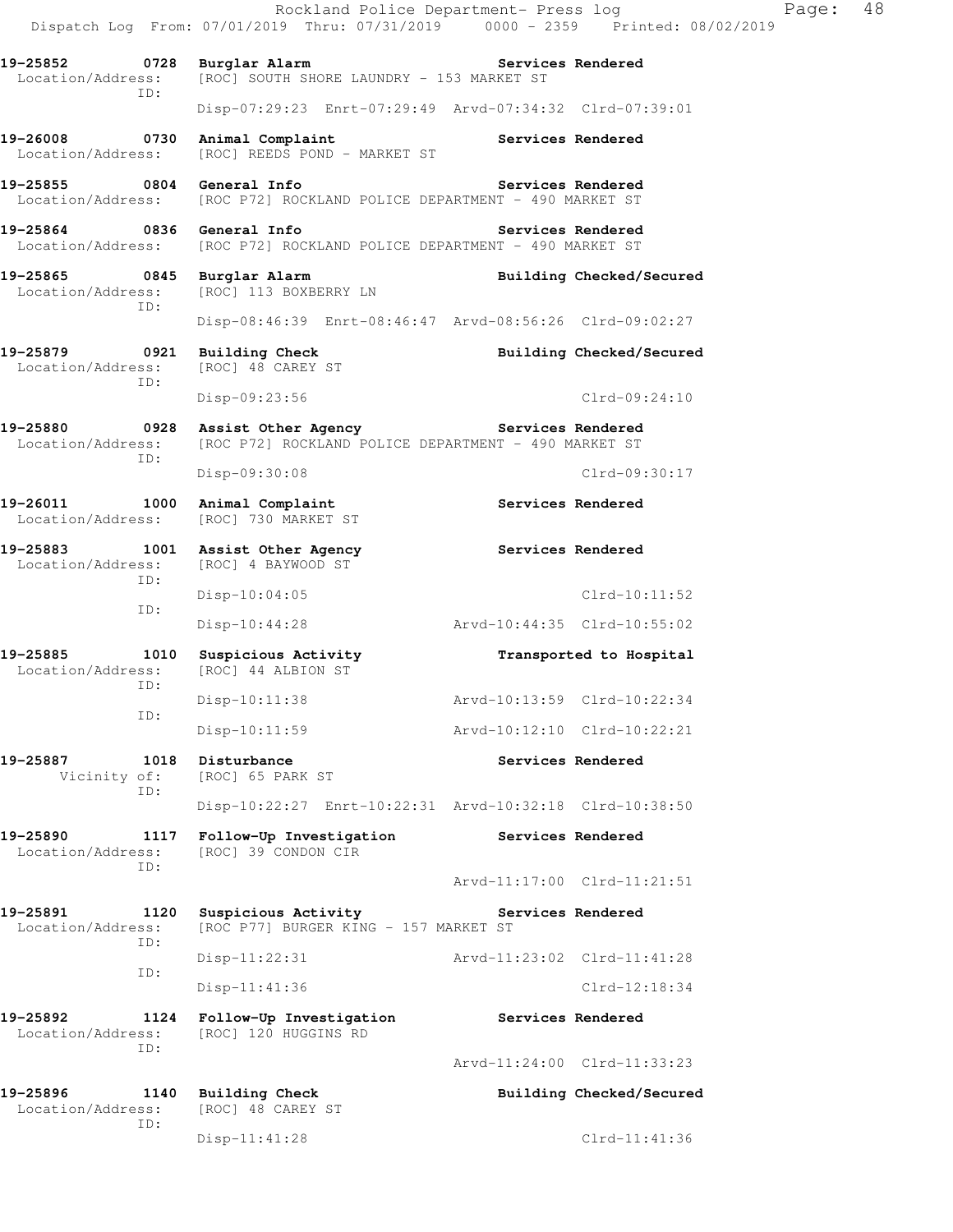**19-25897 1159 Follow-Up Investigation Services Rendered**  Location/Address: [ROC] 51 MAPLE ST ID: Arvd-11:59:00 Clrd-12:03:35 **19-25906 1240 Motor Vehicle Complaint Verbal Warning**  Location/Address: [ROC] BY ABINGTON LINE - NORTH AVE ID: Disp-12:42:26 Arvd-12:42:47 Clrd-12:53:13 **19-25907 1253 Disabled Motor Vehicle Services Rendered**  Location/Address: [ROC] 0 PLAIN ST @ 40 MAPLE ST ID: Arvd-12:53:00 Clrd-12:57:12 19-25916 1338 Building Check **Building Checked/Secured**  Location/Address: [ROC] HARTSUFF ST **19-25918 1345 Larceny / Forgery/ Fraud Services Rendered**  Location/Address: [ROC P36] STEVE'S AUTO - 246 EAST WATER ST ID: Disp-13:54:33 Arvd-13:55:11 Clrd-14:54:30 ID: Arvd-14:11:13 Clrd-14:20:13 **19-25922 1418 911 Accidental Services Rendered**  Location/Address: [ROC P83] ROCKLAND GOLF COURSE - 276 PLAIN ST ID: Disp-14:20:18 Enrt-14:20:34 Arvd-14:22:40 Clrd-14:24:04 **19-25925 1440 911 Wireless call (Transfered) 911 Wireless call (Transfered)**  Location: [ROC] **19-25928 1508 Assist Public Services Rendered**  Location/Address: [ROC] 619 UNION ST ID: Disp-15:14:10 Clrd-15:14:17 **19-25932 1548 Assist Public Services Rendered**  Location/Address: [ROC P85] ROCKLAND FEDERAL CREDIT UNION - 241 UNION ST ID: Disp-15:50:23 Clrd-15:50:31 **19-25933 1601 SHIFT ASSIGNMENTS No Service**  Location/Address: [ROC P72] ROCKLAND POLICE DEPARTMENT - 490 MARKET ST **19-25935 1614 MVA Property Damage Only Report Follows**  Location/Address: [ROC P55] HOME DEPOT - 1149 HINGHAM ST ID: Disp-16:21:23 Enrt-16:22:48 Arvd-16:22:51 Clrd-16:30:35 **19-25940 1627 911 Hang Up** Services Rendered Location/Address: [ROC] 103 POND ST Location/Address: ID: Disp-16:31:47 Enrt-16:31:50 Arvd-16:31:53 Clrd-16:31:57 **19-25950 1752 Assist Fire Department Transported to Hospital**  Location/Address: [ROC] 454 HINGHAM ST ID: Disp-17:54:17 Enrt-17:54:24 Clrd-18:23:06 19-25952 1820 Building Check **Appears Secure Appears Secure Appears Secure Appears Secure** [ROC] BILL DELAHUNT PKWY ID: Arvd-18:20:55 Clrd-18:28:17 **19-25954** 1916 Threats **1918** Services Rendered Location/Address: [ROC] 137 J A DUNN MEM DR ID: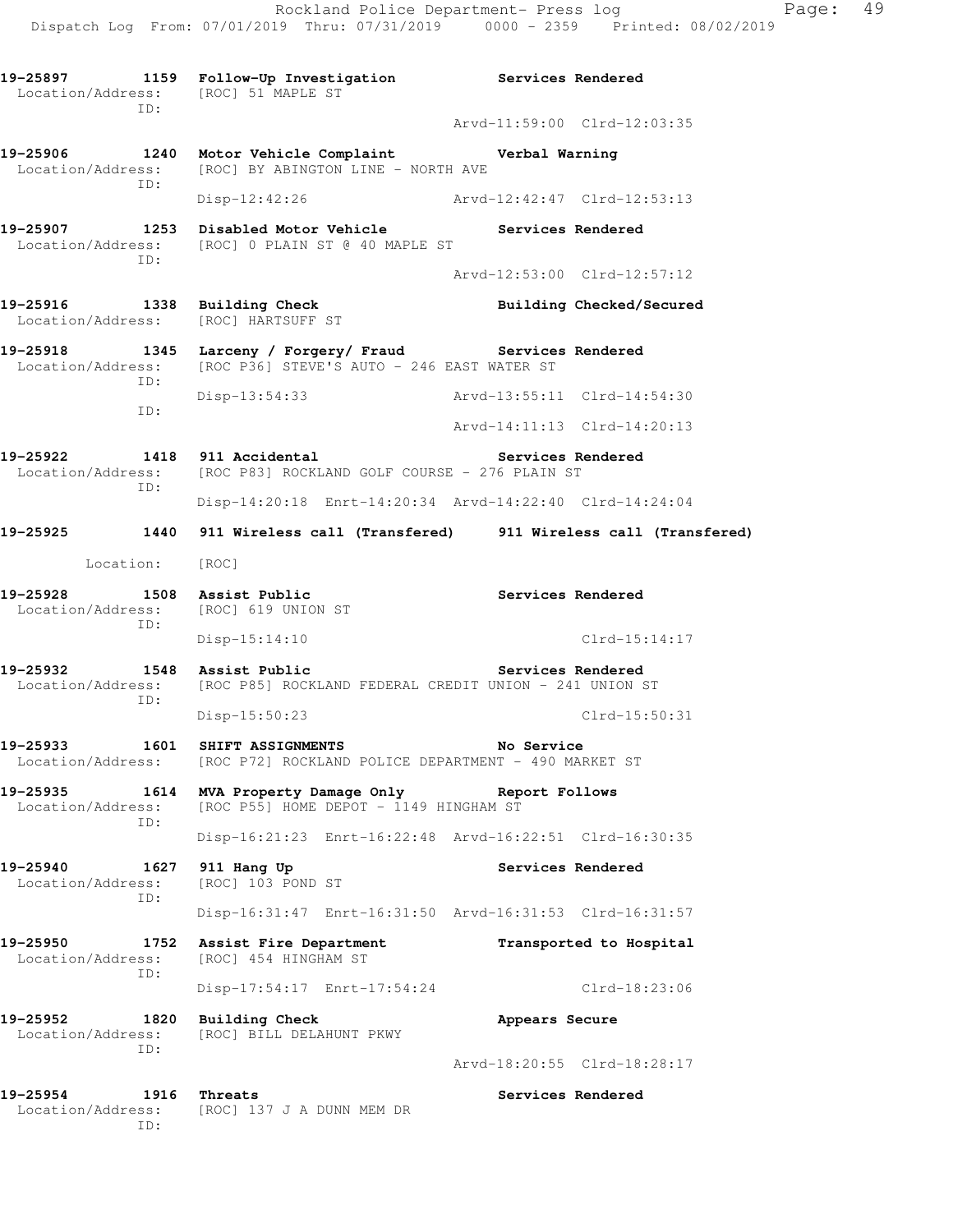|                                                                                    |     |                                                                                              | Rockland Police Department- Press log |                 | Dispatch Log From: 07/01/2019 Thru: 07/31/2019 0000 - 2359 Printed: 08/02/2019 | Page: | 50 |
|------------------------------------------------------------------------------------|-----|----------------------------------------------------------------------------------------------|---------------------------------------|-----------------|--------------------------------------------------------------------------------|-------|----|
|                                                                                    | ID: |                                                                                              |                                       |                 |                                                                                |       |    |
|                                                                                    | ID: | Disp-19:26:35                                                                                |                                       |                 | Arvd-19:26:38 Clrd-19:47:15                                                    |       |    |
|                                                                                    |     | $Disp-19:33:15$                                                                              |                                       |                 | Arvd-19:33:19 Clrd-19:47:18                                                    |       |    |
| 19-25957<br>Location/Address:                                                      | ID: | 2006 Building Check<br>[ROC] HINGHAM ST                                                      |                                       | Appears Secure  |                                                                                |       |    |
|                                                                                    |     |                                                                                              |                                       |                 | Arvd-20:07:12 Clrd-20:07:51                                                    |       |    |
| 19-25959 2025 Assist Public<br>Location/Address:                                   | ID: | [ROC] 124 WEST WATER ST                                                                      |                                       |                 | Services Rendered                                                              |       |    |
|                                                                                    |     |                                                                                              |                                       |                 | Disp-20:27:27 Enrt-20:31:03 Arvd-20:43:44 Clrd-20:43:50                        |       |    |
| 19-25960<br>Location/Address:                                                      | TD: | 2028 Building Check<br>[ROC] CAREY ST                                                        |                                       | Appears Secure  |                                                                                |       |    |
|                                                                                    |     |                                                                                              |                                       |                 | Arvd-20:28:56 Clrd-20:29:35                                                    |       |    |
| 19-25962<br>Location/Address:                                                      | ID: | 2029 Building Check<br>[ROC] UNION ST                                                        |                                       | Appears Secure  |                                                                                |       |    |
|                                                                                    |     |                                                                                              |                                       |                 | Arvd-20:30:26 Clrd-20:30:45                                                    |       |    |
| 19-25964                                                                           | ID: | 2122 Motor Vehicle Stop<br>Vicinity of: [ROC] IFO MCDONALDS - MARKET ST                      |                                       |                 | Citation/Warning Issued                                                        |       |    |
|                                                                                    |     |                                                                                              |                                       |                 | Arvd-21:22:00 Clrd-21:29:18                                                    |       |    |
| 19-25965<br>Location/Address:                                                      | ID: | 2141 Suspicious Activity<br>[ROC] 226 CENTRAL ST                                             |                                       | Gone on arrival |                                                                                |       |    |
|                                                                                    | ID: |                                                                                              |                                       |                 | Disp-21:45:16 Enrt-21:45:23 Arvd-21:47:02 Clrd-21:53:53                        |       |    |
|                                                                                    |     |                                                                                              |                                       |                 | Disp-21:47:09 Enrt-21:47:13 Arvd-21:53:43 Clrd-21:53:46                        |       |    |
| 19-25968<br>Location/Address:                                                      | ID: | 2211 Fireworks<br>[ROC] 15 MONCRIEF RD                                                       |                                       |                 | Services Rendered                                                              |       |    |
|                                                                                    |     |                                                                                              |                                       |                 | Disp-22:13:52 Enrt-22:14:15 Arvd-22:20:53 Clrd-22:24:59                        |       |    |
| 19-25971<br>Location/Address:                                                      | TD: | 2235 Assist Fire Department Services Rendered<br>[ROC P93] THE BANNER - 167 UNION ST Apt. #3 |                                       |                 |                                                                                |       |    |
|                                                                                    |     |                                                                                              |                                       |                 | Disp-22:37:18 Enrt-22:37:22 Arvd-22:38:29 Clrd-22:47:48                        |       |    |
| 19-25972<br>Vicinity of:                                                           | ID: | 2335 Suspicious Activity The Gone on arrival<br>[ROC] ROCKLAND BAR AND GRILL - 323 UNION ST  |                                       |                 |                                                                                |       |    |
|                                                                                    | ID: |                                                                                              |                                       |                 | Disp-23:38:25 Enrt-23:38:34 Arvd-23:41:33 Clrd-23:48:06                        |       |    |
|                                                                                    |     |                                                                                              |                                       |                 | Disp-23:47:36 Enrt-23:47:39 Arvd-23:47:42 Clrd-23:47:44                        |       |    |
| For Date: $07/17/2019$ - Wednesday                                                 |     |                                                                                              |                                       |                 |                                                                                |       |    |
| 19-26001<br>Location/Address: [ROC P72] ROCKLAND POLICE DEPARTMENT - 490 MARKET ST |     | 0005 Information Call                                                                        |                                       |                 | No Action Required                                                             |       |    |
| 19-25983<br>Location/Address:                                                      | ID: | 0310 Suspicious Activity<br>[ROC 5] COMMUNITY CENTER - 394 UNION ST                          |                                       | Sent On Way     |                                                                                |       |    |
|                                                                                    | ID: | Disp-03:10:32                                                                                |                                       |                 | Arvd-03:10:36 Clrd-03:23:26                                                    |       |    |
|                                                                                    |     | Disp-03:12:37                                                                                |                                       |                 | Arvd-03:12:40 Clrd-03:23:28                                                    |       |    |
| 19-25986<br>Location/Address:                                                      | ID: | 0542 Suspicious Activity<br>[ROC] 482 MARKET ST                                              |                                       |                 | Services Rendered                                                              |       |    |
|                                                                                    | ID: | Disp-05:44:30 Enrt-05:44:37                                                                  |                                       |                 | Clrd-05:48:36                                                                  |       |    |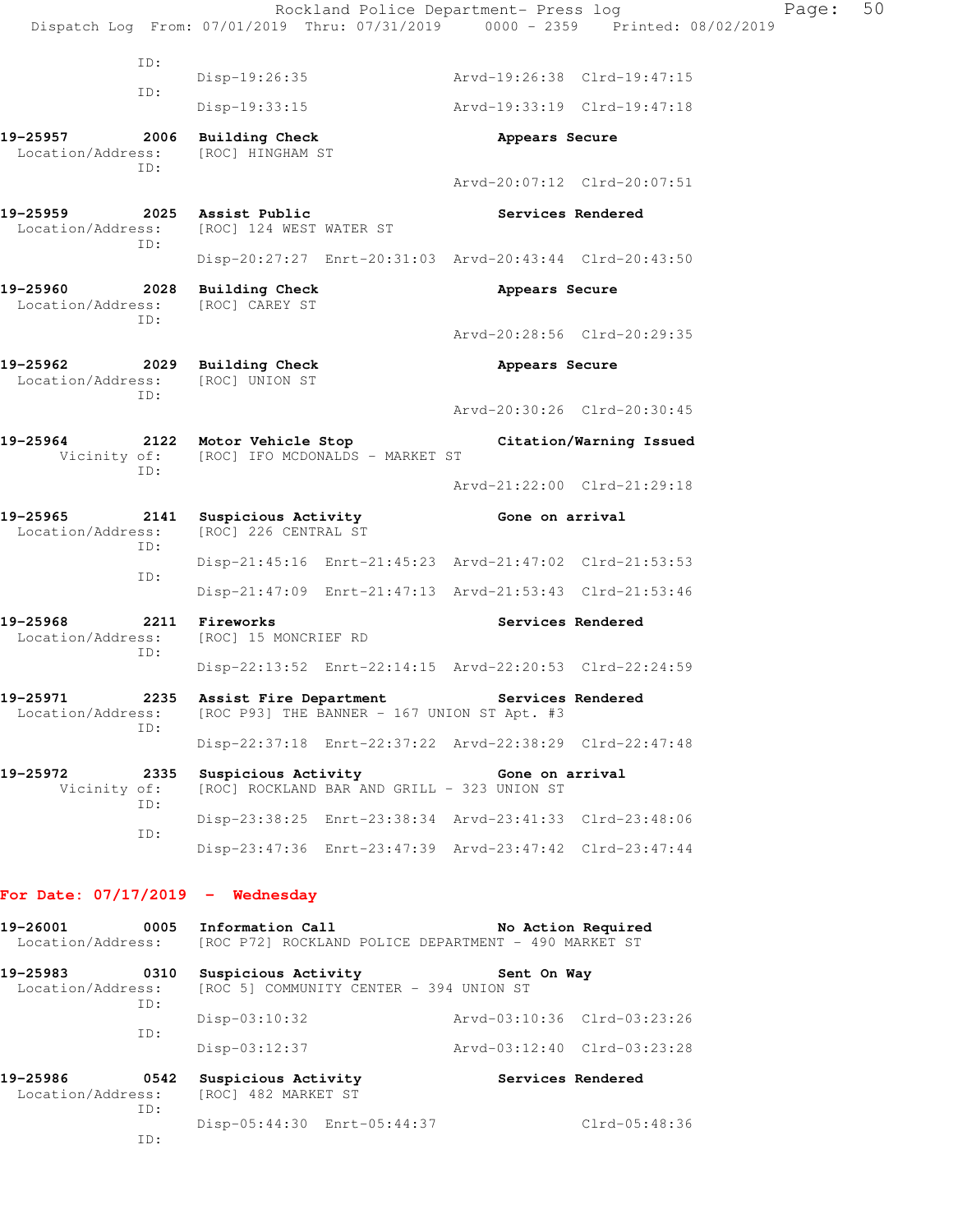Rockland Police Department- Press log Fage: 51 Dispatch Log From: 07/01/2019 Thru: 07/31/2019 0000 - 2359 Printed: 08/02/2019 Disp-05:45:00 Enrt-05:45:02 Clrd-05:48:34 ID: Disp-05:46:18 Enrt-05:46:25 Clrd-05:48:30 **19-25989 0557 Building Check Appears Secure**  Location/Address: [ROC] UNION ST ID: Arvd-05:58:41 Clrd-06:14:13 **19-25996 0645 Motor Vehicle Stop Citation/Warning Issued**  Location/Address: [ROC] 523 MARKET ST @ 1 JENNIFER LN ID: Arvd-06:45:00 Clrd-06:50:57 ID: Disp-06:45:47 Clrd-06:51:00 **19-25999 0716 Wire down (Police) Services Rendered**  Location/Address: [ROC] 11 NORTH AVE @ 408 UNION ST ID: Disp-07:19:17 Enrt-07:19:20 Arvd-07:33:38 Clrd-07:50:25 ID: Disp-07:20:21 Arvd-07:20:24 Clrd-07:35:45 **19-26002 0757 911 Accidental Provided Assistance**  Location/Address: [ROC P106] ROCKLAND HIGH SCHOOL - 52 MACKINLAY WAY ID: Disp-08:03:06 Arvd-08:03:16 Clrd-08:03:24 19-26003 **0759** Burglar Alarm **Services Rendered**  Location/Address: [ROC P106] ROCKLAND HIGH SCHOOL - 52 MACKINLAY WAY ID: Disp-08:06:42 Arvd-08:06:47 Clrd-08:10:07 **19-26004 0802 SHIFT ASSIGNMENTS No Service**  Location/Address: [ROC P72] ROCKLAND POLICE DEPARTMENT - 490 MARKET ST **19-26016 0851 Summons Services Rendered Services Rendered Integral Services Rendered** Location/Address: ID: Disp-08:57:01 Arvd-08:57:10 Clrd-08:57:13 **19-26017 0909 Assist Public Services Rendered**  Location/Address: [ROC] 53 ARCHER RD ID: Disp-09:12:23 Arvd-09:12:44 Clrd-09:16:24 19-26023 1007 Breaking & Entering **Peace Restored**  Location/Address: [ROC] 29 FRANKLIN AVE ID: Disp-10:09:12 Arvd-10:09:35 Clrd-10:20:35 ID: Disp-10:09:12 Arvd-10:09:26 Clrd-10:20:31 ID: Disp-10:09:12 Arvd-10:12:09 Clrd-10:22:29 **19-26027 1032 911 Accidental Investigated**  Location/Address: [ROC] 17 LINDEN PARK ID: Disp-10:33:32 Enrt-10:33:36 Arvd-10:35:52 Clrd-10:42:52 19-26228 1100 Animal Complaint **Services Rendered**  Location/Address: [ROC] 110 MARTHA DR 19-26034 1105 Animal Complaint **Services Rendered**  Location/Address: [ROC] 110 MARTHA DR ID: Arvd-11:05:00 Clrd-11:25:55 **19-26042 1138 Health & Welfare Check Investigated**  Location/Address: [ROC P47] BEST WESTERN - 909 HINGHAM ST ID: Disp-11:41:04 Arvd-11:41:12 Clrd-11:42:33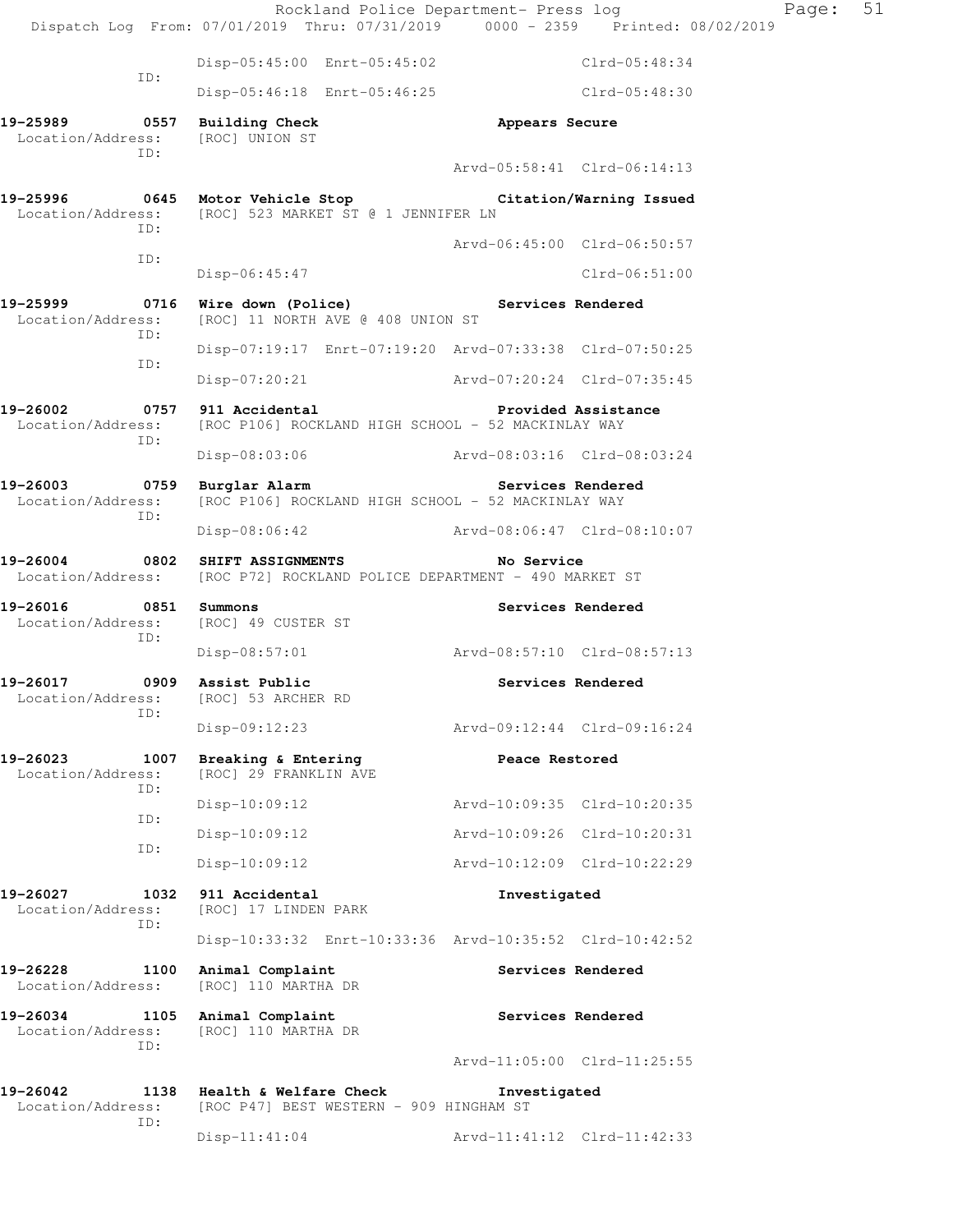ID: Disp-11:43:07 Arvd-11:43:13 Clrd-11:45:18 **19-26044 1150 Suspicious Activity Services Rendered**  Location/Address: [ROC] 39 PACIFIC ST ID: Disp-11:52:30 Arvd-11:55:43 Clrd-12:14:12 ID: Disp-11:52:30 Arvd-11:55:47 Clrd-12:00:54 **19-26057 1249 Motor Vehicle Complaint Could Not Locate**  Location/Address: [ROC] 10 HINGHAM ST @ 440 WEBSTER ST ID: Disp-12:57:26 Arvd-12:57:39 Clrd-12:57:42 ID: Disp-12:57:26 Arvd-12:57:35 Clrd-12:57:51 **19-26074 1422 Assist Public Services Rendered**  Location/Address: [ROC] 292 MARKET ST Apt. #23 ID: Disp-14:27:55 Clrd-14:28:37 19-26080 1505 911 Accidental **19-26080** Services Rendered Location/Address: [ROC] 100 WEYMOUTH ST ID: Disp-15:06:54 Clrd-15:09:12 ID: Disp-15:09:03 Enrt-15:09:07 Arvd-15:12:46 Clrd-15:16:40 19-26081 1507 Vehicle Maintenance No Action Required Location/Address: [ROC P72] ROCKLAND POLICE DEPARTMENT - 490 MARKET ST ID: Disp-15:09:52 Clrd-15:11:19 19-26088 1538 Assist Public **19-26088** Services Rendered Location/Address: [ROC] CRESCENT ST **19-26089 1545 Motor Vehicle Complaint Paper Exchange**  Location/Address: [ROC 23] PLEASANT STREET STORAGE - 265 PLEASANT ST ID: Disp-15:46:46 Arvd-15:46:54 Clrd-15:52:20 **19-26091 1555 Assist Fire Department Services Rendered**  Location/Address: [ROC] 63 WEBSTER ST ID: Disp-17:43:50 Clrd-17:44:04 19-26117 1648 General Info **No Action Required** Location/Address: [ROC P72] ROCKLAND POLICE DEPARTMENT - 490 MARKET ST ID: Arvd-16:48:00 Clrd-18:11:19 **19-26102 1654 Burglar Alarm Appears Secure**  Location/Address: [ROC] 156 NORTH AVE ID: Disp-16:59:58 Enrt-17:00:01 Arvd-17:00:03 Clrd-17:03:03 ID: Disp-17:06:52 Arvd-17:06:55 Clrd-17:06:57 **19-26103 1658 Burglar Alarm Building Checked/Secured**  Location/Address: [ROC] 3 GODDARD AVE ID: Disp-16:59:46 Enrt-16:59:51 Clrd-17:08:22 **19-26106 1706 Burglar Alarm Appears Secure**  Location/Address: [ROC 58] NORTH RIVER COLLABORATIVE SCHOOL - 525 BEECH ST ID: Disp-17:09:45 Enrt-17:09:53 Arvd-17:21:14 Clrd-17:21:36 **19-26109 1711 Health & Welfare Check Services Rendered**  Location/Address: [ROC] 19 CANTERBURY LN ID: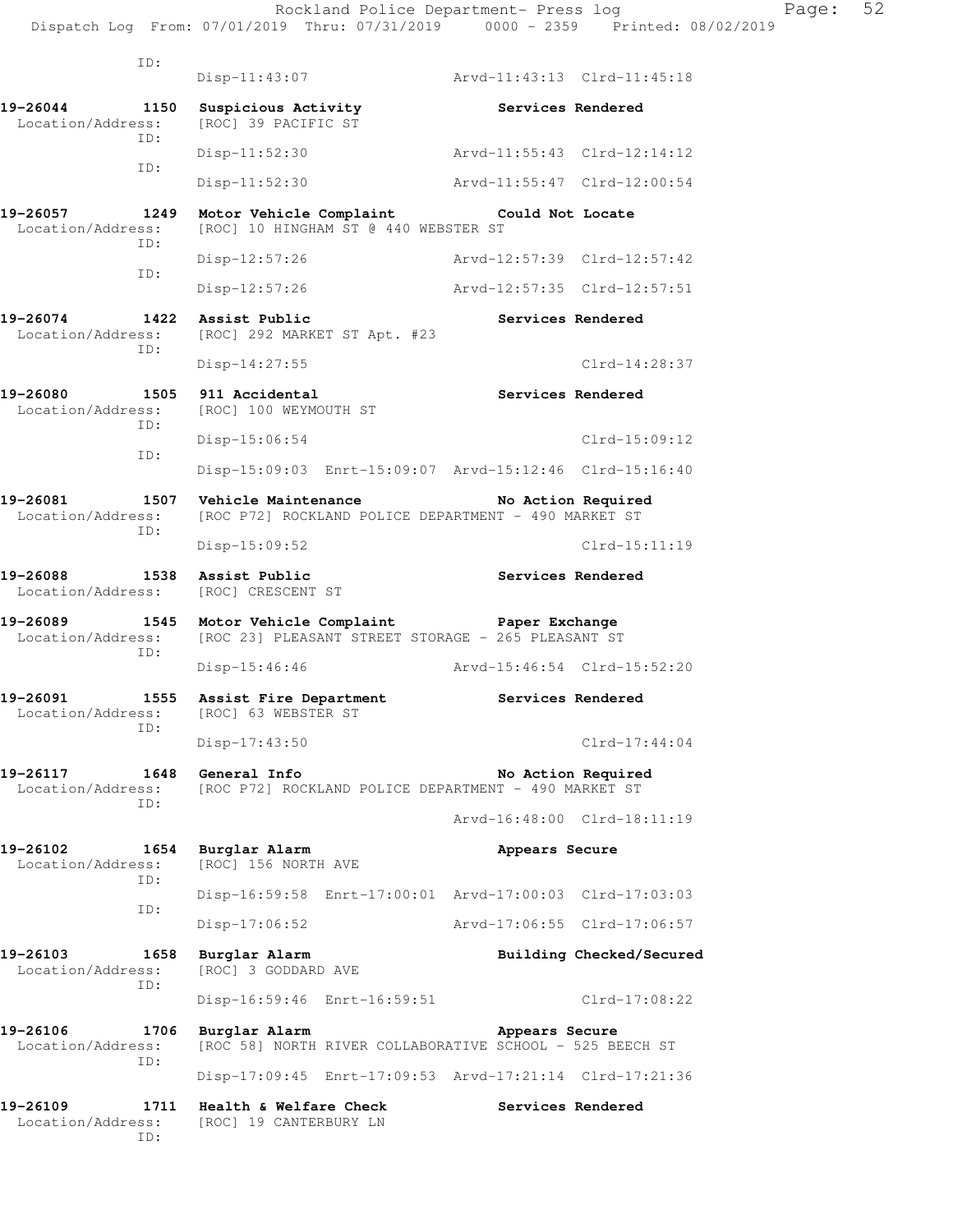Rockland Police Department- Press log Fage: 53 Dispatch Log From: 07/01/2019 Thru: 07/31/2019 0000 - 2359 Printed: 08/02/2019 Disp-17:13:50 Enrt-17:13:54 Arvd-17:21:24 Clrd-17:23:58 **19-26130 1808 General Info Services Rendered**<br>
Location/Address: [ROC] 105 MARKET ST Apt. #2 [ROC] 105 MARKET ST Apt. #2 ID: Arvd-18:08:00 Clrd-18:24:42 **19-26136 1903 Suspicious Activity Services Rendered**  Location/Address: [ROC P55] HOME DEPOT - 1149 HINGHAM ST ID: Disp-19:05:00 Enrt-19:05:06 Arvd-19:10:43 Clrd-19:55:56 ID: Disp-19:17:22 Enrt-19:17:27 Arvd-19:19:35 Clrd-19:48:10 ID: Disp-19:17:36 Enrt-19:17:39 Clrd-19:21:03 ID: Disp-19:48:31 Arvd-19:48:33 Clrd-20:03:41 **19-26138 1913 Emergency Medical Transported to Hospital**  Location/Address: [ROC P55] HOME DEPOT - 1149 HINGHAM ST EMS Unit: ROCKAM1-Rockland A1 Disp-19:13:51 Enrt-19:15:37 Arvd-19:21:02 Clrd-19:47:47 Hosp-19:54:14 ClrHosp-20:32:34 InQrtsUnavl-20:37:51 InSrvce-20:37:51 Fire Unit: ROCKEN3-Pumper-Rockland Engine 3 Disp-19:14:31 Enrt-19:15:37 Arvd-19:21:02 Clrd-19:48:06 InQrtsUnavl-19:56:09 InSrvce-19:56:09 ID: Disp-19:47:47 Enrt-19:47:50 Arvd-19:47:54 Clrd-20:11:21 ID: Disp-19:48:18 Clrd-19:48:26 **19-26143 2004 Missing Person Appears Secure**  Location/Address: [ROC] 45 HANNAH WAY Apt. #C ID: Disp-20:08:06 Enrt-20:08:09 Arvd-20:09:32 Clrd-20:31:14 ID: Disp-20:13:17 Arvd-20:13:19 Clrd-20:31:18 19-26144 2029 Suspicious Activity Services Rendered Location/Address: [ROC P81] OCEAN STATE JOB LOT (BEHIND) - 360 MARKET S [ROC P81] OCEAN STATE JOB LOT (BEHIND) - 360 MARKET ST ID: Disp-20:31:26 Enrt-20:31:36 Arvd-20:45:05 Clrd-20:46:02 ID: Disp-20:31:32 Enrt-20:31:36 Arvd-20:45:07 Clrd-20:46:04 19-26162 2327 Assist Other Agency<br>
Location/Address: [ROC] 36 PLAIN ST Location/Address: ID: Disp-23:31:40 Enrt-23:31:50 Arvd-23:36:27 Clrd-23:36:30

#### **For Date: 07/18/2019 - Thursday**

| 19-26165<br>Location/Address:         | 0000<br>ID: | SHIFT ASSIGNMNETS<br>[ROC P72] ROCKLAND POLICE DEPARTMENT - 490 MARKET ST | No Service                  |
|---------------------------------------|-------------|---------------------------------------------------------------------------|-----------------------------|
|                                       |             |                                                                           | Arvd-00:00:00 Clrd-00:05:30 |
| 19-26171                              | 0103<br>TD: | <b>Building Check</b><br>Location/Address: [ROC] BILL DELAHUNT PKWY       | Appears Secure              |
|                                       |             |                                                                           | Arvd-01:03:52 Clrd-01:04:14 |
| 0132<br>19-26174<br>Location/Address: |             | Building Check<br>[ROC] HINGHAM ST                                        | Appears Secure              |
|                                       | ID:         |                                                                           | Arvd-01:33:30 Clrd-01:33:42 |
| 0404<br>19-26182<br>ID:               |             | Noise Complaint<br>Location/Address: [ROC] 46 LIBERTY ST                  | Peace Restored              |
|                                       |             | Disp-04:07:05 Enrt-04:07:12                                               | $Clrd-04:11:58$             |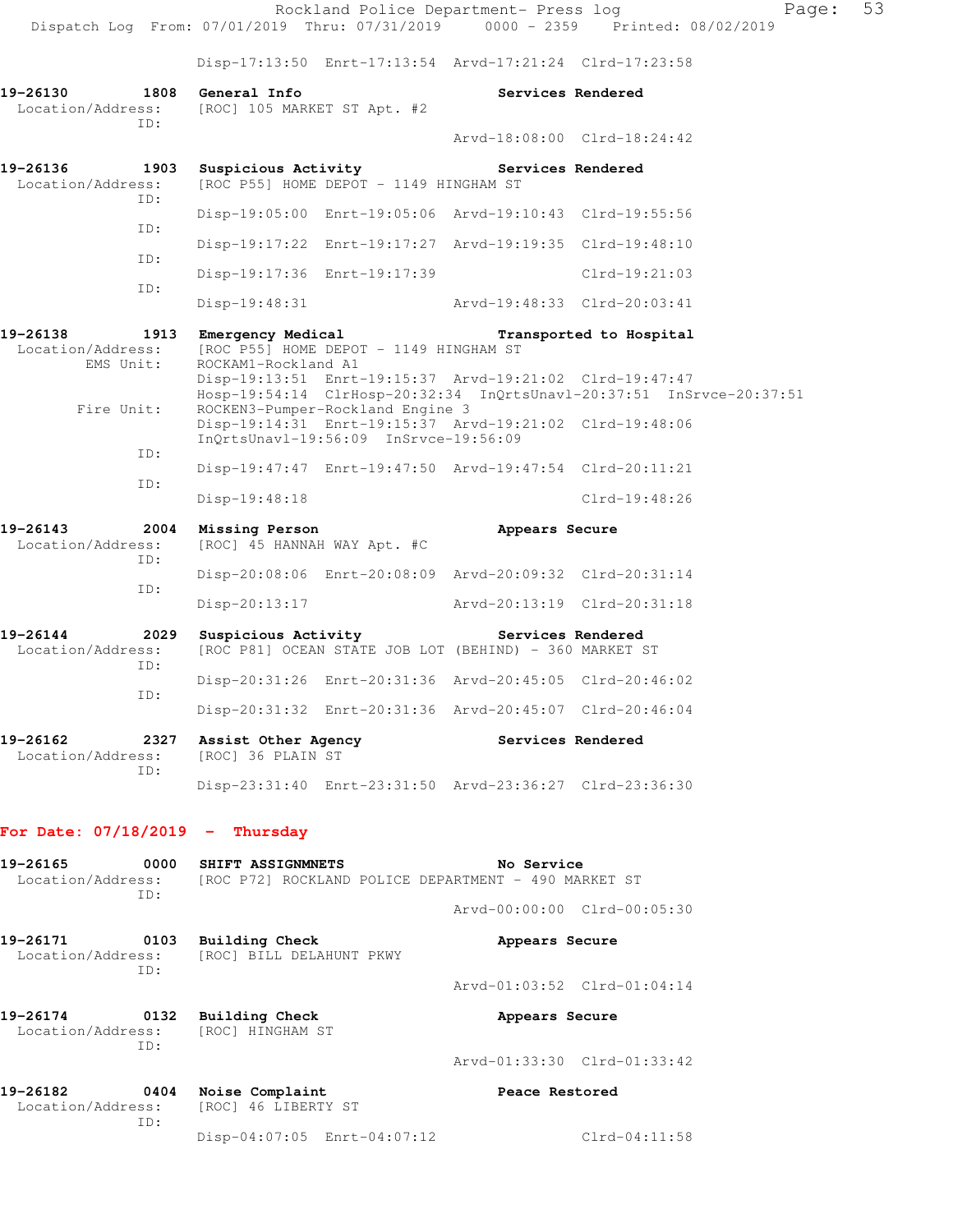| 19-26184                                      | ID:         | 0432 Wire down (Police)<br>Vicinity of: [ROC 23] PLEASANT STREET STORAGE - 265 PLEASANT ST                                                               | Services Rendered                                       |
|-----------------------------------------------|-------------|----------------------------------------------------------------------------------------------------------------------------------------------------------|---------------------------------------------------------|
|                                               |             | Disp-04:35:39                                                                                                                                            | Arvd-04:36:06 Clrd-05:23:42                             |
|                                               | ID:         | Disp-04:35:50                                                                                                                                            | Arvd-04:36:06 Clrd-05:22:00                             |
|                                               | ID:         | 19-26188 0555 Building Check<br>Location/Address: [ROC] UNION ST                                                                                         | Appears Secure                                          |
|                                               |             |                                                                                                                                                          | Arvd-05:57:42 Clrd-06:16:21                             |
| 19-26194 0803 General Info                    |             | Location/Address: [ROC P72] ROCKLAND POLICE DEPARTMENT - 490 MARKET ST                                                                                   | Services Rendered                                       |
| 19-26199 0818 VACATION DAY<br>Location: [ROC] |             |                                                                                                                                                          | No Action Required                                      |
|                                               | ID:         | 19-26204 0840 Traffic Enforcement Services Rendered<br>Location/Address: [ROC P72] ROCKLAND POLICE DEPARTMENT - 490 MARKET ST                            |                                                         |
|                                               |             |                                                                                                                                                          | Arvd-08:42:07 Clrd-08:42:38                             |
|                                               | ID:         | 19-26208 0855 Burglar Alarm<br>Location/Address: [ROC 23] SPARATINO PLUMBING - 265 PLEASANT ST                                                           | False Alarm                                             |
|                                               |             |                                                                                                                                                          | Disp-08:56:22 Enrt-08:56:53 Arvd-08:59:05 Clrd-09:08:07 |
|                                               | ID:         | 19-26214 		 0937 Traffic Enforcement 		 Services Rendered<br>Location/Address: [ROC P72] ROCKLAND POLICE DEPARTMENT - 490 MARKET ST                      |                                                         |
|                                               |             |                                                                                                                                                          | Arvd-09:39:01 Clrd-09:39:37                             |
|                                               |             | 19-26229 1000 Animal Complaint<br>Location/Address: [ROC] 110 MARTHA DR Apt. #E                                                                          | Services Rendered                                       |
|                                               | ID:         | 19-26219 1005 Motor Vehicle Stop<br>Location/Address: [ROC] 41 CONCORD ST                                                                                | Verbal Warning                                          |
|                                               |             |                                                                                                                                                          | Arvd-10:05:00 Clrd-10:17:31                             |
|                                               |             | $\begin{array}{c} 0 & \text{if } \Delta \subseteq \Delta \end{array}$<br>19-26232 1015 Animal Complaint<br>Location/Address: [ROC] 51 MAPLE ST Apt. #125 | Services Rendered                                       |
|                                               | ID:         | 19-26234 1111 Building Check<br>Location/Address: [ROC] HINGHAM ST                                                                                       | Services Rendered                                       |
|                                               | ID:         |                                                                                                                                                          | Arvd-11:12:36<br>$Clrd-11:17:43$                        |
|                                               | ID:         | Disp-15:11:49 Enrt-15:11:55 Arvd-15:11:57                                                                                                                | Clrd-15:11:59                                           |
|                                               | ID:         | $Disp-15:12:49$                                                                                                                                          | Enrt-15:12:55 Arvd-15:12:57<br>$Clrd-15:13:01$          |
|                                               |             | Disp-15:13:56<br>$Enrt-15:14:00$                                                                                                                         | Arvd-15:14:02 Clrd-15:14:04                             |
| 19-26239<br>Location/Address:                 | 1123<br>TD: | Motor Vehicle Stop<br>[ROC] ARCHER RD                                                                                                                    | Verbal Warning                                          |
|                                               |             |                                                                                                                                                          | Arvd-11:23:00 Clrd-11:33:25                             |
| 19-26251<br>Location/Address:                 | 1258        | General Info<br>[ROC] 10 ALPINE ST                                                                                                                       | Services Rendered                                       |
| 19-26253<br>Vicinity of:                      | 1313<br>ID: | Motor Vehicle Stop<br>[ROC] SPRING ST                                                                                                                    | Citation/Warning Issued                                 |
|                                               |             | Disp-13:14:38                                                                                                                                            | Arvd-13:14:44 Clrd-13:20:50                             |
| 19-26255<br>Location/Address:                 | 1321<br>ID: | Assist Police Department<br>[ROC] 44 EVERETT ST                                                                                                          | Services Rendered                                       |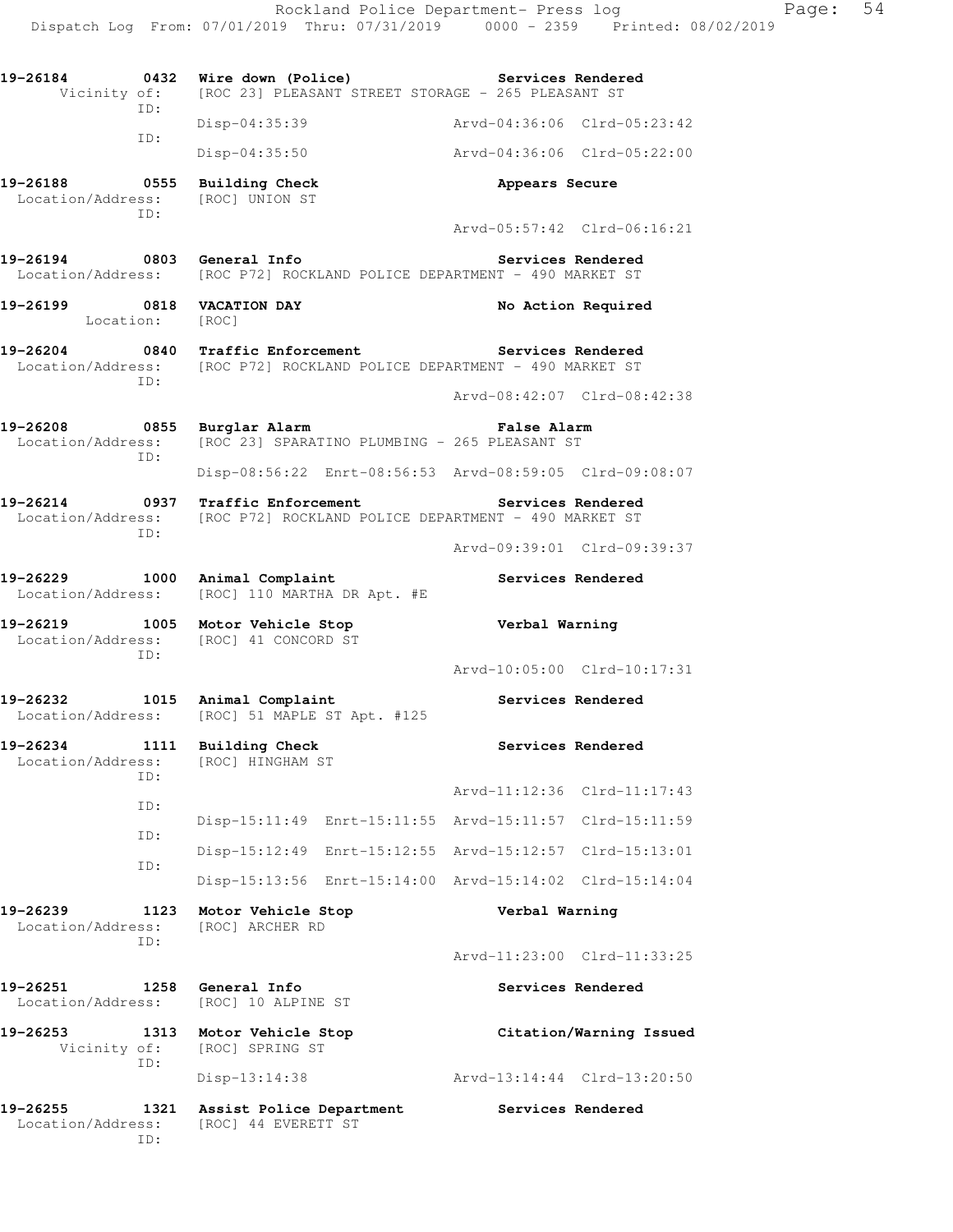Disp-13:23:30 Enrt-13:24:58 Arvd-13:28:29 Clrd-13:31:15

| 19-26260<br>Location:         | 1333        | Road Obstruction<br>[ROC] CENTER AVE AND CENTRAL   |                                                         | Services Rendered |                             |
|-------------------------------|-------------|----------------------------------------------------|---------------------------------------------------------|-------------------|-----------------------------|
|                               | ID:         | Disp-13:35:27                                      |                                                         |                   | $Clrd-13:35:52$             |
|                               | ID:         | Disp-13:35:38                                      |                                                         |                   | Arvd-13:38:04 Clrd-14:03:38 |
|                               | ID:         | Disp-13:37:59                                      |                                                         |                   | Arvd-13:45:33 Clrd-14:03:35 |
| 19-26262<br>Location/Address: | 1403        | Warrant<br>[ROC] 51 REED ST Apt. #2                |                                                         | Services Rendered |                             |
|                               | ID:         |                                                    |                                                         |                   | Arvd-14:03:00 Clrd-14:06:38 |
|                               | ID:         |                                                    | Disp-14:06:16 Enrt-14:06:49 Arvd-14:21:08               |                   | $Clrd-14:34:18$             |
|                               | ID:         |                                                    | Disp-14:06:43 Enrt-14:06:51 Arvd-14:21:15               |                   | $Clrd-14:34:18$             |
|                               | ID:         | $Disp-14:50:19$                                    |                                                         |                   | Arvd-14:53:12 Clrd-14:56:22 |
| 19-26264<br>Location/Address: | 1417        | Assist Other Agency<br>[ROC] 51 HANNAH WAY Apt. #B |                                                         | Services Rendered |                             |
|                               | ID:         | $Disp-14:34:18$                                    |                                                         |                   | Arvd-14:37:45 Clrd-14:50:19 |
|                               | ID:         | $Disp-14:34:18$                                    |                                                         |                   | Arvd-14:37:48 Clrd-14:49:37 |
| 19-26272<br>Location/Address: | 1547        | Burglar Alarm<br>[ROC] 3 FOLEY RD                  |                                                         | Investigated      |                             |
|                               | TD:         |                                                    | Disp-15:48:00 Enrt-15:49:15 Arvd-15:50:54 Clrd-15:58:16 |                   |                             |
| 19-26273<br>Location/Address: | 1552<br>ID: | 911 Accidental                                     | [ROC P64] CVS PHARMACY - 80 MARKET ST                   | Investigated      |                             |
|                               |             | $Disp-16:07:02$                                    |                                                         |                   | Arvd-16:07:06 Clrd-16:09:59 |
| 19-26274<br>Location/Address: | 1600<br>ID: | SHIFT ASSIGNMENTS                                  | [ROC P72] ROCKLAND POLICE DEPARTMENT - 490 MARKET ST    | No Service        |                             |
|                               |             | Disp-16:16:12                                      |                                                         |                   | Clrd-16:16:17               |
| 19-26275<br>Location/Address: | 1614<br>ID: | Traffic Enforcement                                | [ROC P72] ROCKLAND POLICE DEPARTMENT - 490 MARKET ST    |                   | Citation/Warning Issued     |
|                               |             |                                                    |                                                         |                   | Arvd-16:19:00 Clrd-20:16:17 |
| 19-26277<br>Location:         | 1637        | Details / Time off<br>[ROC]                        |                                                         | No Service        |                             |
| 19-26283<br>Location/Address: | 1707<br>ID: | MVA Property Damage Only<br>[ROC] HINGHAM ST       |                                                         | Investigated      |                             |
|                               | ID:         |                                                    | Disp-17:08:44 Enrt-17:10:27 Arvd-17:14:32 Clrd-17:35:20 |                   |                             |
|                               |             | Disp-17:49:31                                      |                                                         |                   | $Clrd-17:49:45$             |
| 19-26285<br>Location/Address: | 1710<br>ID: | Assist Fire Department<br>[ROC] 6 DANIEL TEAGUE DR |                                                         | Services Rendered |                             |
|                               |             |                                                    | Disp-17:11:38 Enrt-17:11:48 Arvd-17:13:11 Clrd-17:23:23 |                   |                             |
|                               | ID:         |                                                    | Disp-17:11:44 Enrt-17:11:51 Arvd-17:13:20 Clrd-17:23:26 |                   |                             |
| 19-26289<br>Location:         | 1748        | Details / Time off<br>[ROC]                        |                                                         | No Service        |                             |
| 19-26290<br>Location/Address: | 1749<br>ID: | <b>Building Check</b><br>[ROC] UNION ST            |                                                         |                   | Building Checked/Secured    |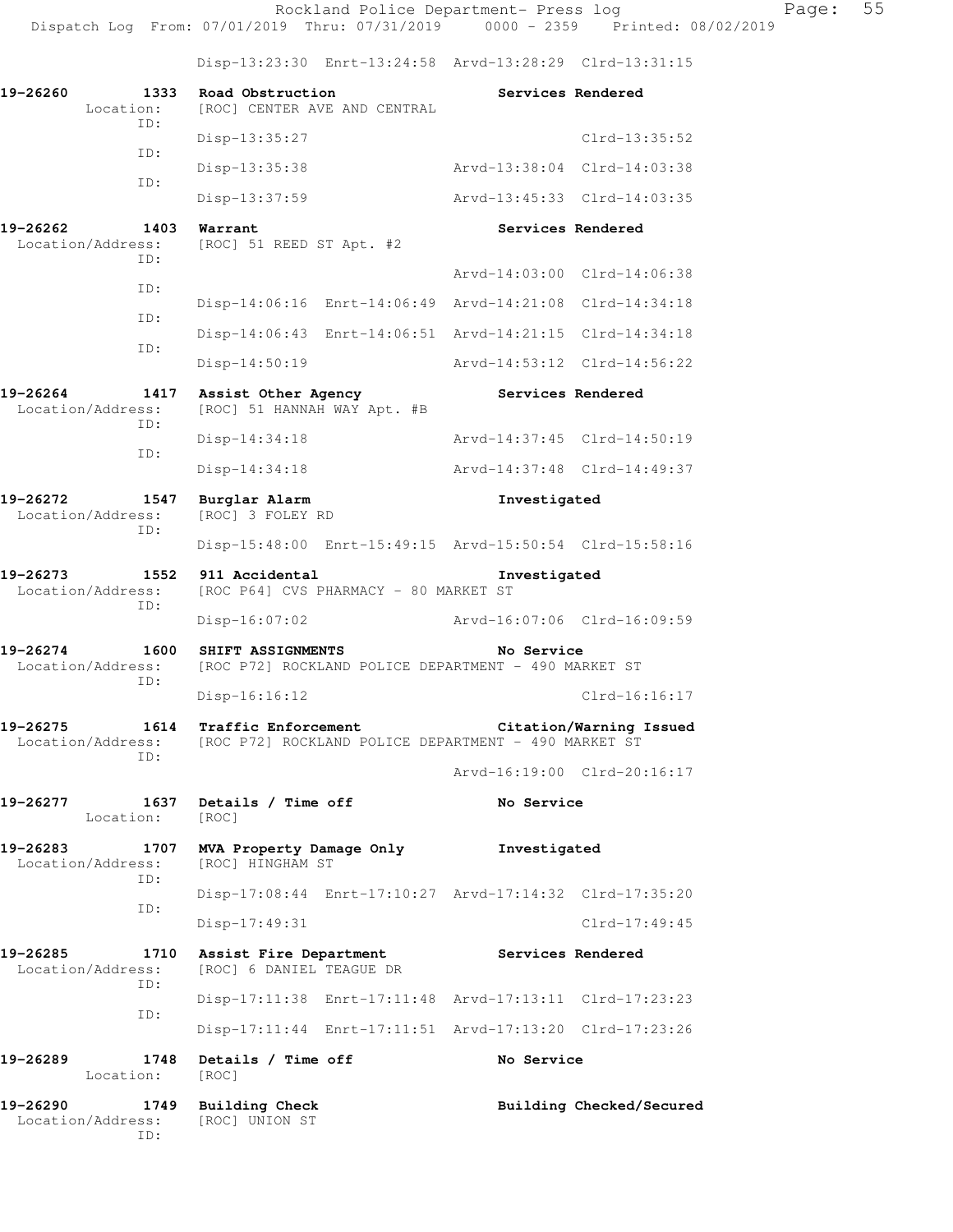Arvd-17:49:21 Clrd-17:49:44

| 19-26292<br>1809<br>Location/Address:<br>ID: | Health & Welfare Check<br>[ROC] 214 MARTHA DR Apt. #F                       | No Service                                              |
|----------------------------------------------|-----------------------------------------------------------------------------|---------------------------------------------------------|
|                                              | Disp-18:13:15                                                               | Arvd-18:13:21 Clrd-18:43:17                             |
| Fire Unit:                                   | ROCKEN3-Pumper-Rockland Engine 3<br>InQrtsUnavl-18:31:02 InSrvce-18:31:11   | Disp-18:11:58 Enrt-18:13:20 Arvd-18:15:26 Clrd-18:23:17 |
| EMS Unit:                                    | ROCKAM2-Rockland A2<br>InOrtsUnavl-18:30:58 InSrvce-18:31:15                | Disp-18:11:14 Enrt-18:13:17 Arvd-18:15:23 Clrd-18:23:12 |
| 19-26297<br>1856<br>Location/Address:        | Burglar Alarm<br>[ROC P45] COMFORT INN - 850 HINGHAM ST                     | <b>Services Rendered</b>                                |
| ID:                                          |                                                                             | Disp-18:59:12 Enrt-19:03:53 Arvd-19:03:57 Clrd-19:15:01 |
| 19-26298<br>1917<br>Location/Address:        | Animal Complaint<br>[ROC] HOWARD ST                                         | Sent On Way                                             |
| ID:                                          |                                                                             | Disp-19:19:30 Enrt-19:20:17 Arvd-19:24:18 Clrd-19:27:23 |
| 19-26299<br>1932<br>Location/Address:        | <b>Building Check</b><br>[ROC] 48 CAREY ST                                  | Services Not Required                                   |
| ID:                                          |                                                                             | Arvd-19:37:14 Clrd-19:42:36                             |
| 19-26301<br>Location/Address:                | 1956 Building Check<br>[ROC] UNION ST                                       | Services Not Required                                   |
| ID:                                          |                                                                             | Arvd-20:00:45 Clrd-20:03:36                             |
| 19-26303<br>2004<br>Location/Address:<br>ID: | Suspicious Activity<br>[ROC P67] LITTLE BANGKOK - 100 MARKET ST             | Services Rendered                                       |
|                                              |                                                                             | Disp-20:06:44 Enrt-20:08:06 Arvd-20:08:34 Clrd-20:17:57 |
| 19-26305<br>2010<br>Vicinity of:<br>ID:      | <b>Building Check</b><br>[ROC] HARTSUFF PARK - HINGHAM ST                   | Services Not Required                                   |
| ID:                                          |                                                                             | Arvd-20:15:10 Clrd-20:18:11                             |
| ID:                                          | Disp-21:47:31 Enrt-21:47:45                                                 | $Clrd-21:47:53$                                         |
| ID:                                          |                                                                             | Disp-21:55:09 Enrt-21:55:17 Arvd-21:55:22 Clrd-21:55:26 |
|                                              |                                                                             | Disp-21:57:17 Enrt-21:57:30 Arvd-21:57:37 Clrd-21:57:42 |
| 19-26306<br>2016<br>Location/Address:<br>ID: | Traffic Enforcement<br>[ROC P72] ROCKLAND POLICE DEPARTMENT - 490 MARKET ST | Citation/Warning Issued                                 |
|                                              |                                                                             | Arvd-20:18:22 Clrd-23:58:59                             |
| 19-26308<br>2035<br>Location/Address:<br>ID: | Disturbance<br>[ROC] APT B - 51 HANNAH WAY                                  | Unfounded                                               |
| ID:                                          |                                                                             | Disp-20:36:20 Enrt-20:36:33 Arvd-20:37:52 Clrd-20:48:51 |
|                                              |                                                                             | Disp-20:36:20 Enrt-20:36:38 Arvd-20:37:57 Clrd-20:48:58 |
| 19-26309<br>2051<br>Location/Address:<br>ID: | 911 Hang Up<br>[ROC] 72 UNION ST                                            | Services Rendered                                       |
|                                              |                                                                             | Disp-20:53:48 Enrt-20:54:08 Arvd-20:54:43 Clrd-20:57:07 |
| 19-26313<br>2100<br>Location/Address:<br>ID: | Assist Police Department<br>[ROC] 2 DANIEL TEAGUE DR                        | No Service                                              |
|                                              |                                                                             | Disp-21:03:45 Enrt-21:03:54 Arvd-21:06:32 Clrd-21:09:33 |
| 19-26315<br>2126                             | <b>Building Check</b>                                                       | Services Not Required                                   |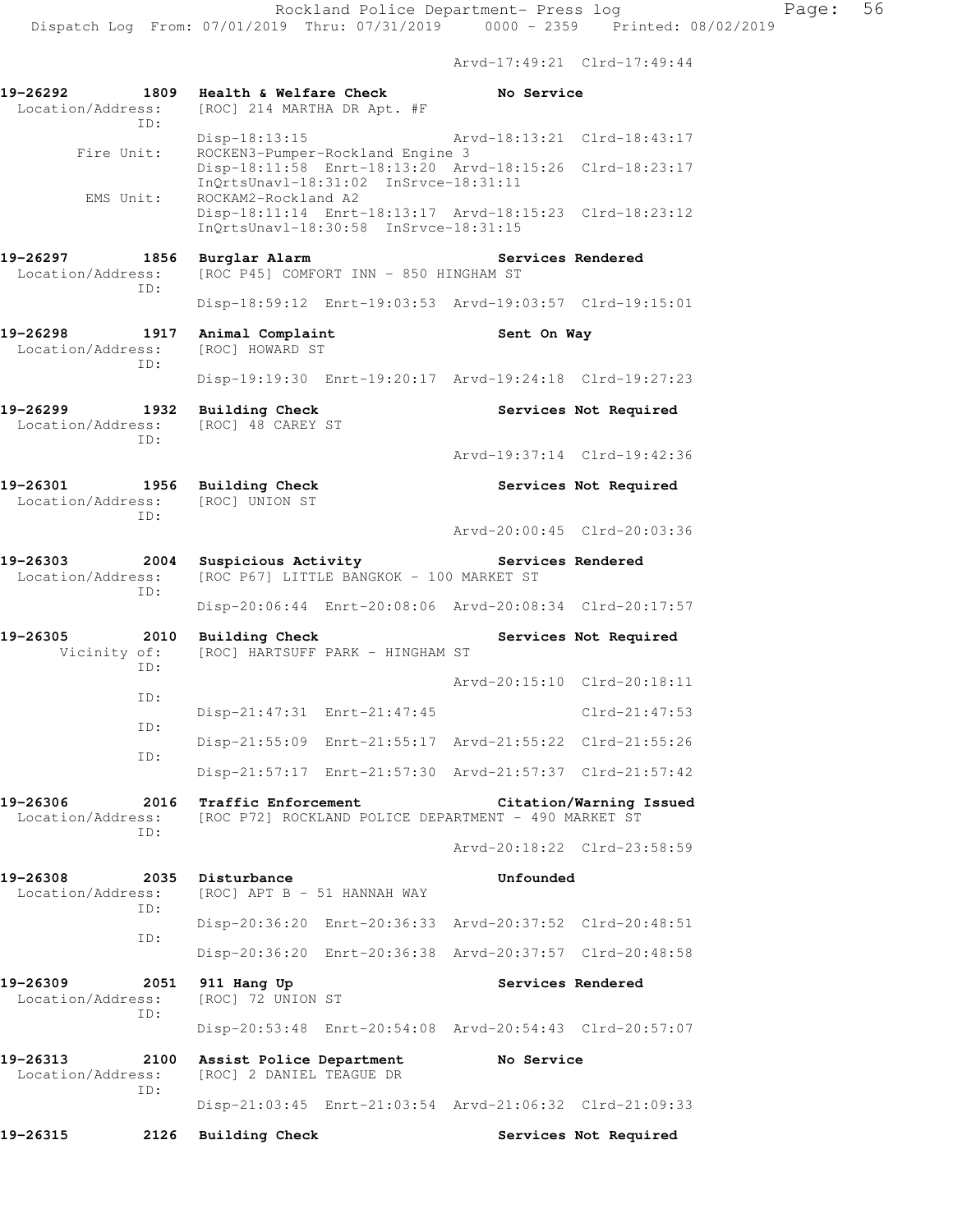Rockland Police Department- Press log Fage: 57 Dispatch Log From: 07/01/2019 Thru: 07/31/2019 0000 - 2359 Printed: 08/02/2019 Location/Address: [ROC] BILL DELAHUNT PKWY ID: Arvd-21:29:20 Clrd-21:32:12 **19-26317 2147 Assist Public Whitman Call**  Location/Address: [ROC P72] ROCKLAND POLICE DEPARTMENT - 417 PLAIN ST ID: Disp-21:55:20 Clrd-21:55:40 19-26319 2208 Disturbance **Services Rendered**  Location/Address: [ROC] 137 J A DUNN MEM DR ID: Disp-22:10:13 Enrt-22:10:33 Arvd-22:19:48 Clrd-22:24:40 ID: Disp-22:10:13 Enrt-22:10:36 Arvd-22:17:44 Clrd-22:24:31 ID: Disp-22:26:57 Arvd-22:27:07 Clrd-22:44:15 **19-26320 2212 Building Check Services Not Required**  Location/Address: [ROC] 48 CAREY ST ID: Arvd-22:14:33 Clrd-22:19:53 **19-26323 2220 Suspicious Activity Gone on arrival**  Location/Address: [ROC] 21 BROOKS RD @ 224 DURBECK RD ID: Disp-22:59:20 Enrt-22:59:29 Arvd-23:02:11 Clrd-23:06:54 **19-26322 2225 Building Check Services Not Required**  Location/Address: [ROC 5] COMMUNITY CENTER - 394 UNION ST ID: Arvd-22:27:57 Clrd-22:31:22 19-26324 **2238** Building Check **Services Not Required**  Location/Address: [ROC] HINGHAM ST ID: Arvd-22:39:47 Clrd-22:43:37 **19-26326 2242 Assist Fire Department Transported to Hospital**  Location/Address: [ROC] 32 MARTHA DR Apt. #F ID: Disp-22:45:06 Enrt-22:45:27 Arvd-22:47:41 Clrd-22:59:20 19-26327 2250 Animal Complaint **Services Rendered**  Vicinity of: [ROC] 44 BLANCHARD ST @ 29 CHURCH ST ID: Disp-22:52:02 Enrt-22:52:17 Arvd-23:01:44 Clrd-23:01:49 ID: Disp-22:52:02 Enrt-22:52:13 Arvd-23:02:40 Clrd-23:02:44 19-26330 2339 Larceny / Forgery/ Fraud Investigated Location/Address: [ROC] 47 ARTHUR ST [ROC] 47 ARTHUR ST ID: Disp-23:42:05 Enrt-23:42:11 Arvd-23:46:14 Clrd-23:58:40 ID: Disp-23:46:18 Arvd-23:46:20 Clrd-23:53:21 **For Date: 07/19/2019 - Friday**

### 19-26331 0006 Information Call **No Action Required** Location/Address: [ROC P72] ROCKLAND POLICE DEPARTMENT - 490 MARKET ST **19-26333 0014 Building Check Services Not Required**  Location/Address: [ROC] BILL DELAHUNT PKWY ID: Arvd-00:15:56 Clrd-00:17:08

| 19-26334          |     | 0021 Building Check |  |  | Services Not Required |  |  |
|-------------------|-----|---------------------|--|--|-----------------------|--|--|
| Location/Address: |     | [ROC] HINGHAM ST    |  |  |                       |  |  |
|                   | TD: |                     |  |  |                       |  |  |
|                   |     |                     |  |  | - 1000000000000000    |  |  |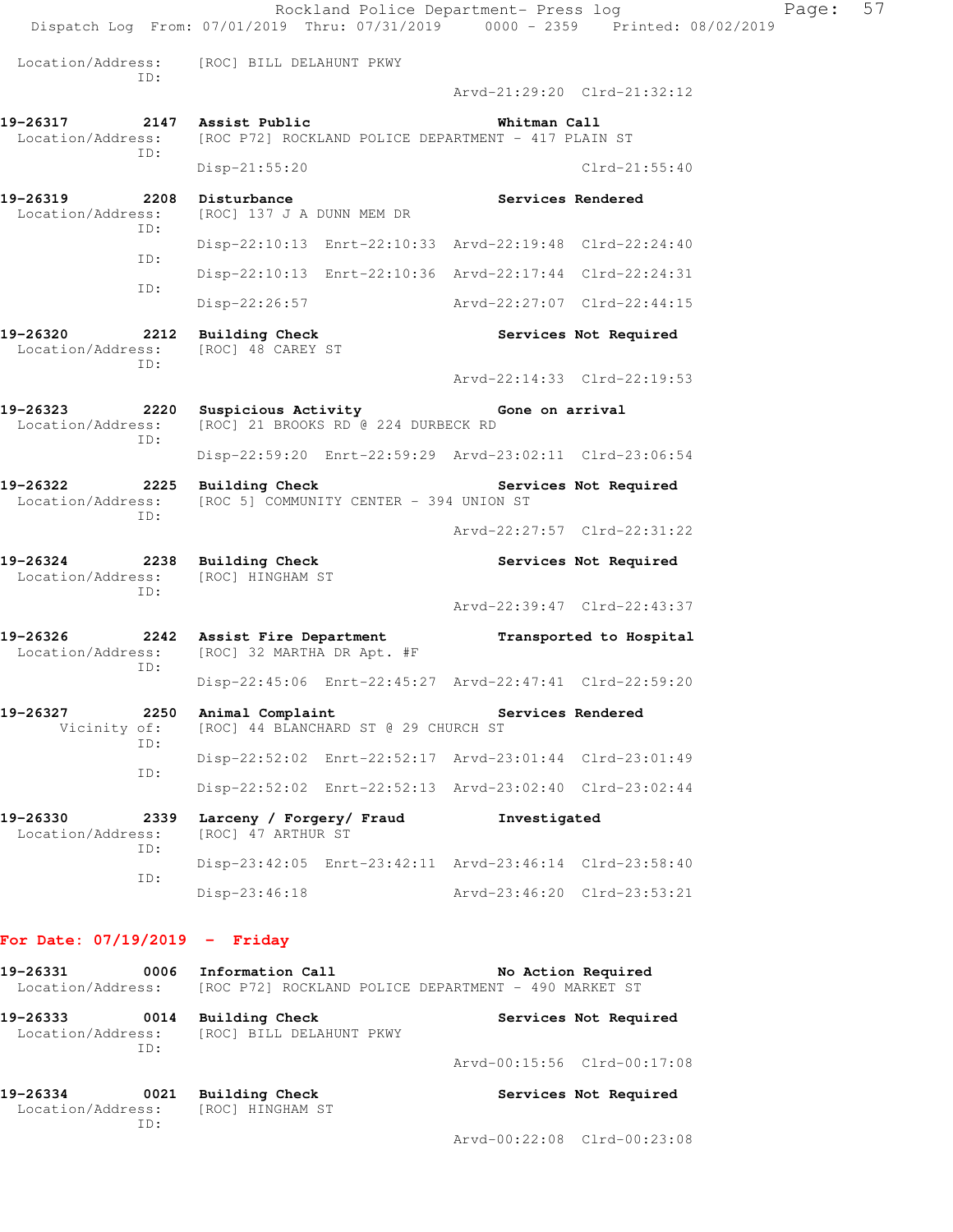Dispatch Log From: 07/01/2019 Thru: 07/31/2019 0000 - 2359 Printed: 08/02/2019 **19-26335 0024 Police Information Summons To Court**  Location/Address: [ROC P72] ROCKLAND POLICE DEPARTMENT - 490 MARKET ST ID: Disp-00:25:22 Arvd-00:25:29 Clrd-02:17:15 **19-26336 0024 Building Check Services Not Required**  Location/Address: [ROC 5] COMMUNITY CENTER - 394 UNION ST ID: Arvd-00:27:22 Clrd-00:28:12 **19-26338 0029 Building Check Services Not Required**  Location/Address: [ROC] 48 CAREY ST ID: Arvd-00:31:12 Clrd-00:31:59 **19-26341 0227 Motor Vehicle Stop Verbal Warning**  Vicinity of: [ROC] 800 HINGHAM ST @ 20 RESERVOIR PARK DR ID: Arvd-02:27:00 Clrd-02:30:41 **19-26348 0552 Building Check Building Checked/Secured**  Location/Address: [ROC] UNION ST ID: Disp-05:53:57 Clrd-06:11:52 **19-26357 0801 General Info Services Rendered**  Location/Address: [ROC P72] ROCKLAND POLICE DEPARTMENT - 490 MARKET ST **19-26359 0835 Police Information No Service**  Location/Address: [ROC] 2 DANIEL TEAGUE DR ID: Disp-08:36:34 Arvd-08:36:37 Clrd-08:37:36 **19-26365 0856 Warrant Taken/Referred to Other Agency**  Location/Address: [ROC] 51 REED ST Apt. #2 ID: Disp-08:57:24 Enrt-08:57:44 Arvd-09:09:27 Clrd-09:57:06 ID: Disp-08:57:40 Enrt-08:57:42 Arvd-09:09:28 Clrd-09:10:18 **19-26373 1002 Suspicious Activity Unfounded**  Location/Address: [ROC] 329 NORTH AVE ID: Disp-10:03:06 Enrt-10:03:08 Arvd-10:03:55 Clrd-10:07:13 **19-26376 1031 Unwanted Party Peace Restored**  Location/Address: [ROC] 163 SALEM ST ID: Disp-10:32:58 Enrt-10:33:00 Arvd-10:37:18 Clrd-11:29:30 ID: Disp-10:47:47 Arvd-10:47:50 Clrd-11:29:31 **19-26388 1255 MVA Property Damage Only Gone on arrival**  Location/Address: [ROC] 223 UNION ST @ 21 SCHOOL ST ID: Disp-12:55:53 Enrt-12:55:58 Arvd-13:07:03 Clrd-13:07:15 **19-26392 1331 Police Information No Service**  Location/Address: [ROC] 2 DANIEL TEAGUE DR ID: Disp-13:31:12 Enrt-13:31:17 Arvd-13:31:21 Clrd-13:33:35 Original Call #: 19-26359 **19-26396 1338 Lockout Services Rendered**  Location/Address: [ROC] 465 PLAIN ST ID: Disp-13:40:16 Enrt-13:40:18 Arvd-13:42:11 Clrd-13:47:38 **19-26402 1431 Health & Welfare Check Report Follows** 

Location/Address: [ROC] 49 CUSTER ST

Rockland Police Department- Press log Fage: 58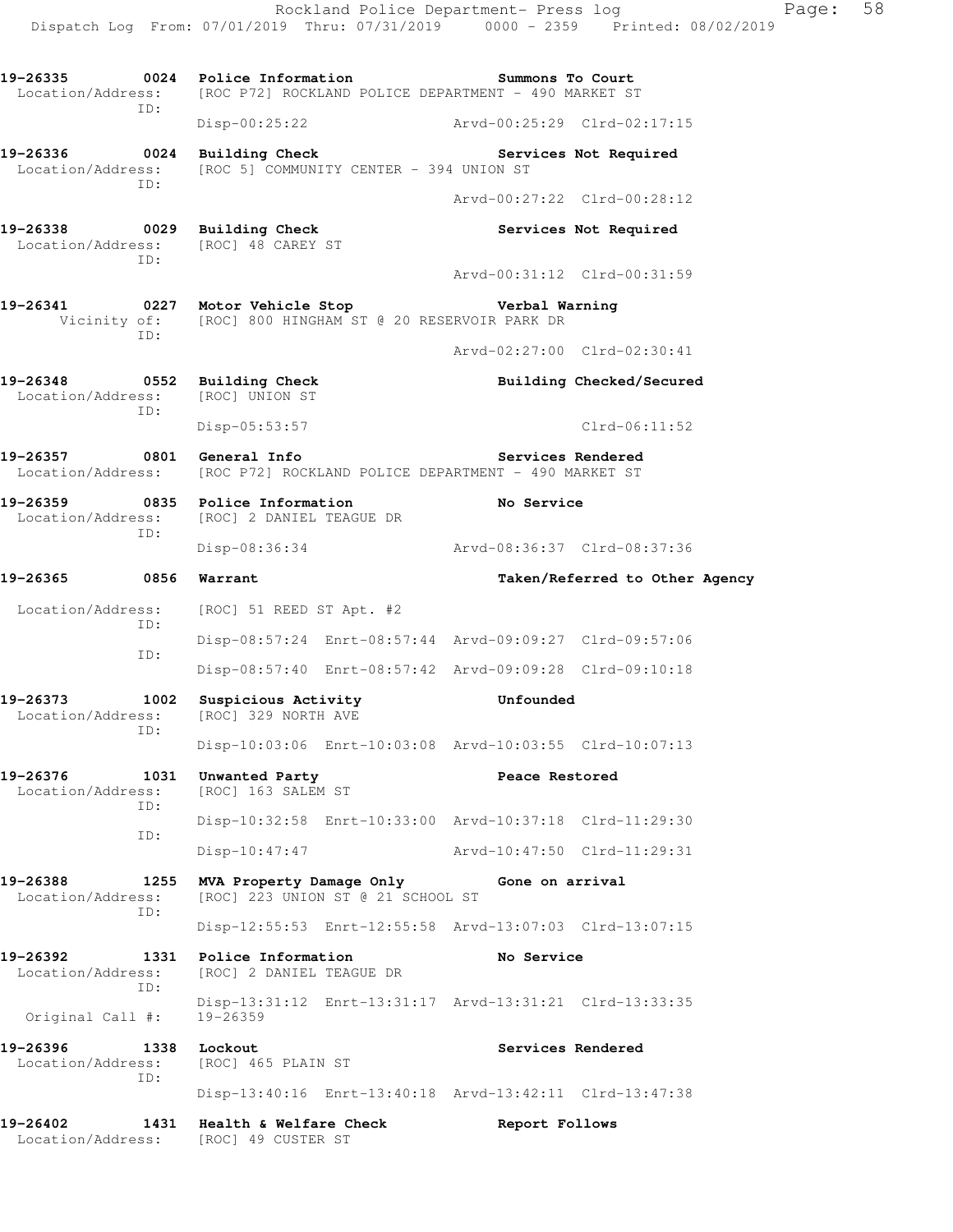|                                              |                                                                                             | Rockland Police Department- Press log                                  | Page:<br>Dispatch Log From: 07/01/2019 Thru: 07/31/2019 0000 - 2359 Printed: 08/02/2019 | 59 |
|----------------------------------------------|---------------------------------------------------------------------------------------------|------------------------------------------------------------------------|-----------------------------------------------------------------------------------------|----|
| ID:                                          |                                                                                             |                                                                        |                                                                                         |    |
| ID:                                          |                                                                                             | Disp-14:32:07 Enrt-14:32:14 Arvd-14:34:50 Clrd-14:49:50                |                                                                                         |    |
|                                              |                                                                                             | Disp-14:32:11 Enrt-14:32:15 Arvd-14:34:51 Clrd-14:34:53                |                                                                                         |    |
| 19-26404<br>1448<br>Location/Address:<br>ID: | Suspicious Activity<br>[ROC] 329 NORTH AVE                                                  | No Service                                                             |                                                                                         |    |
| Original Call #:                             | $19 - 26373$                                                                                | Disp-14:49:03 Enrt-14:49:05 Arvd-14:52:29 Clrd-14:52:30                |                                                                                         |    |
| 19-26410<br>Location/Address:<br>ID:         | [ROC] CRESCENT ST                                                                           | 1514 Motor Vehicle Complaint Unfounded                                 |                                                                                         |    |
|                                              |                                                                                             | Disp-15:16:28 Enrt-15:16:47 Arvd-15:16:49 Clrd-15:18:43                |                                                                                         |    |
| 19-26412<br>Location/Address:<br>ID:         | 1555 Traffic Enforcement                                                                    | [ROC P72] ROCKLAND POLICE DEPARTMENT - 490 MARKET ST                   | Services Rendered                                                                       |    |
| ID:                                          | $Disp-16:18:11$                                                                             |                                                                        | Arvd-16:18:15 Clrd-20:07:14                                                             |    |
|                                              | Disp-18:36:23                                                                               |                                                                        | Arvd-18:36:47 Clrd-18:42:13                                                             |    |
| ID:                                          | Disp-18:36:30                                                                               |                                                                        | Arvd-18:36:47 Clrd-18:42:08                                                             |    |
| ID:                                          | Disp-18:36:41                                                                               |                                                                        | Arvd-18:36:47 Clrd-18:44:22                                                             |    |
| 19-26414                                     | 1618 General Info                                                                           | Location/Address: [ROC P72] ROCKLAND POLICE DEPARTMENT - 490 MARKET ST | Services Rendered                                                                       |    |
| 19-26417<br>Location/Address:<br>ID:         | 1655 Motor Vehicle Stop<br>[ROC] 100 CENTRE AVE                                             |                                                                        | Citation/Warning Issued                                                                 |    |
|                                              |                                                                                             |                                                                        | Arvd-16:55:00 Clrd-17:01:17                                                             |    |
| 19-26418<br>Location/Address:<br>ID:         | 1700 FRAUD                                                                                  | [ROC P72] ROCKLAND POLICE DEPARTMENT - 490 MARKET ST                   | Services Rendered                                                                       |    |
| ID:                                          | Disp-17:03:39                                                                               |                                                                        | $Clrd-17:03:57$                                                                         |    |
|                                              | $Disp-21:01:03$                                                                             |                                                                        | $Clrd-21:01:13$                                                                         |    |
| 19-26421<br>Location/Address:<br>ID:         | 1718 Animal Complaint<br>[ROC P55] HOME DEPOT - 1149 HINGHAM ST                             | Unfounded                                                              |                                                                                         |    |
|                                              |                                                                                             | Disp-17:18:49 Enrt-17:18:54 Arvd-17:25:47 Clrd-17:27:19                |                                                                                         |    |
| 19-26424<br>Location/Address:<br>ID:         | 1742 Motor Vehicle Stop<br>[ROC] 416 SUMMER ST @ 67 CONDON CIR                              | Appears Secure                                                         |                                                                                         |    |
|                                              |                                                                                             |                                                                        | Arvd-17:42:00 Clrd-17:56:10                                                             |    |
|                                              | 19-26427 1820 Motor Vehicle Stop<br>Vicinity of: [ROC] 333 PLAIN ST @ 290 REED ST           |                                                                        | Citation/Warning Issued                                                                 |    |
| ID:                                          |                                                                                             |                                                                        | Arvd-18:20:00 Clrd-18:30:06                                                             |    |
| 19-26437<br>Location/Address:                | 1952 Motor Vehicle Stop<br>[ROC] BILL DELAHUNT PKWY                                         | Verbal Warning                                                         |                                                                                         |    |
| ID:                                          |                                                                                             | Disp-19:56:59 Enrt-19:57:20 Arvd-19:57:24 Clrd-19:58:10                |                                                                                         |    |
| Location/Address:<br>Fire Unit:              | 19-26442 2012 Emergency Medical<br>[ROC] 177 NEVENS CIR<br>ROCKEN1-Pumper-Rockland Engine 1 |                                                                        | Transported to Hospital                                                                 |    |
| EMS Unit:                                    | InQrtsUnavl-20:32:06 InSrvce-20:32:10<br>ROCKAM1-Rockland A1                                | Disp-20:15:17 Enrt-20:15:32 Arvd-20:17:31 Clrd-20:27:05                |                                                                                         |    |
|                                              |                                                                                             | Disp-20:15:17 Enrt-20:15:30 Arvd-20:17:34 Clrd-20:27:05                | Hosp-20:36:36 ClrHosp-21:14:47 InQrtsUnavl-21:25:50 InSrvce-21:25:52                    |    |
| ID:                                          |                                                                                             | Disp-20:16:42 Enrt-20:16:45 Arvd-20:16:51 Clrd-20:30:23                |                                                                                         |    |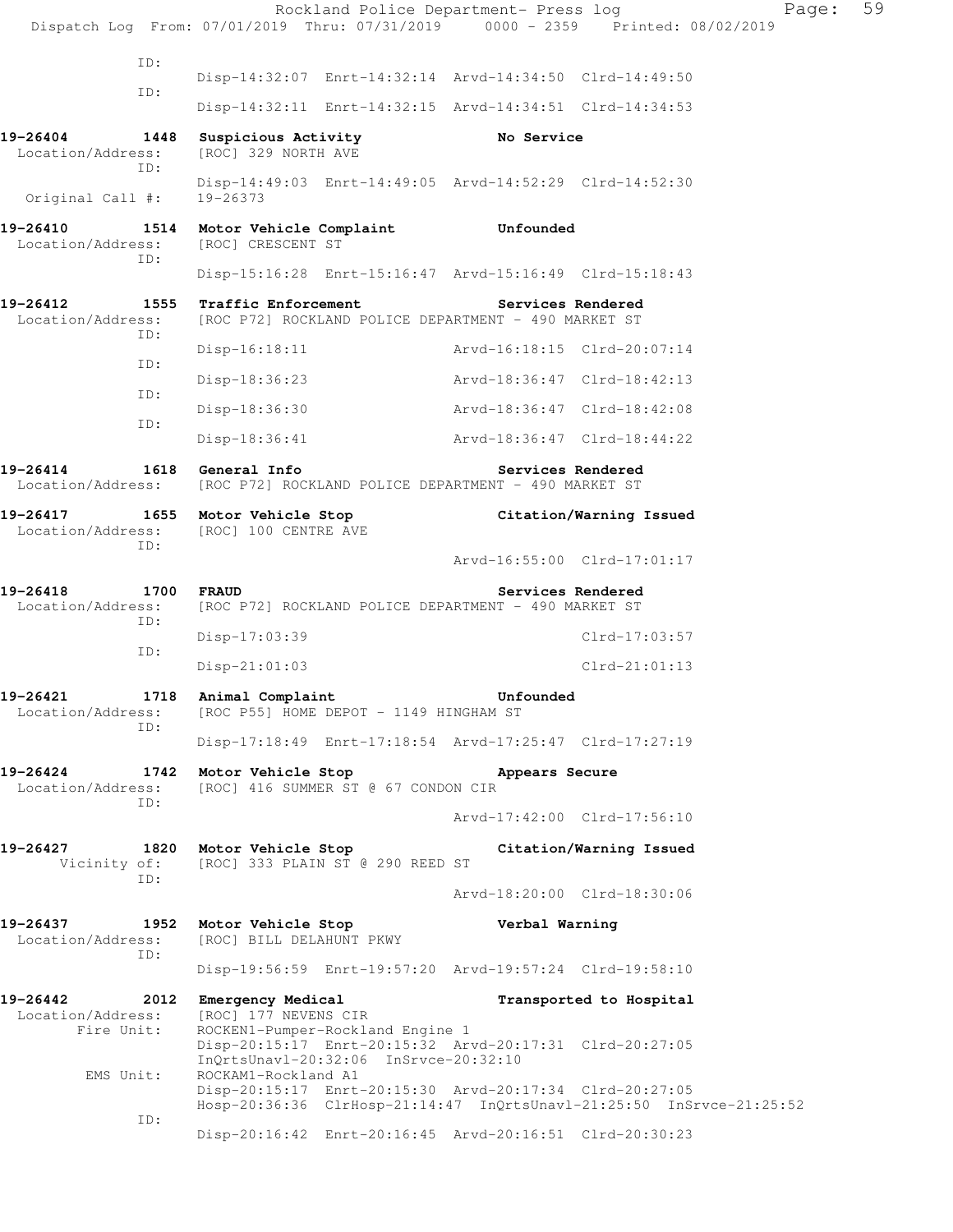|      | r age . |  |
|------|---------|--|
| 2019 |         |  |

|                                        | ID:         |                                                    |                                                                                                     |                |                                                         |
|----------------------------------------|-------------|----------------------------------------------------|-----------------------------------------------------------------------------------------------------|----------------|---------------------------------------------------------|
|                                        |             | Disp-20:18:07                                      |                                                                                                     |                | Arvd-20:18:11 Clrd-20:30:26                             |
| 19-26444<br>Vicinity of:<br>Fire Unit: | 2013        |                                                    | Motor Vehicle Collision W/PI<br>[ROC P26] CAR WASH - CENTRE AVE<br>ROCKEN3-Pumper-Rockland Engine 3 | Paper Exchange |                                                         |
|                                        |             | Disp-20:16:30                                      | InOrtsUnavl-20:16:46 InSrvce-20:16:46                                                               |                | $Clrd-20:16:46$                                         |
| Fire Unit:                             |             | Disp-20:17:25                                      | ROCKEN3-Pumper-Rockland Engine 3<br>InOrtsUnav1-20:18:03 InSrvce-20:18:03                           |                | $Clrd-20:18:03$                                         |
|                                        | ID:         |                                                    | Disp-20:17:42 Enrt-20:17:46 Arvd-20:19:25                                                           |                | $Clrd-20:30:41$                                         |
|                                        | ID:         |                                                    |                                                                                                     |                | Disp-20:22:27 Enrt-20:22:31 Arvd-20:22:34 Clrd-20:30:33 |
| 19-26443<br>Location/Address:          | 2014        | Emergency Medical<br>[ROC] 177 NEVENS CIR          |                                                                                                     |                | No Action Required                                      |
| 19-26447<br>Location/Address:          | 2026<br>ID: | Traffic Enforcement                                | [ROC] ROCKALND POLICE DEPT - MARKET ST                                                              |                | Citation/Warning Issued                                 |
|                                        | ID:         |                                                    |                                                                                                     | Arvd-20:26:00  | $Clrd-23:19:01$                                         |
|                                        | ID:         | Disp-20:52:31                                      |                                                                                                     | Arvd-20:52:36  | $Clrd-21:13:04$                                         |
|                                        |             | $Disp-21:21:32$                                    |                                                                                                     | Arvd-21:21:36  | $Clrd-21:27:54$                                         |
| 19-26453<br>Location/Address:          | 2121<br>ID: | Disturbance<br>[ROC] BRIAN DUFFY WAY               |                                                                                                     | Investigated   |                                                         |
|                                        |             | Disp-21:25:35                                      |                                                                                                     |                | $Clrd-21:25:48$                                         |
| 19-26457<br>Location/Address:          | 2201<br>ID: | 911 Accidental<br>[ROC] 21 ALPINE ST Apt. #C       |                                                                                                     | Appears Secure |                                                         |
|                                        |             |                                                    |                                                                                                     |                | Disp-22:03:17 Enrt-22:03:58 Arvd-22:08:15 Clrd-22:12:14 |
| 19-26459<br>Location/Address:          | 2204<br>ID: | Motor Vehicle Stop                                 | [ROC P55] HOME DEPOT - 1149 HINGHAM ST                                                              |                | Citation/Warning Issued                                 |
|                                        |             |                                                    |                                                                                                     |                | Arvd-22:04:00 Clrd-22:10:26                             |
| $19 - 26463$ 2222<br>Location/Address: | ID:         | Motor Vehicle Stop                                 | [ROC] 165 HOWARD ST @ 7 CUSTER ST                                                                   | Verbal Warning |                                                         |
|                                        |             |                                                    |                                                                                                     |                | Arvd-22:22:00 Clrd-22:25:52                             |
| 19-26464                               | 2225<br>ID: | Motor Vehicle Stop<br>Vicinity of: [ROC] SCHOOL ST |                                                                                                     |                | Citation/Warning Issued                                 |
|                                        |             |                                                    |                                                                                                     |                | Arvd-22:25:00 Clrd-22:32:49                             |
| 19-26465<br>Location/Address:          | 2235<br>TD: | Motor Vehicle Stop                                 | [ROC] 408 UNION ST @ 11 NORTH AVE                                                                   |                | Summons To Court                                        |
|                                        |             |                                                    |                                                                                                     |                | Arvd-22:35:00 Clrd-22:54:25                             |
| 19-26466<br>Location/Address:          | 2259        | Motor Vehicle Complaint<br>[ROC] 511 WEBSTER ST    |                                                                                                     |                | Citation/Warning Issued                                 |
| 19-26469 2309<br>Location/Address:     |             | Motor Vehicle Stop                                 | [ROC] MOBIL GAS STATION - 158 MARKET ST                                                             |                | Citation/Warning Issued                                 |
| 19-26470<br>Location/Address:          | 2313<br>ID: | Assist Fire Department<br>[ROC] 34 FOLEY RD        |                                                                                                     |                | Transported to Hospital                                 |
|                                        |             |                                                    | Disp-23:14:44 Enrt-23:15:03 Arvd-23:15:36 Clrd-23:30:22                                             |                |                                                         |
|                                        | ID:         |                                                    | Disp-23:14:53 Enrt-23:15:00 Arvd-23:15:39 Clrd-23:30:18                                             |                |                                                         |
| 19-26474                               |             | 2347 Assist Fire Department                        |                                                                                                     |                | Provided Assistance                                     |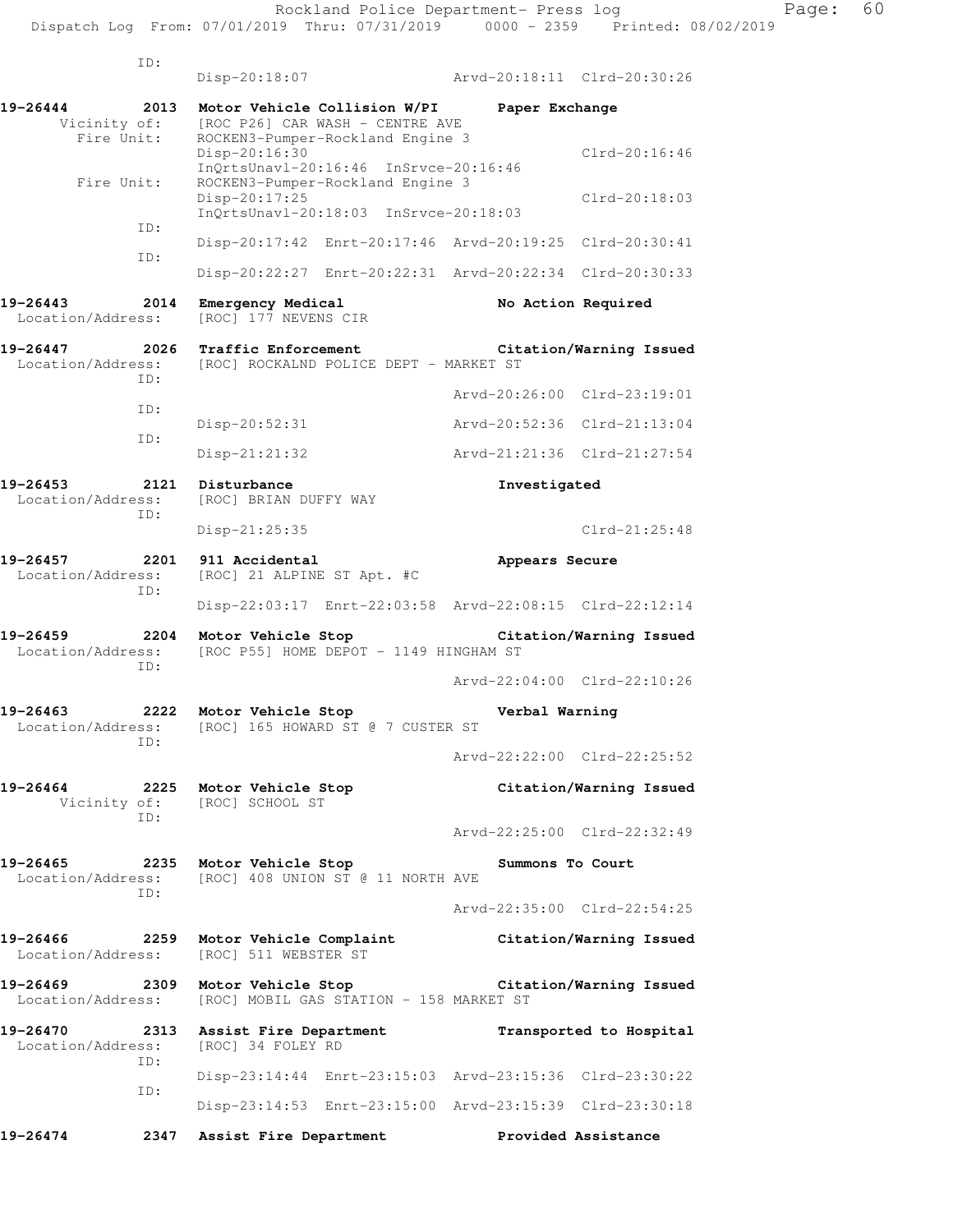Rockland Police Department- Press log Fage: 61 Dispatch Log From: 07/01/2019 Thru: 07/31/2019 0000 - 2359 Printed: 08/02/2019 Location/Address: [ROC] 7 BOXBERRY LN ID: Disp-23:48:49 Enrt-23:48:53 Arvd-23:50:45 Clrd-07/20/2019 @ 00:14:16 ID: Disp-00:02:01 Enrt-00:02:05 Arvd-00:06:06 Clrd-07/20/2019 @ 00:14:12 **For Date: 07/20/2019 - Saturday 19-26476 0014 Neighbor Disturbance Peace Restored**  Location/Address: [ROC] 29 FRANKLIN AVE ID: Disp-00:14:58 Clrd-00:16:57 ID: Disp-00:27:40 Enrt-00:27:45 Arvd-00:30:29 Clrd-00:42:54 ID: Disp-00:27:52 Enrt-00:28:00 Arvd-00:29:17 Clrd-00:42:50 **19-26477 0021 General Incident Services Rendered**  Location/Address: [ROC P72] ROCKLAND POLICE DEPARTMENT - 490 MARKET ST ID: Disp-00:24:08 Clrd-00:24:17 19-26480 **0058** Suspicious Activity **Services Rendered** Location/Address: [ROC P70] D'ANGELOS - 144 MARKET ST ID: Disp-00:59:13 Enrt-00:59:26 Arvd-00:59:33 Clrd-01:01:23 ID: Disp-00:59:13 Enrt-00:59:26 Clrd-01:01:27 **19-26481 0101 Building Check Services Rendered**  Location/Address: [ROC] HARTSTUFF PARK - HINGHAM ST ID: Arvd-01:03:33 Clrd-01:06:16 19-26485 **0107** Building Check **Services Rendered**  Location/Address: [ROC P75] UNION POINT - BILL DELAHUNT PKWY ID: Arvd-01:08:39 Clrd-01:18:18 **19-26486 0142 Assist Other Agency Services Rendered**  Location/Address: [ROC] 34 FOLEY RD ID: Disp-01:44:44 Enrt-01:49:23 Arvd-01:49:26 Clrd-02:43:00 ID: Disp-02:35:26 Enrt-02:35:32 Arvd-02:35:35 Clrd-03:09:05 19-26502 **0557** Building Check **Services Rendered**  Location/Address: [ROC] UNION ST ID: Disp-05:58:25 Arvd-05:58:40 Clrd-06:16:44 **19-26504 0614 Motor Vehicle Stop Citation/Warning Issued**  Location/Address: [ROC] 5 UNION ST @ 158 MARKET ST ID: Disp-06:16:53 Arvd-06:17:00 Clrd-06:21:02 **19-26510 0736 Assist Fire Department No EMS**  Location/Address: [ROC] 18 BAY PATH LN ID: Disp-07:37:37 Enrt-07:37:40 Arvd-07:40:55 Clrd-07:45:57 19-26520 0800 SHIFT ASSIGNMENTS Services Rendered Location/Address: [ROC P72] ROCKLAND POLICE DEPARTMENT - 490 MARKET ST

**19-26512 0803 Assist Fire Department Services Rendered**  Location/Address: [ROC] 115 UNION ST @ 20 VERNON ST ID:

Disp-08:04:05 Enrt-08:04:09 Arvd-08:07:34 Clrd-08:12:30

**19-26529 0956 911 Accidental Services Rendered**  Location/Address: [ROC] 41 GARDNER ST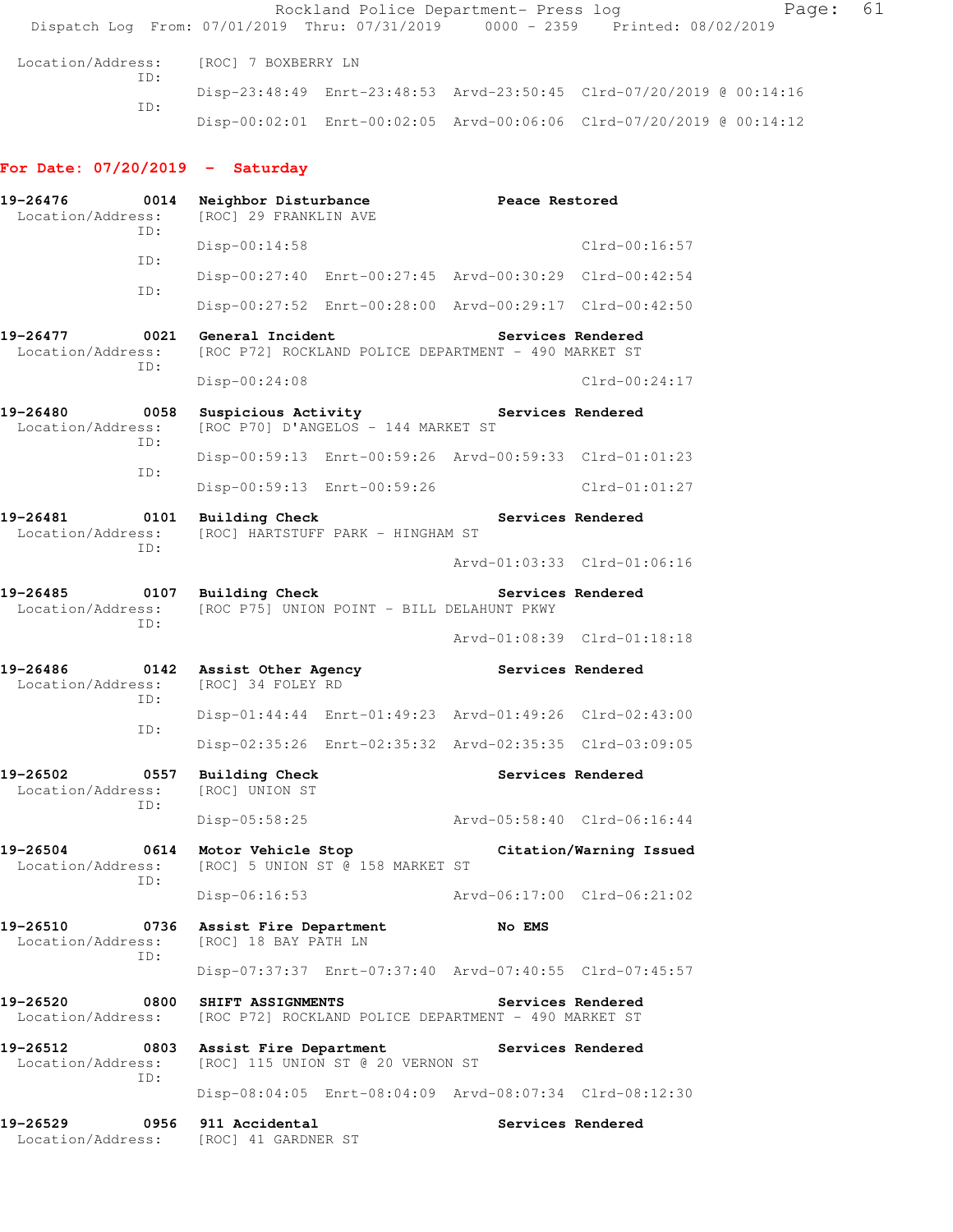|                                                                                    |                                                 |                                                         |                   | Rockland Police Department- Press log<br>Dispatch Log From: 07/01/2019 Thru: 07/31/2019 0000 - 2359 Printed: 08/02/2019 | Page: | 62 |
|------------------------------------------------------------------------------------|-------------------------------------------------|---------------------------------------------------------|-------------------|-------------------------------------------------------------------------------------------------------------------------|-------|----|
| ID:                                                                                |                                                 |                                                         |                   |                                                                                                                         |       |    |
| ID:                                                                                | $Disp-09:57:38$                                 |                                                         |                   | $Clrd-09:58:44$                                                                                                         |       |    |
|                                                                                    |                                                 | Disp-09:58:39 Enrt-09:58:42                             |                   | $Clrd-10:09:07$                                                                                                         |       |    |
| 19-26531<br>Location:                                                              | [ROC]                                           | 1015 PERSONAL DAY / Time off Services Rendered          |                   |                                                                                                                         |       |    |
| 19-26537<br>Location/Address:<br>ID:                                               | 1104 Burglar Alarm                              | [ROC 53] 400 HINGHAM STREET - 400 HINGHAM ST            | Cancelled Enroute |                                                                                                                         |       |    |
|                                                                                    |                                                 | Disp-11:05:17 Enrt-11:05:23                             |                   | Clrd-11:12:40                                                                                                           |       |    |
| 19-26538 1105 Disturbance<br>Location/Address:<br>ID:                              | [ROC] 61 FAIRVIEW ST                            |                                                         | Investigated      |                                                                                                                         |       |    |
| ID:                                                                                |                                                 | Disp-11:07:47 Enrt-11:08:29 Arvd-11:11:13 Clrd-12:03:56 |                   |                                                                                                                         |       |    |
| ID:                                                                                |                                                 |                                                         |                   | Disp-11:08:24 Enrt-11:08:27 Arvd-11:11:16 Clrd-11:11:55                                                                 |       |    |
|                                                                                    |                                                 | Disp-11:12:50 Enrt-11:12:56 Arvd-11:13:06 Clrd-11:30:12 |                   |                                                                                                                         |       |    |
| ID:                                                                                |                                                 |                                                         |                   | Disp-11:12:54 Enrt-11:12:56 Arvd-11:13:09 Clrd-12:03:53                                                                 |       |    |
| 19-26539<br>Location/Address:<br>ID:                                               | 1108 Assist Fire Department                     |                                                         | Services Rendered | [ROC] REED STREET EXTENSION - 138 REED ST @ 103 DIVISION ST                                                             |       |    |
|                                                                                    |                                                 |                                                         |                   | Disp-11:30:40 Arvd-11:30:43 Clrd-11:55:33                                                                               |       |    |
| 19-26542<br>Location/Address: [ROC P72] ROCKLAND POLICE DEPARTMENT - 490 MARKET ST | 1146 SHIFT SWAP                                 |                                                         |                   | Services Rendered                                                                                                       |       |    |
| 19-26543                                                                           |                                                 |                                                         |                   | 1158 Assist Fire Department Taken/Referred to Other Agency                                                              |       |    |
| Location/Address:<br>ID:                                                           |                                                 |                                                         |                   | [ROC] REED STREET EXTENSION - 138 REED ST @ 103 DIVISION ST                                                             |       |    |
| ID:                                                                                | $Disp-11:58:52$                                 |                                                         |                   | Arvd-11:58:56 Clrd-12:27:38                                                                                             |       |    |
| Original Call #: 19-26539                                                          |                                                 |                                                         |                   | Disp-12:35:14 Enrt-12:35:21 Arvd-12:38:24 Clrd-13:00:43                                                                 |       |    |
| 19-26544<br>Location/Address: [ROC 59] RICE BUILDING - 346 UNION ST<br>ID:         | 1205 911 Accidental                             |                                                         |                   | Services Not Required                                                                                                   |       |    |
|                                                                                    |                                                 |                                                         |                   | Disp-12:06:04 Enrt-12:07:00 Arvd-12:10:36 Clrd-12:12:10                                                                 |       |    |
| 1220<br>19-26546<br>Location/Address:<br>ID:                                       | 911 Accidental                                  | [ROC] 233 MARKET ST Apt. #3RD7                          |                   | Services Not Required                                                                                                   |       |    |
| ID:                                                                                |                                                 | Disp-12:21:30 Enrt-12:21:50                             |                   | $Clrd-12:23:54$                                                                                                         |       |    |
| ID:                                                                                |                                                 | Disp-12:22:52 Enrt-12:23:03                             |                   | Clrd-12:24:07                                                                                                           |       |    |
|                                                                                    |                                                 |                                                         |                   | Disp-12:27:52 Enrt-12:28:12 Arvd-12:30:52 Clrd-12:34:44                                                                 |       |    |
| 19-26547<br>1224<br>Location/Address:<br>ID:                                       | Follow-Up Investigation<br>[ROC] 68 FAIRVIEW ST |                                                         | Investigated      |                                                                                                                         |       |    |
| ID:                                                                                |                                                 |                                                         |                   | Arvd-12:24:00 Clrd-12:51:56                                                                                             |       |    |
|                                                                                    | $Disp-12:25:25$                                 |                                                         |                   | Arvd-12:25:32 Clrd-12:51:56                                                                                             |       |    |
| 19-26550<br>1259<br>Location/Address:<br>ID:                                       |                                                 | [ROC P111] THEMIS PIZZA - 488 MARKET ST                 |                   | Assist Fire Department Transported to Hospital                                                                          |       |    |
| ID:                                                                                | $Disp-13:01:00$                                 |                                                         |                   | Arvd-13:01:04 Clrd-13:05:59                                                                                             |       |    |
|                                                                                    | $Disp-13:05:54$                                 |                                                         |                   | Arvd-13:05:57 Clrd-13:05:59                                                                                             |       |    |
| 19-26552<br>1320<br>Location/Address:<br>ID:                                       | <b>Building Check</b>                           | [ROC] HARTSTUFF PARK - HINGHAM ST                       | Appears Secure    |                                                                                                                         |       |    |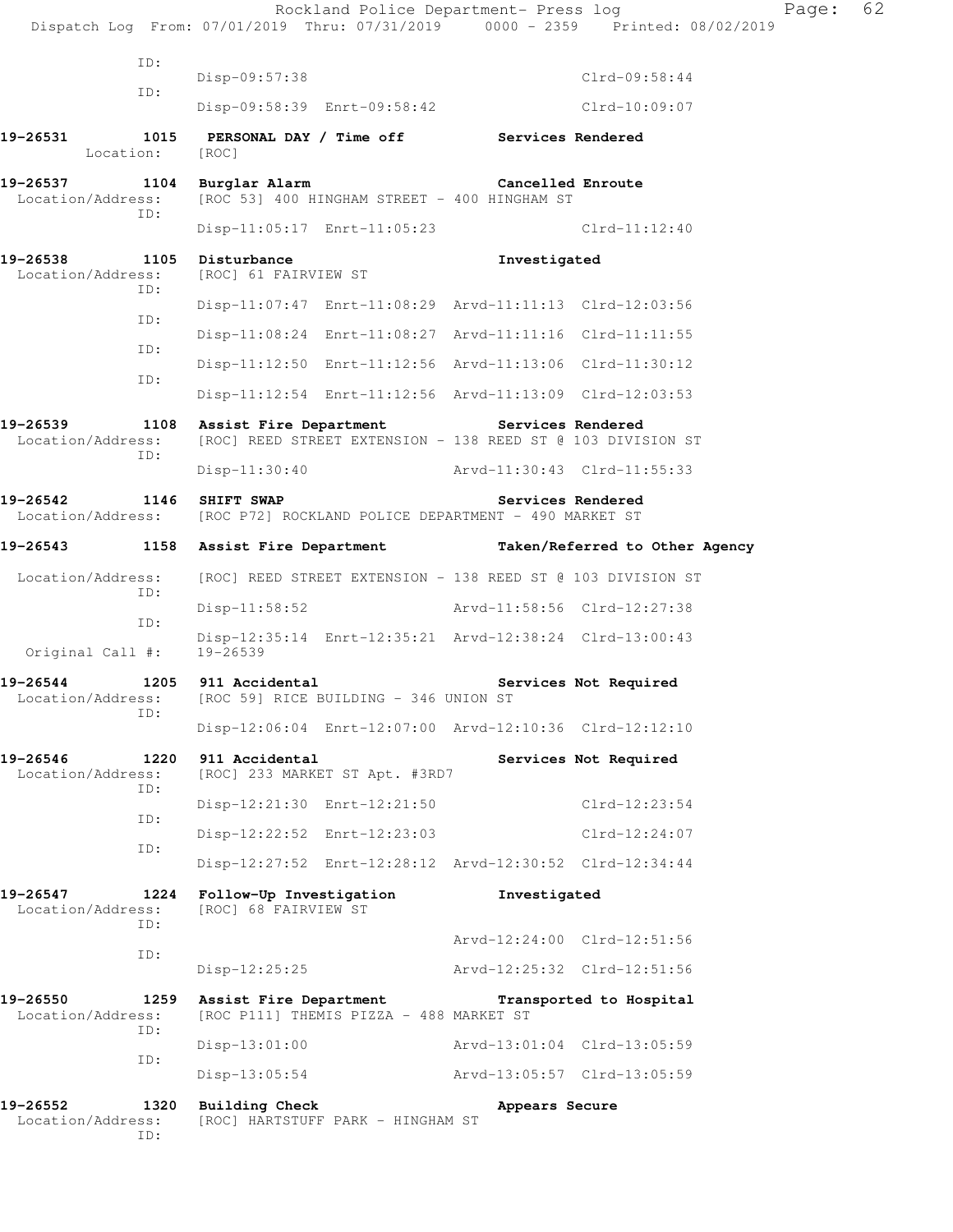Arvd-13:23:00 Clrd-13:23:19

**19-26553 1327 Building Check Building Checked/Secured**  Location/Address: [ROC P75] UNION POINT - BILL DELAHUNT PKWY ID: Arvd-13:28:09 Clrd-13:47:07

**19-26554 1339 Drug Offenses Services Rendered**  Location/Address: [ROC P72] ROCKLAND POLICE DEPARTMENT - 490 MARKET ST ID:

Disp-13:42:17 Arvd-13:44:22 Clrd-13:53:08

**19-26555 1349 911 Accidental Investigated**  [ROC P55] HOME DEPOT - 1149 HINGHAM ST ID: Disp-13:50:29 Enrt-13:51:09 Arvd-13:54:26 Clrd-13:56:44

19-26558 1426 911 Accidental **Services Not Required**<br>
Location/Address: [ROC] 200 FOREST ST Location/Address: ID:

Disp-14:27:12 Enrt-14:27:30 Arvd-14:32:51 Clrd-14:34:46

19-26560 1443 911 Accidental **19-26560** Services Not Required Location/Address: [ROC] 200 FOREST ST ID:

 Disp-14:43:13 Enrt-14:43:18 Arvd-14:47:45 Clrd-14:49:25 Original Call #: 19-26558

19-26561 1451 Detail **Services Rendered** Location/Address: [ROC P72] ROCKLAND POLICE DEPARTMENT - 490 MARKET ST

**19-26568 1512 Building Check Appears Secure**  Location/Address: [ROC] HARTSTUFF PARK - HINGHAM ST ID:

Arvd-15:13:43 Clrd-15:14:55

**19-26573 1620 SHIFT ASSIGNMENTS No Service**  Location/Address: [ROC P72] ROCKLAND POLICE DEPARTMENT - 490 MARKET ST ID: Disp-16:22:10 Clrd-16:22:19

19-26574 1622 SWAP SHIFT **No Service** No Service Location/Address: [ROC P72] ROCKLAND POLICE DEPARTMENT - 490 MARKET ST ID:

Disp-16:23:21 Clrd-16:23:35

**19-26575 1632 Building Check Appears Secure**  Location/Address: [ROC] HARTSTUFF PARK - HINGHAM ST

19-26576 1641 Building Check **Appears Secure** Location/Address: [ROC P75] UNION POINT - BILL DELAHUNT PKWY

**19-26577 1645 911 Accidental Services Not Required**  Location/Address: [ROC] 15 BIRCH ST ID: Disp-16:47:09 Enrt-16:47:22 Arvd-16:53:29 Clrd-16:56:11

19-26581 1705 Disabled Motor Vehicle **19-26581** Services Rendered Location/Address: [ROC] 15 WEBSTER ST @ 333 UNION ST ID: Disp-17:06:05 Enrt-17:06:34 Arvd-17:10:56 Clrd-17:25:16

**19-26582 1705 Motor Vehicle Stop Verbal Warning**  Vicinity of: [ROC] 290 REED ST @ 333 PLAIN ST ID:

Arvd-17:05:00 Clrd-17:09:11

**19-26590 1803 911 Hang Up Services Rendered**  Location/Address: [ROC] 210 WEBSTER ST

**19-26592 1807 911 Hang Up Investigated**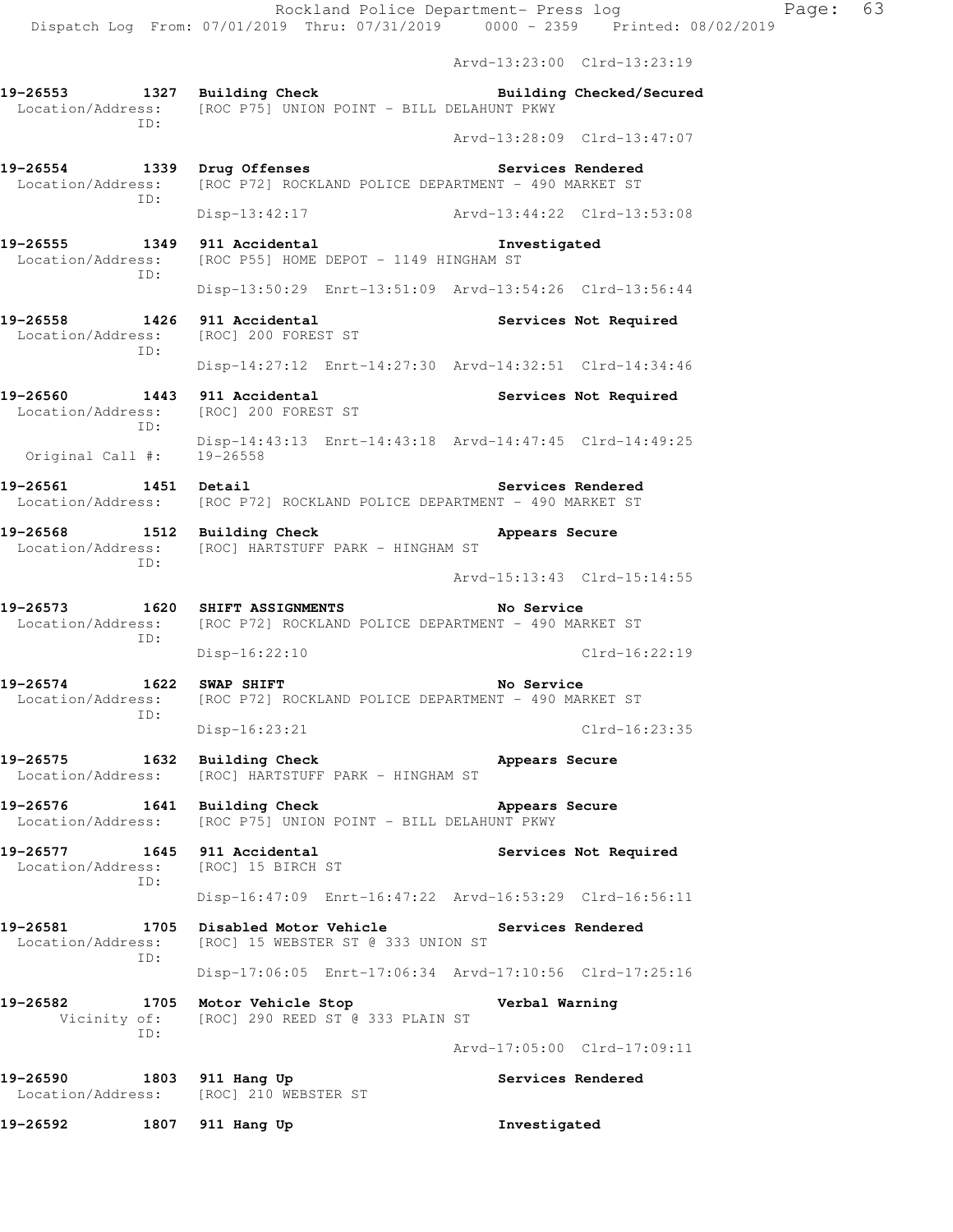|                                                         |                                                                                                 | Rockland Police Department- Press log<br>Dispatch Log From: 07/01/2019 Thru: 07/31/2019 0000 - 2359 Printed: 08/02/2019 | Page: | 64 |
|---------------------------------------------------------|-------------------------------------------------------------------------------------------------|-------------------------------------------------------------------------------------------------------------------------|-------|----|
| ID:                                                     | Disp-18:10:27                                                                                   | Arvd-18:10:55 Clrd-18:11:47                                                                                             |       |    |
| ID:                                                     | Disp-18:10:45                                                                                   |                                                                                                                         |       |    |
|                                                         | 1819 Burglar Alarm                                                                              | Investigated                                                                                                            |       |    |
| Location/Address:<br>ID:                                | [ROC P65] 7-ELEVEN CONVENIENCE STORE - 92 MARKET ST                                             |                                                                                                                         |       |    |
| ID:                                                     | Disp-18:20:37                                                                                   | Arvd-18:20:54 Clrd-18:25:30                                                                                             |       |    |
|                                                         |                                                                                                 | Disp-18:20:37 Enrt-18:20:59 Arvd-18:21:03 Clrd-18:25:36                                                                 |       |    |
| 19-26595 1826 Building Check                            | Location/Address: [ROC] HARTSTUFF PARK - HINGHAM ST                                             | Building Checked/Secured                                                                                                |       |    |
| 19-26599 1850 Burglar Alarm<br>Location/Address:<br>ID: | [ROC] 100 CENTRE AVE                                                                            | Investigated                                                                                                            |       |    |
|                                                         | Disp-18:52:53 Enrt-18:53:03                                                                     | $Clrd-18:57:05$                                                                                                         |       |    |
| 19-26601<br>1854<br>Location/Address:<br>ID:            | 911 Hang Up<br>[ROC] 24 GARDNER ST                                                              | Investigated                                                                                                            |       |    |
|                                                         |                                                                                                 | Disp-18:56:15 Enrt-18:56:22 Arvd-19:02:20 Clrd-19:10:12                                                                 |       |    |
| ID:                                                     | Disp-18:58:38 Enrt-18:58:42                                                                     | Clrd-19:08:22                                                                                                           |       |    |
| 19-26605<br>ID:                                         | 2023 General Incident<br>Location/Address: [ROC P72] ROCKLAND POLICE DEPARTMENT - 490 MARKET ST | Appears Secure                                                                                                          |       |    |
|                                                         | Disp-20:25:17                                                                                   | $Clrd-20:25:33$                                                                                                         |       |    |
| 19-26612<br>Location/Address:<br>ID:                    | 2042 Building Check<br>[ROC] HARTSTUFF PARK - HINGHAM ST                                        | Appears Secure                                                                                                          |       |    |
| ID:                                                     |                                                                                                 | Arvd-20:43:30 Clrd-20:44:22                                                                                             |       |    |
|                                                         | $Disp-21:03:39$                                                                                 | $Clrd-21:03:46$                                                                                                         |       |    |
| Location/Address: [ROC] CENTRAL ST<br>ID:               | 19-26613 2046 Assist Other Agency Could Not Locate                                              |                                                                                                                         |       |    |
|                                                         |                                                                                                 | Disp-20:48:39 Enrt-20:48:50 Arvd-20:49:45 Clrd-20:59:04                                                                 |       |    |
| 19-26614<br>2100<br>Vicinity of:<br>ID:                 | Motor Vehicle Stop<br>[ROC] 511 PLAIN ST @ 422 NORTH AVE                                        | Citation/Warning Issued                                                                                                 |       |    |
|                                                         | $Disp-21:01:57$                                                                                 | Arvd-21:02:06 Clrd-21:08:18                                                                                             |       |    |
| 19-26616<br>2128<br>Location/Address:<br>ID:            | Motor Vehicle Complaint<br>[ROC P62] CHINA PLAZA - 35 MARKET ST                                 | Gone on arrival                                                                                                         |       |    |
|                                                         | Disp-21:30:45 Enrt-21:30:52                                                                     | $Clrd-21:32:46$                                                                                                         |       |    |
| ID:                                                     | Disp-21:32:37 Enrt-21:32:42                                                                     | $Clrd-21:41:07$                                                                                                         |       |    |

## **For Date: 07/21/2019 - Sunday**

ID:

| 19-26634<br>0004<br>Location/Address: [ROC] 319 BEECH ST<br>ID: |      | Burglar Alarm                                                            |  | Appears Secure                                          |                   |  |
|-----------------------------------------------------------------|------|--------------------------------------------------------------------------|--|---------------------------------------------------------|-------------------|--|
|                                                                 |      |                                                                          |  | Disp-00:11:18 Enrt-00:11:28 Arvd-00:11:31 Clrd-00:16:29 |                   |  |
| 19-26635<br>0018<br>Location/Address:<br>TD:                    |      | General Incident<br>[ROC P72] ROCKLAND POLICE DEPARTMENT - 490 MARKET ST |  |                                                         | Services Rendered |  |
|                                                                 |      | $Disp-00:21:06$                                                          |  |                                                         | $Clrd-00:21:22$   |  |
| 19-26638<br>Location/Address:                                   | 0045 | Suspicious Activity<br>[ROC] 268 HINGHAM ST @ 18 COBB DR                 |  |                                                         | Services Rendered |  |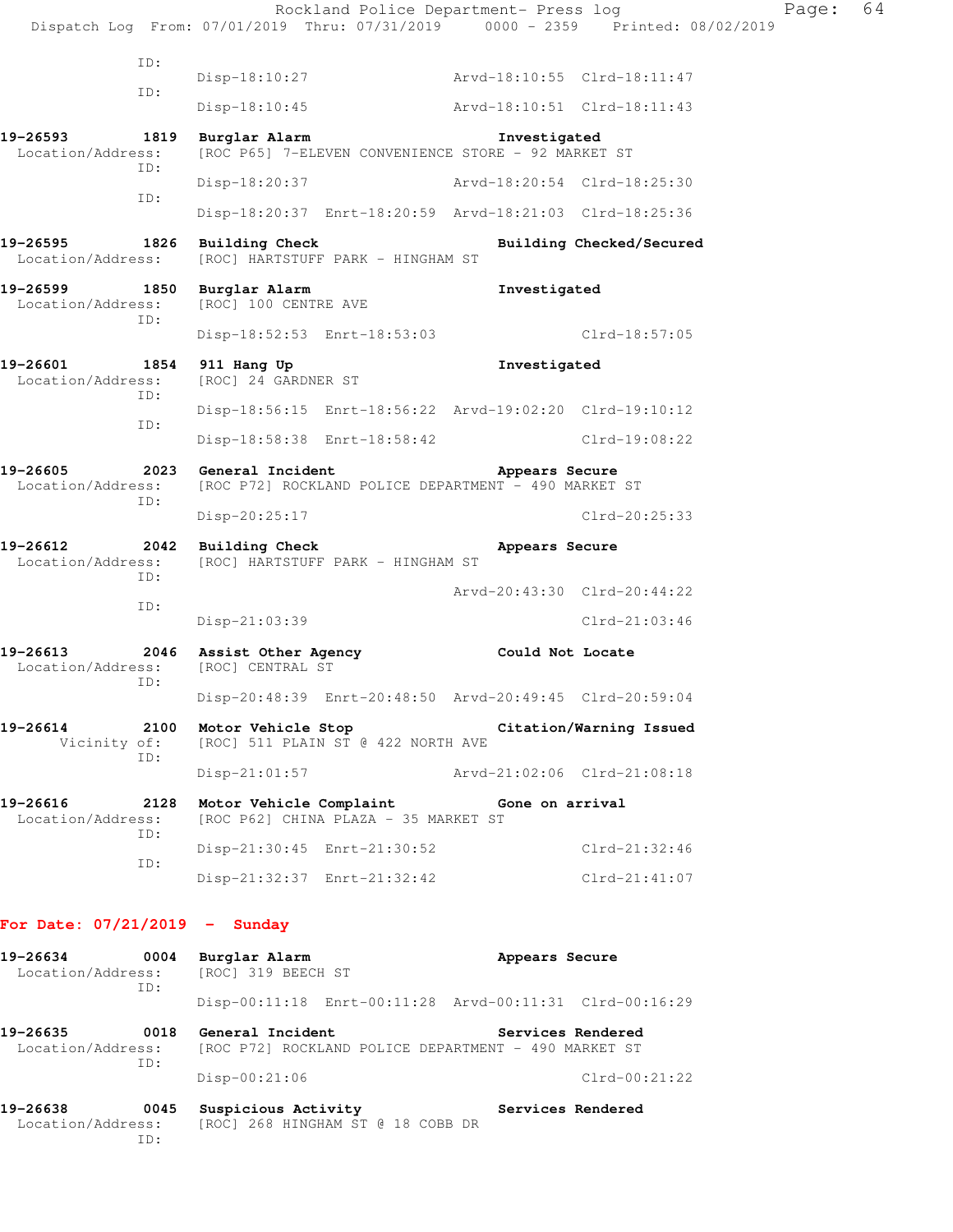|                                                                                            |                                                                         |                                       | Rockland Police Department- Press log                   | Dispatch Log From: 07/01/2019 Thru: 07/31/2019 0000 - 2359 Printed: 08/02/2019 | 65<br>Page: |
|--------------------------------------------------------------------------------------------|-------------------------------------------------------------------------|---------------------------------------|---------------------------------------------------------|--------------------------------------------------------------------------------|-------------|
|                                                                                            |                                                                         |                                       | Disp-00:46:26 Enrt-00:46:52 Arvd-00:48:46 Clrd-00:57:12 |                                                                                |             |
| ID:                                                                                        |                                                                         |                                       | Disp-00:46:41 Enrt-00:46:45 Arvd-00:48:41 Clrd-00:57:16 |                                                                                |             |
| 19-26640<br>0048<br>Location/Address:                                                      | Burglar Alarm                                                           | [ROC P68] AL PRIME - 104 MARKET ST    | Appears Secure                                          |                                                                                |             |
| ID:                                                                                        |                                                                         |                                       | Disp-00:58:09 Enrt-00:58:13 Arvd-01:03:33 Clrd-01:03:39 |                                                                                |             |
| ID:                                                                                        |                                                                         |                                       | Disp-01:03:26 Enrt-01:03:29 Arvd-01:03:36 Clrd-01:03:42 |                                                                                |             |
| 19-26643 0111 Emergency Medical Transported to Hospital<br>Location/Address:<br>Fire Unit: | [ABI 3977] 71 SHAW AV - 71 SHAW AVE Apt. #L2                            | ABIENG4-Aerial-Abington Engine 4      |                                                         |                                                                                |             |
| EMS Unit:                                                                                  | ABIA3-Abington Ambulance 3                                              | InQrtsUnavl-01:34:36 InSrvce-01:34:39 | Disp-01:12:20 Enrt-01:14:36 Arvd-01:17:15 Clrd-01:29:17 |                                                                                |             |
| ID:                                                                                        |                                                                         |                                       | Disp-01:12:27 Enrt-01:14:29 Arvd-01:16:39 Clrd-01:27:57 | Hosp-01:35:11 ClrHosp-02:21:07 InQrtsUnavl-02:21:11 InSrvce-02:21:16           |             |
|                                                                                            | $Disp-01:42:41$                                                         |                                       |                                                         | $C1rd-01:42:50$                                                                |             |
| 19-26664 0550 Building Check<br>Location/Address:<br>ID:                                   | [ROC] UNION ST                                                          |                                       | Services Rendered                                       |                                                                                |             |
|                                                                                            | Disp-05:51:04                                                           |                                       | Arvd-05:51:13 Clrd-05:59:50                             |                                                                                |             |
| 19-26668 0724 911 Hang Up<br>Location/Address:<br>ID:                                      | [ROC P51] HOLIDAY INN - 929 HINGHAM ST                                  |                                       | Services Not Required                                   |                                                                                |             |
|                                                                                            |                                                                         |                                       | Disp-07:26:53 Enrt-07:27:18 Arvd-07:31:34 Clrd-07:40:59 |                                                                                |             |
| 19-26673<br>0800<br>Location/Address:                                                      | SHIFT ASSIGNMENTS                                                       |                                       | [ROC P72] ROCKLAND POLICE DEPARTMENT - 490 MARKET ST    | Services Rendered                                                              |             |
| 19-26674<br>0828<br>Location/Address:<br>ID:                                               | [ROC] LINCOLN RD                                                        |                                       | Suspicious Activity <b>Example 2</b> Gone on arrival    |                                                                                |             |
| ID:                                                                                        |                                                                         |                                       | Disp-08:29:05 Enrt-08:29:13 Clrd-08:30:14               |                                                                                |             |
|                                                                                            |                                                                         |                                       | Disp-08:32:25 Enrt-08:32:30 Arvd-08:40:53 Clrd-08:44:43 |                                                                                |             |
| 19-26679<br>0857<br>Location/Address:<br>ID:                                               | Prisoner BAILED<br>[ROC P72] ROCKLAND POLICE DEPARTMENT - 490 MARKET ST |                                       |                                                         | Services Rendered                                                              |             |
|                                                                                            | Disp-09:00:40                                                           |                                       |                                                         | $Clrd-09:00:48$                                                                |             |
| 19-26686<br>Location/Address:<br>TD:                                                       | 0937 Motor Vehicle Stop<br>[ROC] HINGHAM ST                             |                                       |                                                         | Citation/Warning Issued                                                        |             |
|                                                                                            |                                                                         |                                       |                                                         | Arvd-09:37:00 Clrd-09:43:54                                                    |             |
| 19-26689<br>Location/Address:<br>ID:                                                       | 1004 911 Accidental<br>[ROC P92] BAVIS ICE ARENA - 180 VFW DR           |                                       | Investigated                                            |                                                                                |             |
|                                                                                            |                                                                         |                                       | Disp-10:05:07 Enrt-10:06:27 Arvd-10:09:58 Clrd-10:13:15 |                                                                                |             |
| 19-26692<br>Location/Address:<br>ID:                                                       | 1027 Motor Vehicle Complaint<br>[ROC] 490 WEST WATER ST                 |                                       | Gone on arrival                                         |                                                                                |             |
|                                                                                            |                                                                         |                                       | Disp-10:29:37 Enrt-10:29:48 Arvd-10:31:43 Clrd-10:39:49 |                                                                                |             |
| 19-26694<br>Location/Address:<br>ID:                                                       | 1038 Motor Vehicle Complaint<br>[ROC] 30 PLAIN ST                       |                                       | Gone on arrival                                         |                                                                                |             |
|                                                                                            | Disp-10:39:49                                                           |                                       |                                                         | $Clrd-10:40:04$                                                                |             |
| 19-26697<br>1102<br>Location/Address:<br>ID:                                               | 911 Hang Up<br>[ROC] 22 WARDSON CIR                                     |                                       | Investigated                                            |                                                                                |             |
| ID:                                                                                        | $Disp-11:03:50$                                                         |                                       |                                                         | $Clrd-11:15:15$                                                                |             |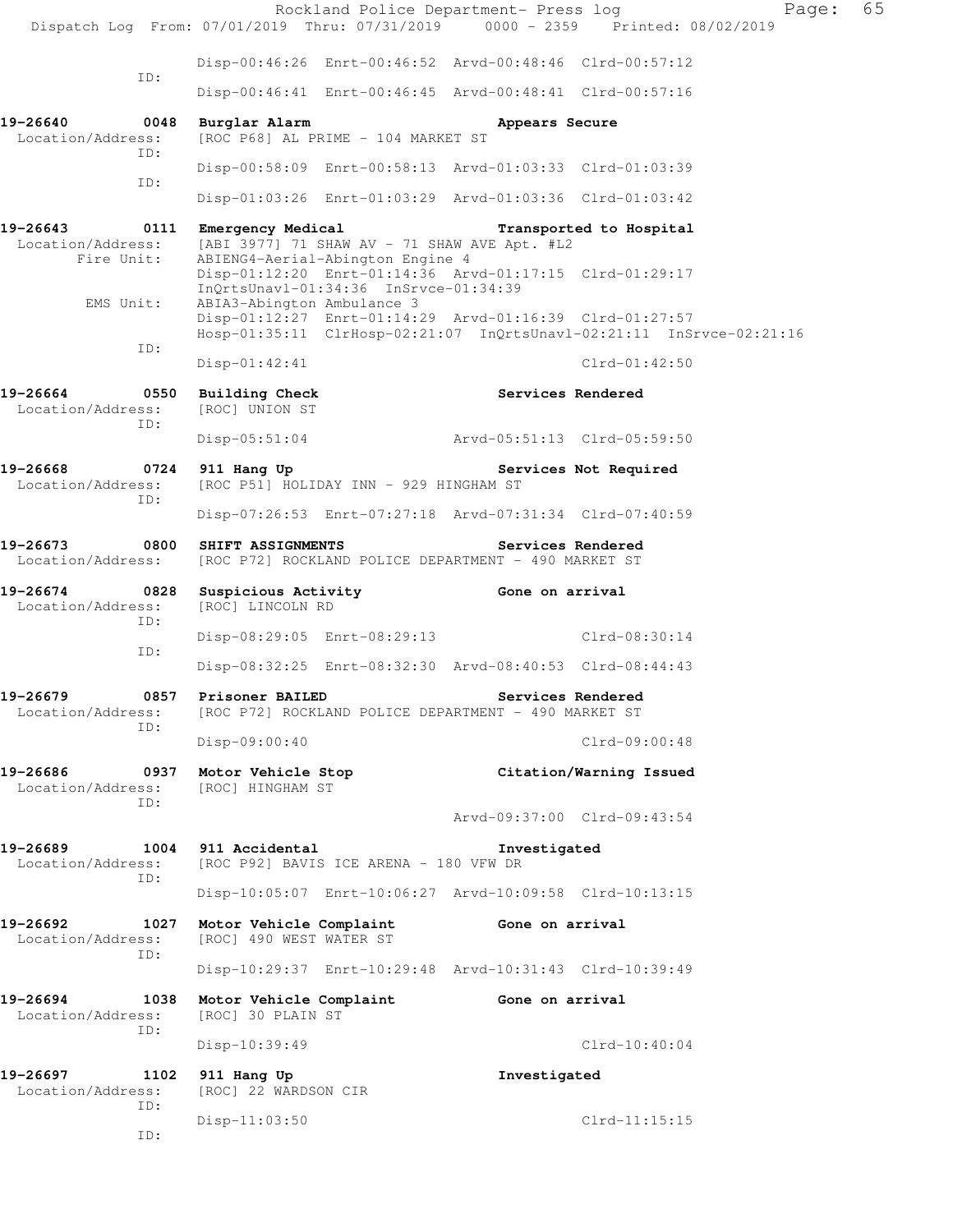Rockland Police Department- Press log Fage: 66 Dispatch Log From: 07/01/2019 Thru: 07/31/2019 0000 - 2359 Printed: 08/02/2019 Disp-11:04:47 Clrd-11:15:10 **19-26701 1109 Burglar Alarm 19 Investigated**<br>Location/Address: [ROC 23] PLEASANT STREET STORAGE - 265 PLEASANT [ROC 23] PLEASANT STREET STORAGE - 265 PLEASANT ST ID: Disp-11:11:46 Enrt-11:11:48 Clrd-11:24:54 ID: Disp-11:17:00 Clrd-11:17:09 **19-26704 1123 Suspicious Activity No Service**  Location/Address: [ROC] UNDER OVERPASS OF RTE 3 - HINGHAM ST ID: Disp-11:24:21 Arvd-11:25:56 Clrd-11:29:46 **19-26727 1522 Suspicious Activity 600 Gone on arrival**<br>
Vicinity of: [ROC P83] CONCORD ST [ROC P83] CONCORD ST ID: Disp-15:26:02 Enrt-15:26:52 Arvd-15:29:16 Clrd-15:36:12 **19-26728 1603 SHIFT ASSIGNMENTS No Service**  Location/Address: [ROC P72] ROCKLAND POLICE DEPARTMENT - 490 MARKET ST **19-26730 1614 Emergency Medical Transported to Hospital**  Location/Address: [ROC P64] CVS PHARMACY - 80 MARKET ST Fire Unit: ROCKEN1-Pumper-Rockland Engine 1 Disp-16:17:20 Enrt-16:17:36 Arvd-16:19:08 Clrd-16:39:24 InQrtsUnavl-16:42:55 InSrvce-16:42:55<br>EMS Unit: ROCKAM1-Rockland A1 ROCKAM1-Rockland A1 Disp-16:17:20 Enrt-16:17:36 Arvd-16:19:08 Clrd-16:39:08 Hosp-16:50:14 ClrHosp-18:11:14 InQrtsUnavl-18:20:42 InSrvce-18:20:42 ID: Disp-16:41:26 Clrd-16:41:34 ID: Disp-16:41:40 Enrt-16:41:44 Arvd-16:41:46 Clrd-16:41:56 **19-26734 1640 911 Accidental Services Rendered**  Location/Address: [ROC P51] HOLIDAY INN - 929 HINGHAM ST ID: Disp-16:41:59 Enrt-16:42:01 Arvd-16:42:03 Clrd-17:03:33 19-26743 1818 Assist Fire Department Provided Assistance **Provided Assistance Location/Address:** [ROC P100] LUKE'S LIQUORS - 167 MARKET ST [ROC P100] LUKE'S LIQUORS - 167 MARKET ST ID: Disp-18:19:46 Enrt-18:19:52 Arvd-18:23:09 Clrd-18:29:18 **19-26746 1831 Burglar Alarm Building Checked/Secured**  Location/Address: [ROC] 147 MARKET ST ID: Disp-18:33:12 Arvd-18:34:34 Clrd-18:34:37 ID: Disp-18:33:12 Arvd-18:34:35 Clrd-18:37:45 **19-26754 1930 Disabled Motor Vehicle Vehicle Towed**  Location/Address: [ROC] 800 HINGHAM ST @ 20 RESERVOIR PARK DR ID: Disp-19:31:09 Enrt-19:32:06 Arvd-19:35:43 Clrd-20:12:16 ID: Disp-19:36:26 Enrt-19:36:28 Arvd-19:36:31 Clrd-20:01:27 **19-26756 1947 911 Accidental Investigated**  Location/Address: [ROC] 9 BARSTOW LN ID: Disp-19:48:33 Enrt-19:48:57 Clrd-19:59:33 19-26758 2004 911 Accidental **Investigated**<br>Location/Address: [ROC P45] COMFORT INN - 850 HINGHAM ST [ROC P45] COMFORT INN - 850 HINGHAM ST ID: Disp-20:12:56 Enrt-20:12:58 Arvd-20:16:52 Clrd-20:18:03 **19-26768 2049 Noise Complaint Services Rendered**  Location/Address: [ROC] 82 MARTHA DR Apt. #B ID: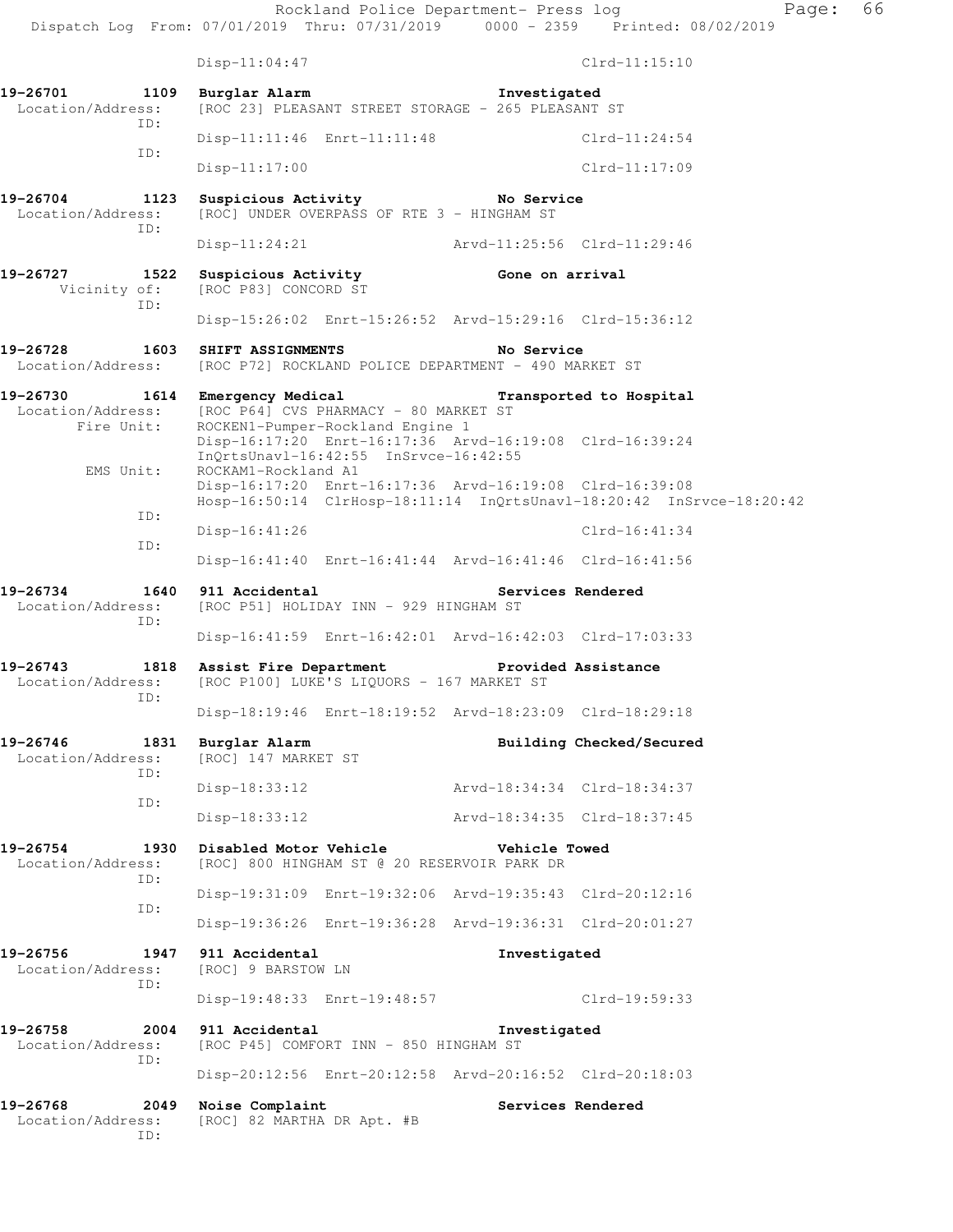|                          |     | Rockland Police Department- Press log                                                                              |                             |                         |
|--------------------------|-----|--------------------------------------------------------------------------------------------------------------------|-----------------------------|-------------------------|
|                          |     | Dispatch Log From: 07/01/2019 Thru: 07/31/2019 0000 - 2359 Printed: 08/02/2019                                     |                             |                         |
|                          |     | Disp-20:51:05 Enrt-20:51:08 Arvd-20:52:39 Clrd-20:55:03                                                            |                             |                         |
|                          | ID: | Disp-20:51:20 Enrt-20:51:22 Arvd-20:52:39 Clrd-20:55:00                                                            |                             |                         |
|                          | ID: | 19-26776 2212 Motor Vehicle Stop Citation/Warning Issued<br>Location/Address: [ROC] 10 HINGHAM ST @ 440 WEBSTER ST |                             |                         |
|                          |     |                                                                                                                    | Arvd-22:12:00 Clrd-22:20:12 |                         |
| 19-26777                 | TD: | 2216 Motor Vehicle Stop<br>Vicinity of: [ROC] EAST WATER ST @ LIBERTY ST                                           |                             | Citation/Warning Issued |
|                          |     |                                                                                                                    | Arvd-22:16:00 Clrd-22:23:36 |                         |
| 19-26778<br>Vicinity of: |     | 2220 Motor Vehicle Stop<br>[ROC] E WATER ST @ FRANKLIN AVE                                                         |                             | Citation/Warning Issued |

Arvd-22:20:00 Clrd-22:28:37

# **For Date: 07/22/2019 - Monday**

ID:

| 19-26785<br>0002<br>Location/Address:<br>TD: |             | SHIFT ASSIGNMENTS<br>Services Rendered<br>[ROC P72] ROCKLAND POLICE DEPARTMENT - 490 MARKET ST |                                                         |                             |                             |  |
|----------------------------------------------|-------------|------------------------------------------------------------------------------------------------|---------------------------------------------------------|-----------------------------|-----------------------------|--|
|                                              |             | $Disp-00:10:44$                                                                                |                                                         |                             | $Clrd-00:11:01$             |  |
| 19-26787<br>Location/Address:                | 0026<br>TD: | Disturbance                                                                                    | [ROC P64] CVS PHARMACY - 80 MARKET ST                   | Services Rendered           |                             |  |
|                                              |             |                                                                                                | Disp-00:28:31 Enrt-00:28:57 Arvd-00:31:23 Clrd-00:36:12 |                             |                             |  |
|                                              | TD:         |                                                                                                | Disp-00:28:51 Enrt-00:28:57 Arvd-00:31:23 Clrd-00:36:15 |                             |                             |  |
|                                              | TD:         |                                                                                                | Disp-00:31:52 Enrt-00:31:54 Arvd-00:31:56 Clrd-00:36:17 |                             |                             |  |
| 19-26788<br>Location/Address:                | 0035        | Animal Complaint<br>[ROC] 71 MYRTLE ST                                                         |                                                         |                             | Services Rendered           |  |
|                                              | ID:         | Disp-00:38:37                                                                                  |                                                         |                             | Arvd-00:38:51 Clrd-01:08:53 |  |
| 19-26806<br>Location/Address:                | 0546<br>ID: | 911 Accidental<br>[ROC] 416 PLAIN ST                                                           |                                                         | Investigated                |                             |  |
|                                              |             |                                                                                                | Disp-05:50:09 Enrt-05:50:13 Arvd-05:59:44 Clrd-05:59:47 |                             |                             |  |
|                                              | ID:         |                                                                                                | Disp-06:05:54 Enrt-06:06:00                             | Aryd-06:06:04 Clrd-06:23:51 |                             |  |
|                                              | ID:         |                                                                                                | Disp-06:05:57 Enrt-06:06:00                             | Arvd-06:06:04 Clrd-06:23:51 |                             |  |
| 19-26815<br>Location/Address:                | 0630<br>ID: | <b>Building Check</b><br>[ROC] UNION ST                                                        |                                                         | Appears Secure              |                             |  |
|                                              |             |                                                                                                |                                                         |                             | Arvd-06:31:48 Clrd-06:45:13 |  |
| 19-26816<br>Vicinity of:                     | 0649<br>TD: | Motor Vehicle Stop                                                                             | [ROC] PLEASANT ST @ PLEASANT VIEW RD                    |                             | Citation/Warning Issued     |  |
|                                              |             |                                                                                                |                                                         |                             | Arvd-06:49:00 Clrd-06:56:02 |  |
| 19-26821<br>Location/Address:                | 0717<br>ID: | Assist Fire Department                                                                         | [ROC P36] STEVE'S AUTO - 246 EAST WATER ST              | Services Rendered           |                             |  |
|                                              |             |                                                                                                | Disp-07:18:26 Enrt-07:18:28 Arvd-07:22:41 Clrd-07:47:26 |                             |                             |  |
| 19-26827<br>0804<br>Location/Address:<br>ID: |             | MVA Property Damage Only                                                                       | [ROC] VOLVO DEALERSHIP - 1030 HINGHAM ST                | Services Rendered           |                             |  |
|                                              |             |                                                                                                | Disp-08:05:29 Enrt-08:06:35 Arvd-08:11:34 Clrd-08:25:30 |                             |                             |  |
| 19-26828<br>Location/Address:                | 0810        | Information Call                                                                               | [ROC P72] ROCKLAND POLICE DEPARTMENT - 490 MARKET ST    |                             | No Action Required          |  |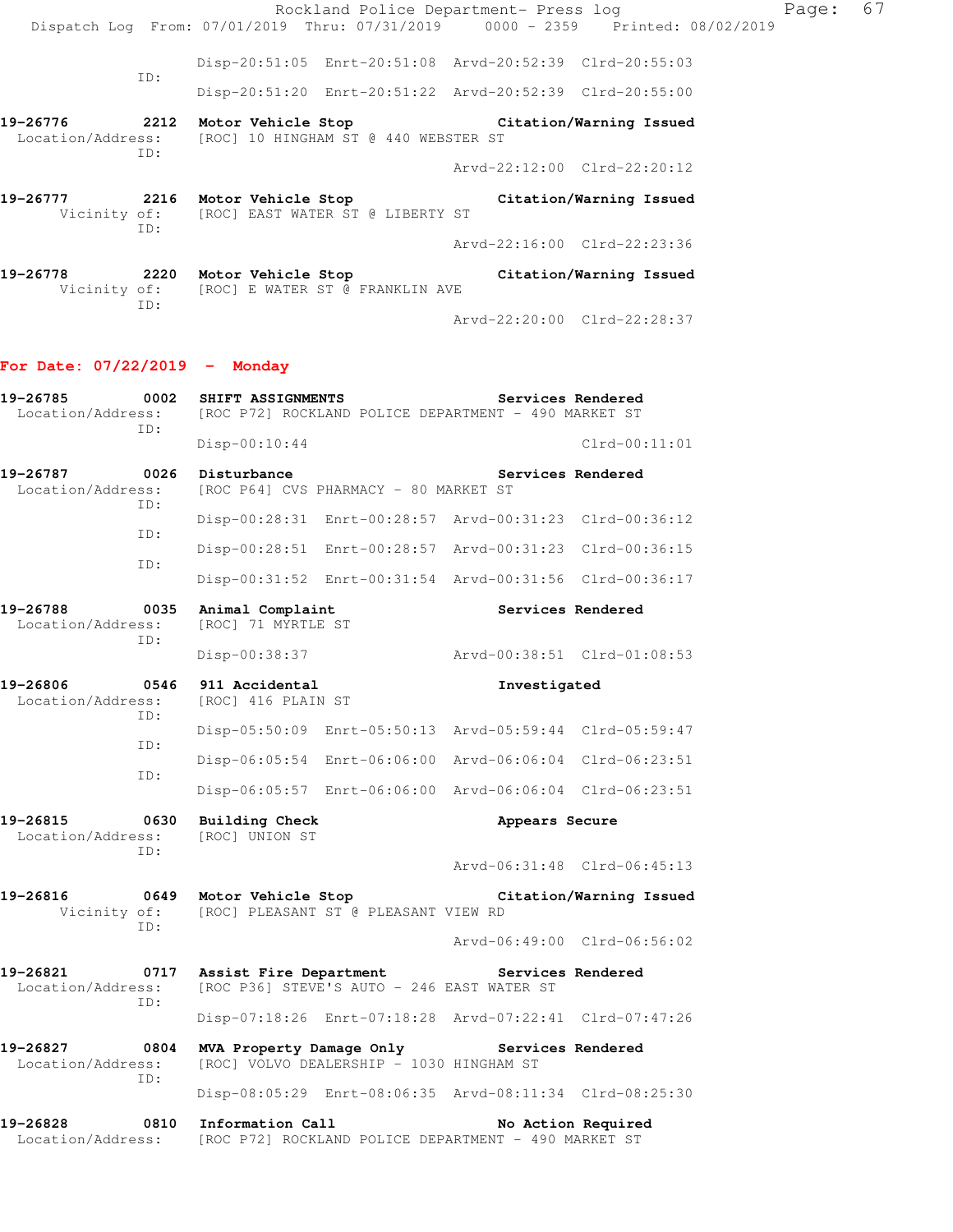**19-26830 0834 Assist Fire Department Services Rendered**  Location/Address: [ROC 13] RAD CONSTRUCTION/SOUTH SHORE LOAM AND MULCH - 171 VFW DR ID: Disp-08:34:45 Enrt-08:34:57 Arvd-08:36:48 Clrd-08:42:32 ID: Disp-08:34:50 Enrt-08:34:54 Arvd-08:36:51 Clrd-08:42:39 **19-26834 0858 Illegal Dumping Services Rendered**  Location/Address: [ROC P88] KATHY CORRIGAN'S - 406 VFW DR ID: Disp-08:59:02 Enrt-08:59:06 Clrd-09:05:37 ID: Disp-09:05:55 Enrt-09:10:03 Arvd-09:10:06 Clrd-09:16:10 19-26843 **0937** Identity Theft **Services Rendered**  Location/Address: [ROC] 18 WEYMOUTH ST ID: Disp-09:41:34 Arvd-09:41:39 Clrd-10:01:29 19-26851 1033 Suspicious Activity **Services Rendered**  Location/Address: [ROC P51] HOLIDAY INN - 929 HINGHAM ST ID: Arvd-10:33:00 Clrd-10:37:52 **19-26854 1059 Assist Fire Department Services Rendered**  Location/Address: [ROC] 30 MARTHA DR ID: Disp-11:00:33 Enrt-11:00:49 Arvd-11:01:39 Clrd-11:14:21 ID: Disp-11:00:40 Enrt-11:00:45 Arvd-11:02:01 Clrd-11:14:18 19-26862 1135 Animal Complaint **Services Rendered**  Location/Address: [ROC] 28 ELEANOR LN ID: Arvd-11:35:00 Clrd-11:37:15 **19-26875 1212 Larceny / Forgery/ Fraud Investigated**  Location/Address: [ROC P47] BEST WESTERN - 909 HINGHAM ST ID: Disp-12:23:58 Clrd-12:24:15 19-26964 1300 Animal Complaint **19-26964** Services Rendered Location/Address: [ROC] 30 DAMON RD 19-26965 1320 Animal Complaint **Services Rendered**  Location/Address: [ROC] 28 ELEANOR LN **19-26881 1327 Larceny / Forgery/ Fraud Provided Assistance**  Location/Address: [ROC] 380 FOREST ST ID: Disp-13:33:21 Clrd-13:34:04 19-26882 1345 Assist Public **19-26882** 1345 Assist Public Location/Address: [ROC P69] MCDONALD'S - 117 MARKET ST ID: Disp-13:48:09 Arvd-13:48:13 Clrd-14:03:09 19-26968 1345 Animal Complaint **120 Services Rendered**  Location/Address: [ROC] 10 PLEASANT VIEW RD 19-26970 1400 Animal Complaint **Services Rendered**  Location/Address: [ROC] 700 UNION ST 19-26885 1405 Assist Other Agency **1888 Services Rendered** Location/Address: [ROC] 408 UNION ST ID: Arvd-14:05:00 Clrd-14:42:14 ID: Disp-14:08:16 Arvd-14:08:24 Clrd-14:24:55

19-26886 1410 General Incident **Services Rendered** 

Dispatch Log From: 07/01/2019 Thru: 07/31/2019 0000 - 2359 Printed: 08/02/2019

Rockland Police Department- Press log Fage: 68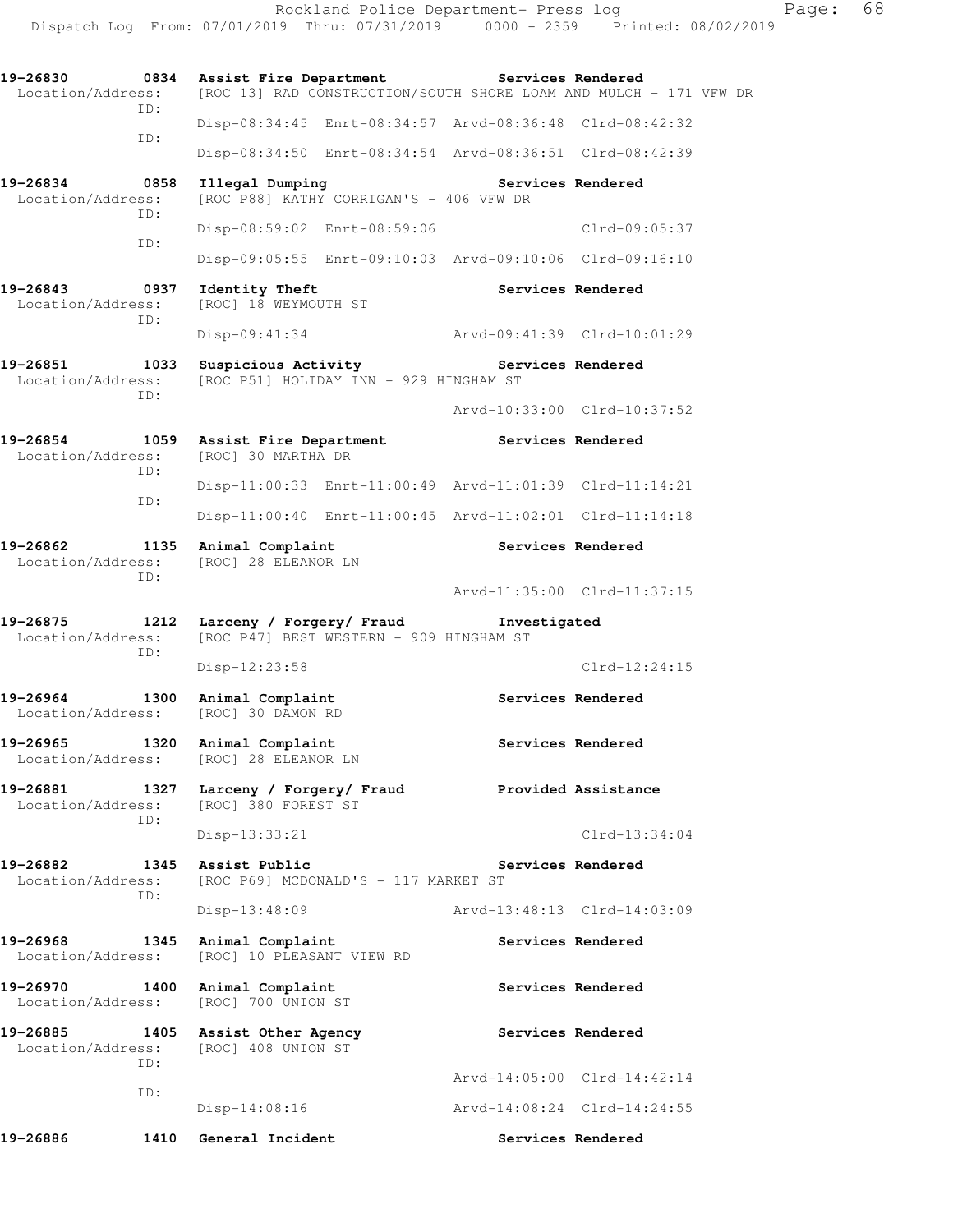Rockland Police Department- Press log Fage: 69 Dispatch Log From: 07/01/2019 Thru: 07/31/2019 0000 - 2359 Printed: 08/02/2019 Location/Address: [ROC] 336 WEBSTER ST ID: Disp-14:20:49 Clrd-15:27:05 **19-26887 1415 Burglar Alarm Appears Secure**  Location/Address: [ROC] 835 HINGHAM ST ID: Disp-14:17:20 Enrt-14:17:24 Arvd-14:20:32 Clrd-14:22:09 19-26972 1420 Animal Complaint **Services Rendered**  Location/Address: [ROC] 83 PACIFIC ST **19-26888 1424 Unwanted Party 19-26888 1424 Inwanted Party Arrest(s) Made Arrest(s) Made** [ROC 8] 28 WEBSTER ST Apt. #1 ID: Disp-14:26:01 Enrt-14:26:16 Arvd-14:27:07 Clrd-14:40:15 ID: Disp-14:26:07 Enrt-14:26:20 Arvd-14:27:10 Clrd-14:40:07 ID: Disp-14:27:26 Arvd-14:27:29 Clrd-14:40:10 19-26889 1427 911 Hang Up **Services Rendered**  Location/Address: [ROC] 1 TECHNOLOGY PL 19-26973 1450 Animal Complaint **Services Rendered** Location/Address: [ROC 73] ROCKLAND TOWN HALL - 242 UNION ST 19-26898 1530 Building Check **Building Checked/Secured**  Location/Address: [ROC] 146 HINGHAM ST ID: Arvd-15:33:56 Clrd-15:34:25 19-26971 1530 Animal Complaint **19-26971** Services Rendered Location/Address: [ROC] 702 BEECH ST **19-26901 1555 Missing Person Investigated**  Location/Address: [ROC] 181 WEBSTER ST ID: Disp-15:56:15 Enrt-15:56:18 Arvd-15:57:54 Clrd-16:09:48 **19-26904 1607 General Info No Service**  Location/Address: [ROC P72] ROCKLAND POLICE DEPARTMENT - 490 MARKET ST ID: Arvd-16:07:00 Clrd-16:09:29 **19-26907 1646 Larceny / Forgery/ Fraud Services Rendered**  Location/Address: [ROC] 80 OREGON AVE ID: Arvd-16:46:00 Clrd-16:52:43 **19-26909 1705 Building Check Appears Secure**  Location/Address: [ROC] 48 CAREY ST ID: Arvd-17:06:39 Clrd-17:06:59 **19-26910 1708 Building Check Appears Secure**  Location/Address: [ROC 5] COMMUNITY CENTER - 394 UNION ST ID: Arvd-17:09:35 Clrd-17:10:41 19-26919 1827 911 Accidental **1827 1827 1828** Services Rendered Location/Address: [ROC] 470 FOREST ST ID: Disp-18:28:40 Enrt-18:28:47 Arvd-18:32:12 Clrd-18:34:37 **19-26923 1923 Building Check Appears Secure**  Location/Address: [ROC] 48 CAREY ST ID: Arvd-19:24:47 Clrd-19:25:05 **19-26925 1925 Building Check Appears Secure**  Location/Address: [ROC 5] COMMUNITY CENTER - 394 UNION ST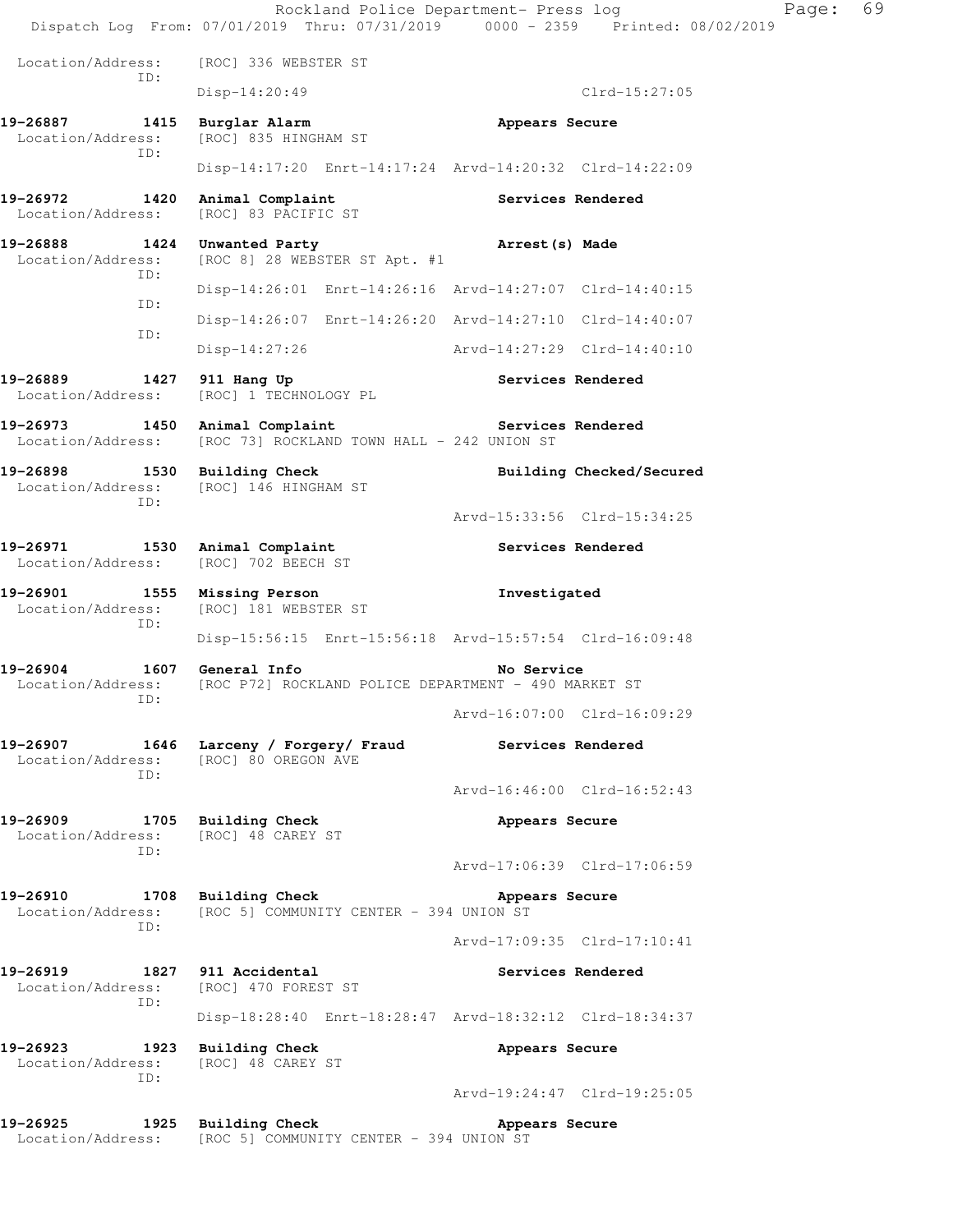ID: Arvd-19:26:48 Clrd-19:27:00 **19-26927 1930 Assist Fire Department Services Rendered**  Location/Address: [ROC P85] ROCKLAND FEDERAL CREDIT UNION - 241 UNION ST ID: Disp-19:31:56 Enrt-19:32:23 Arvd-19:33:32 Clrd-19:46:06 19-26928 1943 General Info **1948** Services Rendered Location/Address: [ROC] 49 FOREST ST ID: Arvd-19:51:00 Clrd-20:06:03 **19-26929 2015 Motor Vehicle Stop Citation/Warning Issued**  Vicinity of: [ROC] 23 NORTH AVE ID: Arvd-20:15:00 Clrd-20:22:00 19-26930 **2023** Suspicious Activity **Services Rendered** Location/Address: [ROC 63] MIKES PIZZA - 315 UNION ST ID: Disp-20:24:50 Arvd-20:24:57 Clrd-20:33:36 ID: Disp-20:25:03 Arvd-20:31:08 Clrd-20:33:33 ID: Arvd-20:30:31 Clrd-20:32:57 **19-26934 2145 Building Check Appears Secure**  Location/Address: [ROC] 48 CAREY ST ID: Arvd-21:46:34 Clrd-21:46:56 19-26935 2148 Building Check **Appears Secure** Location/Address: [ROC 5] COMMUNITY CENTER - 394 UNION ST ID: Arvd-21:49:25 Clrd-21:50:17 **19-26937 2230 Assault Offenses Services Rendered**  Location/Address: [ROC] 312 UNION ST ID: Arvd-22:30:00 Clrd-23:15:28 **19-26938 2345 Motor Vehicle Complaint Services Rendered**  Vicinity of: [ROC] OLD MARKET ST ID: Disp-23:46:50 Enrt-23:46:56 Arvd-23:49:23 Clrd-23:56:15 ID: Disp-23:50:38 Arvd-23:51:02 Clrd-23:56:17 **For Date: 07/23/2019 - Tuesday**

| 19-26939 0004                 |             | Information Call and the Second State<br>Location/Address: [ROC P72] ROCKLAND POLICE DEPARTMENT - 490 MARKET ST | No Action Required                                      |
|-------------------------------|-------------|-----------------------------------------------------------------------------------------------------------------|---------------------------------------------------------|
| 19-26954                      | 0620<br>TD: | Building Check<br>Location/Address: [ROC] UNION ST                                                              | Appears Secure                                          |
|                               |             |                                                                                                                 | Arvd-06:22:07 Clrd-06:39:13                             |
| 19-26956<br>Location/Address: | 0632<br>TD: | Burglar Alarm<br>[ROC P111] THEMIS PIZZA - 488 MARKET ST                                                        | Investigated                                            |
|                               |             |                                                                                                                 | Disp-06:34:29 Enrt-06:34:36 Arvd-06:35:29 Clrd-06:36:44 |
| 19-26963                      | 0801        | SHIFT ASSIGNMENTS<br>Location/Address: [ROC P72] ROCKLAND POLICE DEPARTMENT - 490 MARKET ST                     | No Action Required                                      |
|                               |             |                                                                                                                 |                                                         |

**19-26976 0902 MVA Property Damage Only Report Follows**  Location/Address: [ROC] EAST WATER ST @ UNION ST ID: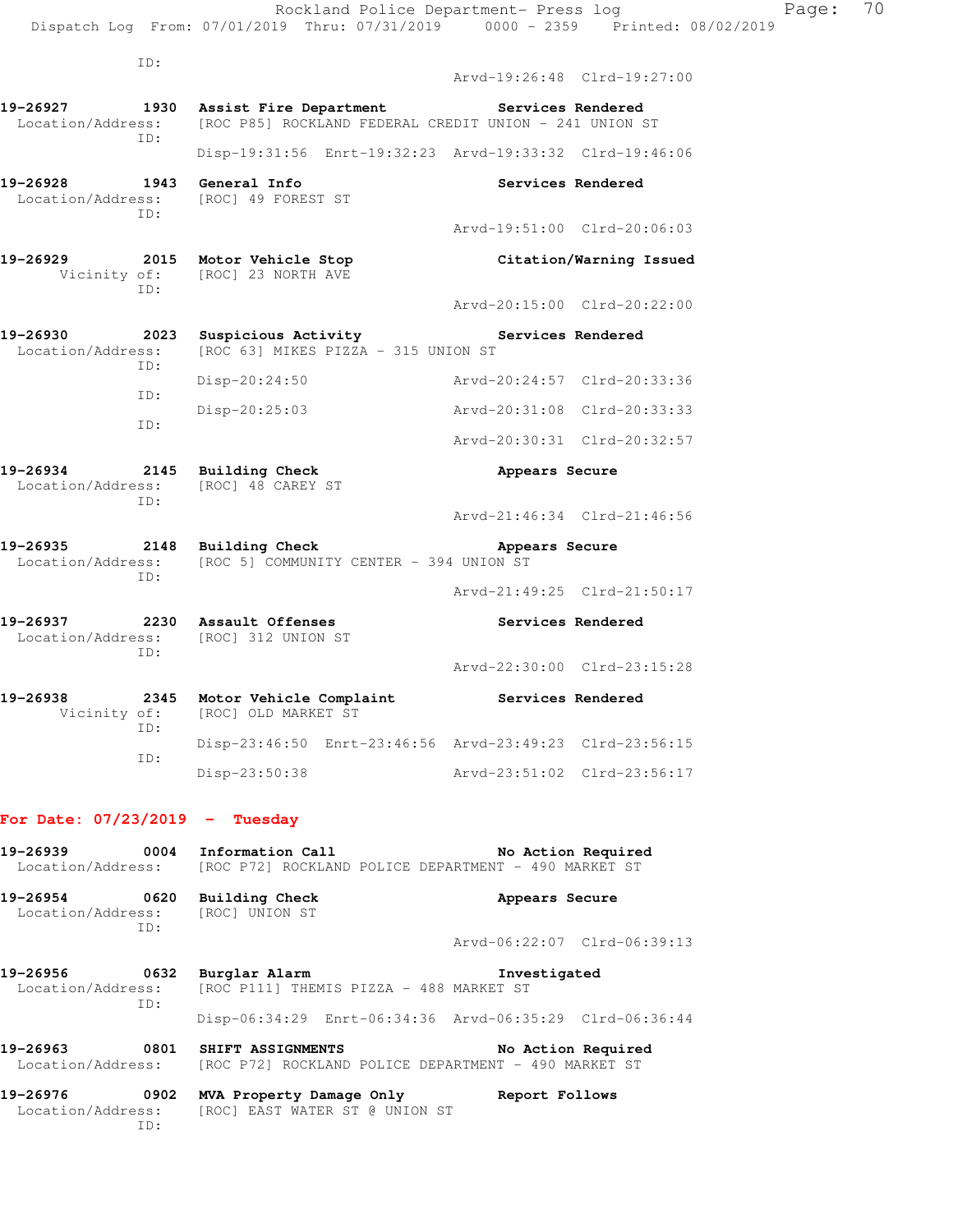Rockland Police Department- Press log Fage: 71 Dispatch Log From: 07/01/2019 Thru: 07/31/2019 0000 - 2359 Printed: 08/02/2019 Disp-09:02:38 Enrt-09:03:09 Arvd-09:04:08 Clrd-09:15:02 ID: Disp-09:02:55 Arvd-09:02:59 Clrd-09:15:05 **19-26978 0919 Building Check Building Checked/Secured**  Location/Address: [ROC] 148 HINGHAM ST ID: Arvd-09:21:16 Clrd-09:21:31 19-26984 **0949** Building Check **Building Checked/Secured**  Location/Address: [ROC P75] UNION POINT - BILL DELAHUNT PKWY ID: Arvd-09:50:12 Clrd-09:56:46 19-26987 1015 Disturbance **19-26987** Services Rendered Location/Address: [ROC 73] ROCKLAND TOWN HALL - 242 UNION ST ID: Disp-10:16:18 Enrt-10:16:32 Arvd-10:18:44 Clrd-10:40:19 ID: Disp-10:17:02 Enrt-10:17:15 Arvd-10:18:44 Clrd-10:39:44 ID: Disp-10:17:09 Enrt-10:17:15 Arvd-10:18:44 Clrd-10:39:40 **19-26988 1031 MVA Property Damage Only Services Rendered**  Location/Address: [ROC 73] ROCKLAND TOWN HALL - 242 UNION ST **19-26993 1115 Disturbance Report Follows**  Location/Address: [ROC] 45 PARK ST ID: Disp-11:17:28 Enrt-11:17:32 Arvd-11:19:03 Clrd-11:42:22 ID: Disp-11:17:46 Enrt-11:17:52 Arvd-11:19:35 Clrd-11:42:28 ID: Disp-11:18:00 Enrt-11:18:03 Arvd-11:20:44 Clrd-11:42:25 **19-27005 1300 Motor Vehicle Complaint Vehicle Towed**  Location/Address: [ROC] 346 UNION ST @ 11 PACIFIC ST ID: Disp-13:03:07 Arvd-13:04:00 Clrd-13:34:35 19-27123 1310 Animal Complaint **19-27123** Services Rendered Location/Address: [ROC] 64 MORNINGSIDE DR **19-27007 1320 Assist Public Services Rendered**  Location/Address: [ROC] 214 MARTHA DR Apt. #A ID: Disp-13:29:01 Clrd-13:32:14 19-27128 1320 Animal Complaint **Services Rendered**  Location/Address: [ROC] 72 UNION ST **19-27008 1334 Building Check Building Checked/Secured**  Location/Address: [ROC] 148 HINGHAM ST ID: Arvd-13:35:12 Clrd-13:36:25 **19-27130 1340 Animal Complaint Services Rendered**  Location/Address: [ROC] 23 COTTONWOOD LN **19-27124 1345 Animal Complaint Services Rendered**  Location/Address: [ROC] 43 JOSH GRAY RD **19-27011 1353 Follow-Up Investigation Report Follows**  Location/Address: [BRO] 63 MAIN ST ID: Disp-13:55:04 Enrt-13:55:09 Arvd-14:20:49 Clrd-15:42:29 **19-27013 1404 Larceny / Forgery/ Fraud Services Rendered**  Location/Address: [ROC] UNION ST PACKAGE STORE - 328 UNION ST ID: Disp-14:05:28 Arvd-14:05:32 Clrd-14:19:40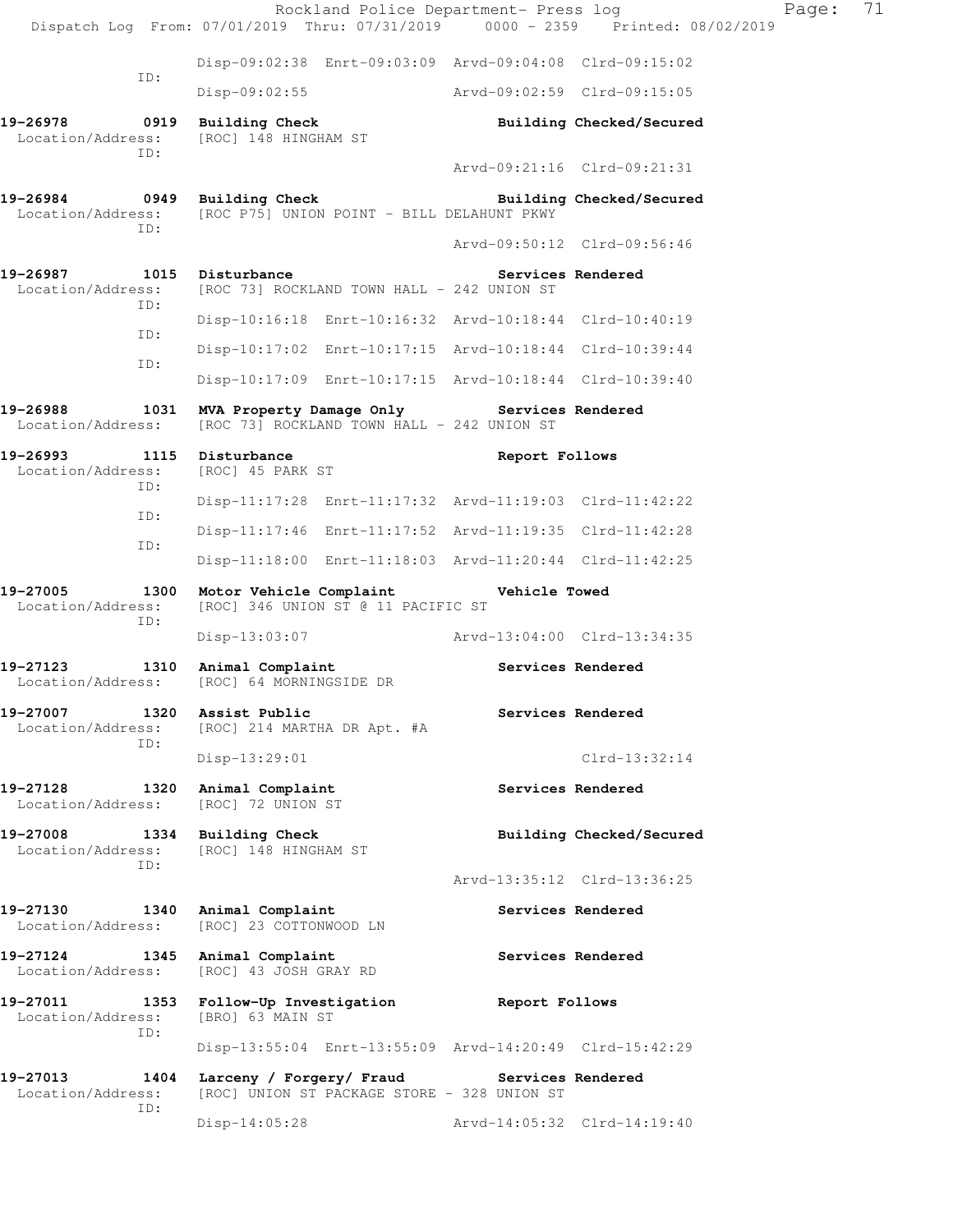Disp-14:51:53 Enrt-14:51:57 Arvd-14:59:00 Clrd-15:12:57

Disp-15:47:50 Enrt-15:47:56 Arvd-15:51:56 Clrd-15:55:57

Disp-16:56:28 Clrd-16:57:10

Disp-16:46:24 Enrt-16:46:28 Arvd-16:50:53 Clrd-16:57:47

Disp-16:46:49 Enrt-16:46:59 Arvd-16:50:31 Clrd-16:57:31

Disp-16:50:10 Arvd-16:50:17 Clrd-16:56:28

Disp-17:27:43 Arvd-17:30:53 Clrd-17:35:12

Disp-17:29:12 Enrt-17:29:30 Clrd-17:35:36

Disp-17:29:21 Enrt-17:29:24 Arvd-17:30:06 Clrd-17:35:42

Arvd-16:43:00 Clrd-16:50:10

**19-27016 1404 Assist Other Agency Services Rendered**  Location/Address: [ROC 69] SOUTH SHORE REHAB & NURSING - 115 NORTH AVE ID:

19-27131 1405 Animal Complaint **Services Rendered** Location/Address: [ROC] 390 NORTH AVE

19-27125 1410 Animal Complaint **Services Rendered** Location/Address: [ROC] 261 LIBERTY ST

19-27132 1420 Animal Complaint **19-27132** Services Rendered Location/Address: [ROC] 57 DEXTER RD

19-27133 1440 Animal Complaint **Services Rendered** Location/Address: [ROC] 240 CONCORD ST

19-27135 1445 Animal Complaint **Services Rendered** Location/Address: [ROC] 30 HIGHLAND ST

**19-27020 1449 Larceny / Forgery/ Fraud Services Rendered**  Location/Address: [ROC 70] WEBSTER PARK NURSING AND REHAB - 56 WEBSTER ST ID:

19-27136 1510 Animal Complaint **19-27136** Services Rendered Location/Address: [ROC] 47 MORNINGSIDE DR

19-27137 1535 Animal Complaint **Services Rendered** Location/Address: [ROC] 129 ALBION ST

19-27138 1540 Animal Complaint **19-27138** Services Rendered Location/Address: [ROC] 33 NORMAN ST

**19-27026 1542 911 Hang Up Investigated**  Location/Address: [ROC] 201 BEAL ST EXT ID:

**19-27031 1643 MVA Property Damage Only Services Rendered**  Location/Address: [ROC] DOUBLE TREE HOTEL - HINGHAM ST ID:

**19-27029 1645 Burglar Alarm Appears Secure**  Location/Address: [ROC] 100 CENTRE AVE ID:

19-27030 1645 Soliciting **Services Rendered**  Vicinity of: [ROC] 118 TURNER RD ID:

ID:

ID:

**19-27035 1723 Assist Public Services Rendered**  Location/Address: [ROC] 10 HINGHAM ST @ 440 WEBSTER ST ID:

**19-27037 1727 Assist Fire Department Gone on arrival**  Location/Address: [ROC] 132 UNION ST Apt. #2 ID: ID:

19-27044 1848 Animal Complaint **1848 Services Rendered** 

Disp-14:14:58 Clrd-14:15:43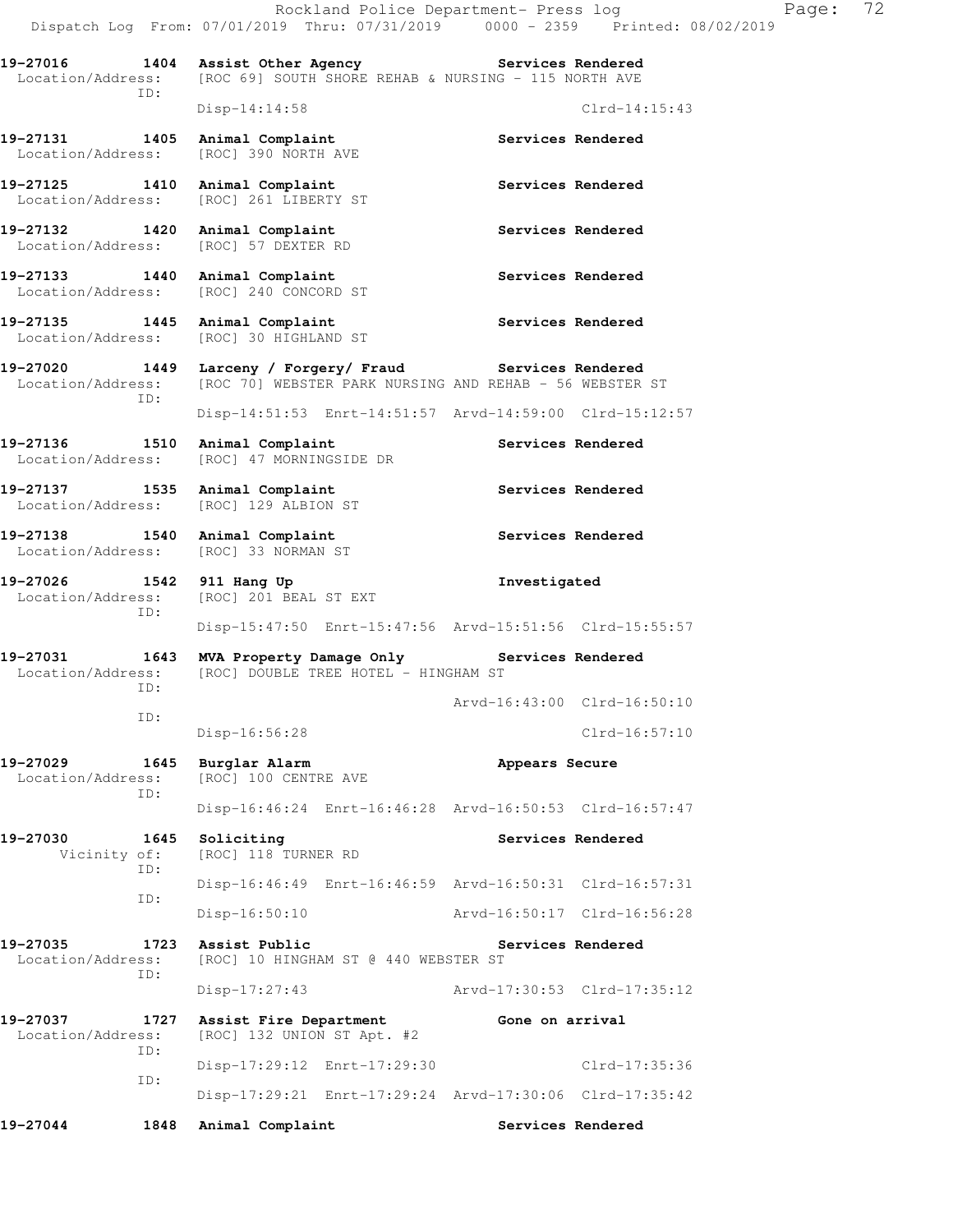|                                              | Rockland Police Department- Press log<br>Dispatch Log From: 07/01/2019 Thru: 07/31/2019 0000 - 2359 Printed: 08/02/2019               |                             |                             | Page: | 73 |
|----------------------------------------------|---------------------------------------------------------------------------------------------------------------------------------------|-----------------------------|-----------------------------|-------|----|
| Location/Address:                            | [ROC] 14 GRASSWOOD LN                                                                                                                 |                             |                             |       |    |
| TD:                                          | Disp-18:51:14 Enrt-18:51:16                                                                                                           |                             | Clrd-18:52:12               |       |    |
| ID:                                          | Disp-18:52:10 Enrt-18:52:17 Arvd-19:02:35 Clrd-19:11:10                                                                               |                             |                             |       |    |
| 19-27046<br>Location/Address:<br>ID:         | 1903 Assist Public<br>[ROC] 206 GREENWOOD ST                                                                                          |                             | Services Rendered           |       |    |
|                                              | Disp-19:05:19 Enrt-19:06:14 Arvd-19:09:02 Clrd-19:12:03                                                                               |                             |                             |       |    |
| 19-27051<br>Location/Address:<br>ID:         | 1956 Follow-Up Investigation<br>[ROC] 132 UNION ST                                                                                    | <b>Services Rendered</b>    |                             |       |    |
|                                              | $Disp-19:57:13$                                                                                                                       | Arvd-19:57:18 Clrd-20:05:02 |                             |       |    |
| 19-27059<br>Location/Address:<br>ID:         | 2158 Motor Vehicle Complaint<br>[ROC] CENTRE AVE                                                                                      | Services Rendered           |                             |       |    |
| ID:                                          | Disp-21:59:14 Enrt-21:59:28                                                                                                           |                             | $Clrd-22:03:17$             |       |    |
|                                              | Disp-22:00:04 Enrt-22:00:09                                                                                                           |                             | $Clrd-22:03:14$             |       |    |
| 19-27062<br>Location/Address:<br>ID:         | 2221 Police Information<br>[HIN] PETER HOBART @ WHITING                                                                               | No Service                  |                             |       |    |
|                                              | Disp-22:30:35 Enrt-22:30:41                                                                                                           |                             | $Clrd-22:53:27$             |       |    |
| 19-27063<br>2230 Lockout<br>Fire Unit:       | Location/Address: [ROC] 64 MONCRIEF RD<br>ROCKEN1-Pumper-Rockland Engine 1<br>Disp-22:33:36 Enrt-22:34:38 Arvd-22:38:49 Clrd-22:40:57 |                             | Services Rendered           |       |    |
| ID:                                          | InQrtsUnavl-22:46:12 InSrvce-22:46:12                                                                                                 |                             |                             |       |    |
|                                              | Disp-22:35:15 Enrt-22:35:40 Arvd-22:38:55 Clrd-22:41:31                                                                               |                             |                             |       |    |
| 19-27064<br>Location/Address:<br>ID:         | 2233 Assist Fire Department<br>[ROC] 64 MONCRIEF RD                                                                                   | Services Rendered           |                             |       |    |
|                                              | Disp-22:42:19 Enrt-22:42:22 Arvd-22:42:25 Clrd-22:42:27                                                                               |                             |                             |       |    |
| 19-27065<br>ID:                              | 2244 MVA Property Damage Only<br>Location/Address: [ROC] 230 SUMMER ST                                                                |                             | Transported to Hospital     |       |    |
| ID:                                          | Disp-22:45:38 Enrt-22:46:17 Arvd-22:49:37 Clrd-23:30:26                                                                               |                             |                             |       |    |
| ID:                                          | Disp-22:46:07 Enrt-22:46:12 Arvd-23:03:16 Clrd-23:33:08                                                                               |                             |                             |       |    |
|                                              | $Disp-22:53:44$                                                                                                                       | Arvd-22:53:49 Clrd-23:50:47 |                             |       |    |
| 19-27068<br>2329<br>Location/Address:<br>ID: | Motor Vehicle Complaint Services Rendered<br>[ROC] 104 SUMMIT ST                                                                      |                             |                             |       |    |
|                                              | Disp-23:33:19 Enrt-23:33:28 Arvd-23:37:00 Clrd-23:43:36                                                                               |                             |                             |       |    |
| For Date: $07/24/2019$ - Wednesday           |                                                                                                                                       |                             |                             |       |    |
| 19-27071<br>Location/Address:<br>ID:         | 0002 SHIFT ASSIGNMENTS<br>[ROC P72] ROCKLAND POLICE DEPARTMENT - 490 MARKET ST                                                        | Appears Secure              |                             |       |    |
|                                              |                                                                                                                                       |                             | Arvd-00:02:00 Clrd-00:04:15 |       |    |
| 19-27079                                     | 0119 Assist Other Agency<br>Location/Address: [ABI 67] D'ANNS RESTURANT - 340 CENTRE AVE                                              | Cancelled Enroute           |                             |       |    |

 ID: Disp-01:20:45 Enrt-01:20:50 Clrd-01:21:20

**19-27080 0127 Burglar Alarm Appears Secure**  Location/Address: [ROC P93] THE BANNER - 167 UNION ST ID: Disp-01:28:25 Enrt-01:28:27 Arvd-01:29:01 Clrd-01:39:41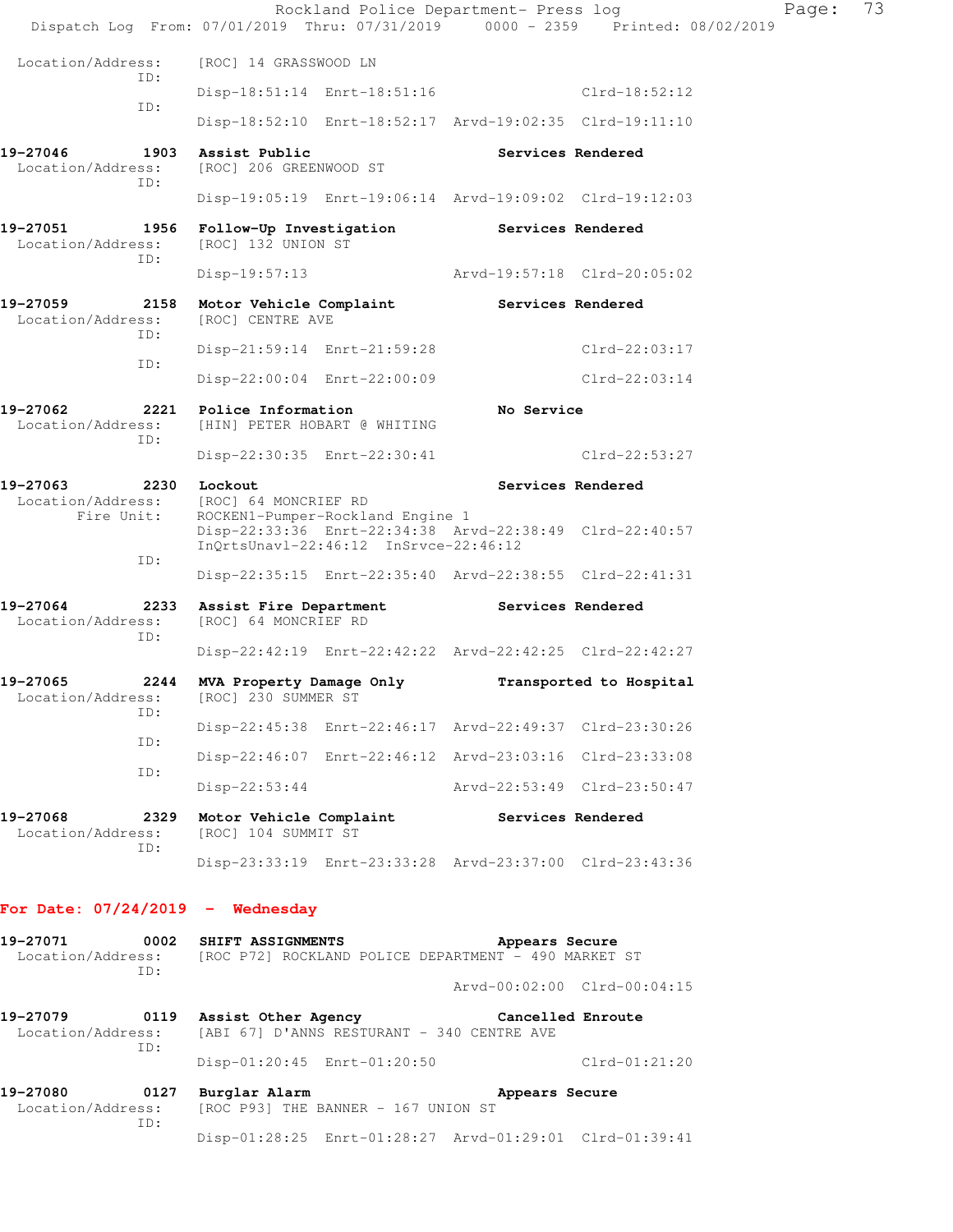|                                                     |             |                                                  |                                                                                                                   |                                 | Rockland Police Department- Press log<br>Dispatch Log From: 07/01/2019 Thru: 07/31/2019 0000 - 2359 Printed: 08/02/2019 | Page: | 74 |
|-----------------------------------------------------|-------------|--------------------------------------------------|-------------------------------------------------------------------------------------------------------------------|---------------------------------|-------------------------------------------------------------------------------------------------------------------------|-------|----|
|                                                     |             |                                                  |                                                                                                                   |                                 |                                                                                                                         |       |    |
|                                                     | ID:         |                                                  | Disp-01:28:32 Enrt-01:28:35 Arvd-01:29:12 Clrd-01:39:38                                                           |                                 |                                                                                                                         |       |    |
| 19-27082 0140 Motor Vehicle Stop                    |             |                                                  | Location/Address: [ROC P69] MCDONALD'S - 117 MARKET ST                                                            | <b>Example 1 Verbal Warning</b> |                                                                                                                         |       |    |
|                                                     | TD:         |                                                  |                                                                                                                   |                                 | Arvd-01:40:00 Clrd-01:51:43                                                                                             |       |    |
| 19-27090 0554 Building Check<br>Location/Address:   |             | [ROC] UNION ST                                   |                                                                                                                   |                                 | Building Checked/Secured                                                                                                |       |    |
|                                                     | TD:         |                                                  |                                                                                                                   |                                 | Arvd-05:55:46 Clrd-06:16:04                                                                                             |       |    |
| 19-27097 0626 Burglar Alarm                         | ID:         | Location/Address: [ROC] 100 CENTRE AVE           |                                                                                                                   | Cancelled Enroute               |                                                                                                                         |       |    |
|                                                     |             |                                                  | Disp-06:28:05 Enrt-06:28:55 Arvd-06:28:57 Clrd-06:31:05                                                           |                                 |                                                                                                                         |       |    |
|                                                     | ID:         |                                                  | 19-27100 0702 Motor Vehicle Stop Citation/Warning Issued<br>Location/Address: [ROC] 1 CENTRAL ST @ 141 CENTRE AVE |                                 |                                                                                                                         |       |    |
|                                                     |             |                                                  |                                                                                                                   |                                 | Arvd-07:02:00 Clrd-07:10:12                                                                                             |       |    |
| 19-27102 6809 SHIFT ASSIGNMENTS                     |             |                                                  | Location/Address: [ROC P72] ROCKLAND POLICE DEPARTMENT - 490 MARKET ST                                            |                                 | Services Rendered                                                                                                       |       |    |
| 19-27127 0900 Animal Complaint<br>Location/Address: |             | [ROC] 148 UNION ST Apt. #3                       |                                                                                                                   |                                 | Services Rendered                                                                                                       |       |    |
| 19-27109 0914 Threats                               | ID:         |                                                  | Location/Address: [ROC 16] ROCKLAND AUTO BROKERS - 250 WEBSTER ST                                                 | Peace Restored                  |                                                                                                                         |       |    |
|                                                     | ID:         |                                                  | Disp-09:15:08 Enrt-09:15:30 Arvd-09:15:36 Clrd-09:33:57                                                           |                                 |                                                                                                                         |       |    |
|                                                     | ID:         |                                                  | Disp-09:15:11 Enrt-09:15:30 Arvd-09:15:36 Clrd-09:31:59                                                           |                                 |                                                                                                                         |       |    |
|                                                     |             |                                                  | Disp-09:15:20 Enrt-09:15:30 Arvd-09:15:36 Clrd-09:33:55                                                           |                                 |                                                                                                                         |       |    |
| 19-27111 0938 General Info                          | ID:         |                                                  | Location/Address: [ROC P72] ROCKLAND POLICE DEPARTMENT - 490 MARKET ST                                            |                                 | Services Rendered                                                                                                       |       |    |
|                                                     |             |                                                  |                                                                                                                   |                                 | Arvd-09:40:22 Clrd-09:42:15                                                                                             |       |    |
| 19-27113<br>Location/Address:                       | TD:         | 0943 Motor Vehicle Stop<br>[ROC] 615 HINGHAM ST  |                                                                                                                   |                                 | Citation/Warning Issued                                                                                                 |       |    |
|                                                     | ID:         |                                                  |                                                                                                                   |                                 | Arvd-09:43:00 Clrd-09:54:45                                                                                             |       |    |
|                                                     |             | $Disp-09:49:59$                                  |                                                                                                                   |                                 | Arvd-09:50:02 Clrd-09:54:40                                                                                             |       |    |
| 19-27115<br>Location:                               |             | 0959 Time off<br>[ROC]                           |                                                                                                                   | No Service                      |                                                                                                                         |       |    |
| 19-27116<br>Location/Address:                       | 1002<br>ID: | Larceny / Forgery/ Fraud                         | [ROC P106] ROCKLAND HIGH SCHOOL - 52 MACKINLAY WAY                                                                | Services Rendered               |                                                                                                                         |       |    |
|                                                     |             |                                                  | Disp-10:06:04 Enrt-10:06:09 Arvd-10:13:20 Clrd-10:13:33                                                           |                                 |                                                                                                                         |       |    |
| 19-27119<br>Location/Address:                       | ID:         | 1026 Traffic Enforcement<br>[ROC] 274 WEBSTER ST |                                                                                                                   |                                 | Services Rendered                                                                                                       |       |    |
|                                                     |             |                                                  |                                                                                                                   |                                 | Arvd-10:27:39 Clrd-10:27:51                                                                                             |       |    |
| 19-27129<br>Location/Address:                       | 1122<br>ID: |                                                  | Follow-Up Investigation<br>[ROC P106] ROCKLAND HIGH SCHOOL - 52 MACKINLAY WAY                                     | Services Rendered               |                                                                                                                         |       |    |
|                                                     | ID:         |                                                  | Disp-11:24:47 Enrt-11:24:56 Arvd-11:24:58 Clrd-11:41:55                                                           |                                 |                                                                                                                         |       |    |
|                                                     | ID:         | $Disp-11:29:44$                                  |                                                                                                                   |                                 | Arvd-11:29:47 Clrd-11:41:51                                                                                             |       |    |
|                                                     |             | $Disp-11:30:42$                                  |                                                                                                                   |                                 | Arvd-11:30:46 Clrd-11:41:53                                                                                             |       |    |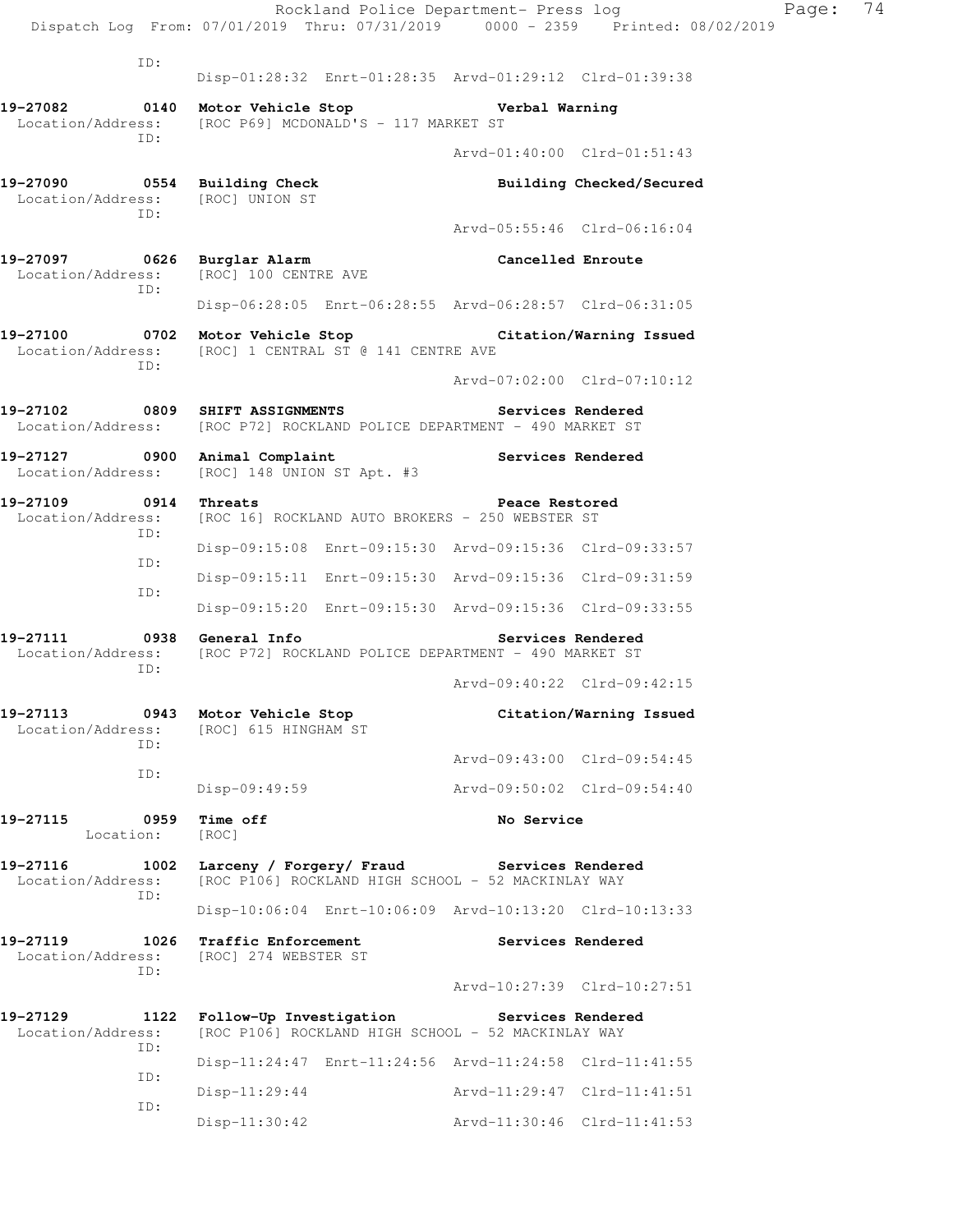Rockland Police Department- Press log Fage: 75 Dispatch Log From: 07/01/2019 Thru: 07/31/2019 0000 - 2359 Printed: 08/02/2019 **19-27141 1140 CAR SEAT INSPEC Services Rendered**  Location/Address: [ROC P72] ROCKLAND POLICE DEPARTMENT - 490 MARKET ST ID: Disp-11:42:45 Arvd-11:50:03 Clrd-12:12:11 19-27171 1145 Animal Complaint **Services Rendered**  Location/Address: [ROC] 11 ICEHOUSE WOOD LN **19-27161 1315 Animal Complaint Services Rendered**  Location/Address: [ROC] 491 WEBSTER ST 19-27150 1324 Burglar Alarm **Building Checked/Secured** Location/Address: [ROC] 64 MONCRIEF RD [ROC] 64 MONCRIEF RD ID: Disp-13:26:07 Enrt-13:26:28 Arvd-13:34:09 Clrd-13:34:33 ID: Disp-13:34:14 Arvd-13:34:19 Clrd-13:34:35 **19-27151 1324 CRUISER BACK IN TOWN Services Rendered**  Location/Address: [ROC P72] ROCKLAND POLICE DEPARTMENT - 490 MARKET ST **19-27156 1345 CAR SEAT INSPEC Services Rendered**  Location/Address: [ROC P72] ROCKLAND POLICE DEPARTMENT - 490 MARKET ST 19-27153 1351 Animal Complaint **Services Rendered**  Location/Address: [ROC] 110 PROSPECT ST ID: Arvd-13:51:00 Clrd-13:58:17 19-27165 1400 Animal Complaint **Services Rendered**  Location/Address: [ROC] 40 SUMMIT ST 19-27158 1411 Time off **Services Rendered**  Location: [ROC] **19-27166 1415 Animal Complaint Services Rendered**  Location/Address: [ROC] 132 NORTH AVE **19-27159 1418 Detail Services Rendered**  Location/Address: [ROC] 640 HINGHAM ST **19-27164 1437 Assist Fire Department Cancelled Enroute**  Location/Address: [ROC] ESTEN SCHOOL - SUMMER ST ID: Disp-14:40:29 Enrt-14:40:31 Arvd-14:44:16 Clrd-14:44:18 **19-27176 1607 SHIFT ASSIGNMENTS No Service**  Location/Address: [ROC P72] ROCKLAND POLICE DEPARTMENT - 490 MARKET ST ID: Disp-16:09:48 Clrd-16:09:57 **19-27178 1635 Health & Welfare Check No EMS**  Location/Address: [ROC] 20 STANLEY AVE ID: Disp-16:41:48 Enrt-16:42:43 Arvd-16:44:31 Clrd-16:52:49 19-27180 1715 Building Check **Appears Secure**  Location/Address: [ROC] MARTHA DR ID: Arvd-17:16:11 Clrd-17:18:34 19-27181 1723 Building Check **Appears Secure** Location/Address: [ROC] GROVE ST ID: Arvd-17:23:30 Clrd-17:23:57 **19-27185 1734 Details / Time off No Service**  Location: [ROC] **19-27187 1742 Neighbor Disturbance Services Rendered**  Location/Address: [ROC] 116 LIBERTY ST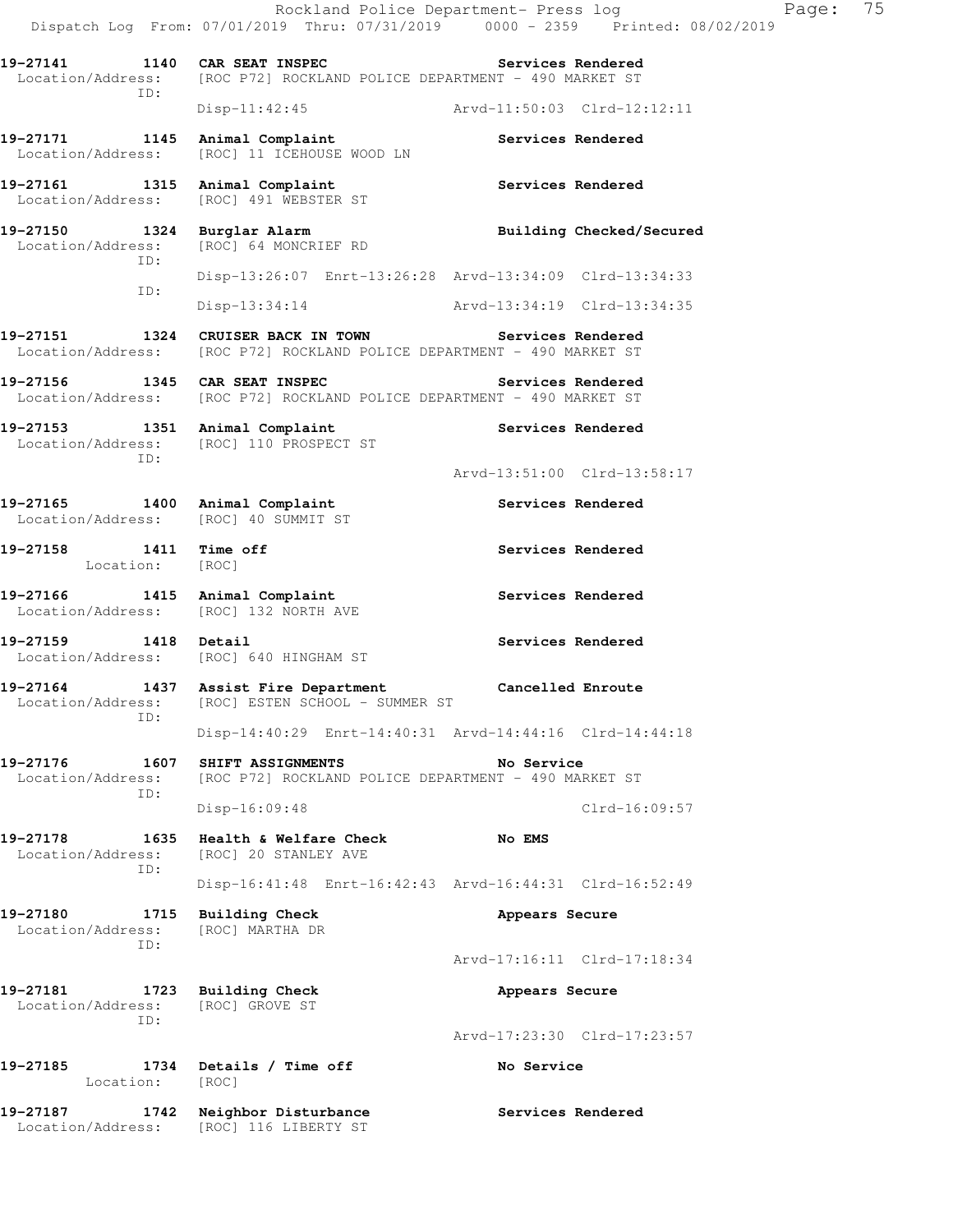|                                   |             |                                                 | Rockland Police Department- Press log                   |                | Dispatch Log From: 07/01/2019 Thru: 07/31/2019 0000 - 2359 Printed: 08/02/2019 | Page: | 76 |
|-----------------------------------|-------------|-------------------------------------------------|---------------------------------------------------------|----------------|--------------------------------------------------------------------------------|-------|----|
|                                   |             |                                                 |                                                         |                |                                                                                |       |    |
|                                   | ID:         |                                                 | Disp-17:45:35 Enrt-17:45:43 Arvd-17:51:05 Clrd-17:54:46 |                |                                                                                |       |    |
| 19-27200<br>Location/Address:     | 1933<br>TD: | <b>Building Check</b><br>[ROC] MARTHA DR        |                                                         | Appears Secure |                                                                                |       |    |
|                                   |             |                                                 |                                                         |                | Arvd-19:34:19 Clrd-19:42:52                                                    |       |    |
| 19-27203<br>Location/Address:     | TD:         | 1942 Building Check<br>[ROC] BILL DELAHUNT PKWY |                                                         |                | Building Checked/Secured                                                       |       |    |
|                                   |             |                                                 |                                                         |                | Arvd-19:47:10 Clrd-19:47:29                                                    |       |    |
| 19-27202<br>Location/Address:     | ID:         | 1944 Building Check<br>[ROC] GROVE ST           |                                                         | Appears Secure |                                                                                |       |    |
|                                   |             |                                                 |                                                         |                | Arvd-19:45:26 Clrd-19:50:53                                                    |       |    |
| 19-27204<br>Location/Address:     | ID:         | 1947 Building Check<br>[ROC] HINGHAM ST         |                                                         |                | Building Checked/Secured                                                       |       |    |
|                                   |             |                                                 |                                                         |                | Arvd-19:48:13 Clrd-19:48:29                                                    |       |    |
| 19-27206<br>Location/Address:     | ID:         | 2041 Disturbance                                | [ROC] 92 WEST WATER ST Apt. #A                          | Peace Restored |                                                                                |       |    |
|                                   | ID:         |                                                 | Disp-20:43:45 Enrt-20:44:08 Arvd-20:45:57 Clrd-21:14:18 |                |                                                                                |       |    |
|                                   |             |                                                 | Disp-20:43:58 Enrt-20:44:04 Arvd-20:47:11 Clrd-21:14:18 |                |                                                                                |       |    |
| 19-27208<br>Location/Address:     | 2125<br>TD: | <b>Building Check</b><br>[ROC] MARTHA DR        |                                                         | Appears Secure |                                                                                |       |    |
|                                   |             |                                                 |                                                         |                | Arvd-21:25:17 Clrd-21:25:39                                                    |       |    |
| 19-27212<br>Location/Address:     | ID:         | 2148 Building Check<br>[ROC] GROVE ST           |                                                         | Appears Secure |                                                                                |       |    |
|                                   |             |                                                 |                                                         |                | Arvd-21:48:34 Clrd-21:48:47                                                    |       |    |
| 19-27214<br>Location/Address:     | ID:         | 2221 CRUISER FOR DETAIL                         | [ROC P72] ROCKLAND POLICE DEPARTMENT - 490 MARKET ST    | No Service     |                                                                                |       |    |
|                                   | ID:         | Disp-22:24:45                                   |                                                         |                | $Clrd-22:24:52$                                                                |       |    |
|                                   |             | Disp-22:25:13                                   |                                                         |                | $C1rd - 22:25:20$                                                              |       |    |
| For Date: $07/25/2019$ - Thursday |             |                                                 |                                                         |                |                                                                                |       |    |
| 19-27217<br>Location/Address:     | 0001<br>ID: | General Incident                                | [ROC P72] ROCKLAND POLICE DEPARTMENT - 490 MARKET ST    |                | Services Rendered                                                              |       |    |
|                                   |             | Disp-00:03:55                                   |                                                         |                | $Clrd-00:04:04$                                                                |       |    |
| 19-27218<br>Location/Address:     | 0040<br>ID: | Neighbor Disturbance<br>[ROC] 372 FOREST ST     |                                                         |                | Services Rendered                                                              |       |    |
|                                   |             | Disp-00:51:40                                   |                                                         |                | $Clrd-00:54:59$                                                                |       |    |
| 19-27233<br>Location/Address:     | 0609<br>ID: | <b>Building Check</b><br>[ROC] UNION ST         |                                                         |                | Services Rendered                                                              |       |    |
|                                   |             | $Disp-06:10:04$                                 |                                                         |                | Arvd-06:10:21 Clrd-06:28:02                                                    |       |    |
| 19-27311<br>Location/Address:     | 0745        | Animal Complaint<br>[ROC] 229 BEECH ST          |                                                         |                | Services Rendered                                                              |       |    |
| 19-27243<br>Location/Address:     | ID:         | 0807 General Info                               | [ROC P72] ROCKLAND POLICE DEPARTMENT - 490 MARKET ST    |                | Services Rendered                                                              |       |    |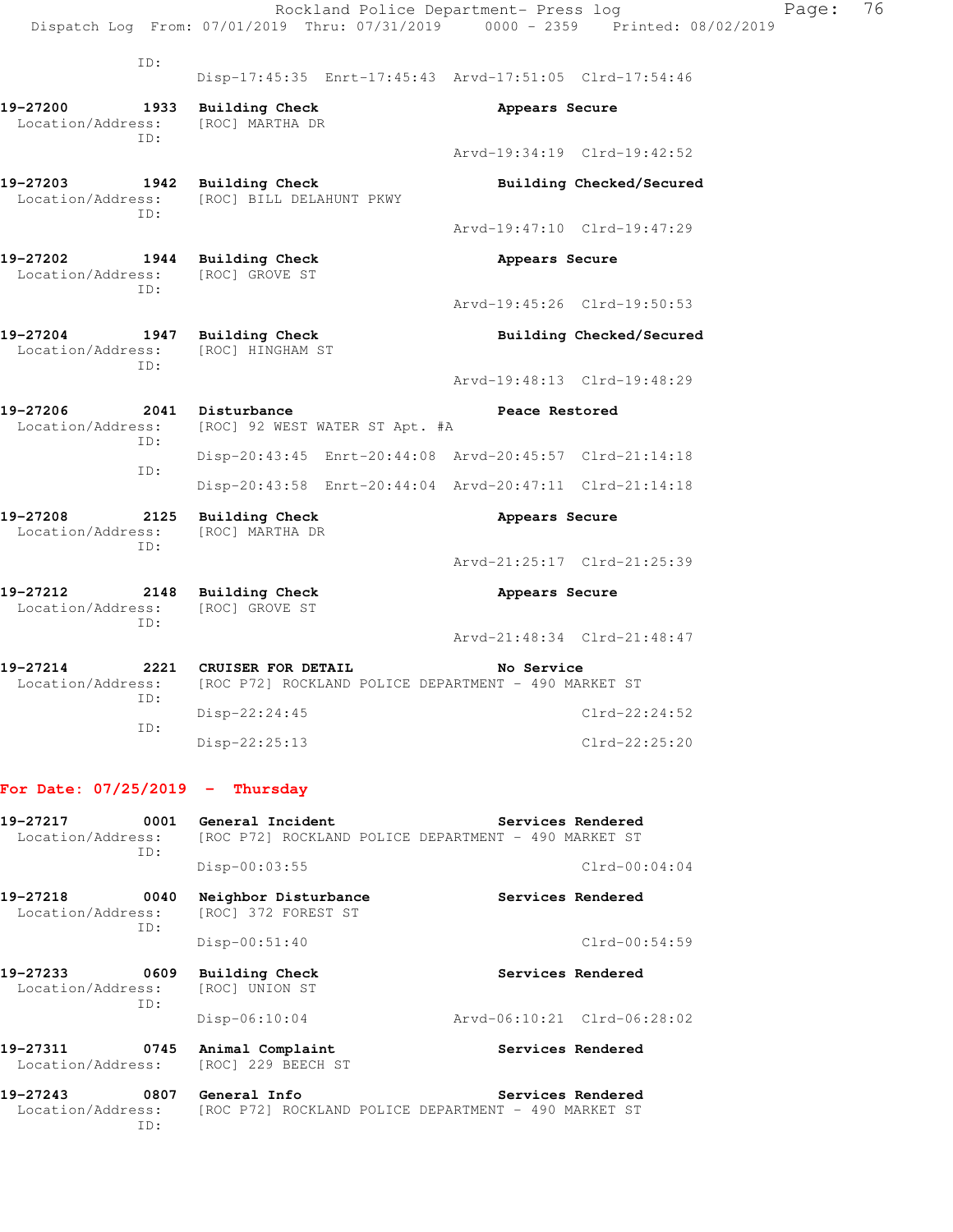Arvd-08:07:00 Clrd-08:11:19

**19-27247 0902 Traffic Enforcement Services Rendered**  Location/Address: [ROC] 510 MARKET ST ID: Disp-09:03:44 Enrt-09:04:13 Arvd-09:04:16 Clrd-09:04:18 **19-27251 0909 Assist Fire Department Services Rendered**  Location/Address: [ROC] 211 GARDEN TER ID: Disp-09:11:19 Enrt-09:11:44 Arvd-09:12:35 Clrd-09:19:07 **19-27257 0945 Traffic Enforcement Constructs Services Rendered** Location/Address: [ROC] MARKET ST Location/Address: ID: Arvd-09:46:24 Clrd-09:46:32 ID: Disp-11:41:19 Enrt-11:41:27 Arvd-11:41:30 Clrd-11:41:33 19-27265 1032 Suspicious Activity **Services Rendered** Location/Address: [ROC] LIBERTY SQ ID: Disp-10:35:06 Enrt-10:35:33 Arvd-10:45:09 Clrd-10:45:19 ID: Disp-10:35:10 Arvd-10:35:15 Clrd-10:45:15 ID: Disp-10:45:59 Arvd-10:46:05 Clrd-10:47:27 ID: Disp-10:46:02 Arvd-10:46:05 Clrd-10:47:48 **19-27269 1047 Assist Fire Department Transported to Hospital**  Location/Address: [ROC 69] SOUTH SHORE REHAB & NURSING - 115 NORTH AVE ID: Disp-10:48:16 Enrt-10:48:19 Arvd-10:49:48 Clrd-10:59:05 **19-27272 1119 Assist Other Agency Services Rendered**  Location/Address: [ROC] 37 CLARK RD ID: Disp-11:22:44 Enrt-11:22:49 Arvd-11:24:27 Clrd-11:35:24 **19-27273 1120 Building Check Appears Secure**  Location/Address: [ROC] HARTSUFF PARK - HINGHAM ST ID: Arvd-11:22:39 Clrd-11:23:52 19-27276 1154 Building Check **Services Rendered** Location/Address: [ROC] HARTSUFF P\ARK - HINGHAM ST ID: Arvd-11:55:40 Clrd-12:03:09 19-27278 1159 911 Accidental **Services Rendered Services Rendered Interval** Location/Address: [ROC] 2 HOBART LN [ROC] 2 HOBART LN ID: Disp-12:03:34 Enrt-12:03:36 Arvd-12:08:10 Clrd-12:14:32 19-27312 1200 Animal Complaint **19-27312** Services Rendered Location/Address: [ROC] 46 EXCHANGE ST **19-27313 1215 Animal Complaint Services Rendered**  Location/Address: [ROC] 119 SALEM ST 19-27314 1230 Animal Complaint **1281 Services Rendered**  Location/Address: [ROC] 52 SAW MILL LN **19-27284 1239 911 Accidental Could Not Locate**  Location/Address: [ROC] 320 PLEASANT ST ID: Disp-12:41:36 Enrt-12:41:41 Arvd-12:47:55 Clrd-13:18:33 19-27310 1310 Animal Complaint **19-27310** Services Rendered Location/Address: [ROC] 4 MEREDITH WAY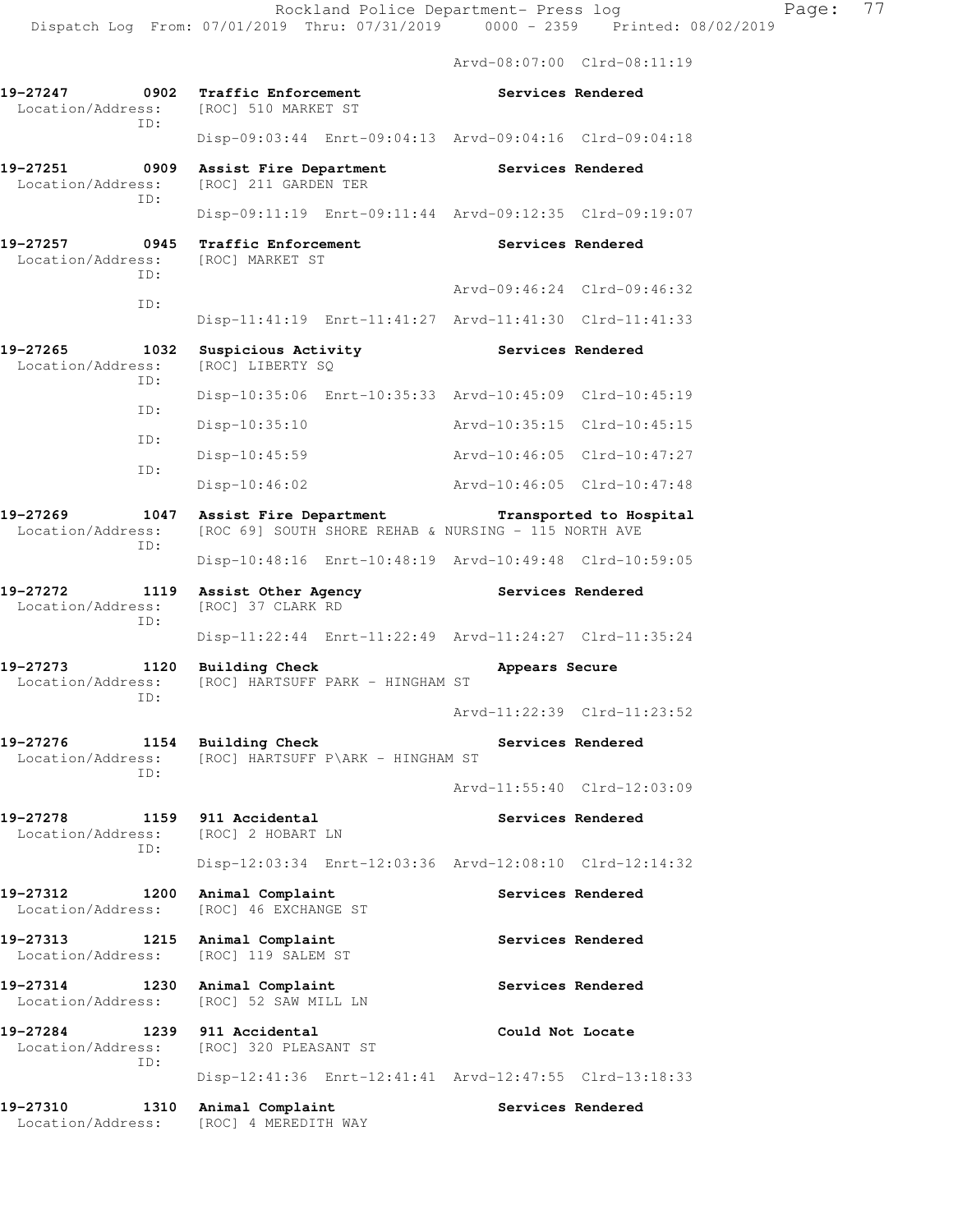**19-27316 1315 Animal Complaint Services Rendered**  Location/Address: [ROC] 671 UNION ST **19-27252 1341 MVA Property Damage Only Cancelled Enroute**  Location/Address: [ROC] BILL DELAHUNT PKWY ID: Disp-13:39:25 Enrt-13:39:36 Arvd-13:41:40 Clrd-13:43:16 ID: Disp-13:39:34 Enrt-13:39:36 Clrd-13:43:12<br>EMS Unit: ROCKAM1-Rockland A1 ROCKAM1-Rockland A1 Disp-13:40:42 Enrt-13:40:50 Clrd-13:42:22 InQrtsUnavl-13:42:42 InSrvce-13:42:42 Fire Unit: ROCKEN1-Pumper-Rockland Engine 1 Disp-13:40:57 Enrt-13:41:01 Clrd-13:42:22 InQrtsUnavl-13:42:42 InSrvce-13:42:42 Fire Unit: ROCKC4-Staff-Rockland Fire C4 Disp-13:41:40 Enrt-13:41:45 Clrd-13:42:22 InQrtsUnavl-13:42:42 InSrvce-13:42:42 19-27315 1345 Animal Complaint **19-27315** Services Rendered Location/Address: [ROC] 138 REED ST 19-27317 1400 Animal Complaint **Services Rendered**  Location/Address: [ROC] 34 BLANCHARD ST **19-27295 1403 Summons No Service**  Location/Address: [ROC] 45 PARK ST Apt. #2 ID: Disp-14:03:16 Enrt-14:03:22 Arvd-14:08:46 Clrd-14:14:06 **19-27298 1416 Follow-Up Investigation Services Rendered**  Location/Address: [ROC] 31 LIBERTY ST **19-27300 1427 Animal Complaint Services Rendered**  Location/Address: [ROC] 34 JAMES ST ID: Arvd-14:27:00 Clrd-15:26:53 **19-27308 1500 Summons Summons To Court**  Location/Address: [ROC] 110 MARTHA DR Apt. #E ID: Disp-15:05:15 Enrt-15:05:22 Arvd-15:05:24 Clrd-15:06:36 19-27318 1500 Animal Complaint **19-27318** Services Rendered Location/Address: [ROC] 53 TAUNTON AVE 19-27319 1515 Animal Complaint **19-27319** Services Rendered Location/Address: [ROC] 215 VERNON ST 19-27321 1537 Burglar Alarm **Building Checked/Secured** Location/Address: [ROC P103] ELECTROSWITCH - 175 UNION ST Apt. #R ID: Disp-15:38:37 Enrt-15:38:40 Arvd-15:46:08 Clrd-15:49:21 **19-27324 1611 SHIFT ASSIGNMENTS No Service**  Location/Address: [ROC P72] ROCKLAND POLICE DEPARTMENT - 490 MARKET ST **19-27326 1627 Traffic Enforcement Citation/Warning Issued**  Location/Address: [ROC P72] ROCKLAND POLICE DEPARTMENT - 490 MARKET ST ID: Arvd-16:29:01 Clrd-16:31:56 ID: Disp-16:45:22 Arvd-16:45:35 Clrd-17:44:00 ID: Disp-17:44:30 Arvd-17:44:35 Clrd-19:56:04 ID: Disp-18:10:16 Enrt-18:10:21 Arvd-18:10:25 Clrd-18:13:59 **19-27327 1630 Motor Vehicle Stop No Service**  Location: [ROC] TOWN WIDE TRAFFIC ID: Disp-16:31:56 Enrt-16:32:06 Arvd-16:32:10 Clrd-16:45:22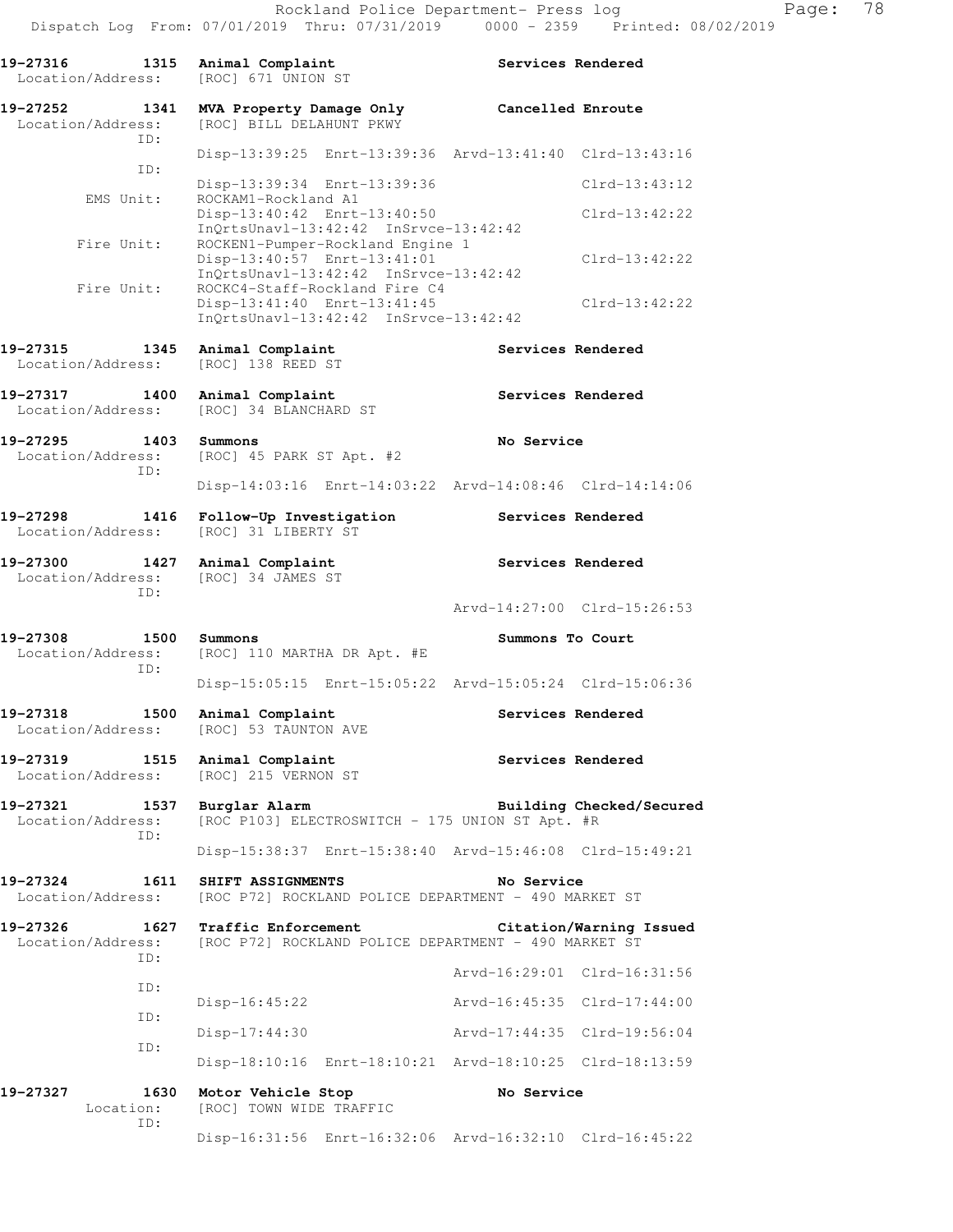**19-27339 1738 Assist Fire Department Services Rendered**  Location/Address: [ROC] 27 BAY PATH LN ID: Disp-17:39:30 Enrt-17:39:33 Clrd-17:44:00 19-27340 **1741 Suspicious Activity 19-27340** Services Rendered Location/Address: [ROC] LUKES LIQUORS - MARKET ST ID: Disp-17:44:00 Enrt-17:44:37 Arvd-17:48:04 Clrd-20:32:15 ID: Disp-17:44:00 Clrd-17:44:30 ID: Disp-17:44:00 Enrt-17:44:40 Arvd-17:48:08 Clrd-18:10:04 ID: Disp-17:47:55 Enrt-17:47:58 Arvd-17:48:01 Clrd-19:48:01 ID: Disp-19:48:13 Enrt-19:48:23 Arvd-19:48:26 Clrd-19:54:36 ID: Disp-20:33:51 Clrd-20:33:57 **19-27345 1815 Assist Public Services Rendered**  Location/Address: [ROC] 115 J A DUNN MEM DR ID: Disp-18:17:23 Arvd-18:19:14 Clrd-20:24:38 **19-27350 1932 Building Check Services Rendered**  Location/Address: [ROC] MARTHA DR ID: Arvd-19:32:55 Clrd-19:33:08 **19-27353 1936 Building Check Gone on arrival**<br>
Location/Address: [ROC] GROVE ST Location/Address: ID: Arvd-19:38:35 Clrd-19:39:51 **19-27354 1944 Building Check Services Rendered Services Rendered**<br>Location/Address: [ROC] HARTSUFF PARK - HINGHAM ST [ROC] HARTSUFF PARK - HINGHAM ST ID: Arvd-19:45:37 Clrd-20:03:22 **19-27356 2003 Traffic Enforcement Citation/Warning Issued**  Location/Address: [ROC P72] ROCKLAND POLICE DEPARTMENT - 490 MARKET ST ID: Arvd-20:05:24 Clrd-07/26/2019 @ 00:04:00 ID: Disp-21:15:27 Arvd-21:15:31 Clrd-21:17:53 **19-27360 2024 Building Check Appears Secure**  Location/Address: [ROC] BILL DELAHUNT PKWY ID: Arvd-20:25:43 Clrd-20:31:38 19-27361 2036 Vandalism **Services Rendered**  Location/Address: [ROC] 470 UNION ST Apt. #1 ID: Disp-20:39:54 Enrt-20:40:08 Arvd-20:46:47 Clrd-20:57:36 **19-27362 2040 Animal Complaint Services Rendered**  Location/Address: [ROC] 292 HOWARD ST ID: Disp-20:41:20 Arvd-20:41:27 Clrd-20:57:55 **19-27364 2103 Missing Person Unfounded**  Location/Address: [ROC] LUKES LIQUORS - MARKET ST ID: Disp-21:03:43 Enrt-21:03:47 Clrd-21:24:08 ID: Disp-21:03:53 Arvd-21:03:56 Clrd-21:24:43 ID: Disp-21:05:01 <br>19-27340 <br>19-27340 Original Call #: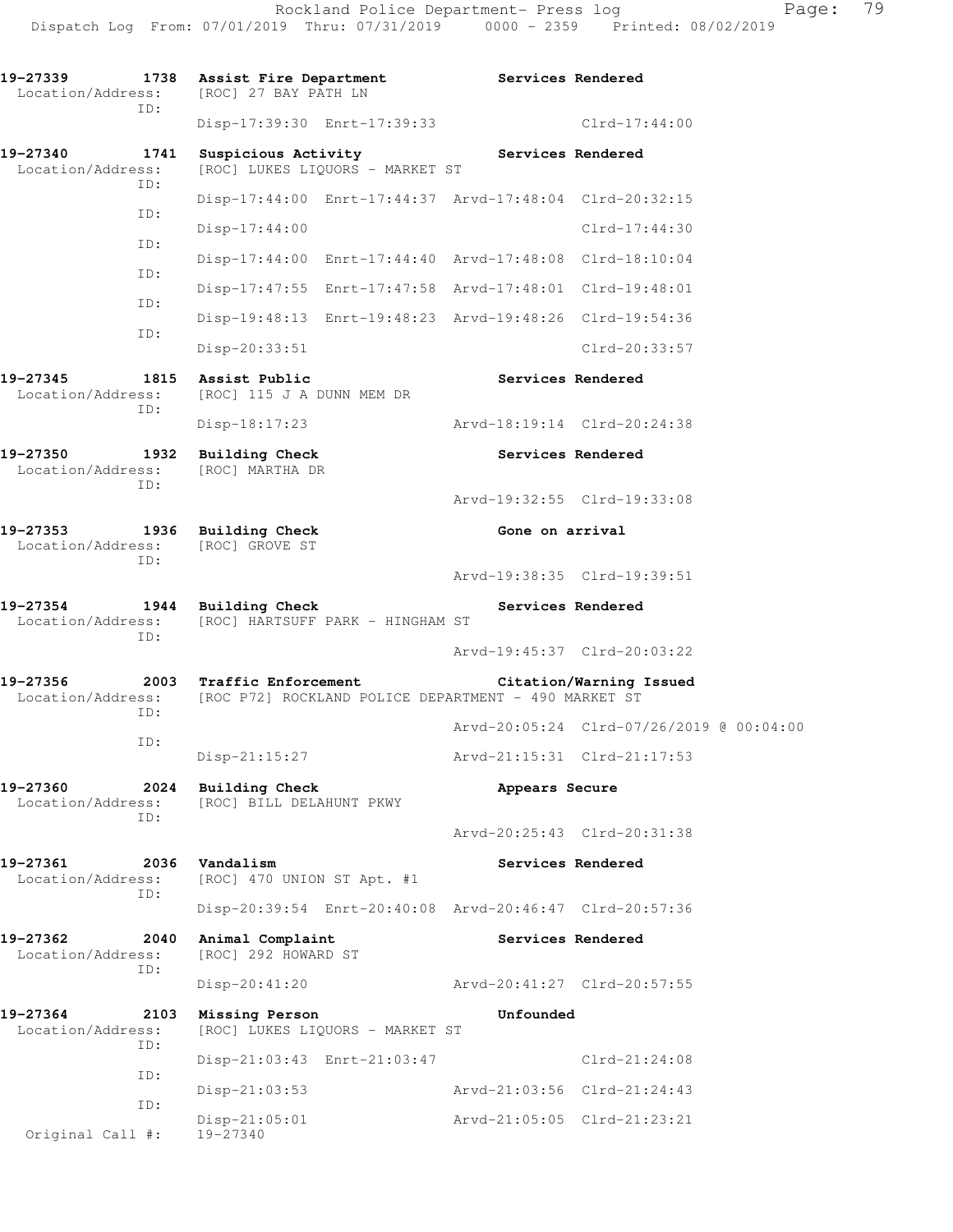| 19-27368<br>Vicinity of:                                                                             | 2120 |                  |                                          | Motor Vehicle Complaint                               | [ROC] PRIME GAS STATION - 334 MARKET ST @ 14 HOWARD ST                  | Citation/Warning Issued                                 |
|------------------------------------------------------------------------------------------------------|------|------------------|------------------------------------------|-------------------------------------------------------|-------------------------------------------------------------------------|---------------------------------------------------------|
| ID:                                                                                                  |      |                  |                                          |                                                       |                                                                         | Disp-21:22:50 Enrt-21:22:54 Arvd-21:26:08 Clrd-21:33:20 |
| ID:                                                                                                  |      |                  |                                          |                                                       |                                                                         | Disp-21:23:37 Enrt-21:23:44 Arvd-21:26:01 Clrd-21:38:43 |
| ID:                                                                                                  |      |                  | Disp-21:28:19                            |                                                       |                                                                         | Arvd-21:28:29 Clrd-21:45:00                             |
| 19-27370<br>Vicinity of:<br>ID:                                                                      | 2142 |                  |                                          | Motor Vehicle Complaint<br>[ROC] BILL DELAHUNT PKWY   | Gone on arrival                                                         |                                                         |
|                                                                                                      |      |                  |                                          |                                                       |                                                                         | Disp-21:47:50 Enrt-21:47:54 Arvd-21:52:26 Clrd-22:31:21 |
| 19-27371<br>Vicinity of:                                                                             | 2146 |                  | [ROC] 41 BLANCHARD ST                    | Motor Vehicle Complaint                               | Services Rendered                                                       |                                                         |
| ID:                                                                                                  |      |                  | $Disp-21:48:19$                          |                                                       |                                                                         | Arvd-21:48:25 Clrd-21:52:34                             |
| ID:                                                                                                  |      |                  | $Disp-21:48:23$                          |                                                       |                                                                         | Arvd-21:48:28 Clrd-21:48:41                             |
| 19-27372<br>Location/Address:<br>ID:                                                                 | 2155 |                  | <b>Building Check</b><br>[ROC] MARTHA DR |                                                       |                                                                         | Services Rendered                                       |
|                                                                                                      |      |                  |                                          |                                                       |                                                                         | Arvd-21:58:05 Clrd-22:00:24                             |
| 19-27374<br>Location/Address:<br>ID:                                                                 | 2159 |                  |                                          | Assist Fire Department<br>[ROC] 110 MARTHA DR Apt. #F | Unfounded                                                               |                                                         |
| ID:                                                                                                  |      |                  |                                          |                                                       |                                                                         | Disp-22:01:46 Enrt-22:02:09 Arvd-22:04:20 Clrd-22:22:34 |
|                                                                                                      |      |                  |                                          | Disp-22:05:42 Enrt-22:05:51                           |                                                                         | $Clrd-22:22:41$                                         |
| 19-27376<br>Location/Address:<br>ID:                                                                 | 2201 |                  | Building Check<br>[ROC] GROVE ST         |                                                       |                                                                         | Services Rendered                                       |
|                                                                                                      |      |                  |                                          |                                                       |                                                                         | Arvd-22:02:58 Clrd-22:06:57                             |
| 19-27380<br>Location/Address:<br>ID:                                                                 | 2209 |                  | General Incident                         |                                                       | Services Rendered<br>[ROC] JENNY D'S BEES - 83 EAST WATER ST Apt. #W319 |                                                         |
|                                                                                                      |      |                  | Disp-22:15:22                            |                                                       |                                                                         | $Clrd-22:17:01$                                         |
| 19-27381<br>Location/Address:<br>ID:                                                                 | 2215 |                  | <b>Building Check</b>                    | [ROC] HINGHAM ST Apt. #HARTS                          | Services Rendered                                                       |                                                         |
|                                                                                                      |      |                  |                                          |                                                       |                                                                         | Arvd-22:16:56 Clrd-22:24:17                             |
| 19-27382<br>2234 Building Check<br>Location/Address: [ROC] BILL DELAHUNT PKWY<br>ID:                 |      |                  |                                          |                                                       |                                                                         | Services Rendered                                       |
|                                                                                                      |      |                  |                                          |                                                       |                                                                         | Arvd-22:35:42 Clrd-22:46:37                             |
| 19-27384<br>Vicinity of: [ROC] 396 MARKET ST @ 248 CRESCENT ST<br>ID:                                |      |                  |                                          | 2246 Motor Vehicle Stop                               |                                                                         | Citation/Warning Issued                                 |
|                                                                                                      |      |                  |                                          |                                                       |                                                                         | Arvd-22:46:00 Clrd-22:53:26                             |
| 19-27386 2250 Follow-Up Investigation<br>Location/Address: [ROC] 115 J A DUNN MEM DR Apt. #15<br>ID: |      |                  |                                          |                                                       | No Service                                                              |                                                         |
|                                                                                                      |      |                  |                                          |                                                       |                                                                         | Disp-22:50:59 Enrt-22:51:05 Arvd-23:37:57 Clrd-23:38:03 |
| 19-27387<br>2258 Assist Public<br>Location/Address: [ROC] 63 WEBSTER ST<br>ID:                       |      |                  |                                          |                                                       |                                                                         | Services Rendered                                       |
|                                                                                                      |      |                  | Disp-22:59:11                            |                                                       |                                                                         | $Clrd-23:05:54$                                         |
| 19-27392<br>Location/Address:<br>ID:                                                                 |      | 2354 Disturbance |                                          | [ROC] 45 HANNAH WAY Apt. #E                           | Peace Restored                                                          |                                                         |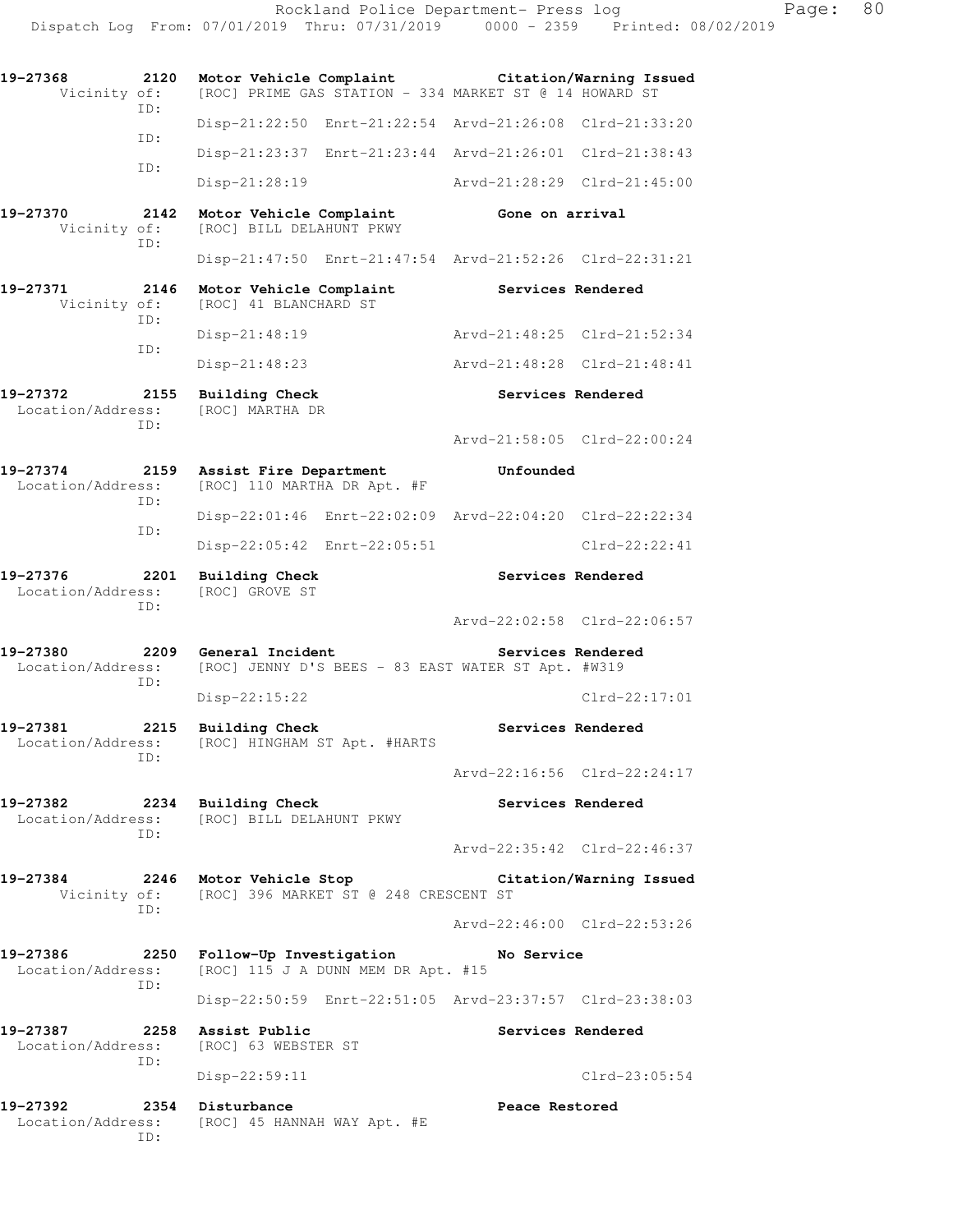Rockland Police Department- Press log Fage: 81 Dispatch Log From: 07/01/2019 Thru: 07/31/2019 0000 - 2359 Printed: 08/02/2019 Disp-23:56:05 Enrt-23:57:30 Arvd-00:02:32 Clrd-07/26/2019 @ 00:16:25 ID: Disp-23:56:49 Enrt-23:57:35 Arvd-00:02:29 Clrd-07/26/2019 @ 00:16:25 ID: Disp-23:57:18 Enrt-23:57:23 Arvd-00:02:23 Clrd-07/26/2019 @ 00:16:25 **For Date: 07/26/2019 - Friday 19-27393 0000 SHIFT ASSIGNMENTS No Service**  Location/Address: [ROC P72] ROCKLAND POLICE DEPARTMENT - 490 MARKET ST ID: Arvd-00:00:00 Clrd-00:09:21 **19-27394 0014 Building Check Services Rendered**  Location/Address: [ROC] MARTHA DR ID: Arvd-00:15:20 Clrd-00:16:34 19-27395 **0016** Building Check **Services Rendered**  Location/Address: [ROC] GROVE ST ID: Arvd-00:17:43 Clrd-00:20:36 **19-27396 0021 Building Check Services Rendered**  Location/Address: [ROC] HINGHAM ST ID: Arvd-00:22:00 Clrd-00:27:37 19-27401 **0151** Building Check **Services Rendered**  Location/Address: [ROC] GROVE ST **19-27402 0153 Suspicious Activity Investigated**  Location/Address: [ROC] EMERSON SHOE LOFT - 51 MAPLE ST Apt. #113 ID: Arvd-01:53:00 Clrd-01:59:39 ID: Disp-01:57:31 Arvd-01:57:35 Clrd-01:59:39 **19-27403 0206 Burglar Alarm Building Checked/Secured**  Location/Address: [ROC P68] AL PRIME - 104 MARKET ST ID: Disp-02:07:51 Enrt-02:08:04 Arvd-02:12:02 Clrd-02:14:35 **19-27405 0231 Motor Vehicle Stop Citation/Warning Issued**  Vicinity of: [ROC P85] ROCKLAND FEDERAL CREDIT UNION - 241 UNION ST ID: Arvd-02:31:00 Clrd-02:47:34 ID: Disp-02:33:34 Arvd-02:33:38 Clrd-02:47:34 19-27408 0320 **MVA Property Damage Only** Report Follows<br>
Location/Address: [ROC] 108 POND ST Location/Address: ID: Disp-03:23:38 Enrt-03:23:53 Arvd-03:26:44 Clrd-04:22:48 ID: Disp-03:23:38 Enrt-03:23:53 Arvd-03:26:44 Clrd-04:22:48 **19-27409 0422 Motor Vehicle Stop Verbal Warning**  [ROC] 500 HINGHAM ST ID: Arvd-04:22:00 Clrd-04:25:18 ID: Disp-04:24:37 Arvd-04:24:40 Clrd-04:25:18 **19-27410 0428 Follow-Up Investigation Investigated**  Vicinity of: [HAN] 628 KING ST ID: Disp-04:30:11 Enrt-04:30:15 Arvd-04:33:01 Clrd-05:00:42 **19-27412 0527 911 Accidental Services Rendered**  Vicinity of: [ROC] 188 SUMMER ST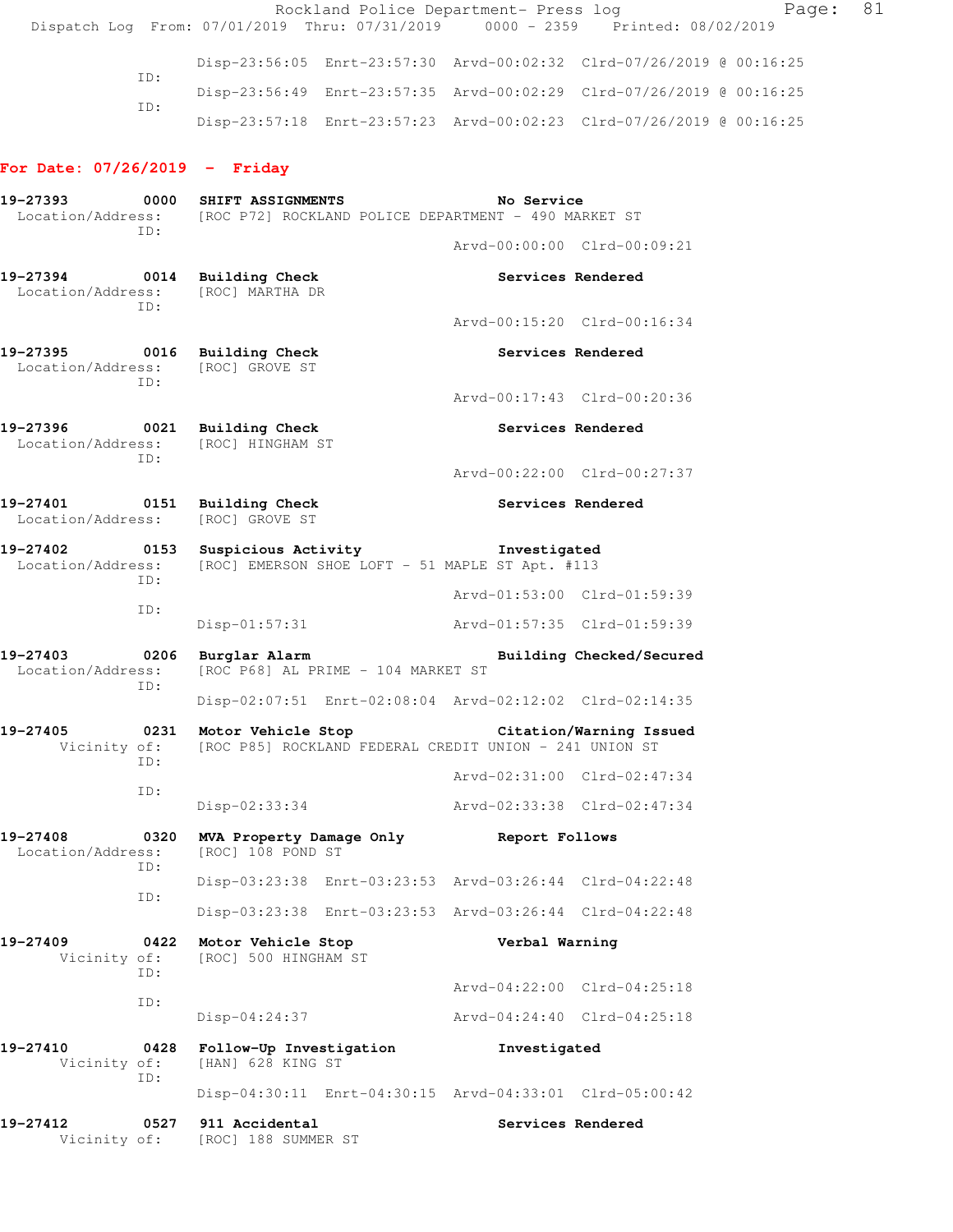|                                                                                                       |                 |                                             | Rockland Police Department- Press log                        |                             | Dispatch Log From: 07/01/2019 Thru: 07/31/2019 0000 - 2359 Printed: 08/02/2019 | Page: | 82 |
|-------------------------------------------------------------------------------------------------------|-----------------|---------------------------------------------|--------------------------------------------------------------|-----------------------------|--------------------------------------------------------------------------------|-------|----|
|                                                                                                       | ID:             |                                             |                                                              |                             |                                                                                |       |    |
|                                                                                                       | ID:             |                                             | Disp-05:31:25 Enrt-05:31:29 Arvd-05:35:40 Clrd-05:43:58      |                             |                                                                                |       |    |
|                                                                                                       |                 | Disp-05:36:35                               |                                                              | Arvd-05:36:38 Clrd-05:43:58 |                                                                                |       |    |
| 19-27414 0546 Building Check<br>Location/Address:                                                     | TD:             | [ROC] UNION ST                              |                                                              |                             | Services Rendered                                                              |       |    |
|                                                                                                       |                 |                                             |                                                              |                             | Arvd-05:47:46 Clrd-06:08:34                                                    |       |    |
| 19-27423 0750 Burglar Alarm<br>Location/Address:                                                      | ID:             |                                             | [ROC 73] ROCKLAND TOWN HALL - 242 UNION ST                   | Services Rendered           |                                                                                |       |    |
|                                                                                                       |                 |                                             | Disp-07:51:30 Enrt-07:51:34 Arvd-07:55:18 Clrd-08:01:23      |                             |                                                                                |       |    |
| 19-27426<br>Location/Address:                                                                         | TD:             | [ROC] 1050 HINGHAM ST                       | 0802 Assist Fire Department The Report Follows               |                             |                                                                                |       |    |
|                                                                                                       | ID:             |                                             | Disp-08:04:13 Enrt-08:04:19 Arvd-08:08:45 Clrd-08:33:32      |                             |                                                                                |       |    |
|                                                                                                       |                 |                                             | Disp-08:04:17 Enrt-08:04:18 Arvd-08:07:18 Clrd-08:27:34      |                             |                                                                                |       |    |
|                                                                                                       | ID:             |                                             | Disp-08:08:59 Enrt-08:09:16 Arvd-08:09:17 Clrd-08:13:26      |                             |                                                                                |       |    |
| 19-27427<br>Location/Address:                                                                         |                 | 0804 General Info                           | [ROC P72] ROCKLAND POLICE DEPARTMENT - 490 MARKET ST         |                             | Services Rendered                                                              |       |    |
| 19-27430 0810 Burglar Alarm                                                                           | ID:             |                                             | Location/Address: [ROC 73] ROCKLAND TOWN HALL - 242 UNION ST | Services Rendered           |                                                                                |       |    |
|                                                                                                       |                 |                                             | Disp-08:15:47 Enrt-08:16:21 Arvd-08:23:18 Clrd-08:29:15      |                             |                                                                                |       |    |
| 19-27434<br>Location/Address:                                                                         | ID:             | 0900 Lockout<br>[ROC] 298 WEBSTER ST        |                                                              |                             | Services Rendered                                                              |       |    |
|                                                                                                       |                 |                                             | Disp-09:02:17 Enrt-09:12:20 Arvd-09:12:53 Clrd-09:15:27      |                             |                                                                                |       |    |
| 19-27435<br>Location/Address:                                                                         | ID:             | 0914 Burglar Alarm<br>[ROC] 578 SALEM ST    |                                                              |                             | Services Rendered                                                              |       |    |
|                                                                                                       |                 |                                             | Disp-09:15:44 Enrt-09:15:46 Arvd-09:17:28 Clrd-09:26:05      |                             |                                                                                |       |    |
| 19-27441                                                                                              | Location: [ROC] | 1001 VACTION REQUEST                        |                                                              |                             | Services Rendered                                                              |       |    |
| 19-27446 1045 Building Check<br>Location/Address: [ROC] BILL DELAHUNT PKWY                            | ID:             |                                             |                                                              |                             | Building Checked/Secured                                                       |       |    |
|                                                                                                       |                 |                                             |                                                              |                             | Arvd-10:45:58 Clrd-10:46:15                                                    |       |    |
| 19-27453 1147 Lockout<br>Location/Address: [ROC P55] HOME DEPOT - 1149 HINGHAM ST                     | ID:             |                                             |                                                              | Services Rendered           |                                                                                |       |    |
|                                                                                                       |                 |                                             | Disp-11:49:26 Enrt-11:49:31 Arvd-11:59:03 Clrd-11:59:56      |                             |                                                                                |       |    |
| 19-27456 1206 Building Check<br>Location/Address: [ROC] HARTSUFF PARK - HINGHAM ST                    | ID:             |                                             |                                                              | Appears Secure              |                                                                                |       |    |
|                                                                                                       |                 |                                             |                                                              |                             | Arvd-12:06:58 Clrd-12:19:21                                                    |       |    |
| 19-27459 1235 Assist Public<br>Location/Address: [ROC P72] ROCKLAND POLICE DEPARTMENT - 490 MARKET ST | ID:             |                                             |                                                              |                             | Services Rendered                                                              |       |    |
|                                                                                                       |                 |                                             | Disp-12:38:01 Enrt-12:38:14 Arvd-12:57:15 Clrd-12:57:17      |                             |                                                                                |       |    |
| 19-27469<br>Location/Address:                                                                         | ID:             | 1343 911 Accidental<br>[ROC] 105 EMERSON ST |                                                              | Services Rendered           |                                                                                |       |    |
|                                                                                                       |                 |                                             | Disp-13:46:31 Enrt-13:47:23 Arvd-13:49:50 Clrd-13:53:29      |                             |                                                                                |       |    |
| 19-27468<br>Location/Address: [ROC] 406 VFW DR @ 0 PARMENTER ST                                       |                 | 1345 Disabled Motor Vehicle                 |                                                              | Services Rendered           |                                                                                |       |    |
|                                                                                                       |                 |                                             |                                                              |                             |                                                                                |       |    |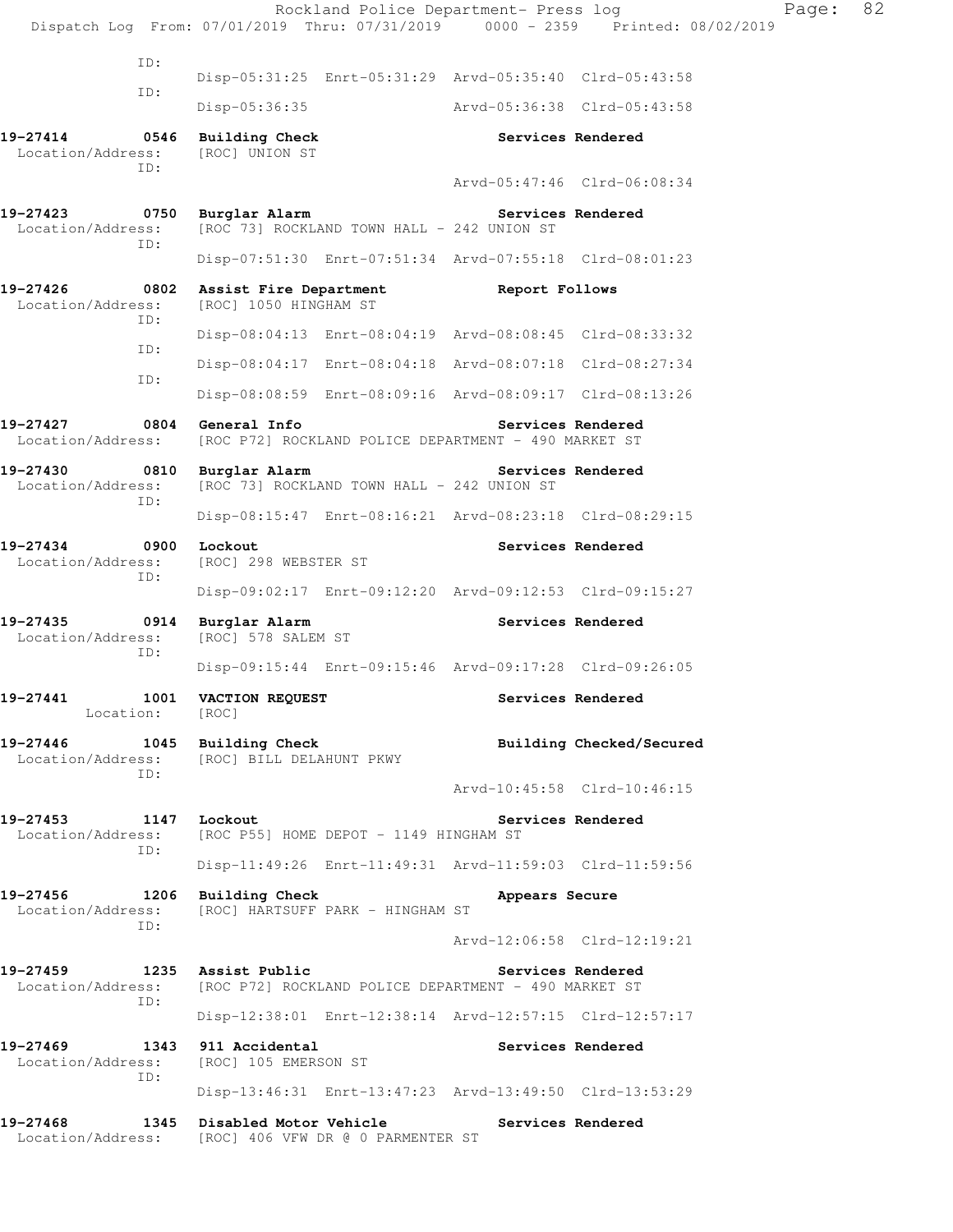|                               | ID:         |                                                 |                                                         |                   |                             |
|-------------------------------|-------------|-------------------------------------------------|---------------------------------------------------------|-------------------|-----------------------------|
|                               |             | $Disp-13:45:36$                                 |                                                         |                   | Arvd-13:46:37 Clrd-14:08:48 |
| 19-27477<br>Location/Address: | 1407        | Animal Complaint<br>[ROC] 16 BERLIN ST          |                                                         | Services Rendered |                             |
|                               | TD:         |                                                 | Disp-14:09:27 Enrt-14:09:41 Arvd-14:17:37 Clrd-14:25:37 |                   |                             |
|                               | ID:         |                                                 | Disp-14:09:27 Enrt-14:09:35 Arvd-14:17:36 Clrd-14:25:36 |                   |                             |
| 19-27479<br>Location/Address: | 1430<br>ID: | Motor Vehicle Complaint<br>[ROC] 115 MARKET ST  |                                                         | Services Rendered |                             |
|                               |             |                                                 | Disp-14:33:22 Enrt-14:33:26 Arvd-14:34:35 Clrd-14:38:51 |                   |                             |
| 19-27484<br>Location/Address: | 1504<br>ID: | Disabled Motor Vehicle                          | [ROC P95] HOLY FAMILY CHURCH - 403 UNION ST             | Services Rendered |                             |
|                               | ID:         |                                                 | Disp-15:06:37 Enrt-15:07:04 Arvd-15:11:44 Clrd-15:20:11 |                   |                             |
|                               |             | Disp-15:16:15 Enrt-15:16:17                     |                                                         |                   | $Clrd-15:20:14$             |
| 19-27498<br>Location/Address: | 1602        | SHIFT ASSIGNMENTS                               | [ROC P72] ROCKLAND POLICE DEPARTMENT - 490 MARKET ST    | No Service        |                             |
| 19-27500<br>Location/Address: | 1625        | <b>Building Check</b>                           | [ROC] SPRINGGATES - MARTHA DR                           | Appears Secure    |                             |
| 19-27502<br>Location/Address: | 1631        | <b>Building Check</b>                           | [ROC] EMERSON SHOELOFT - EMERSON ST                     |                   | Building Checked/Secured    |
| 19-27511<br>Location/Address: | 1709<br>ID: | Noise Complaint<br>[ROC] 241 WEST WATER ST      |                                                         |                   | Services Rendered           |
|                               | ID:         |                                                 | Disp-17:11:07 Enrt-17:11:11 Arvd-17:15:39 Clrd-17:39:57 |                   |                             |
|                               | ID:         |                                                 | Disp-17:11:07 Enrt-17:11:12 Arvd-17:17:03 Clrd-17:19:04 |                   |                             |
|                               |             | $Disp-17:35:00$                                 |                                                         |                   | Arvd-17:35:02 Clrd-17:39:58 |
| 19-27516<br>Location/Address: | 1733<br>ID: | Assist Fire Department<br>[ROC] 372 MARKET ST   |                                                         |                   | Transported to Hospital     |
|                               | ID:         |                                                 | Disp-17:34:50 Enrt-17:34:55 Arvd-17:35:21 Clrd-17:48:53 |                   |                             |
|                               |             | $Disp-17:41:42$                                 |                                                         |                   | Arvd-17:41:45 Clrd-17:49:41 |
| 19-27519<br>Location/Address: | 1750<br>ID: | Noise Complaint<br>[ROC] 116 LIBERTY ST Apt. #1 |                                                         |                   | Services Rendered           |
|                               | ID:         |                                                 |                                                         |                   | Arvd-17:50:00 Clrd-17:52:00 |
|                               |             | $Disp-17:51:47$                                 |                                                         |                   | Arvd-17:51:51 Clrd-17:51:57 |
| 19-27524<br>Location/Address: | 1904<br>ID: | 911 Hang Up                                     | [ROC] SERONO LABORATORIES - 1 TECHNOLOGY PL             | Appears Secure    |                             |
|                               | ID:         | Disp-19:07:01 Enrt-19:07:04                     |                                                         |                   | $Clrd-19:08:11$             |
|                               |             |                                                 | Disp-19:08:29 Enrt-19:08:32 Arvd-19:13:12 Clrd-19:19:21 |                   |                             |
| 19-27525<br>Location/Address: | 1913<br>ID: | Building Check                                  | [ROC] EMERSON SHOELOFT - EMERSON ST                     | Appears Secure    |                             |
|                               |             |                                                 |                                                         |                   | Arvd-19:14:19 Clrd-19:15:45 |
| 19-27526<br>Location/Address: | ID:         | 1919 Assist Public<br>[ROC] 44 SALEM ST         |                                                         | Services Rendered |                             |
|                               |             |                                                 |                                                         |                   | Arvd-19:19:00 Clrd-19:25:52 |
| 19-27542                      | 2246        | Motor Vehicle Stop                              |                                                         | Arrest (s) Made   |                             |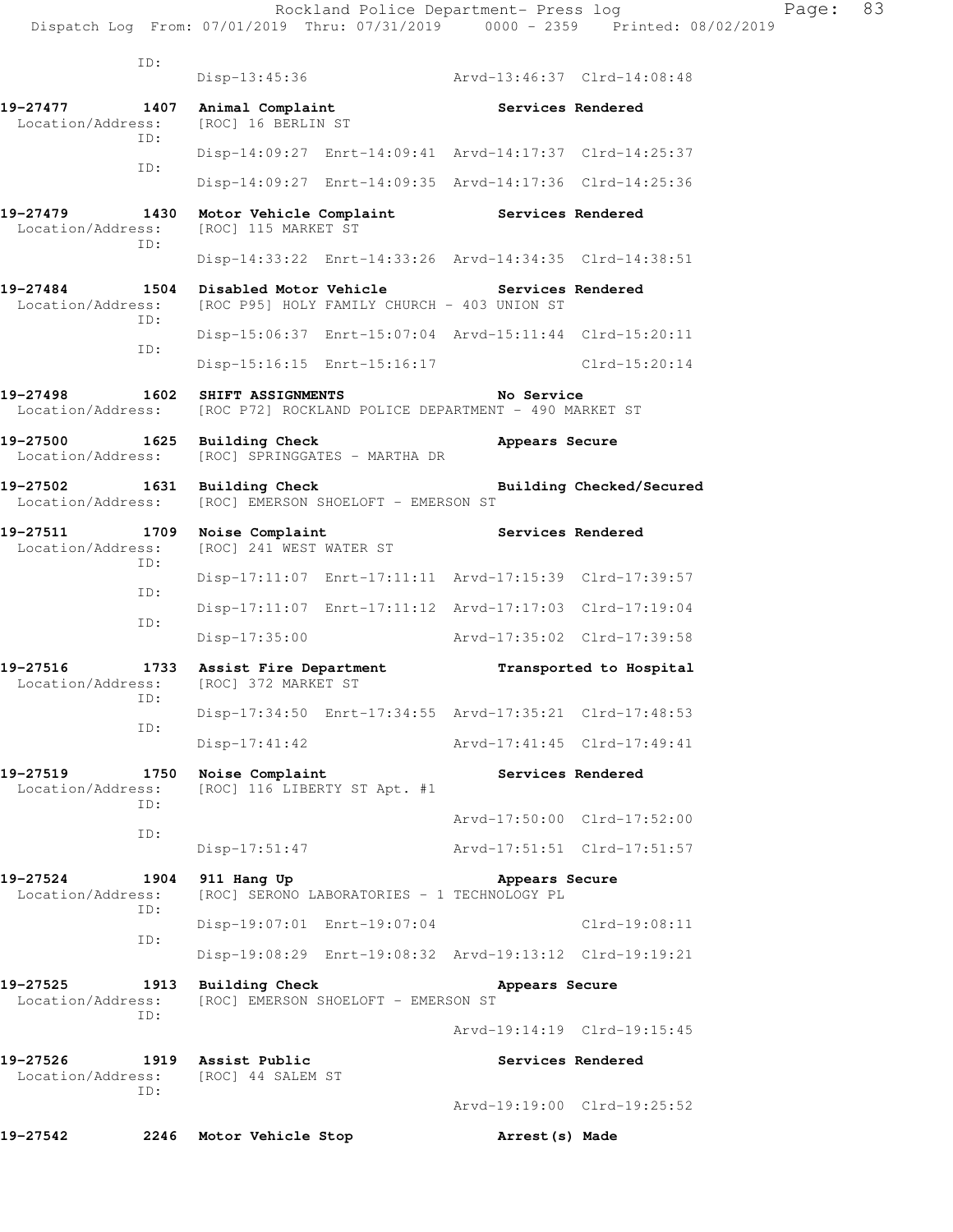Rockland Police Department- Press log Page: 84 Dispatch Log From: 07/01/2019 Thru: 07/31/2019 0000 - 2359 Printed: 08/02/2019 Location/Address: [ROC P20] DUNKIN DONUTS - 21 EAST WATER ST ID: Arvd-22:46:00 Clrd-23:42:33 ID: Disp-22:47:28 Arvd-22:47:32 Clrd-23:21:20 ID: Disp-22:59:05 Arvd-22:59:08 Clrd-23:21:27 **For Date: 07/27/2019 - Saturday 19-27547 0009 SHIFT ASSIGNMENTS No Action Required**  Location/Address: [ROC P72] ROCKLAND POLICE DEPARTMENT - 490 MARKET ST **19-27549 0024 Noise Complaint Investigated**<br>Location/Address: [ROC] CASEY MOVERS - LIBERTY ST [ROC] CASEY MOVERS - LIBERTY ST ID: Disp-00:27:22 Enrt-00:27:31 Clrd-00:34:08 **19-27563 0527 911 Accidental Investigated**  Location/Address: [ROC] 406 GARDEN TER ID: Disp-05:28:12 Enrt-05:29:00 Clrd-05:33:08 19-27564 0550 Building Check **Building Checked/Secured**  Location/Address: [ROC] UNION ST ID: Arvd-05:51:13 Clrd-06:11:25 **19-27567 0620 Motor Vehicle Stop Citation/Warning Issued**  Location/Address: [ROC] ESTON SCHOOL - SUMMER ST ID: Arvd-06:20:00 Clrd-06:26:17 **19-27572 0639 Motor Vehicle Stop Verbal Warning**  Location/Address: [ROC] 70 SALEM ST ID: Arvd-06:39:00 Clrd-06:41:42 **19-27587 0800 SHIFT ASSIGNMENTS Services Rendered**  Location/Address: [ROC P72] ROCKLAND POLICE DEPARTMENT - 490 MARKET ST **19-27576 0820 Assist Fire Department Transported to Hospital**  Location/Address: [ROC] 49 CUSTER ST Apt. #1 ID: Disp-08:21:10 Enrt-08:21:41 Arvd-08:22:30 Clrd-08:29:04 19-27577 0824 911 Accidental **Services Rendered**  Location/Address: [ROC P47] BEST WESTERN - 909 HINGHAM ST ID: Disp-08:29:08 Enrt-08:29:35 Arvd-08:36:34 Clrd-08:43:08 **19-27581 0857 Motor Vehicle Stop Verbal Warning**  Location/Address: [ROC] 308 SALEM ST ID: Arvd-08:57:00 Clrd-09:01:29 **19-27582 0911 Motor Vehicle Stop Verbal Warning**  Location/Address: [ROC] 500 HINGHAM ST ID: Arvd-09:11:00 Clrd-09:14:38 **19-27584 0924 Motor Vehicle Stop Verbal Warning**  Location/Address: [ROC] 600 SUMMER ST ID: Arvd-09:24:00 Clrd-09:29:18 **19-27585 0929 Suspicious Activity Services Rendered**  Location/Address: [ROC] 136 PLAIN ST @ 152 W WATER ST ID: Arvd-09:29:00 Clrd-09:33:05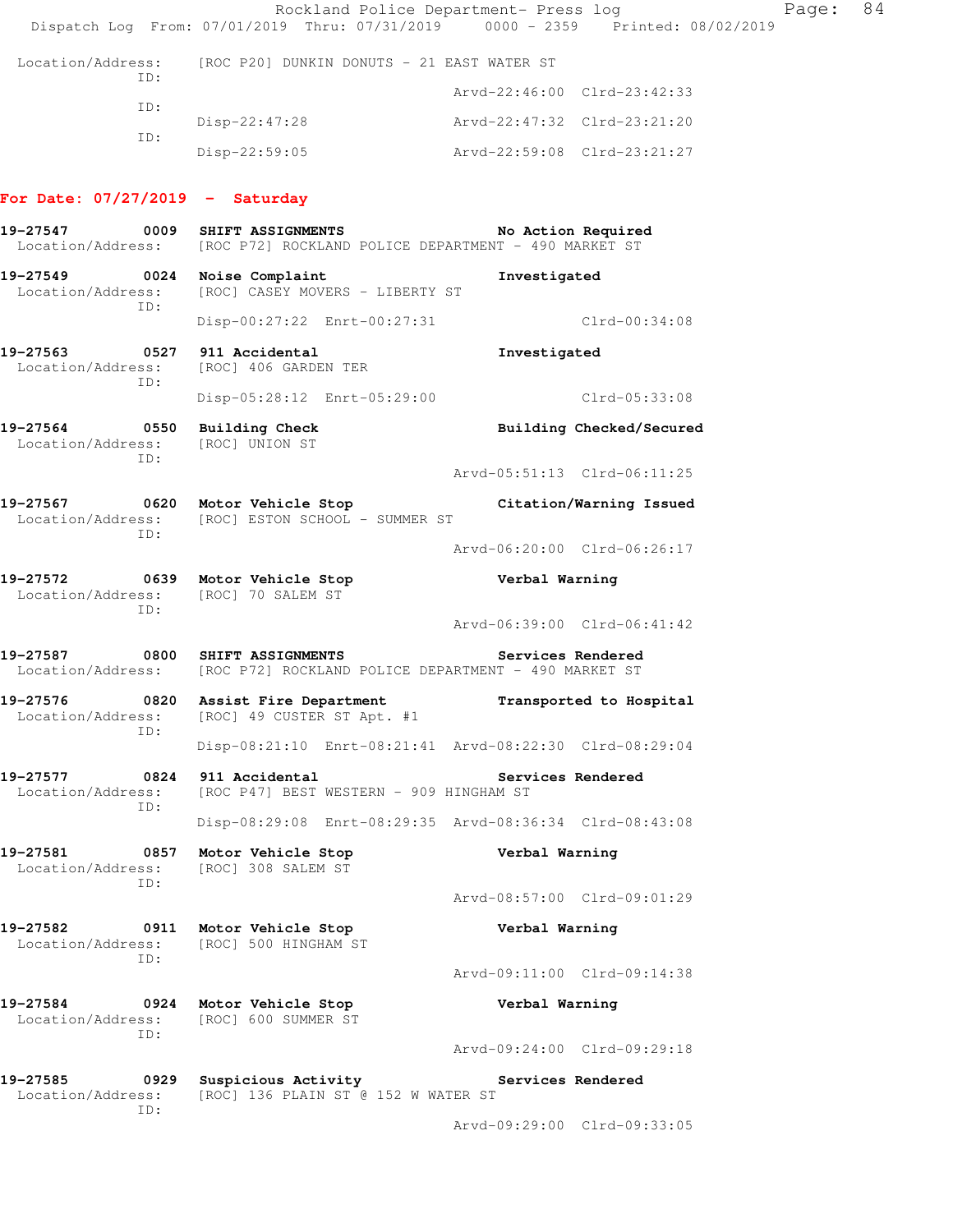| 19-27589<br>1003<br>Location/Address:<br>ID: | Robbery<br>[ROC P64] CVS PHARMACY - 80 MARKET ST                            | Services Rendered                                       |
|----------------------------------------------|-----------------------------------------------------------------------------|---------------------------------------------------------|
|                                              | Disp-10:06:28                                                               | $Clrd-10:08:05$                                         |
| ID:                                          |                                                                             | Disp-10:07:57 Enrt-10:08:01 Arvd-10:13:13 Clrd-10:14:38 |
| 19-27590<br>1010<br>Location/Address:<br>ID: | Lost/Found Property<br>[ROC] 25 CENTRAL ST                                  | Services Rendered                                       |
| ID:                                          |                                                                             | Disp-10:12:55 Enrt-10:13:05 Arvd-10:22:44 Clrd-10:37:08 |
|                                              |                                                                             | Disp-10:22:37 Enrt-10:22:39 Arvd-10:22:42 Clrd-10:37:04 |
| 19-27592<br>1022<br>Location/Address:<br>ID: | Follow-Up Investigation<br>[ROC] LONGWATER DR                               | Services Rendered                                       |
|                                              |                                                                             | Arvd-10:22:00 Clrd-10:24:50                             |
| 1050<br>19-27597<br>Location/Address:<br>TD: | <b>Building Check</b><br>[ROC] HINGHAM ST                                   | Appears Secure                                          |
|                                              |                                                                             | Arvd-10:51:29 Clrd-10:51:40                             |
| 19-27601<br>1129<br>Location/Address:<br>ID: | 911 Accidental<br>[ROC P55] HOME DEPOT - 1149 HINGHAM ST                    | Services Rendered                                       |
|                                              |                                                                             | Disp-11:31:35 Enrt-11:37:12 Arvd-11:39:58 Clrd-11:44:52 |
| 19-27602<br>1134<br>Location/Address:        | STATION MAINTENANCE<br>[ROC P72] ROCKLAND POLICE DEPARTMENT - 490 MARKET ST | Services Rendered                                       |
| 19-27603<br>1153<br>Location/Address:        | General Info<br>[ROC P72] ROCKLAND POLICE DEPARTMENT - 490 MARKET ST        | Services Rendered                                       |
| 19-27604<br>1222<br>Location/Address:<br>ID: | Motor Vehicle Complaint<br>[ROC] 371 UNION ST                               | Citation/Warning Issued                                 |
|                                              |                                                                             | Arvd-12:22:00 Clrd-12:29:01                             |
| 19-27605<br>1231<br>Location/Address:<br>ID: | General Incident<br>[ROC] 123 PLAIN ST                                      | Services Rendered                                       |
|                                              |                                                                             | Disp-12:34:34 Enrt-12:35:16 Arvd-12:53:21 Clrd-12:54:55 |
| 19-27613<br>1420<br>Location/Address:<br>ID: | Building Check<br>[ROC] BILL DELAHUNT PKWY                                  | Appears Secure                                          |
|                                              |                                                                             | Arvd-14:20:51 Clrd-14:21:01                             |
| 19-27615<br>1433<br>Location/Address:<br>ID: | Motor Vehicle Stop<br>[ROC] EAST WATER ST @ CHRISTOPHER DR                  | Verbal Warning                                          |
|                                              |                                                                             | Arvd-14:33:00 Clrd-14:39:21                             |
| 19-27618<br>1445<br>Location/Address:<br>ID: | <b>Building Check</b><br>[ROC] HINGHAM ST                                   | Appears Secure                                          |
|                                              |                                                                             | Arvd-14:46:55 Clrd-14:47:09                             |
| 19-27620<br>1517<br>Location/Address:<br>ID: | Motor Vehicle Stop<br>[ROC] 318 SUMMER ST                                   | Citation/Warning Issued                                 |
|                                              |                                                                             | Arvd-15:17:00 Clrd-15:25:07                             |
| 19-27622<br>1527<br>Location/Address:<br>ID: | Neighbor Disturbance<br>[ROC] 119 GROVE ST Apt. #228                        | Services Rendered                                       |
| ID:                                          | Disp-15:29:22 Enrt-15:30:09                                                 | Arvd-15:31:31 Clrd-15:47:14                             |
|                                              | Disp-15:34:18 Enrt-15:34:21                                                 | Arvd-15:34:22 Clrd-15:47:12                             |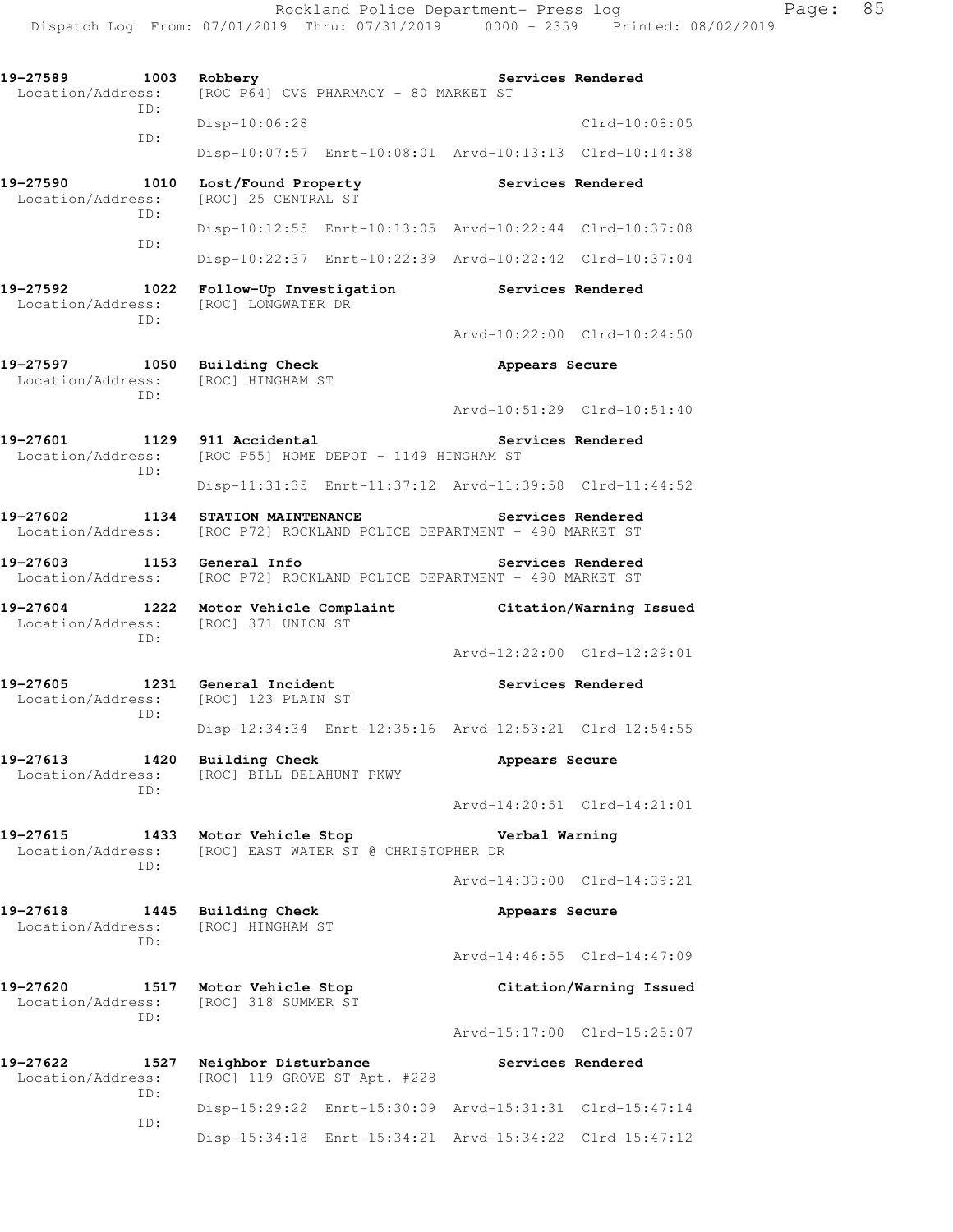**19-27626 1606 General Info Services Rendered**  Location/Address: [ROC P72] ROCKLAND POLICE DEPARTMENT - 490 MARKET ST **19-27627 1612 General Info Services Rendered**  Location/Address: [ROC P72] ROCKLAND POLICE DEPARTMENT - 490 MARKET ST **19-27629 1636 Assist Public Summons To Court**<br>
Location/Address: [ROC] 1 CORNET STETSON DR [ROC] 1 CORNET STETSON DR ID: Disp-16:40:39 Enrt-16:41:44 Arvd-16:55:01 Clrd-17:01:54 **19-27630 1646 Building Check Building Checked/Secured**  Location/Address: [ROC] 148 HINGHAM ST ID: Disp-16:47:28 Clrd-16:47:40 **19-27632 1702 General Incident Investigated**  Location/Address: [ROC] 141 CENTRE AVE @ 1 CENTRAL ST ID: Disp-17:05:07 Arvd-17:05:17 Clrd-17:08:40 ID: Disp-17:06:09 Enrt-17:06:13 Arvd-17:08:35 Clrd-17:12:08 19-27633 1711 BUILDING CHECK Building Checked/Secured Location/Address: [ROC 60] SPRING GATE APARTMENTS - 52 HANNAH WAY **19-27635 1722 Building Check Building Checked/Secured**  Location/Address: [ROC P75] UNION POINT - BILL DELAHUNT PKWY ID: Disp-17:23:34 Clrd-17:23:44 19-27637 1725 911 Accidental **Services Rendered**  Location/Address: [ROC] 23 NORTH AVE Apt. #31 ID: Disp-17:27:49 Arvd-17:28:47 Clrd-17:29:25 **19-27640 1822 Assist Other Agency No Service**  Location/Address: [ROC] 262 WEST WATER ST ID: Disp-18:24:28 Enrt-18:30:58 Clrd-18:35:33 **19-27641 1832 Suspicious Activity Gone on arrival**  Location/Address: [ROC] 103 GROVE ST Apt. #316 ID: Disp-18:35:51 Enrt-18:36:08 Arvd-18:36:51 Clrd-18:39:37 ID: Disp-18:36:00 Enrt-18:36:04 Arvd-18:36:54 Clrd-18:38:54 19-27645 1857 Suspicious Activity **Services Rendered** Location/Address: [ROC] 103 GROVE ST Apt. #316 [ROC] 103 GROVE ST Apt. #316 ID: Disp-19:00:22 Enrt-19:00:31 Arvd-19:15:49 Clrd-19:22:10 **19-27649 1916 Disturbance Services Rendered**  Location/Address: [ROC P56] BURGER KING - 1333 HINGHAM ST ID: Disp-19:19:18 Enrt-19:19:39 Arvd-19:21:55 Clrd-19:37:57 ID: Disp-19:19:25 Enrt-19:19:41 Arvd-19:24:03 Clrd-19:37:13 **19-27648 1917 Building Check Appears Secure**  Location/Address: [ROC P75] UNION POINT - BILL DELAHUNT PKWY ID: Arvd-19:19:00 Clrd-19:26:11 19-27650 1931 Building Check **Building Checked/Secured**  Location/Address: [ROC] HINGHAM ST ID: Arvd-19:33:13 Clrd-19:33:30

**19-27658 2046 Building Check Appears Secure**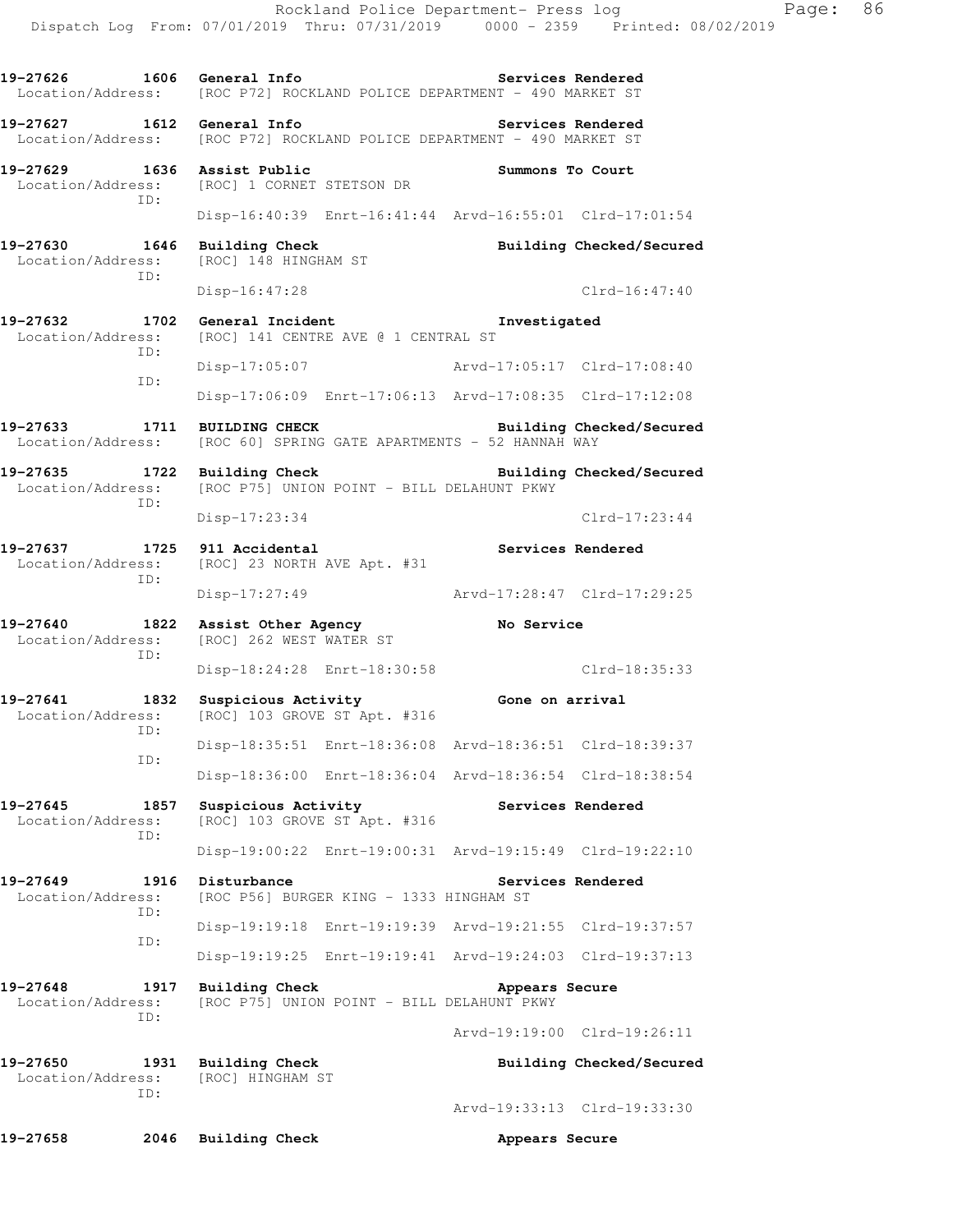Rockland Police Department- Press log Page: 87 Dispatch Log From: 07/01/2019 Thru: 07/31/2019 0000 - 2359 Printed: 08/02/2019 Location/Address: [ROC 60] SPRING GATE APARTMENTS - 52 HANNAH WAY ID: Arvd-20:46:40 Clrd-20:49:51 **19-27659 2046 Assault Offenses Peace Restored**  Location/Address: [ROC] 106 DURBECK RD ID: Disp-20:48:28 Enrt-20:48:41 Arvd-20:51:35 Clrd-21:16:29 ID: Disp-20:51:58 Enrt-20:52:06 Arvd-20:52:10 Clrd-21:06:09 **19-27661 2056 Building Check Appears Secure**  Location/Address: [ROC] GROVE ST ID: Arvd-20:57:28 Clrd-20:57:39 **19-27662 2121 Motor Vehicle Stop Verbal Warning**  Location/Address: [ROC] 165 HOWARD ST @ 7 CUSTER ST ID: Arvd-21:21:00 Clrd-21:36:09 **19-27669 2213 Motor Vehicle Complaint Gone on arrival**  Location/Address: [ROC] HINGHAM ST ID: Disp-22:17:26 Arvd-22:17:30 Clrd-22:26:13 **19-27670 2231 Motor Vehicle Stop Verbal Warning**  Location/Address: [ROC] EAST WATER ST @ CHRISTOPHER DR ID: Arvd-22:31:00 Clrd-22:33:39 **19-27671 2232 Building Check Appears Secure**  Location/Address: [ROC] GROVE ST ID: Arvd-22:33:28 Clrd-22:33:41 **For Date: 07/28/2019 - Sunday 19-27677 0004 SHIFT ASSIGNEMNTS No Service**  Location/Address: [ROC P72] ROCKLAND POLICE DEPARTMENT - 490 MARKET ST **19-27679 0036 Building Check Appears Secure**  Location/Address: [ROC] GROVE ST ID: Arvd-00:37:39 Clrd-00:38:08 **19-27680 0043 Building Check Appears Secure** 

 Location/Address: [ROC 60] SPRING GATE APARTMENTS - 52 HANNAH WAY ID:

Arvd-00:44:15 Clrd-00:44:22

**19-27681 0048 Building Check Appears Secure**  Location/Address: [ROC] HINGHAM ST ID: Arvd-00:52:52 Clrd-00:53:03

**19-27691 0543 Building Check Building Checked/Secured**  Location/Address: [ROC] UNION ST ID: Disp-05:44:19 Clrd-06:24:34

**19-27697 0653 Motor Vehicle Stop Verbal Warning**  Location/Address: [ROC] ENTRANCE BY COPLEY GARDENS - MARKET ST ID:

Arvd-06:53:00 Clrd-06:57:46

**19-27698 0659 Burglar Alarm Building Checked/Secured**  Location/Address: [ROC] 371 UNION ST ID: Disp-07:00:32 Enrt-07:01:40 Clrd-07:06:55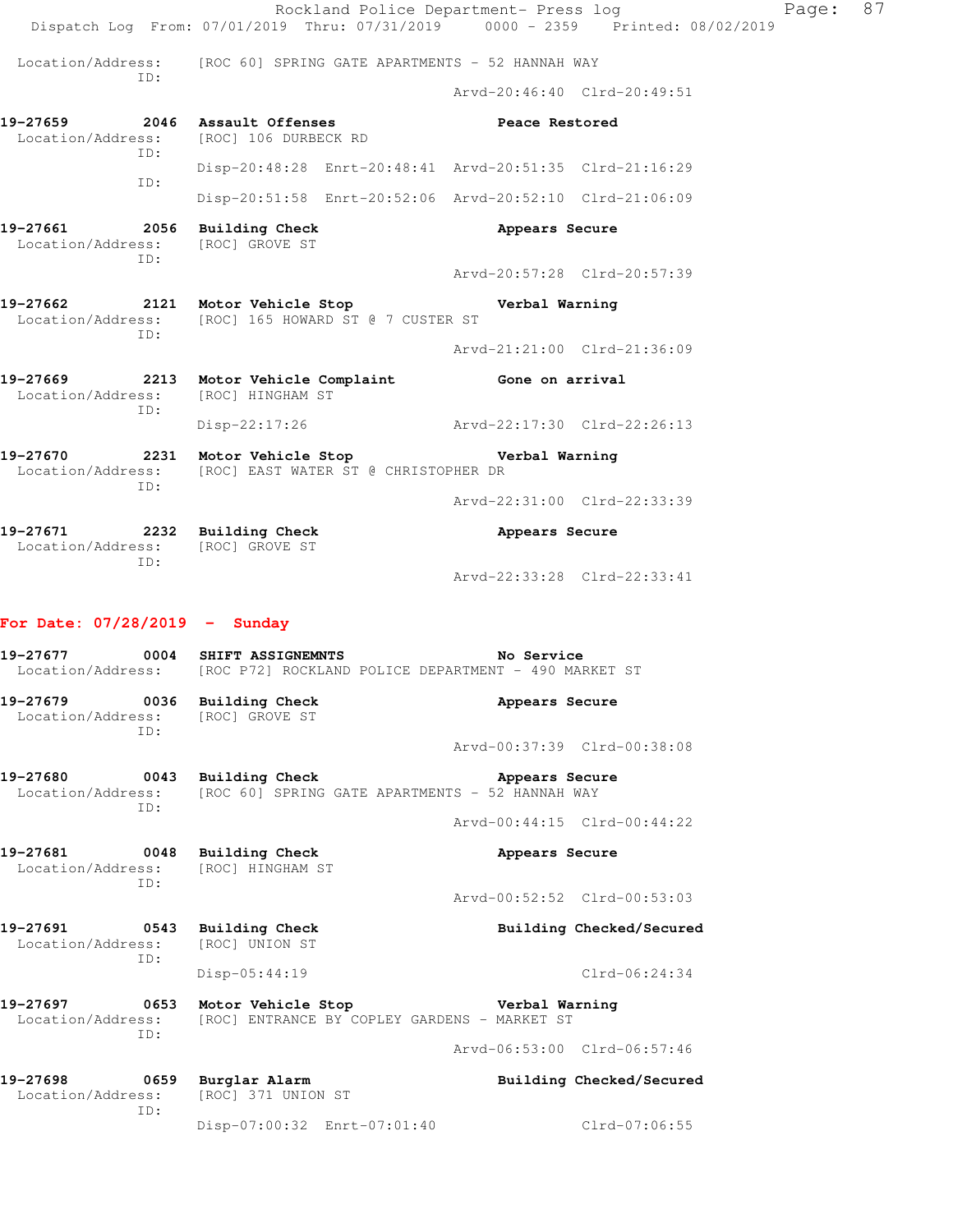**19-27699 0800 SHIFT ASSIGNMENTS Services Rendered**  Location/Address: [ROC P72] ROCKLAND POLICE DEPARTMENT - 490 MARKET ST ID: Disp-08:00:00 Clrd-08:11:55 19-27707 0954 Motor Vehicle Complaint **Services Rendered Services Rendered Intervaller Complaint** Location/Address: ID: Disp-09:56:32 Enrt-09:56:38 Arvd-10:06:05 Clrd-10:12:18 **19-27713 1100 Assist Fire Department Transported to Hospital**  Location/Address: [ROC] 51 MAPLE ST Apt. #112 ID: Disp-11:01:09 Enrt-11:02:44 Arvd-11:04:39 Clrd-11:10:10 ID: Disp-11:02:27 Enrt-11:02:48 Arvd-11:04:42 Clrd-11:11:23 **19-27730 1311 911 Accidental Services Rendered**  Location/Address: [ROC P72] ROCKLAND POLICE DEPARTMENT - 490 MARKET ST ID: Disp-13:14:51 Arvd-13:15:27 Clrd-13:15:31 **19-27745 1600 SHIFT ASSIGNMENTS Services Rendered**  Location/Address: [ROC P72] ROCKLAND POLICE DEPARTMENT - 490 MARKET ST ID: Disp-16:00:00 Clrd-16:02:40 19-27749 1636 Harassment **Services Rendered** Location/Address: [ROC P72] ROCKLAND POLICE DEPARTMENT - 490 MARKET ST ID: Disp-16:39:57 Arvd-16:40:08 Clrd-17:04:21 **19-27751 1656 Health & Welfare Check Services Rendered**  Location/Address: [ROC] 90 HUGGINS RD ID: Disp-16:57:27 Enrt-16:57:29 Arvd-17:03:28 Clrd-17:18:26 ID: Disp-16:57:34 Enrt-16:57:36 Arvd-17:00:03 Clrd-17:18:26 19-27756 1720 Building Check **Services Rendered Services Rendered Services Rendered** Location/Address: ID: Arvd-17:21:39 Clrd-17:21:54 ID: Disp-17:36:40 Clrd-17:36:47 **19-27757 1723 911 Accidental Services Rendered**  Location/Address: [ROC P45] COMFORT INN - 850 HINGHAM ST ID: Disp-17:27:23 Enrt-17:27:25 Arvd-17:30:51 Clrd-17:31:45 **19-27758 1728 Building Check Services Rendered**  Location/Address: [ROC] GROVE ST ID: Arvd-17:29:07 Clrd-17:29:41 **19-27759 1748 911 Accidental Investigated**  Location/Address: [ROC] 33 SUMMER ST ID: Disp-17:49:33 Clrd-17:50:57 ID: Disp-17:50:52 Clrd-17:51:25 ID: Disp-17:51:04 Clrd-17:51:29 ID: Disp-17:51:21 Arvd-17:55:37 Clrd-17:56:53 **19-27775 1930 Building Check Services Rendered**  Location/Address: [ROC] MARTHA DR ID: Arvd-19:31:15 Clrd-19:31:46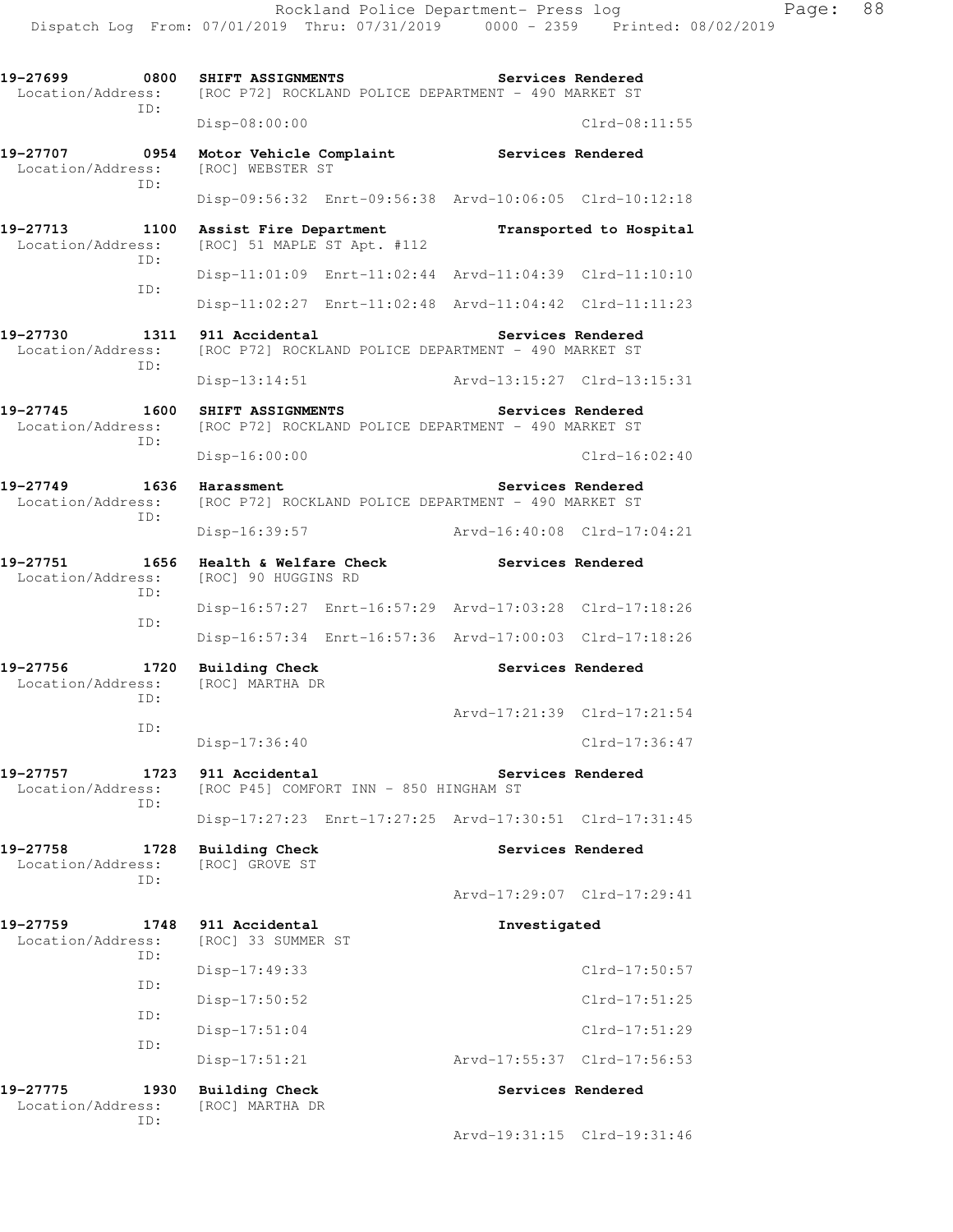| 19–27777<br>1932<br>Location/Address:<br>TD:                     |             | <b>Building Check</b><br>[ROC] GROVE ST            |                                                         |                | Services Rendered           |
|------------------------------------------------------------------|-------------|----------------------------------------------------|---------------------------------------------------------|----------------|-----------------------------|
|                                                                  |             |                                                    |                                                         |                | Arvd-19:33:30 Clrd-19:34:00 |
| 19-27778<br>Location/Address:                                    | 1935<br>TD: | Assist Fire Department<br>[ROC] 995 HINGHAM ST     |                                                         |                | Services Rendered           |
|                                                                  | ID:         |                                                    | Disp-19:36:50 Enrt-19:36:57 Arvd-19:38:15 Clrd-19:54:35 |                |                             |
|                                                                  |             | Disp-19:39:43                                      |                                                         |                | Arvd-19:39:48 Clrd-19:54:35 |
| 19-27794<br>2148<br>Location/Address:<br>ID:<br>Original Call #: |             | Assist Fire Department<br>[ROC] 25 GLEN ST Apt. #4 |                                                         |                | Services Rendered           |
|                                                                  |             | $19 - 27793$                                       | Disp-21:49:09 Enrt-21:49:12 Arvd-21:52:23 Clrd-21:54:48 |                |                             |
| 19-27796<br>2153<br>Location/Address:<br>TD:                     |             | Breaking & Entering<br>[ROC] 305 NORTH AVE Apt. #2 |                                                         | Report Follows |                             |
|                                                                  | ID:         |                                                    | Disp-21:54:28 Enrt-21:55:58 Arvd-21:57:13 Clrd-22:08:46 |                |                             |
|                                                                  | ID:         |                                                    | Disp-21:55:48 Enrt-21:55:58 Arvd-21:56:47 Clrd-22:08:46 |                |                             |
|                                                                  |             |                                                    | Disp-21:56:27 Enrt-21:56:30 Arvd-22:00:43 Clrd-22:08:46 |                |                             |
| 19-27797<br>Location/Address:                                    | 2213        | Motor Vehicle Stop                                 | [ROC] BY CAR WASH - CENTRE AVE                          | Verbal Warning |                             |
|                                                                  | ID:         |                                                    |                                                         |                | Arvd-22:13:00 Clrd-22:15:57 |
| 19-27801<br>Location/Address:                                    | 2240<br>ID: | Neighbor Disturbance<br>[ROC] 72 NORMAN ST         |                                                         | Peace Restored |                             |
|                                                                  |             |                                                    | Disp-22:41:31 Enrt-22:41:34 Arvd-22:49:18 Clrd-22:56:18 |                |                             |
| 19-27804<br>Location/Address:                                    | 2319<br>ID: | Vehicle Maintenance                                | [ROC P72] ROCKLAND POLICE DEPARTMENT - 490 MARKET ST    |                | Services Rendered           |
|                                                                  |             | Disp-23:22:43                                      |                                                         |                | $Clrd-23:23:14$             |

## **For Date: 07/29/2019 - Monday**

| 19-27832<br>0002<br>Information Call<br>Location/Address: [ROC P72] ROCKLAND POLICE DEPARTMENT - 490 MARKET ST |             |                                                   | No Action Required                                      |  |  |
|----------------------------------------------------------------------------------------------------------------|-------------|---------------------------------------------------|---------------------------------------------------------|--|--|
| 19-27817<br>Location/Address:                                                                                  | ID:         | 0214 Assist Public<br>[ROC] 490 UNION ST Apt. #38 | Provided Assistance                                     |  |  |
|                                                                                                                |             | Disp-02:14:57                                     | Arvd-02:15:03 Clrd-02:59:49                             |  |  |
| TD:                                                                                                            |             | $Disp-02:15:22$                                   | Arvd-02:20:57 Clrd-02:59:53                             |  |  |
|                                                                                                                | ID:         |                                                   | Disp-02:23:19 Enrt-02:23:23 Arvd-02:23:28 Clrd-02:57:03 |  |  |
| 19-27819<br>0320<br>Location/Address:                                                                          |             | <b>Building Check</b><br>[ROC] GROVE ST           | Appears Secure                                          |  |  |
|                                                                                                                | TD:         |                                                   | Arvd-03:21:36 Clrd-03:21:47                             |  |  |
| 19-27826<br>Location/Address:                                                                                  | 0602<br>TD: | <b>Building Check</b><br>[ROC] UNION ST           | Appears Secure                                          |  |  |
|                                                                                                                |             |                                                   | Arvd-06:04:46 Clrd-06:21:50                             |  |  |
| 19-27830<br>Location/Address:                                                                                  | 0628<br>TD: | Motor Vehicle Stop<br>[ROC] 100 HINGHAM ST        | Citation/Warning Issued                                 |  |  |
|                                                                                                                |             |                                                   | Arvd-06:28:00 Clrd-06:41:41                             |  |  |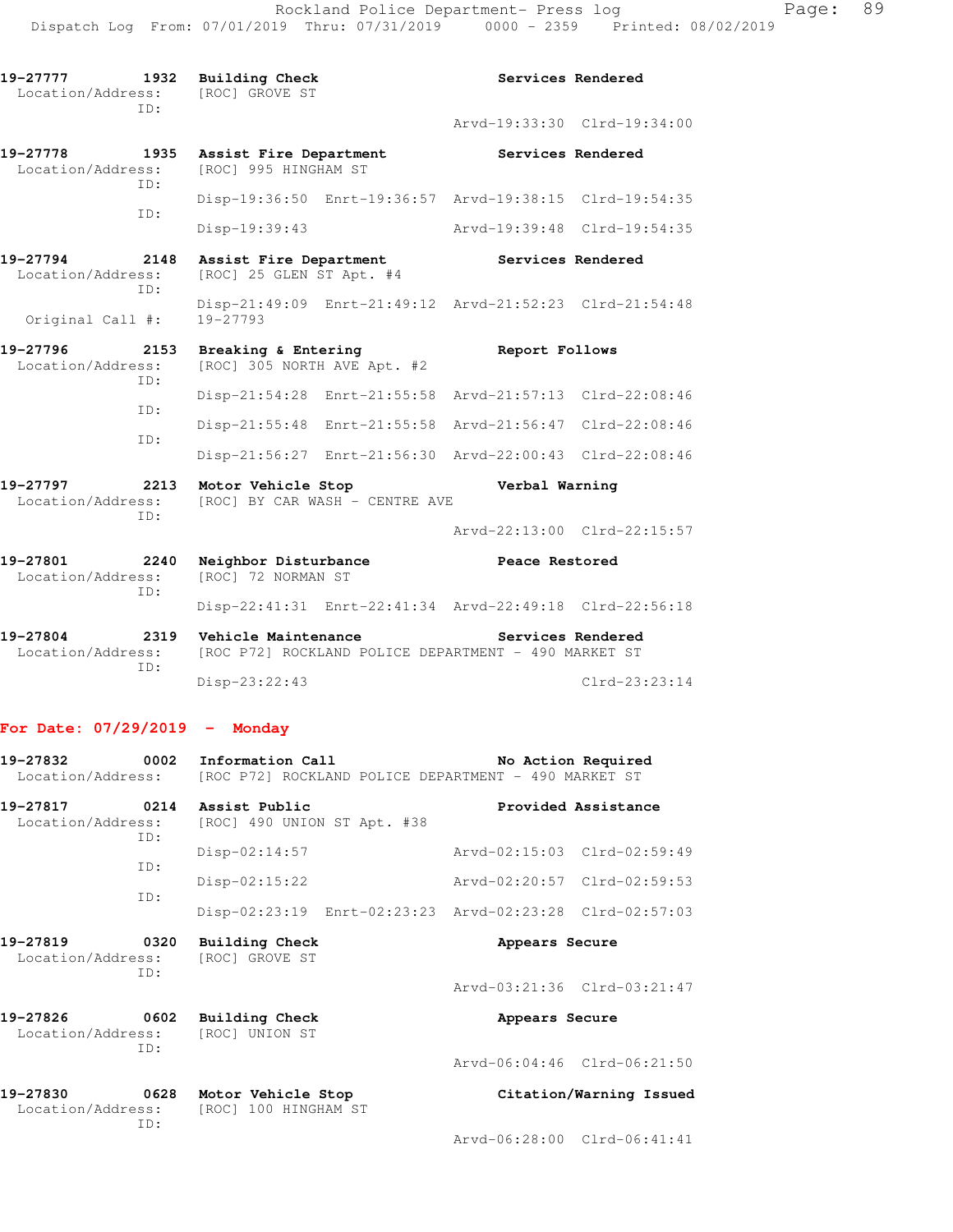**19-27836 0800 General Info Services Rendered**  Location/Address: [ROC P72] ROCKLAND POLICE DEPARTMENT - 490 MARKET ST **19-27840 0856 Building Check Services Rendered**  Location/Address: [ROC] HARTSUFF ST ID: Disp-09:01:03 Enrt-09:01:14 Arvd-09:01:20 Clrd-09:01:24 **19-27850 0947 Building Check Services Rendered**  Location/Address: [ROC] BILL DELAHUNT PKWY ID: Disp-09:49:42 Enrt-09:49:50 Arvd-09:49:53 Clrd-09:49:56 **19-27851 0950 General Info Services Rendered**  Location/Address: [ROC] 328 CENTRE AVE **19-27852 1023 MVA Property Damage Only Paper Exchange**  Location/Address: [ROC P55] HOME DEPOT - 1149 HINGHAM ST ID: Disp-10:26:11 Enrt-10:26:15 Arvd-10:30:38 Clrd-10:42:17 ID: Disp-10:27:32 Enrt-10:27:37 Arvd-10:30:42 Clrd-10:42:14 19-27854 1041 Animal Complaint **Services Rendered** Location/Address: [ROC] 16 BERLIN ST ID: Arvd-10:41:00 Clrd-10:48:47 **19-27857 1111 Follow-Up Investigation Investigated**  Location/Address: [ROC] 4 MEREDITH WAY ID: Arvd-11:11:00 Clrd-11:21:27 **19-27864 1140 General Info Services Rendered**  Location/Address: [ROC] HARTSUFF ST **19-27873 1300 Motor Vehicle Complaint Investigated**  Location/Address: [ROC] LIBERTY ST ID: Arvd-13:00:00 Clrd-13:07:51 ID: Disp-13:01:14 Arvd-13:01:17 Clrd-13:09:22 **19-27877 1358 Motor Vehicle Stop Citation/Warning Issued**  Location/Address: [ROC] BILL DELAHUNT PKWY ID: Arvd-13:58:00 Clrd-14:06:29 19-27896 1529 Larceny / Forgery / Fraud Investigated Location / Address: [ROC] 328 UNION ST [ROC] 328 UNION ST ID: Disp-15:32:26 Enrt-15:32:32 Arvd-15:32:41 Clrd-15:40:08 19-27897 **1532** Building Check **Services Rendered**  Location/Address: [ROC] HARTSUFF ST ID: Disp-15:33:46 Enrt-15:33:54 Arvd-15:33:58 Clrd-15:34:02 **19-27908 1600 SHIFT ASSIGNMENTS Services Rendered**  Location/Address: [ROC P72] ROCKLAND POLICE DEPARTMENT - 490 MARKET ST ID: Disp-16:00:00 Clrd-16:12:24 **19-27906 1608 Suspicious Activity Gone on arrival**  Location/Address: [ROC P22] N & R AUTOMOTIVE - 31 EAST WATER ST ID: Disp-16:09:22 Arvd-16:13:53 Clrd-16:14:39 **19-27919 1737 MVA Property Damage Only Paper Exchange**  Location/Address: [ROC] 1099 HINGHAM ST

ID: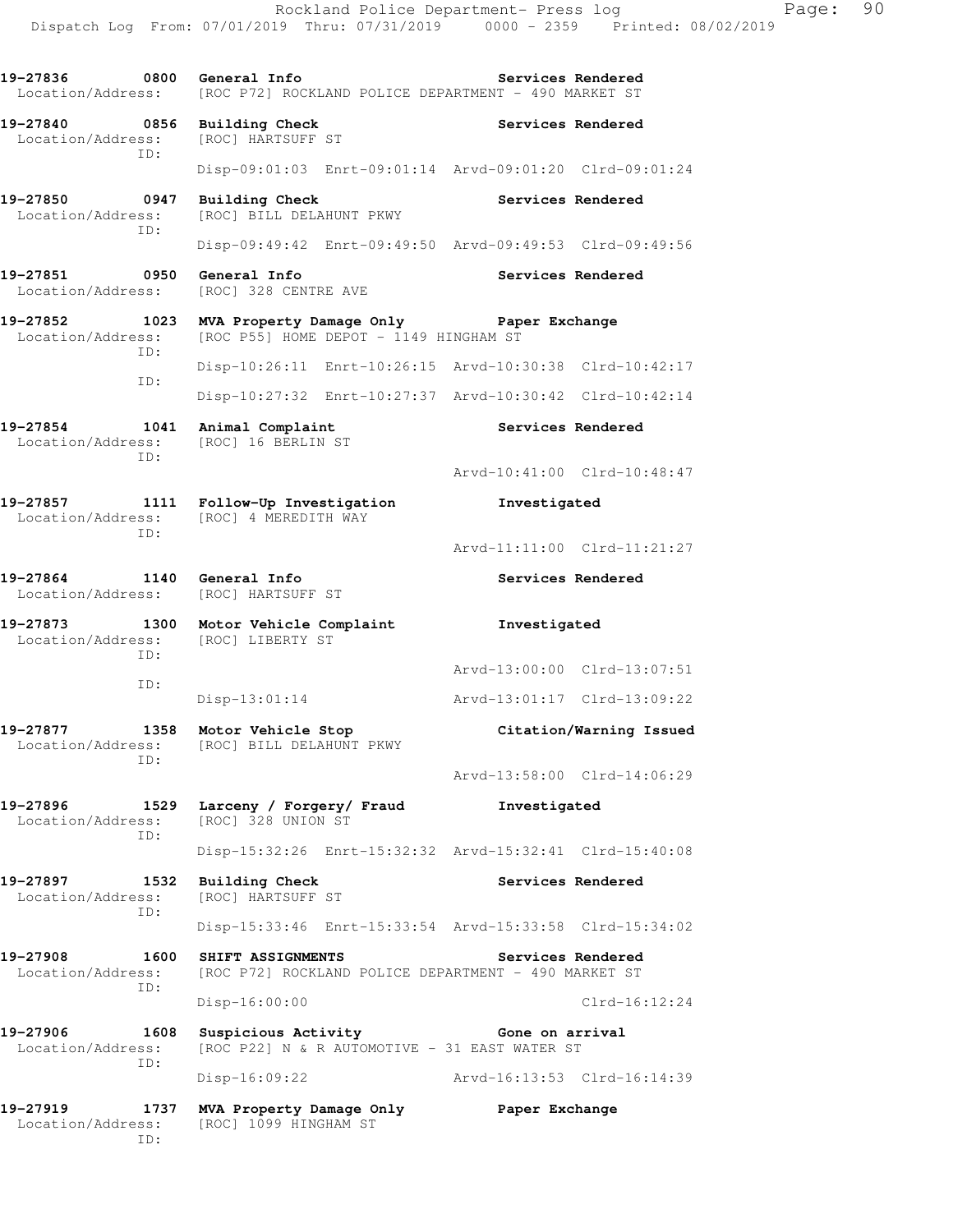|                                                     |                                                         |                                                                                             | Rockland Police Department- Press log |                                |  |
|-----------------------------------------------------|---------------------------------------------------------|---------------------------------------------------------------------------------------------|---------------------------------------|--------------------------------|--|
|                                                     |                                                         | Dispatch Log From: 07/01/2019 Thru: 07/31/2019 0000 - 2359 Printed: 08/02/2019              |                                       |                                |  |
| Fire Unit:                                          |                                                         | Disp-17:38:19 Enrt-17:38:22 Arvd-17:41:57 Clrd-17:52:40<br>ROCKEN1-Pumper-Rockland Engine 1 |                                       |                                |  |
|                                                     |                                                         | Disp-17:38:40<br>InQrtsUnav1-17:38:58 InSrvce-17:38:58                                      |                                       | Clrd-17:38:58                  |  |
| 19-27922<br>Location/Address:                       | 1809                                                    | Burglar Alarm<br>[ROC] ABINGTON/ROCKLAND WATER WORKS - 835 HINGHAM ST                       | <b>False Alarm</b>                    |                                |  |
|                                                     | ID:                                                     | Disp-18:12:43 Enrt-18:12:58 Arvd-18:18:57 Clrd-18:25:45                                     |                                       |                                |  |
| 19-27924<br>Location/Address:                       | 1826                                                    | <b>Building Check</b><br>[ROC] BILL DELAHUNT PKWY                                           |                                       | Building Checked/Secured       |  |
|                                                     | ID:                                                     |                                                                                             |                                       | Arvd-18:26:56 Clrd-18:27:11    |  |
| 19-27925 1827 Building Check<br>Location/Address:   |                                                         | [ROC] HINGHAM ST                                                                            |                                       | Building Checked/Secured       |  |
|                                                     | ID:                                                     |                                                                                             |                                       | Arvd-18:27:50 Clrd-18:28:04    |  |
| 19-27931 1917 Animal Complaint<br>Location/Address: |                                                         | [ROC] ARCHER RD                                                                             | Unfounded                             |                                |  |
|                                                     | ID:                                                     | Disp-19:20:46 Enrt-19:20:56 Arvd-19:25:22 Clrd-19:30:43                                     |                                       |                                |  |
| 19-27945<br>Location/Address:                       | 2245<br>ID:                                             | Motor Vehicle Complaint<br>[ROC] 75 HANNAH WAY Apt. #F                                      | Sent On Way                           |                                |  |
| ID:                                                 | Disp-22:47:00 Enrt-22:47:03 Arvd-22:50:30 Clrd-23:09:50 |                                                                                             |                                       |                                |  |
|                                                     |                                                         | Disp-22:48:38 Enrt-22:48:43                                                                 |                                       | $Clrd-22:52:23$                |  |
| 19-27946<br>2258<br>Location/Address:               |                                                         | Lost/Found Property<br>[ROC P72] ROCKLAND POLICE DEPARTMENT - 490 MARKET ST                 | Services Rendered                     |                                |  |
|                                                     | ID:                                                     | Disp-22:59:57 Arvd-23:00:02 Clrd-23:00:54                                                   |                                       |                                |  |
| 19-27947<br>Location/Address:                       | 2307<br>ID:                                             | Shoplifting<br>[ROC] STATION LIQOURS - 8 LINDEN ST                                          |                                       | Services Rendered              |  |
|                                                     |                                                         | Disp-23:08:52 Enrt-23:10:02 Arvd-23:10:16 Clrd-23:47:02                                     |                                       |                                |  |
| For Date: $07/30/2019$ - Tuesday                    |                                                         |                                                                                             |                                       |                                |  |
| 19-27948<br>Location/Address:                       | 0003                                                    | General Incident<br>[ROC P72] ROCKLAND POLICE DEPARTMENT - 490 MARKET ST                    |                                       | Services Rendered              |  |
|                                                     | ID:                                                     | Disp-00:05:13                                                                               |                                       | $Clrd-00:05:27$                |  |
| 19-27949<br>Location/Address:                       | 0004                                                    | Burglar Alarm<br>[ROC] 31 COMMERCE RD                                                       | Appears Secure                        |                                |  |
|                                                     | ID:                                                     | Disp-00:05:32 Enrt-00:05:38 Arvd-00:16:40 Clrd-00:21:04                                     |                                       |                                |  |
| 19-27951<br>Location/Address:                       | 0035                                                    | Suspicious Activity<br>[ROC P65] 7-ELEVEN CONVENIENCE STORE - 92 MARKET ST                  | Investigated                          |                                |  |
|                                                     | ID:<br>ID:                                              | Disp-00:36:41                                                                               |                                       | Arvd-00:36:45 Clrd-00:39:49    |  |
|                                                     |                                                         | $Disp-00:36:53$                                                                             |                                       | Arvd-00:36:57 Clrd-00:39:49    |  |
| 19-27955<br>Location/Address:                       | 0110<br>ID:                                             | Motor Vehicle Stop<br>[ROC] MARKET ST                                                       |                                       | Citation/Warning Issued        |  |
|                                                     |                                                         |                                                                                             |                                       | Arvd-01:10:00 Clrd-01:18:09    |  |
| 19-27957                                            |                                                         | 0204 Assist Other Agency                                                                    |                                       | Taken/Referred to Other Agency |  |
| Location/Address:                                   | ID:                                                     | [ROC] 115 MARKET ST Apt. #15                                                                |                                       |                                |  |

Page: 91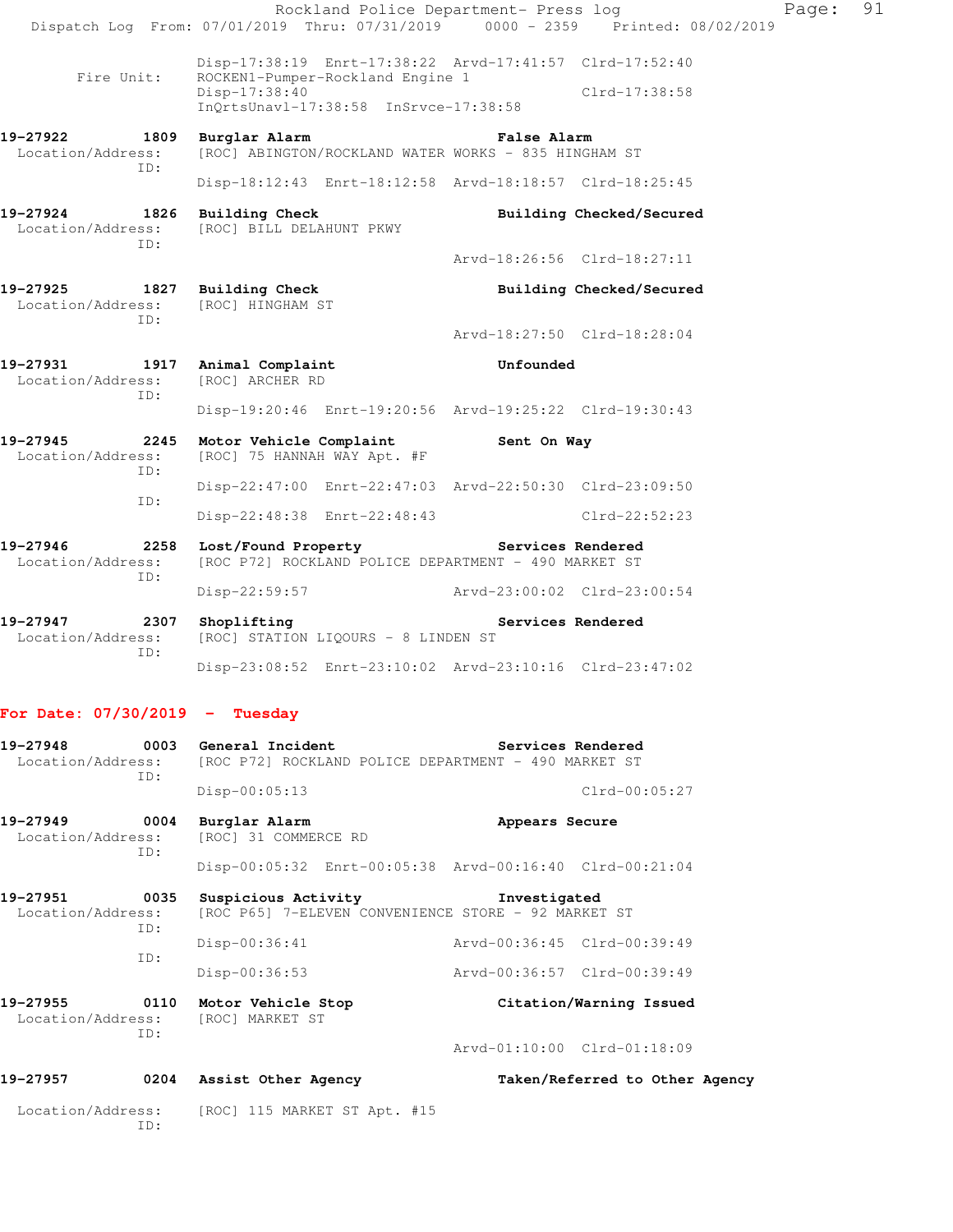|                                                          |     |                                                                                                  | Rockland Police Department- Press log |                |                                                         | Page: | 92 |
|----------------------------------------------------------|-----|--------------------------------------------------------------------------------------------------|---------------------------------------|----------------|---------------------------------------------------------|-------|----|
|                                                          |     | Dispatch Log From: 07/01/2019 Thru: 07/31/2019 0000 - 2359 Printed: 08/02/2019                   |                                       |                |                                                         |       |    |
|                                                          | ID: | Disp-02:06:18 Enrt-02:06:23 Arvd-02:06:43 Clrd-02:21:33                                          |                                       |                |                                                         |       |    |
|                                                          | ID: | Disp-02:06:29 Enrt-02:06:31 Arvd-02:06:42 Clrd-02:21:33                                          |                                       |                |                                                         |       |    |
|                                                          |     | Disp-02:06:37 Enrt-02:06:39 Arvd-02:07:45 Clrd-02:21:33                                          |                                       |                |                                                         |       |    |
| 19-27967                                                 | ID: | 0557 Building Check<br>Location/Address: [ROC] UNION ST                                          |                                       |                | Building Checked/Secured<br>Arvd-05:58:20 Clrd-06:16:39 |       |    |
| 19-27972 0613 Burglar Alarm Cancelled Enroute            |     |                                                                                                  |                                       |                |                                                         |       |    |
|                                                          |     | Location/Address: [ROC P111] THEMIS PIZZA - 488 MARKET ST                                        |                                       |                |                                                         |       |    |
| 19-27976 0643 Motor Vehicle Stop                         | ID: | Vicinity of: [ROC] W WATER ST @ CENTRAL ST                                                       |                                       | Verbal Warning |                                                         |       |    |
|                                                          |     | Disp-06:44:07 Arvd-06:44:09 Clrd-06:45:52                                                        |                                       |                |                                                         |       |    |
| 19-27977 0655 Disabled Motor Vehicle Provided Assistance | TD: | Location/Address: [ROC] 372 SPRING ST @ 318 SUMMER ST                                            |                                       |                |                                                         |       |    |
|                                                          |     |                                                                                                  |                                       |                | Arvd-06:55:00 Clrd-07:06:57                             |       |    |
| 19-27978                                                 | ID: | 0656 Motor Vehicle Stop<br>Vicinity of: [ROC] EAST WATER ST @ LIBERTY ST                         |                                       |                | Citation/Warning Issued                                 |       |    |
|                                                          |     |                                                                                                  |                                       |                | Arvd-06:56:00 Clrd-07:08:01                             |       |    |
| 19-27981                                                 | ID: | 0801 SHIFT ASSIGNMENTS<br>Location/Address: [ROC P72] ROCKLAND POLICE DEPARTMENT - 490 MARKET ST |                                       |                | Services Rendered                                       |       |    |
|                                                          |     | Disp-08:10:43                                                                                    |                                       |                | $Clrd-08:12:10$                                         |       |    |
| 19-27984 0817 911 Hang Up<br>Location/Address:           | ID: | [ROC] 369 SUMMER ST                                                                              |                                       |                | Cancelled Enroute                                       |       |    |
|                                                          |     | Disp-08:18:41                                                                                    |                                       |                | Clrd-08:21:39                                           |       |    |
| 19-27985 0830 General Incident<br>Location/Address:      | ID: | [ROC P72] ROCKLAND POLICE DEPARTMENT - 490 MARKET ST                                             |                                       |                | Services Rendered                                       |       |    |
|                                                          |     | Disp-08:32:04                                                                                    |                                       |                | Arvd-08:32:17 Clrd-15:09:47                             |       |    |
| 19-27986<br>Location/Address:                            | ID: | 0846 General Info<br>[ROC P72] ROCKLAND POLICE DEPARTMENT - 490 MARKET ST                        |                                       |                | Services Rendered                                       |       |    |
|                                                          |     |                                                                                                  |                                       |                | Arvd-08:48:00 Clrd-08:50:35                             |       |    |
| 19-27988<br>Location/Address:                            | ID: | 0906 Traffic Enforcement<br>[ROC P72] ROCKLAND POLICE DEPARTMENT - 490 MARKET ST                 |                                       |                | Services Rendered                                       |       |    |
|                                                          |     |                                                                                                  |                                       |                | Arvd-09:07:37 Clrd-09:08:09                             |       |    |
| 19-27995<br>Location/Address:                            | TD: | 0926 Motor Vehicle Stop<br>[ROC] WEST WATER ST                                                   |                                       |                | Citation/Warning Issued                                 |       |    |
|                                                          |     |                                                                                                  |                                       |                | Arvd-09:26:00 Clrd-09:32:45                             |       |    |
| 19-27999<br>Location/Address:                            | ID: | 0941 Motor Vehicle Stop<br>[ROC] UNION ST @ MYRTLE ST                                            |                                       |                | Citation/Warning Issued                                 |       |    |
|                                                          |     |                                                                                                  |                                       |                | Arvd-09:41:00 Clrd-09:47:30                             |       |    |
| 19-28001<br>Location/Address:                            | ID: | 0950 911 Accidental<br>[ROC] 5 LEAH DR                                                           |                                       |                | Services Rendered                                       |       |    |
|                                                          |     | Disp-09:51:31 Enrt-09:51:41 Arvd-09:55:58 Clrd-09:58:40                                          |                                       |                |                                                         |       |    |
| 19-28012<br>Location/Address:                            | ID: | 1101 WELL BEING CHECK<br>[ROC P47] BEST WESTERN - 909 HINGHAM ST                                 |                                       |                | Services Rendered                                       |       |    |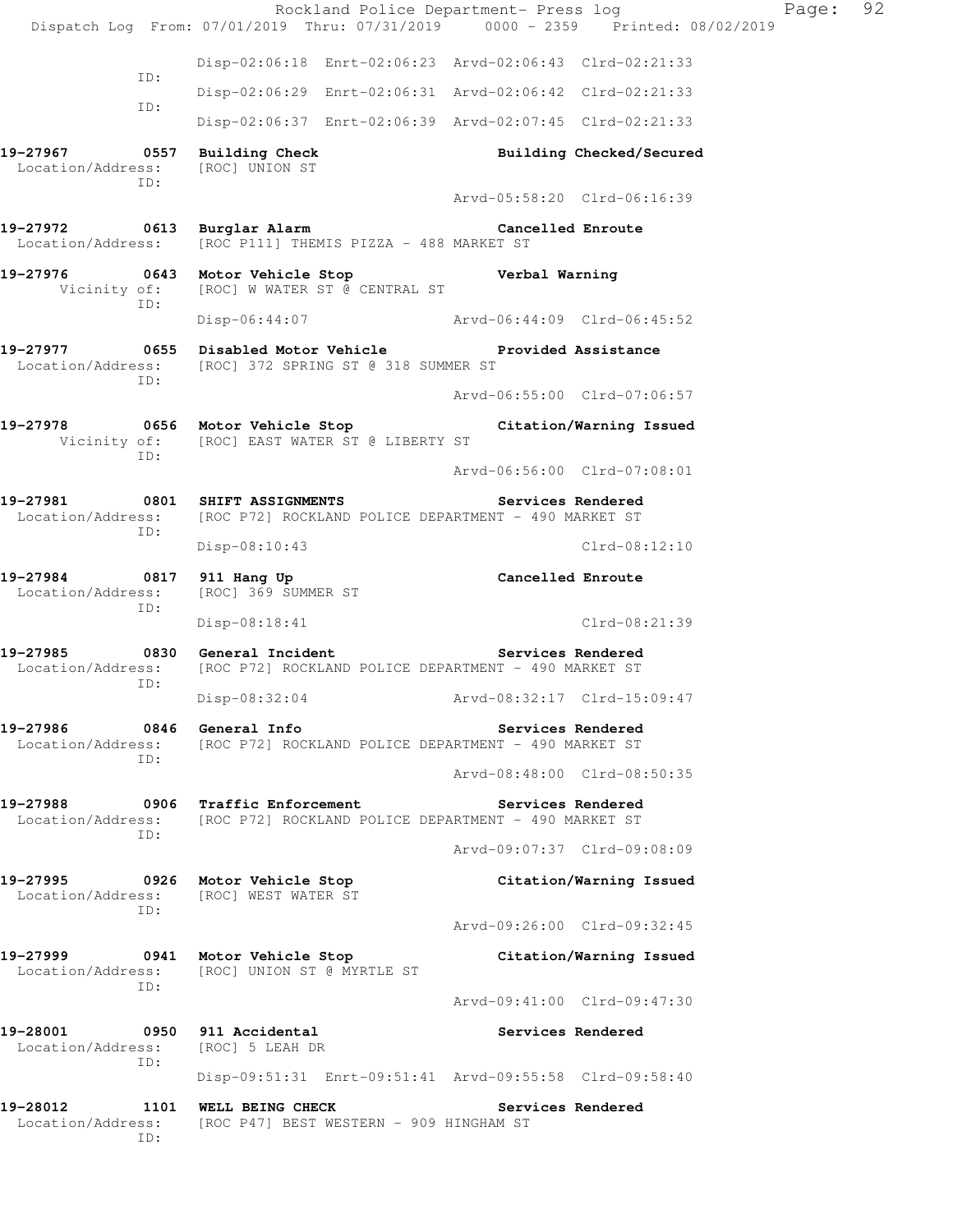Rockland Police Department- Press log Fage: 93 Dispatch Log From: 07/01/2019 Thru: 07/31/2019 0000 - 2359 Printed: 08/02/2019 Disp-11:08:51 Arvd-11:10:17 Clrd-11:26:23 ID: Disp-11:10:18 Enrt-11:10:27 Arvd-11:11:52 Clrd-11:26:46 **19-28016 1128 Assist Fire Department Services Rendered**  Location/Address: [ROC] PARK AND RIDE - HINGHAM ST ID: Arvd-11:29:50 Clrd-11:40:52 ID: Arvd-11:30:18 Clrd-11:41:57 **19-28020 1202 911 Accidental Gone on arrival**  Location/Address: [ROC P83] ROCKLAND GOLF COURSE - 276 PLAIN ST ID: Disp-12:03:13 Enrt-12:03:17 Arvd-12:11:38 Clrd-12:30:31 **19-28028 1320 Summons Services Rendered**  Location/Address: [ROC] 305 NORTH AVE Apt. #2 ID: Arvd-13:25:10 Clrd-13:25:34 **19-28032 1348 Details 19-28032 1348** Iocation: [ROC] Location: **19-28036 1417 Vandalism Services Rendered**  Location/Address: [ROC] 214 MARTHA DR ID: Disp-14:17:53 Enrt-14:18:59 Arvd-14:22:15 Clrd-14:51:27 **19-28040 1459 Motor Vehicle Stop Citation/Warning Issued**  Location/Address: [ROC] 712 BEECH ST ID: Arvd-14:59:00 Clrd-15:07:09 **19-28045 1610 SHIFT ASSIGNMENTS No Service**  Location/Address: [ROC P72] ROCKLAND POLICE DEPARTMENT - 490 MARKET ST ID: Disp-16:11:38 Clrd-16:11:51 **19-28047 1627 Larceny / Forgery/ Fraud Could Not Locate**  Location/Address: [ROC] 297 HOWARD ST ID: Disp-16:33:03 Clrd-16:33:12 **19-28060 1738 Building Check Building Checked/Secured Building Checked/Secured Location/Address:** [ROC] BILL DELAHUNT PKWY [ROC] BILL DELAHUNT PKWY ID: Arvd-17:41:53 Clrd-17:42:06 19-28062 1742 Building Check **Building Checked/Secured Building Checked/Secured Location/Address:** [ROC] HINGHAM ST Location/Address: ID: Arvd-17:43:17 Clrd-17:43:37 19-28065 1756 Disturbance **1756 Disturbance** Services Rendered Location/Address: [ROC] 199 PLEASANT ST ID: Disp-18:19:02 Enrt-18:19:14 Clrd-18:22:05 ID: Disp-18:24:02 Enrt-18:24:10 Arvd-18:29:26 Clrd-18:37:05 **19-28066 1756 Suspicious Activity Services Rendered**  Location/Address: [ROC P47] BEST WESTERN - 909 HINGHAM ST ID: Disp-17:58:43 Enrt-17:58:54 Arvd-18:03:32 Clrd-18:23:51 ID: Disp-17:58:43 Enrt-17:58:57 Arvd-18:01:49 Clrd-18:18:42 ID: Disp-18:00:20 Enrt-18:00:42 Arvd-18:03:26 Clrd-18:24:41 **19-28067 1806 Motor Vehicle Complaint Services Rendered**  Location/Address: [ROC] 628 SALEM ST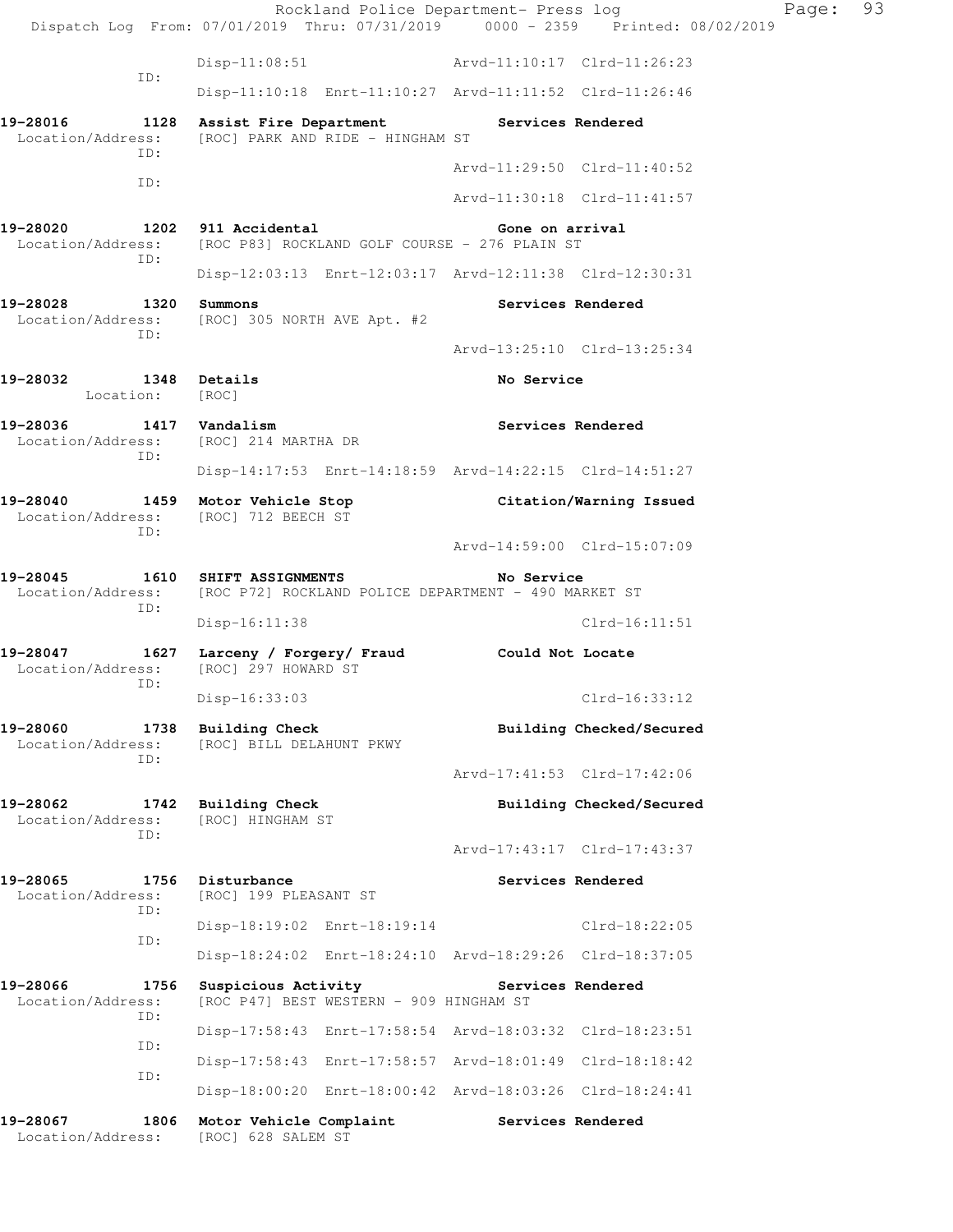|                                                                                       |                                                     |                             | Rockland Police Department- Press log                   |                                                                                |
|---------------------------------------------------------------------------------------|-----------------------------------------------------|-----------------------------|---------------------------------------------------------|--------------------------------------------------------------------------------|
|                                                                                       |                                                     |                             |                                                         | Dispatch Log From: 07/01/2019 Thru: 07/31/2019 0000 - 2359 Printed: 08/02/2019 |
| ID:                                                                                   |                                                     |                             |                                                         |                                                                                |
|                                                                                       |                                                     |                             | Disp-18:26:18 Enrt-18:30:19 Arvd-18:30:23 Clrd-18:37:28 |                                                                                |
| 19-28083 1856 Assist Fire Department<br>Location/Address: [ROC] 145 LINCOLN RD<br>ID: |                                                     |                             | No Service                                              |                                                                                |
|                                                                                       |                                                     |                             | Disp-18:57:50 Enrt-18:57:53 Arvd-19:03:03 Clrd-19:03:27 |                                                                                |
| 19-28094<br>ID:                                                                       | 2045 911 Hang Up<br>Vicinity of: [ROC] LONGWATER DR |                             | Gone on arrival                                         |                                                                                |
|                                                                                       |                                                     |                             | Disp-20:49:04 Enrt-20:49:10 Arvd-20:55:52 Clrd-21:00:53 |                                                                                |
| 19-28097 2133 Prisioner Transport<br>Location/Address: [COH] 92 ATLANTIC AVE<br>ID:   |                                                     |                             | Services Rendered                                       |                                                                                |
|                                                                                       |                                                     | Disp-21:37:23 Enrt-21:39:09 |                                                         | $Clrd-23:17:17$                                                                |
| 19-28098<br>Location/Address: [ROC] 17 CRESCENT ST<br>TD:                             | 2212 Suspicious Activity                            |                             | Services Rendered                                       |                                                                                |
|                                                                                       |                                                     |                             | Disp-22:17:51 Enrt-22:17:58 Arvd-22:18:04 Clrd-22:25:49 |                                                                                |

Disp-22:17:51 Enrt-22:18:01 Arvd-22:18:06 Clrd-22:25:52

## **For Date: 07/31/2019 - Wednesday**

ID:

| 19-28103<br>0005<br>Location/Address:        | General Incident<br>Services Rendered<br>[ROC P72] ROCKLAND POLICE DEPARTMENT - 490 MARKET ST |                                                         |  |  |  |
|----------------------------------------------|-----------------------------------------------------------------------------------------------|---------------------------------------------------------|--|--|--|
| TD:                                          | Disp-00:08:20                                                                                 | $Clrd-00:08:49$                                         |  |  |  |
| 19-28104<br>0022<br>Location/Address:        | 911 Accidental<br>Investigated<br>[ROC P51] HOLIDAY INN - 929 HINGHAM ST                      |                                                         |  |  |  |
| TD:                                          |                                                                                               | Disp-00:23:34 Enrt-00:23:47 Arvd-00:29:55 Clrd-00:32:24 |  |  |  |
| 19-28107<br>0118<br>Location/Address:        | Disturbance<br>Sent On Way<br>[ROC P51] HOLIDAY INN - 929 HINGHAM ST Apt. #212                |                                                         |  |  |  |
| ID:                                          | $Disp-01:22:00$                                                                               | Enrt-01:22:07 Arvd-01:22:50 Clrd-01:38:17               |  |  |  |
| TD:                                          | Disp-01:22:00 Enrt-01:22:07 Arvd-01:23:57                                                     | $Clrd-01:38:17$                                         |  |  |  |
| ID:                                          |                                                                                               | Disp-01:23:49 Enrt-01:23:54 Arvd-01:26:00 Clrd-01:38:17 |  |  |  |
| 19-28118<br>0542<br>Location/Address:<br>ID: | <b>Building Check</b><br>Services Rendered<br>[ROC] UNION ST                                  |                                                         |  |  |  |
|                                              | Disp-05:43:46                                                                                 | Arvd-05:43:57 Clrd-05:59:55                             |  |  |  |
| 19-28122<br>0626<br>Vicinity of:<br>TD:      | Motor Vehicle Stop<br>Citation/Warning Issued<br>[ROC] EAST WATER ST                          |                                                         |  |  |  |
|                                              |                                                                                               | Arvd-06:26:00 Clrd-06:30:14                             |  |  |  |
| 19-28123<br>Vicinity of:<br>TD:              | 0630 Motor Vehicle Stop<br>[ROC] EAST WATER ST                                                | Citation/Warning Issued                                 |  |  |  |
|                                              |                                                                                               | Arvd-06:30:00 Clrd-06:33:57                             |  |  |  |
| 19-28124<br>Location/Address:<br>ID:         | 0631 Motor Vehicle Stop<br>Citation/Warning Issued<br>[ROC] A1 PRIME - 327 MARKET ST          |                                                         |  |  |  |
|                                              |                                                                                               | Disp-06:32:29 Enrt-06:32:33 Arvd-06:32:34 Clrd-06:36:18 |  |  |  |
| 19-28125<br>0638<br>Location/Address:        | Motor Vehicle Stop<br>Citation/Warning Issued<br>[ROC] 543 SUMMER ST @ 43 WINTER CIR          |                                                         |  |  |  |
| TD:                                          | Disp-06:39:12                                                                                 | Arvd-06:39:26 Clrd-06:45:32                             |  |  |  |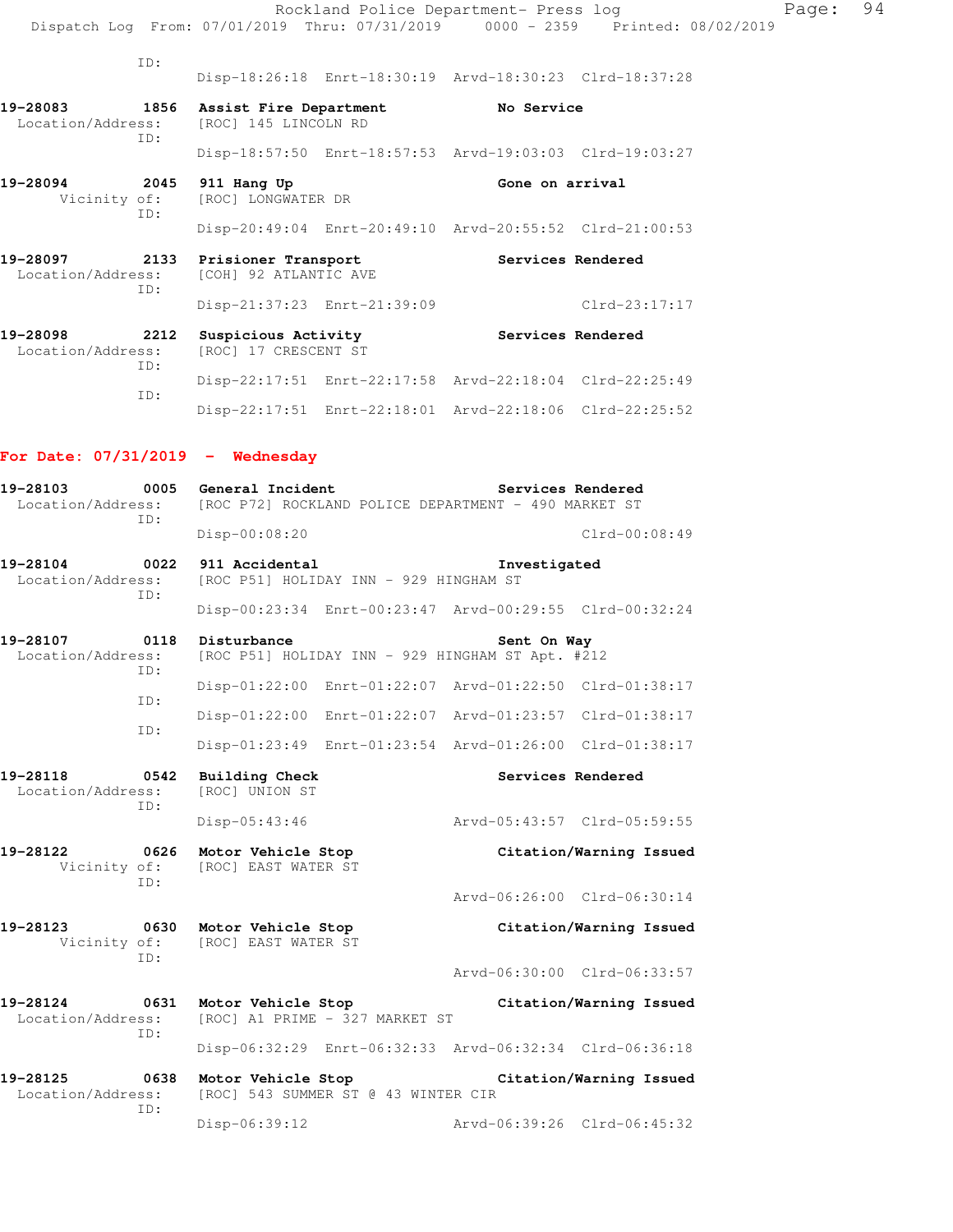Rockland Police Department- Press log Page: 95 Dispatch Log From: 07/01/2019 Thru: 07/31/2019 0000 - 2359 Printed: 08/02/2019 **19-28133 0815 General Info Services Rendered**  Location/Address: [ROC P72] ROCKLAND POLICE DEPARTMENT - 490 MARKET ST 19-28134 0829 911 Hang Up **No Service**  Location/Address: [ROC] 55 ACCORD PARK DR **19-28138 0850 Motor Vehicle Stop Verbal Warning**  Location/Address: [ROC] BY BALL FIELDS - SPRING ST ID: Arvd-08:50:00 Clrd-08:51:33 **19-28144 0903 General Info Services Rendered**  Location/Address: [ROC] POND ST **19-28147 0927 Animal Complaint Services Rendered**  Location/Address: [ROC] 167 WEST WATER ST ID: Arvd-09:27:00 Clrd-10:05:22 **19-28149 0928 Motor Vehicle Stop Citation/Warning Issued**  Location/Address: [ROC] BY PLAZA - J A DUNN MEM DR ID: Arvd-09:28:00 Clrd-09:34:50 **19-28152 1004 Motor Vehicle Stop Citation/Warning Issued**  Location/Address: [ROC] 406 VFW DR @ 0 PARMENTER ST ID: Arvd-10:04:00 Clrd-10:10:52 **19-28153 1008 Motor Vehicle Stop Citation/Warning Issued**  Location/Address: [ROC] BY CHINA - MARKET ST ID: Arvd-10:08:00 Clrd-10:15:51 **19-28157 1028 Motor Vehicle Stop Citation/Warning Issued**  Location/Address: [ROC] 64 BEECH ST @ 1 BAY PATH LN ID: Arvd-10:28:00 Clrd-10:36:00 19-28159 1034 Animal Complaint **Services Rendered** Location/Address: [ROC 60] SPRING GATE APARTMENTS - 52 HANNAH WAY ID: Arvd-10:34:00 Clrd-10:57:37 19-28169 1138 Animal Complaint **1138 Services Rendered**  Location/Address: [ROC] 60 WILLOW POND DR ID: Arvd-11:38:00 Clrd-11:54:21 **19-28173 1212 Road Obstruction Services Rendered**  Location/Address: [ROC] BETWEEN DUNKS AND HOME DEPOT - 938 HINGHAM ST @ 11 COMMERCE RD ID: Disp-12:13:15 Enrt-12:13:19 Arvd-12:15:58 Clrd-12:38:42 **19-28176 1212 General Info Services Rendered**  Location/Address: [ROC] MARTHA DR 19-28179 1239 Animal Complaint **19-28179** Services Rendered Location/Address: [ROC] TREATMENT PLANT - SUMMER ST ID: Arvd-12:39:00 Clrd-13:08:00 **19-28182 1259 Disturbance Services Rendered**  Location/Address: [ROC] 4 LEAH DR Apt. #2 ID: Disp-13:01:43 Enrt-13:02:00 Arvd-13:03:26 Clrd-13:23:12 ID: Disp-13:01:49 Enrt-13:02:00 Arvd-13:03:24 Clrd-13:18:46 ID: Disp-13:01:53 Enrt-13:02:00 Arvd-13:03:29 Clrd-13:22:23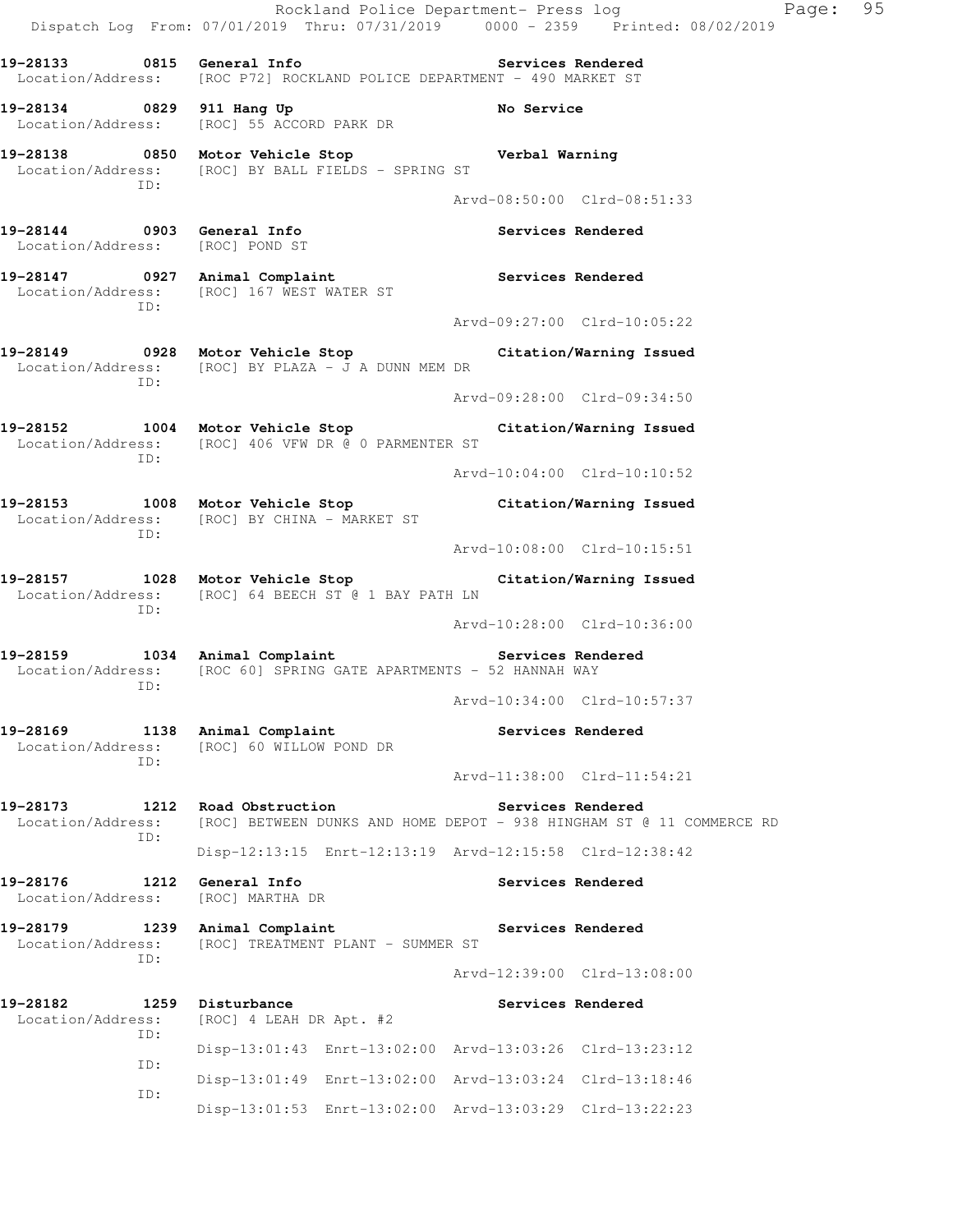|                                                                                    |      |                                                         | Rockland Police Department- Press log                                                                    |                                                                                                                                                             | Dispatch Log From: 07/01/2019 Thru: 07/31/2019 0000 - 2359 Printed: 08/02/2019 | Page: | 96 |
|------------------------------------------------------------------------------------|------|---------------------------------------------------------|----------------------------------------------------------------------------------------------------------|-------------------------------------------------------------------------------------------------------------------------------------------------------------|--------------------------------------------------------------------------------|-------|----|
|                                                                                    |      | Location/Address: [ROC] 57 HOWARD ST                    |                                                                                                          |                                                                                                                                                             |                                                                                |       |    |
|                                                                                    | TD:  |                                                         |                                                                                                          |                                                                                                                                                             | Arvd-14:41:00 Clrd-14:52:16                                                    |       |    |
| 19-28199<br>Location/Address:                                                      | ID:  | 1453 Burglar Alarm<br>[ROC] 734 UNION ST                |                                                                                                          |                                                                                                                                                             | Services Rendered                                                              |       |    |
|                                                                                    |      | Disp-14:55:19 Enrt-14:55:27 Arvd-14:56:19 Clrd-14:59:46 |                                                                                                          |                                                                                                                                                             |                                                                                |       |    |
| 19-28205<br>Location/Address: [ROC] 64 HOWARD ST<br>TD:                            |      | 1541 Police Information                                 |                                                                                                          | Investigated                                                                                                                                                |                                                                                |       |    |
|                                                                                    |      |                                                         |                                                                                                          |                                                                                                                                                             | Arvd-15:41:00 Clrd-16:06:32                                                    |       |    |
| 19-28210<br>Location/Address:                                                      | ID:  | 1612 Police Information                                 | [ROC P72] ROCKLAND POLICE DEPARTMENT - 490 MARKET ST                                                     | Assist Police                                                                                                                                               |                                                                                |       |    |
|                                                                                    |      |                                                         | Disp-16:16:28 Enrt-16:16:35 Arvd-16:16:37 Clrd-16:16:40                                                  |                                                                                                                                                             |                                                                                |       |    |
| 19-28215<br>Location/Address:                                                      | TD:  | 1638 Building Check                                     | [ROC] HARTSUFF PARK - HINGHAM ST                                                                         | Appears Secure                                                                                                                                              |                                                                                |       |    |
|                                                                                    |      |                                                         |                                                                                                          |                                                                                                                                                             | Arvd-16:39:17 Clrd-16:39:57                                                    |       |    |
| 19-28220<br>Location/Address: [ROC P72] ROCKLAND POLICE DEPARTMENT - 490 MARKET ST |      | 1653 Police Information                                 |                                                                                                          |                                                                                                                                                             | Services Rendered                                                              |       |    |
| 19-28222 1659 MVA Property Damage Only Services Rendered<br>Location/Address:      | ID:  | [ROC] 30 COMMERCE RD                                    |                                                                                                          |                                                                                                                                                             |                                                                                |       |    |
|                                                                                    | ID:  |                                                         | Disp-17:06:49 Enrt-17:06:52 Arvd-17:10:45 Clrd-18:03:25                                                  |                                                                                                                                                             |                                                                                |       |    |
|                                                                                    |      |                                                         | Disp-17:07:26 Enrt-17:07:34 Arvd-17:19:41 Clrd-17:19:52                                                  |                                                                                                                                                             |                                                                                |       |    |
| ID:                                                                                |      |                                                         | Disp-17:34:14 Enrt-17:34:58                                                                              |                                                                                                                                                             | $Clrd-18:03:30$                                                                |       |    |
| 19-28223<br>Location/Address:                                                      | ID:  |                                                         | 1700 Larceny / Forgery/ Fraud Services Rendered<br>[ROC P55] HOME DEPOT FRONT BUILDING - 1149 HINGHAM ST |                                                                                                                                                             |                                                                                |       |    |
|                                                                                    | ID:  |                                                         | Disp-17:05:16 Enrt-17:05:23                                                                              |                                                                                                                                                             | Clrd-17:24:24                                                                  |       |    |
|                                                                                    |      |                                                         | Disp-17:19:59 Enrt-17:20:04 Arvd-17:20:09 Clrd-17:24:19                                                  |                                                                                                                                                             |                                                                                |       |    |
| 19-28224<br>1732<br>Location/Address:<br>ID:                                       |      | [ROC] WEBSTER ST                                        | Motor Vehicle Complaint 6one on arrival                                                                  |                                                                                                                                                             |                                                                                |       |    |
|                                                                                    |      |                                                         | Disp-17:33:59 Enrt-17:34:03 Arvd-17:35:04 Clrd-17:38:18                                                  |                                                                                                                                                             |                                                                                |       |    |
| 1816<br>19-28229<br>Vicinity of:<br>ID:                                            |      | 911 Hang Up                                             | [ROC] 80 MARKET ST @ 16 HIGHLAND ST                                                                      | Gone on arrival                                                                                                                                             |                                                                                |       |    |
|                                                                                    |      |                                                         | Disp-18:17:52 Enrt-18:18:00 Arvd-18:20:10 Clrd-18:36:28                                                  |                                                                                                                                                             |                                                                                |       |    |
| 19-28231<br>Location:                                                              | 1831 | Time off<br>[ROC]                                       |                                                                                                          | No Service                                                                                                                                                  |                                                                                |       |    |
| 19-28236<br>Location/Address:                                                      | ID:  |                                                         |                                                                                                          |                                                                                                                                                             |                                                                                |       |    |
|                                                                                    |      |                                                         |                                                                                                          | 1940 MVA Property Damage Only Services Rendered<br>[ROC] IRON WAY FITNESS - 71 RESERVOIR PARK DR<br>Disp-19:42:54 Enrt-19:43:01 Arvd-19:51:27 Clrd-19:55:34 |                                                                                |       |    |
| 19-28237<br>Location/Address:                                                      | ID:  | 1943 911 Accidental<br>[ROC] 42 GREENWOOD ST            |                                                                                                          |                                                                                                                                                             | Services Rendered                                                              |       |    |
|                                                                                    |      |                                                         | Disp-19:44:25 Enrt-19:44:54 Arvd-19:53:14 Clrd-19:56:53                                                  |                                                                                                                                                             |                                                                                |       |    |
| 19-28240<br>Vicinity of:<br>ID:                                                    |      |                                                         | 1957 Motor Vehicle Complaint 6one on arrival<br>[ROC P62] CHINA PLAZA - 35 MARKET ST                     |                                                                                                                                                             |                                                                                |       |    |
|                                                                                    |      |                                                         | Disp-20:00:14 Enrt-20:00:22 Arvd-20:02:44 Clrd-20:06:45                                                  |                                                                                                                                                             |                                                                                |       |    |
| 19-28244                                                                           | 2020 | <b>Building Check</b>                                   |                                                                                                          | Appears Secure                                                                                                                                              |                                                                                |       |    |